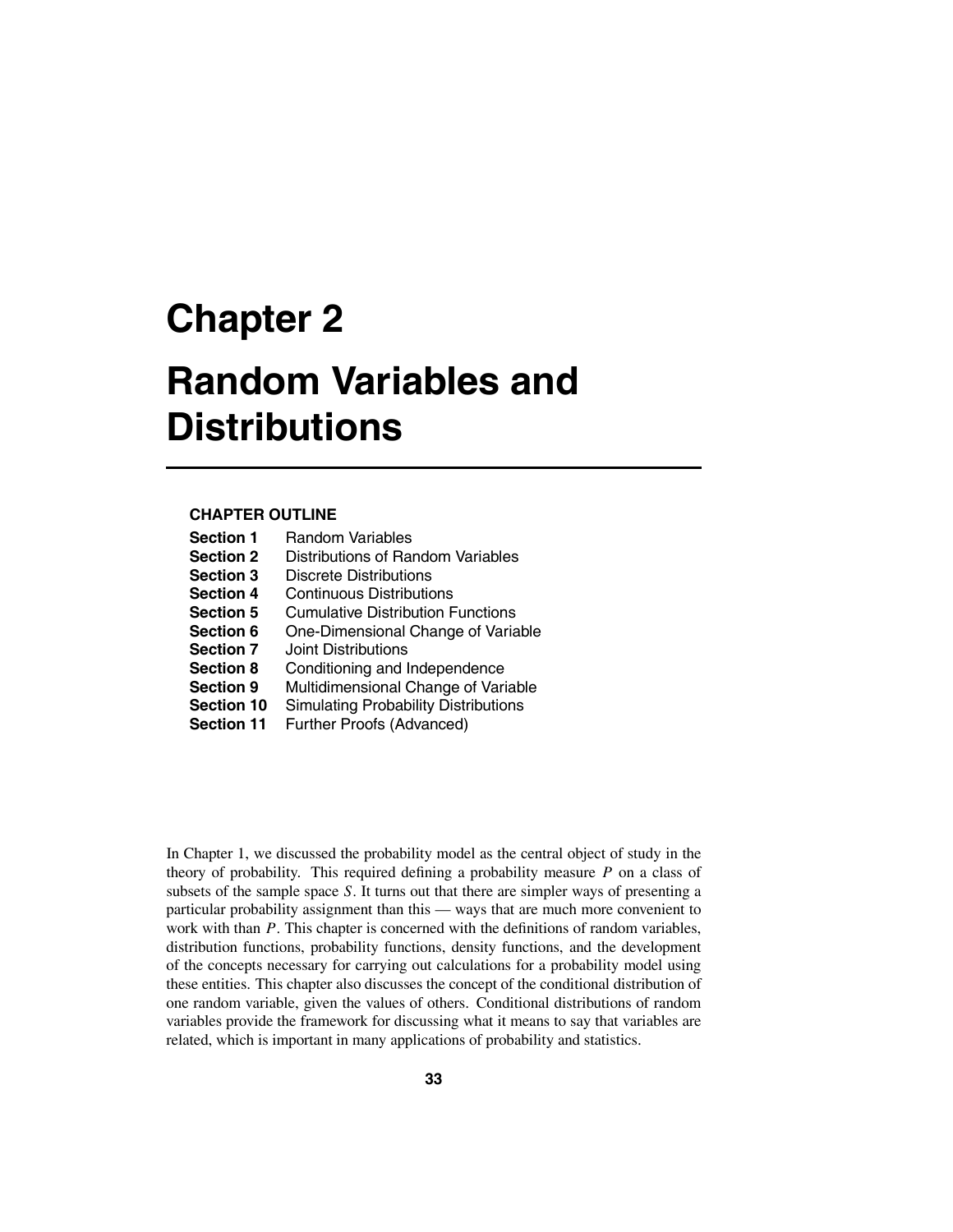## **2.1 Random Variables**

The previous chapter explained how to construct probability models, including a sample space *S* and a probability measure *P*. Once we have a probability model, we may define *random variables* for that probability model.

Intuitively, a random variable assigns a numerical value to each possible outcome in the sample space. For example, if the sample space is {rain, snow, clear}, then we might define a random variable *X* such that  $X = 3$  if it rains,  $X = 6$  if it snows, and  $X = -2.7$  if it is clear.

More formally, we have the following definition.

**Definition 2.1.1** A *random variable* is a function from the sample space *S* to the set  $R<sup>1</sup>$  of all real numbers.

Figure 2.1.1 provides a graphical representation of a random variable *X* taking a response value  $s \in S$  into a real number  $X(s) \in R^1$ .



Figure 2.1.1: A random variable *X* as a function on the sample space *S* and taking values in *R*1.

#### **EXAMPLE 2.1.1** *A Very Simple Random Variable*

The random variable described above could be written formally as  $X$ : {rain, snow, clear}  $\rightarrow$  *R*<sup>1</sup> by *X*(rain) = 3, *X*(snow) = 6, and *X*(clear) = -2.7. We will return to this example below.

We now present several further examples. The point is, we can define random variables any way we like, as long as they are functions from the sample space to  $R<sup>1</sup>$ .

#### **EXAMPLE 2.1.2**

For the case  $S = \{\text{rain}, \text{snow}, \text{clear}\}\$ , we might define a second random variable *Y* by saying that *Y* = 0 if it rains,  $Y = -1/2$  if it snows, and  $Y = 7/8$  if it is clear. That is *Y*(rain) = 0, *Y*(snow) = 1/2, and *Y*(rain) = 7/8.

#### **EXAMPLE 2.1.3**

If the sample space corresponds to flipping three different coins, then we could let *X* be the total number of heads showing, let *Y* be the total number of tails showing, let  $Z = 0$  if there is exactly one head, and otherwise  $Z = 17$ , etc.

#### **EXAMPLE 2.1.4**

If the sample space corresponds to rolling two fair dice, then we could let *X* be the square of the number showing on the first die, let *Y* be the square of the number showing on the second die, let *Z* be the sum of the two numbers showing, let *W* be the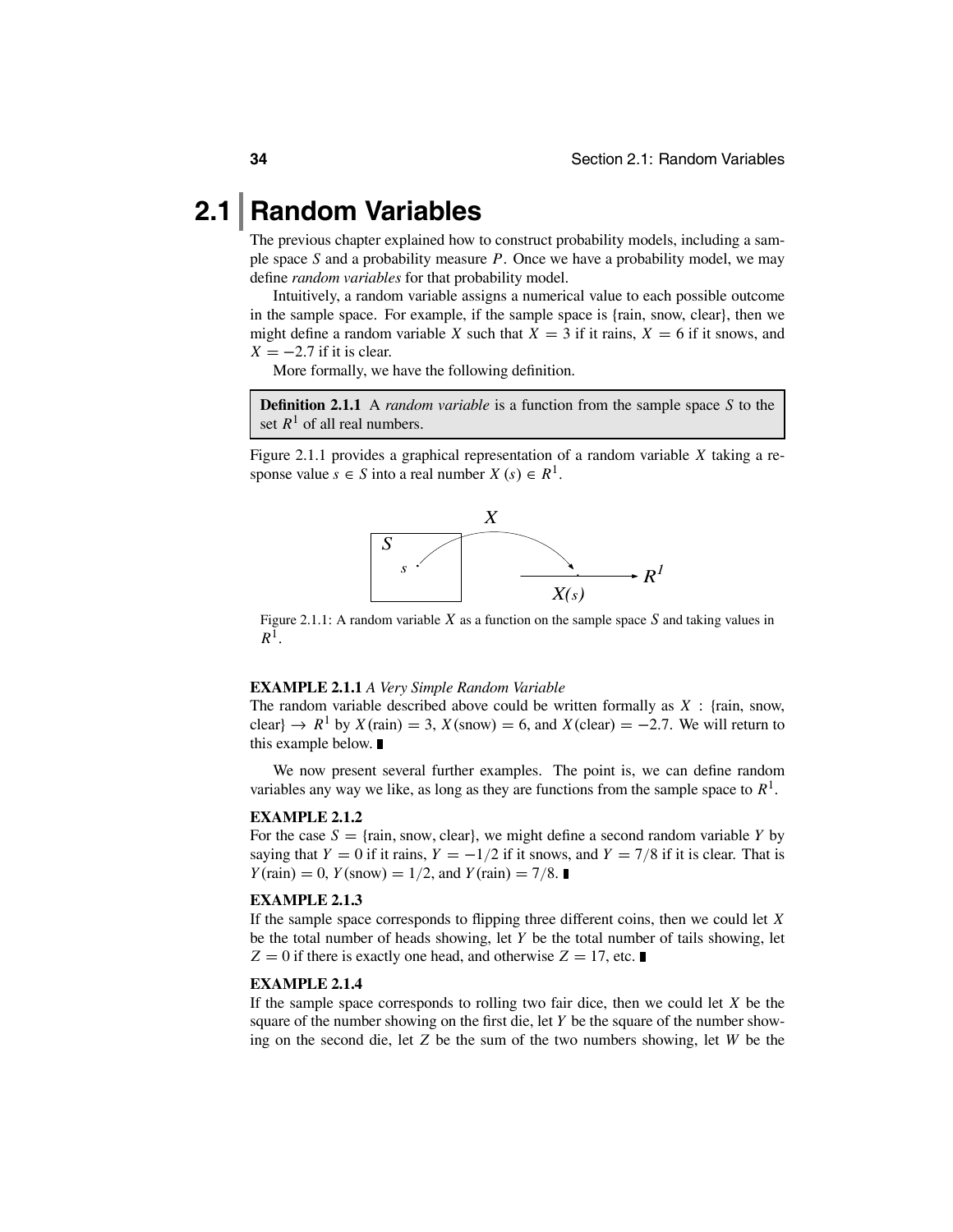square of the sum of the two numbers showing, let *R* be the sum of the squares of the two numbers showing, etc.

#### **EXAMPLE 2.1.5** *Constants as Random Variables*

As a special case, every *constant* value *c* is also a random variable, by saying that *c*(*s*) = *c* for all *s* ∈ *S*. Thus, 5 is a random variable, as is 3 or −21.6.

#### **EXAMPLE 2.1.6** *Indicator Functions*

One special kind of random variable is worth mentioning. If *A* is any event, then we can define the *indicator function* of  $A$ , written  $I_A$ , to be the random variable

$$
I_A(s) = \begin{cases} 1 & s \in A \\ 0 & s \notin A, \end{cases}
$$

which is equal to 1 on *A*, and is equal to 0 on  $A^C$ .

Given random variables *X* and *Y*, we can perform the usual arithmetic operations on them. Thus, for example,  $Z = X^2$  is another random variable, defined by  $Z(s) =$  $X^2(s) = (X(s))^2 = X(s) \times X(s)$ . Similarly, if  $W = XY^3$ , then  $W(s) = X(s) \times W(s) = X(s)$ .  $Y(s) \times Y(s) \times Y(s)$ , etc. Also, if  $Z = X + Y$ , then  $Z(s) = X(s) + Y(s)$ , etc.

#### **EXAMPLE 2.1.7**

Consider rolling a fair six-sided die, so that  $S = \{1, 2, 3, 4, 5, 6\}$ . Let *X* be the number showing, so that  $X(s) = s$  for  $s \in S$ . Let *Y* be three more than the number showing, so that  $Y(s) = s + 3$ . Let  $Z = X^2 + Y$ . Then  $Z(s) = X(s)^2 + Y(s) = s^2 + s + 3$ . So  $Z(1) = 5, Z(2) = 9$ , etc.

We write  $X = Y$  to mean that  $X(s) = Y(s)$  for all  $s \in S$ . Similarly, we write  $X \leq Y$  to mean that  $X(s) \leq Y(s)$  for all  $s \in S$ , and  $X \geq Y$  to mean that  $X(s) \geq Y(s)$ for all  $s \in S$ . For example, we write  $X \leq c$  to mean that  $X(s) \leq c$  for all  $s \in S$ .

#### **EXAMPLE 2.1.8**

Again consider rolling a fair six-sided die, with  $S = \{1, 2, 3, 4, 5, 6\}$ . For  $s \in S$ , let  $X(s) = s$ , and let  $Y = X + I_{(6)}$ . This means that

$$
Y(s) = X(s) + I_{\{6\}}(s) = \begin{cases} s & s \le 5 \\ 7 & s = 6. \end{cases}
$$

Hence,  $Y(s) = X(s)$  for  $1 \le s \le 5$ . But it is not true that  $Y = X$ , because  $Y(6) \ne$ *X*(6). On the other hand, it is true that  $Y \geq X$ .

#### **EXAMPLE 2.1.9**

For the random variable of Example 2.1.1 above, it is not true that  $X \geq 0$ , nor is it true that *X* ≤ 0. However, it is true that *X* ≥ −2.7 and that *X* ≤ 6. It is also true that  $X \ge -10$  and  $X \le 100$ . ■

If *S* is infinite, then a random variable *X* can take on infinitely many different values.

#### **EXAMPLE 2.1.10**

If *S* = {1, 2, 3, ...}, with  $P{s}$  = 2<sup>−*s*</sup> for all *s* ∈ *S*, and if *X* is defined by  $X(s) = s^2$ , then we always have  $X \geq 1$ . But there is no largest value of  $X(s)$  because the value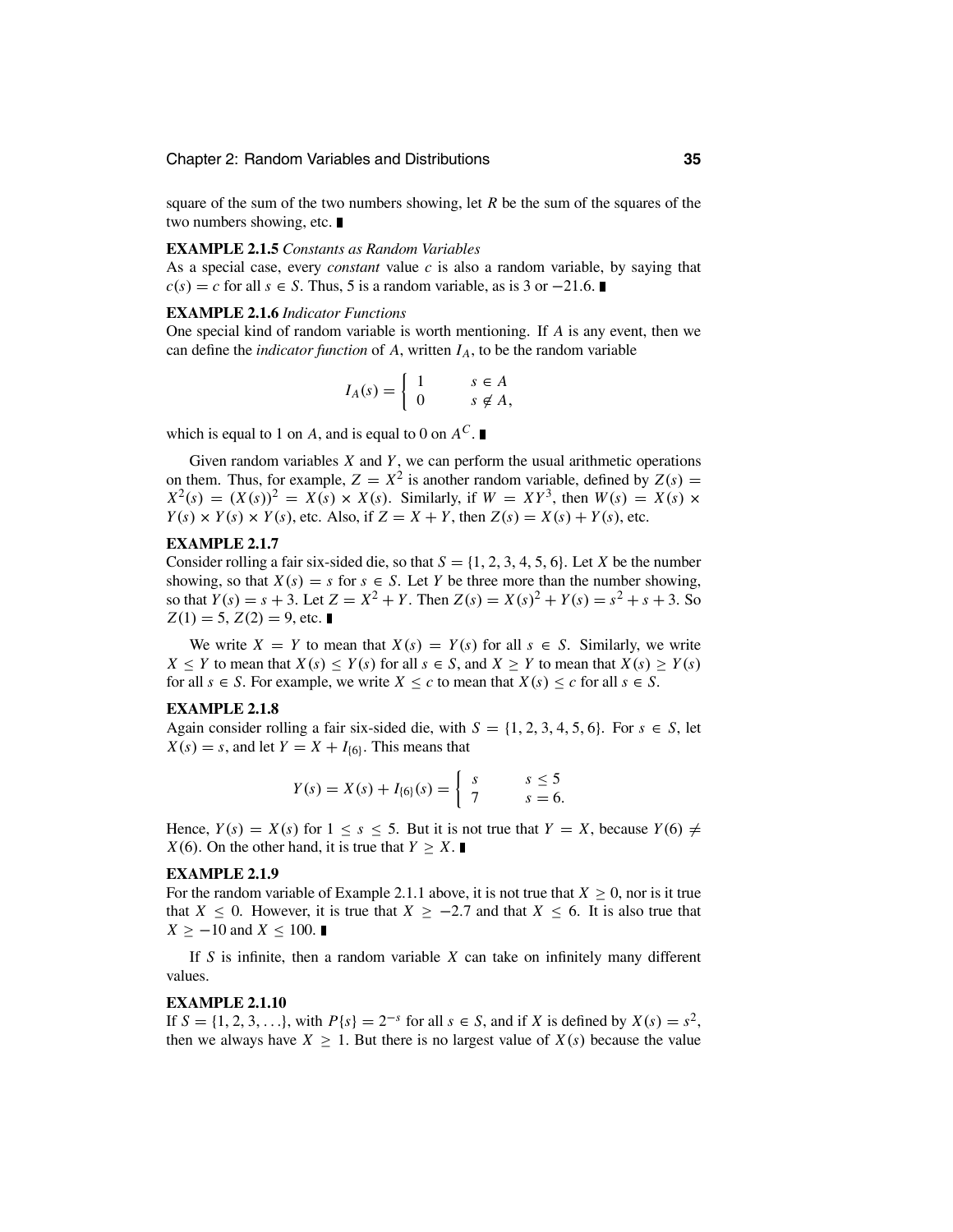*X*(*s*) increases without bound as  $s \rightarrow \infty$ . We shall call such a random variable an *unbounded* random variable.

Finally, suppose *X* is a random variable. We know that different states *s* occur with different probabilities. It follows that  $X(s)$  also takes different values with different probabilities. These probabilities are called the *distribution* of *X*; we consider them next.

## **Summary of Section 2.1**

- A random variable is a function from the state space to the set of real numbers.
- The function could be constant, or correspond to counting some random quantity that arises, or any other sort of function.

#### **EXERCISES**

**2.1.1** Let  $S = \{1, 2, 3, ...\}$ , and let  $X(s) = s^2$  and  $Y(s) = 1/s$  for  $s \in S$ . For each of the following quantities, determine (with explanation) whether or not it exists. If it does exist, then give its value.

(a) min*s*∈*<sup>S</sup> <sup>X</sup>*(*s*) (b) max*s*∈*<sup>S</sup> <sup>X</sup>*(*s*) (c) min*s*∈*<sup>S</sup> <sup>Y</sup>*(*s*) (d) max*s*∈*<sup>S</sup> <sup>Y</sup>*(*s*) **2.1.2** Let  $S = \{high, middle, low\}$ . Define random variables *X*, *Y*, and *Z* by *X*(high) =  $-12$ , *X*(middle) = -2, *X*(low) = 3, *Y*(high) = 0, *Y*(middle) = 0, *Y*(low) = 1,  $Z(high) = 6$ ,  $Z(middle) = 0$ ,  $Z(low) = 4$ . Determine whether each of the following relations is true or false.  $(a)$   $X < Y$ (b)  $X \leq Y$ (c) *Y* < *Z* (d)  $Y \leq Z$ (e) *XY* < *Z* (f)  $XY \leq Z$ **2.1.3** Let  $S = \{1, 2, 3, 4, 5\}$ .

(a) Define two different (i.e., nonequal) nonconstant random variables, *X* and *Y*, on *S*. (b) For the random variables *X* and *Y* that you have chosen, let  $Z = X + Y^2$ . Compute *Z*(*s*) for all  $s \in S$ .

**2.1.4** Consider rolling a fair six-sided die, so that  $S = \{1, 2, 3, 4, 5, 6\}$ . Let  $X(s) = s$ , and  $Y(s) = s^3 + 2$ . Let  $Z = XY$ . Compute  $Z(s)$  for all  $s \in S$ .

**2.1.5** Let *A* and *B* be events, and let  $X = I_A \cdot I_B$ . Is *X* an indicator function? If yes, then of what event?

**2.1.6** Let  $S = \{1, 2, 3, 4\}$ ,  $X = I_{\{1,2\}}$ ,  $Y = I_{\{2,3\}}$ , and  $Z = I_{\{3,4\}}$ . Let  $W = X + Y + Z$ . (a) Compute  $W(1)$ .

(b) Compute *W*(2).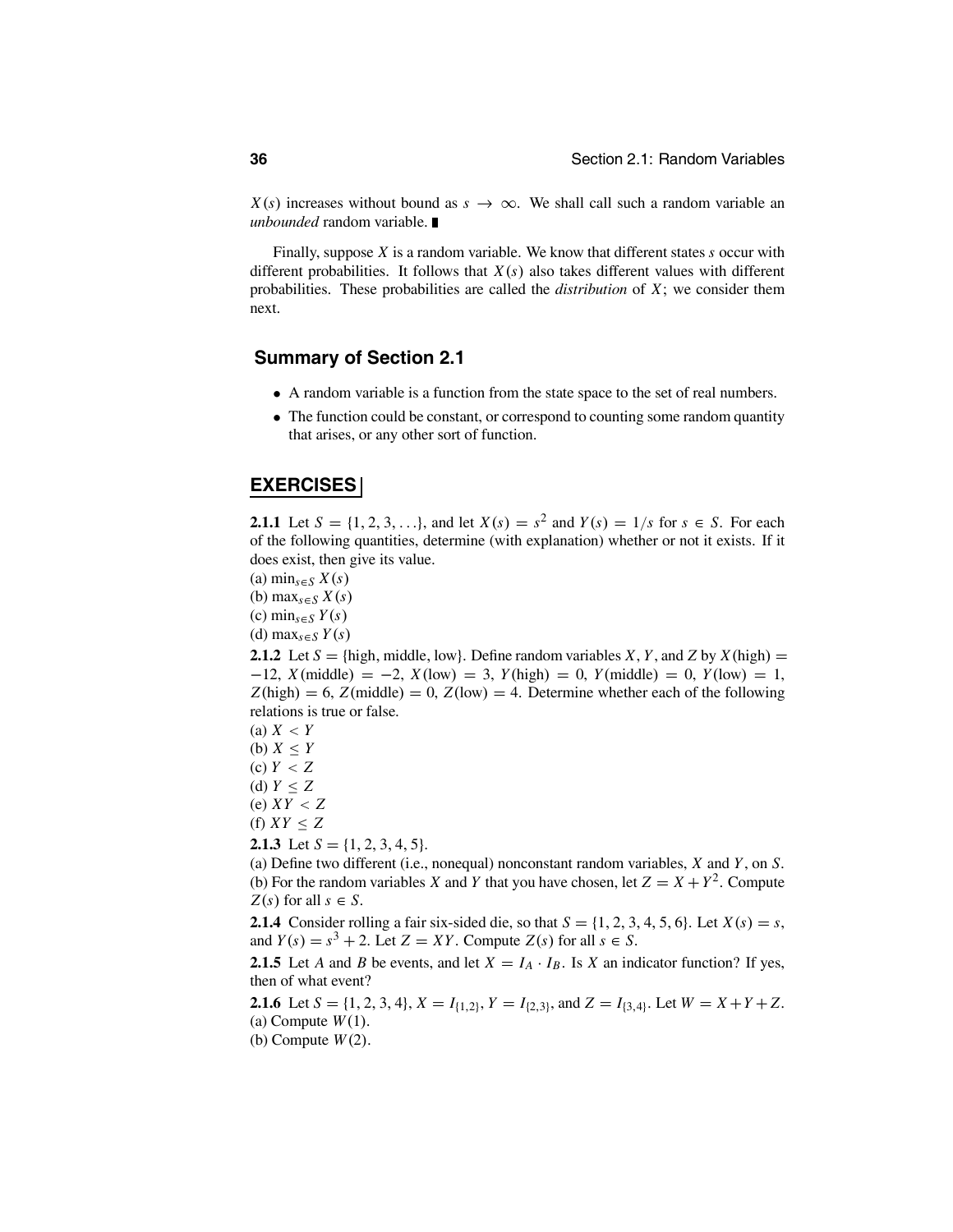(c) Compute *W*(4). (d) Determine whether or not  $W \geq Z$ . **2.1.7** Let  $S = \{1, 2, 3\}$ ,  $X = I_{\{1\}}$ ,  $Y = I_{\{2,3\}}$ , and  $Z = I_{\{1,2\}}$ . Let  $W = X - Y + Z$ . (a) Compute  $W(1)$ . (b) Compute  $W(2)$ . (c) Compute  $W(3)$ . (d) Determine whether or not  $W \geq Z$ . **2.1.8** Let  $S = \{1, 2, 3, 4, 5\}$ ,  $X = I_{\{1,2,3\}}$ ,  $Y = I_{\{2,3\}}$ , and  $Z = I_{\{3,4,5\}}$ . Let  $W =$  $X - Y + Z$ . (a) Compute  $W(1)$ . (b) Compute *W*(2). (c) Compute *W*(5). (d) Determine whether or not  $W \geq Z$ . **2.1.9** Let  $S = \{1, 2, 3, 4\}$ ,  $X = I_{\{1,2\}}$ , and  $Y(s) = s^2 X(s)$ . (a) Compute  $Y(1)$ . (b) Compute *Y*(2). (c) Compute *Y*(4).

### **PROBLEMS**

**2.1.10** Let *X* be a random variable.

(a) Is it necessarily true that  $X > 0$ ?

(b) Is it necessarily true that there is some real number *c* such that  $X + c \geq 0$ ?

(c) Suppose the sample space *S* is finite. Then is it necessarily true that there is some real number *c* such that  $X + c \geq 0$ ?

**2.1.11** Suppose the sample space *S* is finite. Is it possible to define an unbounded random variable on *S*? Why or why not?

**2.1.12** Suppose *X* is a random variable that takes only the values 0 or 1. Must *X* be an indicator function? Explain.

**2.1.13** Suppose the sample space *S* is finite, of size *m*. How many different indicator functions can be defined on *S*?

**2.1.14** Suppose *X* is a random variable. Let  $Y = \sqrt{X}$ . Must *Y* be a random variable? Explain.

## **DISCUSSION TOPICS**

**2.1.15** Mathematical probability theory was introduced to the English-speaking world largely by two American mathematicians, William Feller and Joe Doob, writing in the early 1950s. According to Professor Doob, the two of them had an argument about whether random variables should be called "random variables" or "chance variables." They decided by flipping a coin — and "random variables" won. (Source: *Statistical Science* **12** (1997), No. 4, page 307.) Which name do *you* think would have been a better choice?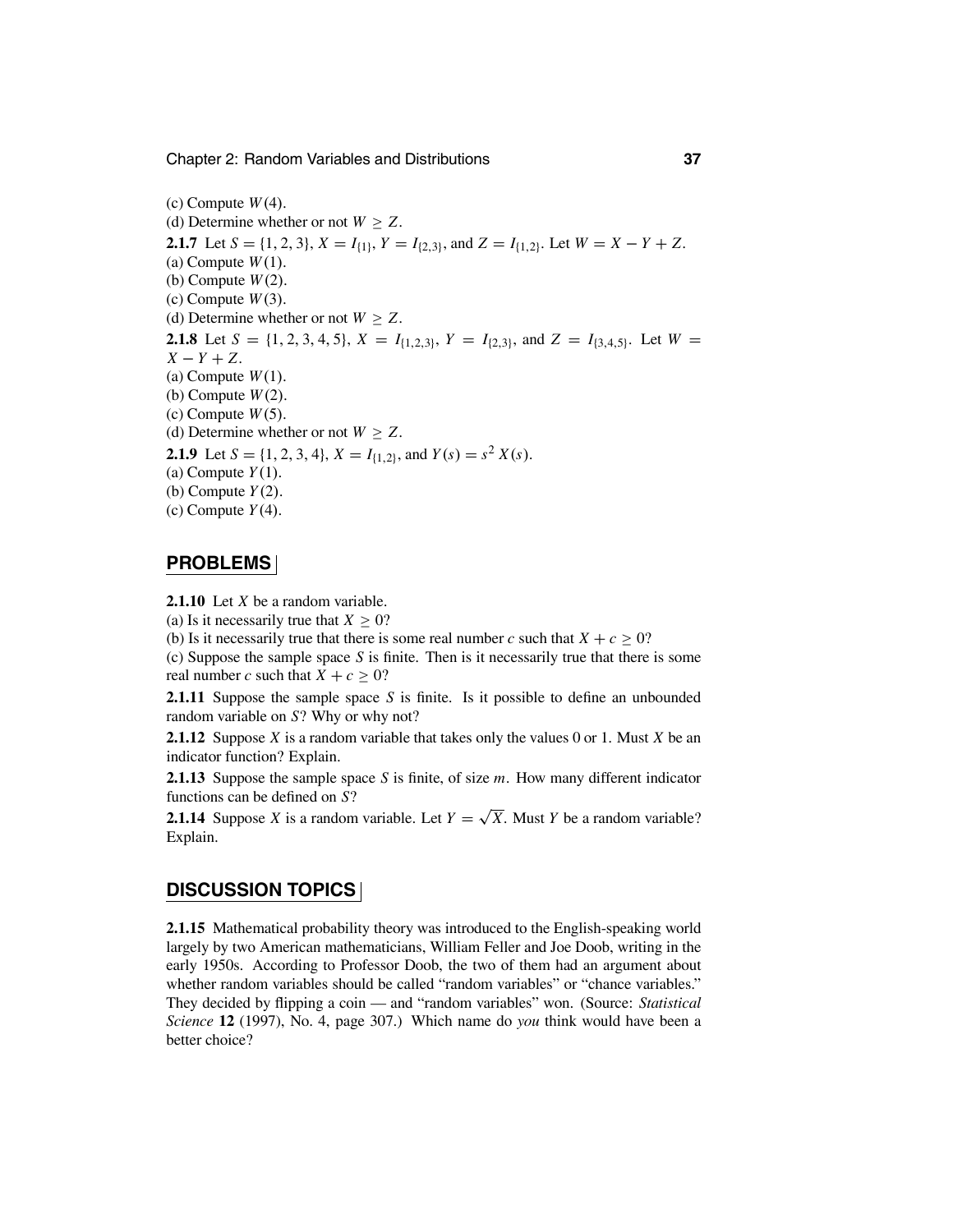## **2.2 Distributions of Random Variables**

Because random variables are defined to be functions of the outcome *s*, and because the outcome *s* is assumed to be random (i.e., to take on different values with different probabilities), it follows that the value of a random variable will itself be random (as the name implies).

Specifically, if *X* is a random variable, then what is the probability that *X* will equal some particular value  $x$ ? Well,  $X = x$  precisely when the outcome  $s$  is chosen such that  $X(s) = x$ .

#### **EXAMPLE 2.2.1**

Let us again consider the random variable of Example 2.1.1, where  $S = \{ \text{rain}, \text{snow}, \}$ clear}, and *X* is defined by  $X(\text{rain}) = 3$ ,  $X(\text{snow}) = 6$ , and  $X(\text{clear}) = -2.7$ . Suppose further that the probability measure *P* is such that  $P(\text{rain}) = 0.4$ ,  $P(\text{snow}) = 0.15$ , and  $P$ (clear) = 0.45. Then clearly,  $X = 3$  only when it rains,  $X = 6$  only when it snows, and  $X = -2.7$  only when it is clear. Thus,  $P(X = 3) = P(\text{rain}) = 0.4$ ,  $P(X = 6) = P(\text{snow}) = 0.15$ , and  $P(X = -2.7) = P(\text{clear}) = 0.45$ . Also,  $P(X = 17) = 0$ , and in fact  $P(X = x) = P(\emptyset) = 0$  for all  $x \notin \{3, 6, -2.7\}$ . We can also compute that

$$
P(X \in \{3, 6\}) = P(X = 3) + P(X = 6) = 0.4 + 0.15 = 0.55,
$$

while

$$
P(X < 5) = P(X = 3) + P(X = -2.7) = 0.4 + 0.45 = 0.85
$$

etc.

We see from this example that, if *B* is any subset of the real numbers, then  $P(X \in$  $B$ ) =  $P({s \in S : X(s) \in B})$ . Furthermore, to understand *X* well requires knowing the probabilities  $P(X \in B)$  for different subsets *B*. That is the motivation for the following definition.

**Definition 2.2.1** If *X* is a random variable, then the *distribution* of *X* is the collection of probabilities  $P(X \in B)$  for all subsets *B* of the real numbers.

Strictly speaking, it is required that *B* be a Borel subset, which is a technical restriction from measure theory that need not concern us here. Any subset that we could ever write down is a Borel subset.

In Figure 2.2.1, we provide a graphical representation of how we compute the distribution of a random variable *X*. For a set *B*, we must find the elements in  $s \in S$  such that *X*(*s*) ∈ *B*. These elements are given by the set { $s$  ∈ *S* : *X*(*s*) ∈ *B*}. Then we evaluate the probability  $P({s \in S : X(s) \in B})$ . We must do this for every subset  $B \subset R^1$ .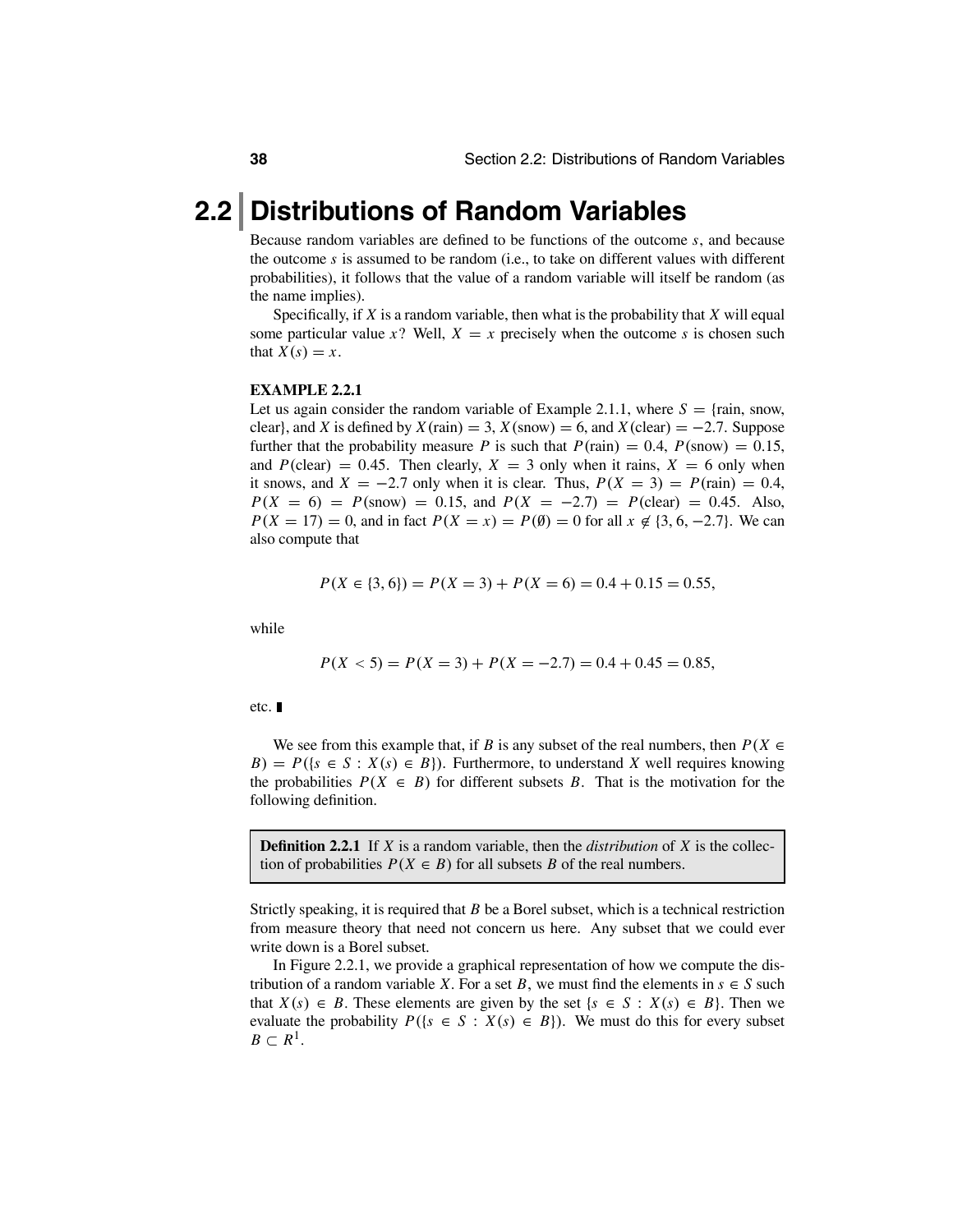

Figure 2.2.1: If  $B = (a, b) \subset R^1$ , then  $\{s \in S : X(s) \in B\}$  is the set of elements such that  $a < X(s) < b$ .

#### **EXAMPLE 2.2.2** *A Very Simple Distribution*

Consider once again the above random variable, where  $S = \{ \text{rain}, \text{snow}, \text{clear} \}$  and where *X* is defined by  $X$ (rain) = 3,  $X$ (snow) = 6, and  $X$ (clear) = -2.7, and  $P(\text{rain}) = 0.4$ ,  $P(\text{snow}) = 0.15$ , and  $P(\text{clear}) = 0.45$ . What is the distribution of *X*? Well, if *B* is any subset of the real numbers, then  $P(X \in B)$  should count 0.4 if 3 ∈ *B*, plus 0.15 if 6 ∈ *B*, plus 0.45 if  $-2.7 \text{ } \in B$ . We can formally write all this information at once by saying that

$$
P(X \in B) = 0.4 I_B(3) + 0.15 I_B(6) + 0.45 I_B(-2.7),
$$

where again  $I_B(x) = 1$  if  $x \in B$ , and  $I_B(x) = 0$  if  $x \notin B$ .

#### **EXAMPLE 2.2.3** *An Almost-As-Simple Distribution*

Consider once again the above setting, with  $S = \{\text{rain}, \text{snow}, \text{clear}\}\$ , and  $P(\text{rain}) = 0.4$ ,  $P(\text{snow}) = 0.15$ , and  $P(\text{clear}) = 0.45$ . Consider a random variable *Y* defined by  $Y(\text{rain}) = 5$ ,  $Y(\text{snow}) = 7$ , and  $Y(\text{clear}) = 5$ .

What is the distribution of *Y*? Clearly, *Y* = 7 only when it snows, so that  $P(Y =$  $7)$  = *P*(snow) = 0.15. However, here  $Y = 5$  if it rains *or* if it is clear. Hence,  $P(Y = 5) = P({\text{train, clear}}) = 0.4 + 0.45 = 0.85$ . Therefore, if *B* is any subset of the real numbers, then

$$
P(Y \in B) = 0.15 I_B(7) + 0.85 I_B(5).
$$

While the above examples show that it is possible to keep track of  $P(X \in B)$  for all subsets *B* of the real numbers, they also indicate that it is rather cumbersome to do so. Fortunately, there are simpler functions available to help us keep track of probability distributions, including cumulative distribution functions, probability functions, and density functions. We discuss these next.

#### **Summary of Section 2.2**

- The distribution of a random variable *X* is the collection of probabilities  $P(X \in$ *B*) of *X* belonging to various sets.
- The probability  $P(X \in B)$  is determined by calculating the probability of the set of response values *s* such that  $X(s) \in B$ , i.e.,  $P(X \in B) = P(\lbrace s \in S : X(s) \in B \rbrace)$ *<sup>B</sup>*}).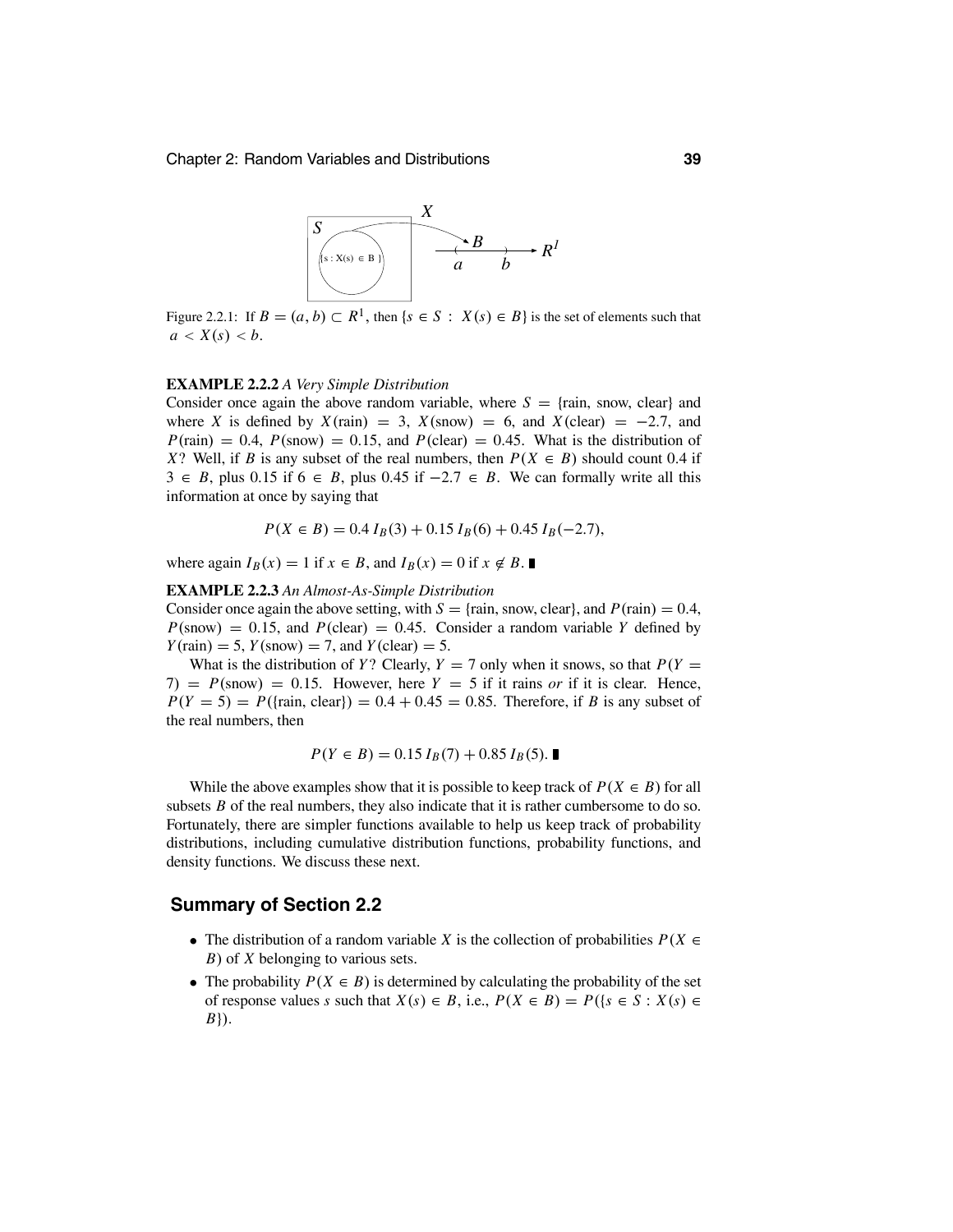## **EXERCISES**

**2.2.1** Consider flipping two independent fair coins. Let *X* be the number of heads that appear. Compute  $P(X = x)$  for all real numbers *x*.

**2.2.2** Suppose we flip three fair coins, and let *X* be the number of heads showing. (a) Compute  $P(X = x)$  for every real number *x*.

(b) Write a formula for  $P(X \in B)$ , for any subset *B* of the real numbers.

**2.2.3** Suppose we roll two fair six-sided dice, and let *Y* be the sum of the two numbers showing.

(a) Compute  $P(Y = y)$  for every real number *y*.

(b) Write a formula for  $P(Y \in B)$ , for any subset *B* of the real numbers.

**2.2.4** Suppose we roll one fair six-sided die, and let *Z* be the number showing. Let  $W = Z^3 + 4$ , and let  $V = \sqrt{Z}$ .

(a) Compute  $P(W = w)$  for every real number w.

(b) Compute  $P(V = v)$  for every real number v.

(c) Compute  $P(ZW = x)$  for every real number *x*.

(d) Compute  $P(VW = y)$  for every real number *y*.

(e) Compute  $P(V + W = r)$  for every real number *r*.

**2.2.5** Suppose that a bowl contains 100 chips: 30 are labelled 1, 20 are labelled 2, and 50 are labelled 3. The chips are thoroughly mixed, a chip is drawn, and the number *X* on the chip is noted.

(a) Compute  $P(X = x)$  for every real number *x*.

(b) Suppose the first chip is replaced, a second chip is drawn, and the number *Y* on the chip noted. Compute  $P(Y = y)$  for every real number *y*.

(c) Compute  $P(W = w)$  for every real number w when  $W = X + Y$ .

**2.2.6** Suppose a standard deck of 52 playing cards is thoroughly shuffled and a single card is drawn. Suppose an ace has value 1, a jack has value 11, a queen has value 12, and a king has value 13.

(a) Compute  $P(X = x)$  for every real number *x*, when *X* is the value of the card drawn.

(b) Suppose that  $Y = 1, 2, 3$ , or 4 when a diamond, heart, club, or spade is drawn. Compute  $P(Y = y)$  for every real number *y*.

(c) Compute  $P(W = w)$  for every real number w when  $W = X + Y$ .

**2.2.7** Suppose a university is composed of 55% female students and 45% male students. A student is selected to complete a questionnaire. There are 25 questions on the questionnaire administered to a male student and 30 questions on the questionnaire administered to a female student. If *X* denotes the number of questions answered by a randomly selected student, then compute  $P(X = x)$  for every real number *x*.

**2.2.8** Suppose that a bowl contains 10 chips, each uniquely numbered 0 through 9. The chips are thoroughly mixed, one is drawn and the number on it,  $X_1$ , is noted. This chip is then replaced in the bowl. A second chip is drawn and the number on it,  $X_2$ , is noted. Compute  $P(W = w)$  for every real number w when  $W = X_1 + 10X_2$ .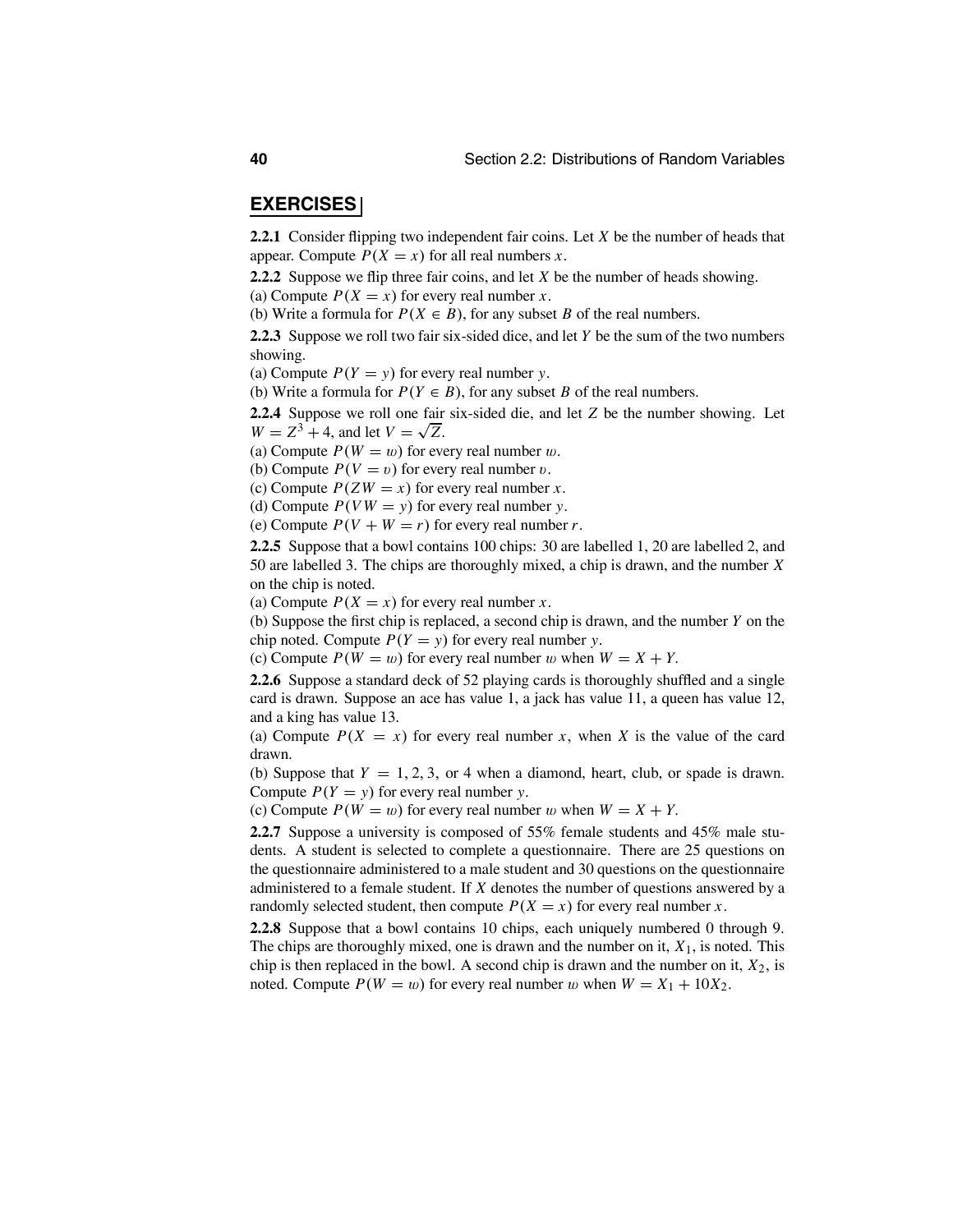Chapter 2: Random Variables and Distributions **41**

### **PROBLEMS**

**2.2.9** Suppose that a bowl contains 10 chips each uniquely numbered 0 through 9. The chips are thoroughly mixed, one is drawn and the number on it,  $X_1$ , is noted. This chip is *not* replaced in the bowl. A second chip is drawn and the number on it,  $X_2$ , is noted. Compute  $P(W = w)$  for every real number w when  $W = X_1 + 10X_2$ .

## **CHALLENGES**

**2.2.10** Suppose Alice flips three fair coins, and let *X* be the number of heads showing. Suppose Barbara flips five fair coins, and let *Y* be the number of heads showing. Let  $Z = X - Y$ . Compute  $P(Z = z)$  for every real number *z*.

## **2.3 Discrete Distributions**

For many random variables *X*, we have  $P(X = x) > 0$  for certain *x* values. This means there is positive probability that the variable will be equal to certain particular values.

If

$$
\sum_{x \in R^1} P(X = x) = 1,
$$

then *all* of the probability associated with the random variable *X* can be found from the probability that *X* will be equal to certain particular values. This prompts the following definition.

| <b>Definition 2.3.1</b> A random variable X is <i>discrete</i> if |         |
|-------------------------------------------------------------------|---------|
| $P(X = x) = 1.$<br>$x \in R^1$                                    | (2.3.1) |

At first glance one might expect (2.3.1) to be true for *any* random variable. However, (2.3.1) does not hold for the uniform distribution on [0, 1] or for other *continuous* distributions, as we shall see in the next section.

Random variables satisfying (2.3.1) are simple in some sense because we can understand them completely just by understanding their probabilities of being equal to particular values  $x$ . Indeed, by simply listing out all the possible values  $x$  such that  $P(X = x) > 0$ , we obtain a second, equivalent definition, as follows.

**Definition 2.3.2** A random variable *X* is *discrete* if there is a finite or countable sequence  $x_1, x_2, \ldots$  of distinct real numbers, and a corresponding sequence  $p_1, p_2, \ldots$ of nonnegative real numbers, such that  $P(X = x_i) = p_i$  for all *i*, and  $\sum_i p_i = 1$ .

This second definition also suggests how to keep track of discrete distributions. It prompts the following definition.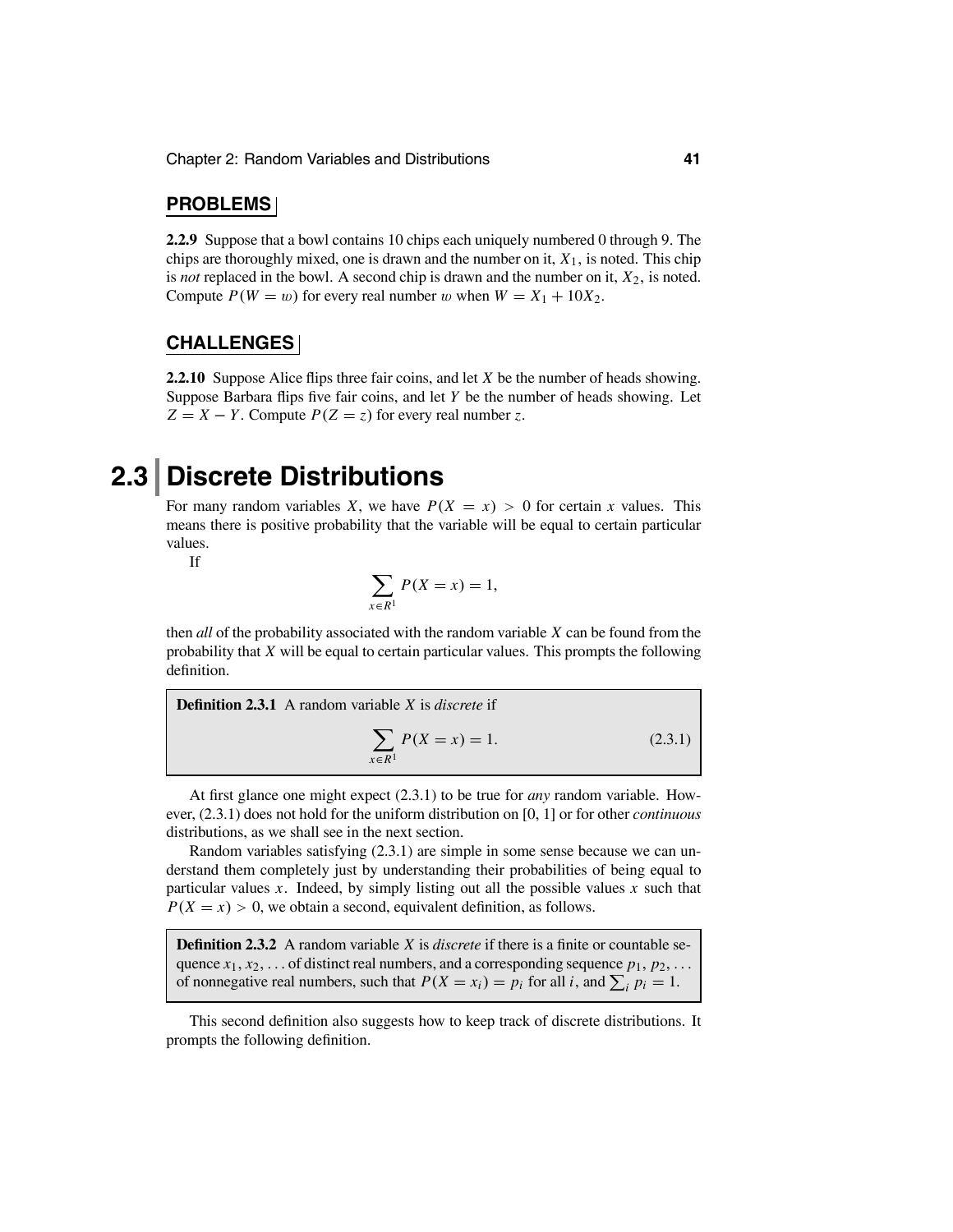**Definition 2.3.3** For a discrete random variable *X*, its *probability function* is the function  $p_X : R^1 \to [0, 1]$  defined by

$$
p_X(x) = P(X = x).
$$

Hence, if  $x_1, x_2, \ldots$  are the distinct values such that  $P(X = x_i) = p_i$  for all *i* with  $\sum_i p_i = 1$ , then

$$
p_X(x) = \begin{cases} p_i & x = x_i \text{ for some } i \\ 0 & \text{otherwise.} \end{cases}
$$

Clearly, all the information about the distribution of *X* is contained in its probability function, but only if we *know* that *X* is a discrete random variable.

Finally, we note that Theorem 1.5.1 immediately implies the following.

**Theorem 2.3.1** (*Law of total probability, discrete random variable version*) Let *X* be a discrete random variable, and let *A* be some event. Then

$$
P(A) = \sum_{x \in R^1} P(X = x) P(A | X = x).
$$

## **2.3.1 Important Discrete Distributions**

Certain particular discrete distributions are so important that we list them here.

#### **EXAMPLE 2.3.1** *Degenerate Distributions*

Let *c* be some fixed real number. Then, as already discussed, *c* is also a random variable (in fact, *c* is a *constant random variable*). In this case, clearly *c* is discrete, with probability function  $p_c$  satisfying that  $p_c(c) = 1$ , and  $p_c(x) = 0$  for  $x \neq c$ . Because *c* is always equal to a particular value (namely, *c*) with probability 1, the distribution of *c* is sometimes called a *point mass* or *point distribution* or *degenerate distribution*.

#### **EXAMPLE 2.3.2** *The Bernoulli Distribution*

Consider flipping a coin that has probability  $\theta$  of coming up heads and probability  $1-\theta$ of coming up tails, where  $0 < \theta < 1$ . Let  $X = 1$  if the coin is heads, while  $X = 0$  if the coin is tails. Then  $p_X(1) = P(X = 1) = \theta$ , while  $p_X(0) = P(X = 0) = 1 - \theta$ . The random variable *X* is said to have the Bernoulli $(\theta)$  distribution; we write this as  $X \sim \text{Bernoulli}(\theta)$ .

Bernoulli distributions arise anytime we have a response variable that takes only two possible values, and we label one of these outcomes as 1 and the other as 0. For example, 1 could correspond to success and 0 to failure of some quality test applied to an item produced in a manufacturing process. In this case,  $\theta$  is the proportion of manufactured items that will pass the test. Alternatively, we could be randomly selecting an individual from a population and recording a 1 when the individual is female and a 0 if the individual is a male. In this case,  $\theta$  is the proportion of females in the population.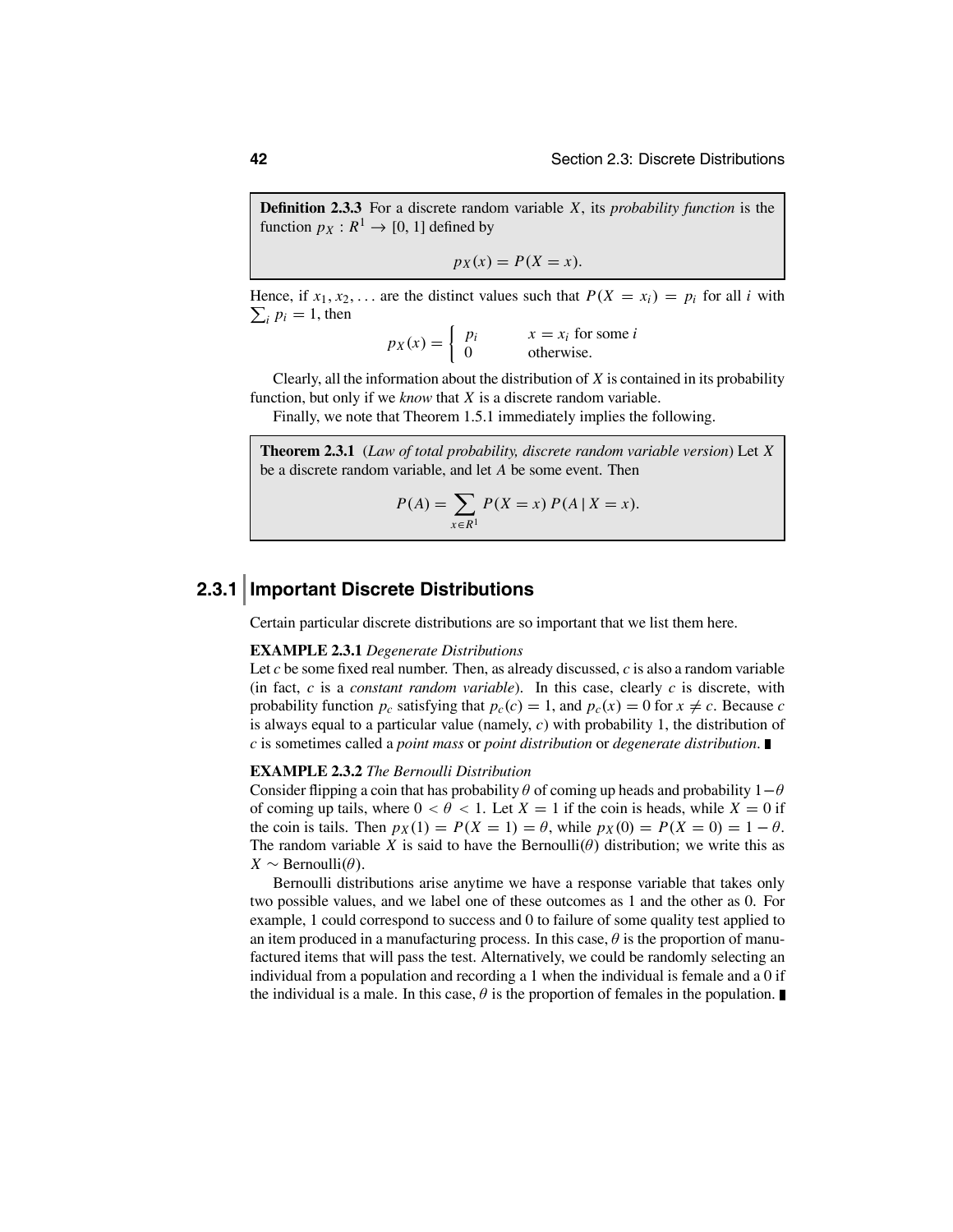#### Chapter 2: Random Variables and Distributions **43**

#### **EXAMPLE 2.3.3** *The Binomial Distribution*

Consider flipping *n* coins, each of which has (independent) probability  $\theta$  of coming up heads, and probability  $1 - \theta$  of coming up tails. (Again,  $0 < \theta < 1$ .) Let *X* be the total number of heads showing. By (1.4.2), we see that for  $x = 0, 1, 2, \ldots, n$ ,

$$
p_X(x) = P(X = x) = {n \choose x} \theta^x (1 - \theta)^{n - x} = \frac{n!}{x! (n - x)!} \theta^x (1 - \theta)^{n - x}.
$$

The random variable *X* is said to have the Binomial $(n, \theta)$  distribution; we write this as *X* ∼ Binomial(*n*,  $\theta$ ). The Bernoulli( $\theta$ ) distribution corresponds to the special case of the Binomial(*n*,  $\theta$ ) distribution when  $n = 1$ , namely, Bernoulli( $\theta$ ) = Binomial(1,  $\theta$ ). Figure 2.3.1 contains the plots of several Binomial(20,  $\theta$ ) probability functions.



Figure 2.3.1: Plot of the Binomial(20,  $1/2$ ) (•••) and the Binomial(20,  $1/5$ ) ( $\circ \circ \circ$ ) probability functions.

The binomial distribution is applicable to any situation involving *n* independent performances of a random system; for each performance, we are recording whether a particular event has occurred, called a *success*, or has not occurred, called a *failure*. If we denote the event in question by *A* and put  $\theta = P(A)$ , we have that the number of successes in the *n* performances is distributed Binomial $(n, \theta)$ . For example, we could be testing light bulbs produced by a manufacturer, and  $\theta$  is the probability that a bulb works when we test it. Then the number of bulbs that work in a batch of *n* is distributed Binomial(*n*,  $\theta$ ). If a baseball player has probability  $\theta$  of getting a hit when at bat, then the number of hits obtained in *n* at-bats is distributed Binomial $(n, \theta)$ .

There is another way of expressing the binomial distribution that is sometimes useful. For example, if  $X_1, X_2, \ldots, X_n$  are chosen independently and each has the Bernoulli( $\theta$ ) distribution, and  $Y = X_1 + \cdots + X_n$ , then *Y* will have the Binomial(*n*,  $\theta$ ) distribution (see Example 3.4.10 for the details).

#### **EXAMPLE 2.3.4** *The Geometric Distribution*

Consider repeatedly flipping a coin that has probability  $\theta$  of coming up heads and probability  $1 - \theta$  of coming up tails, where again  $0 < \theta < 1$ . Let *X* be the number of tails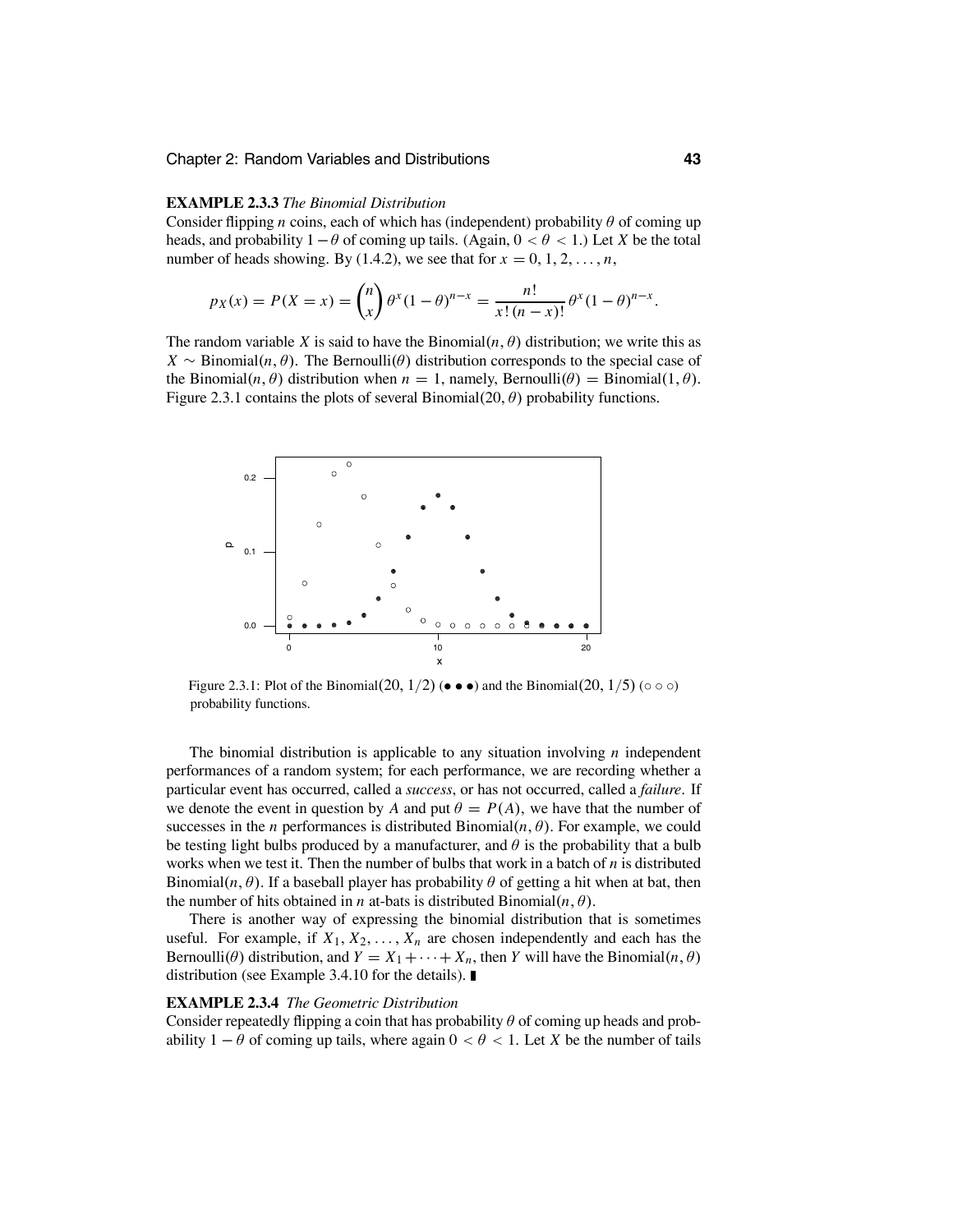that appear before the first head. Then for  $k \geq 0$ ,  $X = k$  if and only if the coin shows exactly *k* tails followed by a head. The probability of this is equal to  $(1 - \theta)^k \theta$ . (In particular, the probability of getting an *infinite* number of tails before the first head is equal to  $(1 - \theta)^\infty \theta = 0$ , so *X* is never equal to infinity.) Hence,  $p_X(k) = (1 - \theta)^k \theta$ . for  $k = 0, 1, 2, 3, \ldots$ . The random variable *X* is said to have the Geometric( $\theta$ ) distribution; we write this as *X*  $\sim$  Geometric( $\theta$ ). Figure 2.3.2 contains the plots of several Geometric $(\theta)$  probability functions.



Figure 2.3.2: Plot of the Geometric(1/2) (•••) and the Geometric(1/5) (⊙ ⊙ ⊙) probability functions at the values  $0, 1, \ldots, 15$ .

The geometric distribution applies whenever we are counting the number of failures until the first success for independent performances of a random system where the occurrence of some event is considered a success. For example, the number of light bulbs tested that work until the first bulb that does not (a working bulb is considered a "failure" for the test) and the number of at-bats without a hit until the first hit for the baseball player both follow the geometric distribution.

We note that some books instead define the geometric distribution to be the number of coin flips up to *and including* the first head, which is simply equal to one plus the random variable defined here.

#### **EXAMPLE 2.3.5** *The Negative-Binomial Distribution*

Generalizing the previous example, consider again repeatedly flipping a coin that has probability  $\theta$  of coming up heads and probability  $1 - \theta$  of coming up tails. Let *r* be a positive integer, and let *Y* be the number of tails that appear before the *r*th head. Then for  $k \geq 0$ ,  $Y = k$  if and only if the coin shows exactly  $r - 1$  heads (and *k* tails) on the first  $r - 1 + k$  flips, and then shows a head on the  $(r + k)$ -th flip. The probability of this is equal to

$$
p_Y(k) = {r-1+k \choose r-1} \theta^{r-1} (1-\theta)^k \theta = {r-1+k \choose k} \theta^r (1-\theta)^k,
$$

for  $k = 0, 1, 2, 3, \ldots$ .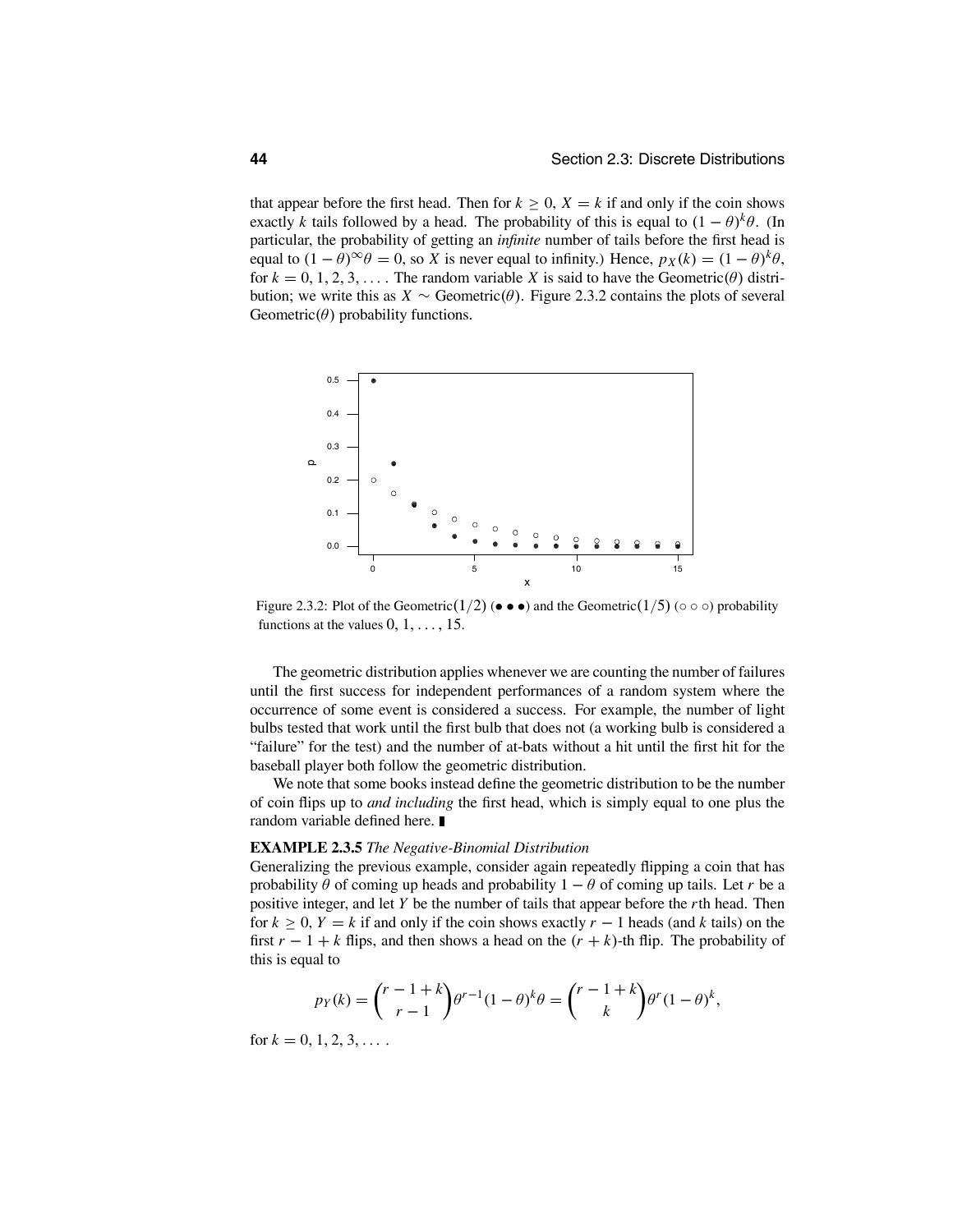The random variable *Y* is said to have the Negative-Binomial $(r, \theta)$  distribution; we write this as *Y* ∼ Negative-Binomial(*r*,  $\theta$ ). Of course, the special case *r* = 1 corresponds to the Geometric $(\theta)$  distribution. So in terms of our notation, we have that Negative-Binomial(1,  $\theta$ ) = Geometric( $\theta$ ). Figure 2.3.3 contains the plots of several Negative-Binomial $(r, \theta)$  probability functions.



Figure 2.3.3: Plot of the Negative-Binomial  $(2, 1/2)$  ( $\bullet \bullet \bullet$ ) probability function and the Negative-Binomial(10, 1/2) (◦ ◦ ◦) probability function at the values  $0, 1, \ldots, 20$ .

The Negative-Binomial $(r, \theta)$  distribution applies whenever we are counting the number of failures until the *r*th success for independent performances of a random system where the occurrence of some event is considered a success. For example, the number of light bulbs tested that work until the third bulb that does not and the number of at-bats without a hit until the fifth hit for the baseball player both follow the negative-binomial distribution.

#### **EXAMPLE 2.3.6** *The Poisson Distribution*

We say that a random variable *<sup>Y</sup>* has the Poisson(λ) distribution, and write *<sup>Y</sup>* <sup>∼</sup> Poisson( $\lambda$ ), if

$$
p_Y(y) = P(Y = y) = \frac{\lambda^y}{y!}e^{-\lambda}
$$

for  $y = 0, 1, 2, 3, \ldots$ . We note that since (from calculus)  $\sum_{y=0}^{\infty} \frac{\lambda^y}{y!} = e^{\lambda}$ , it is indeed true (as it must be) that  $\sum_{y=0}^{\infty} P(Y = y) = 1$ . Figure 2.3.4 contains the plots of several Poisson $(\lambda)$  probability functions.



Figure 2.3.4: Plot of the Poisson(2) (•••) and the Poisson(10) ( $\circ \circ \circ$ ) probability functions at the values  $0, 1, \ldots, 20$ .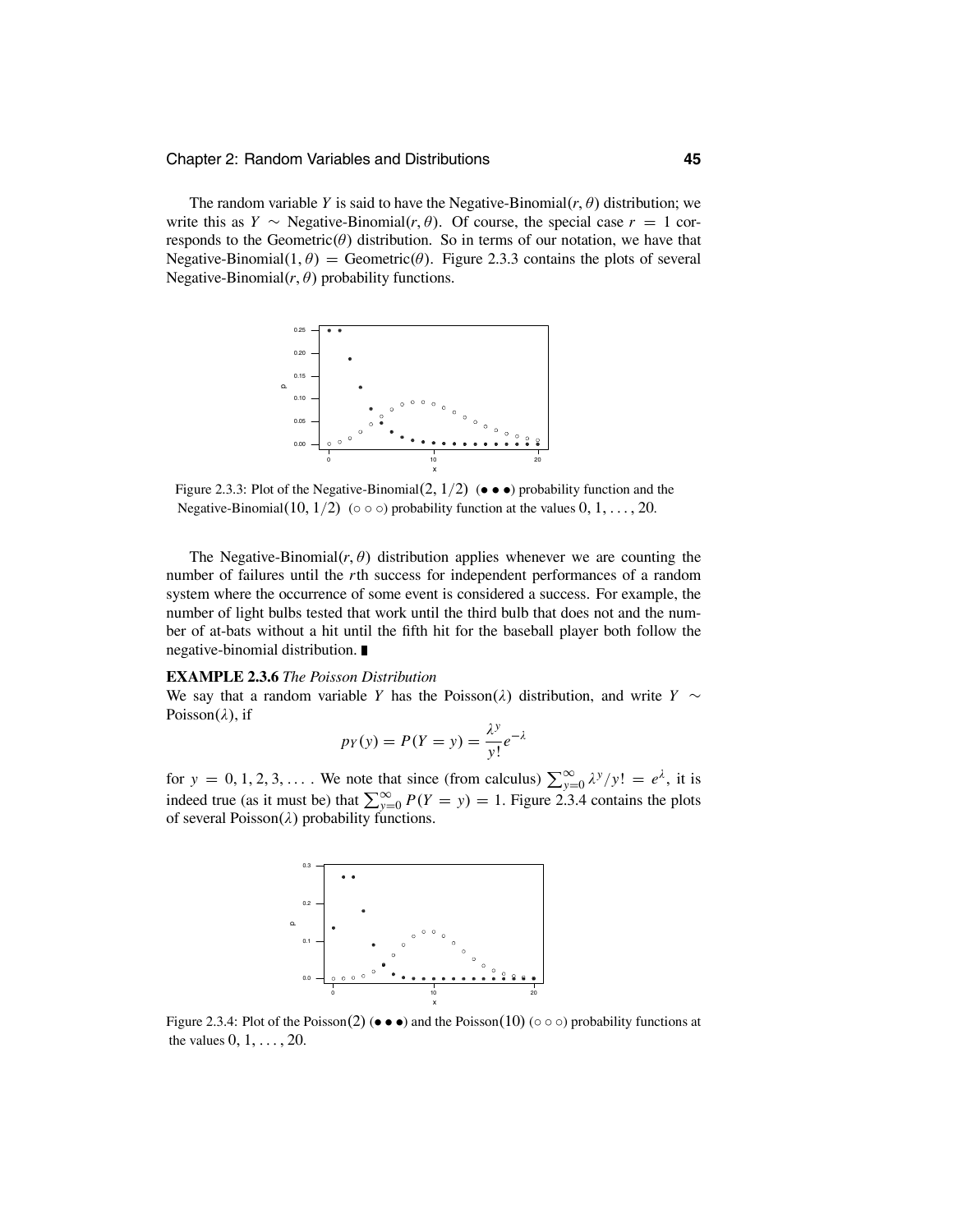We motivate the Poisson distribution as follows. Suppose  $X \sim Binomial(n, \theta)$ , i.e., *X* has the Binomial $(n, \theta)$  distribution as in Example 2.3.3. Then for  $0 \le x \le n$ ,

$$
P(X = x) = {n \choose x} \theta^x (1 - \theta)^{n - x}.
$$

If we set  $\theta = \lambda / n$  for some  $\lambda > 0$ , then this becomes

$$
P(X = x) = {n \choose x} \left(\frac{\lambda}{n}\right)^x \left(1 - \frac{\lambda}{n}\right)^{n-x}
$$
  
= 
$$
\frac{n(n-1)\cdots(n-x+1)}{x!} \left(\frac{\lambda}{n}\right)^x \left(1 - \frac{\lambda}{n}\right)^{n-x}.
$$
 (2.3.2)

Let us now consider what happens if we let  $n \to \infty$  in (2.3.2), while keeping x fixed at some nonnegative integer. In that case,

$$
\frac{n(n-1)(n-2)\cdots(n-x+1)}{n^x} = 1\left(1-\frac{1}{n}\right)\left(1-\frac{2}{n}\right)\cdots\left(1-\frac{x+1}{n}\right)
$$

converges to 1 while (since from calculus  $(1 + (c/n))^n \rightarrow e^c$  for any *c*)

$$
\left(1-\frac{\lambda}{n}\right)^{n-x} = \left(1-\frac{\lambda}{n}\right)^n \left(1-\frac{\lambda}{n}\right)^{-x} \to e^{-\lambda} \cdot 1 = e^{-\lambda}.
$$

Substituting these limits into (2.3.2), we see that

$$
\lim_{n \to \infty} P(X = x) = \frac{\lambda^x}{x!} e^{-\lambda}
$$

for  $x = 0, 1, 2, 3, \ldots$ .

Intuitively, we can phrase this result as follows. If we flip a *very large* number of coins *n*, and each coin has a *very small* probability  $\theta = \lambda/n$  of coming up heads, then the probability that the total number of heads will be  $x$  is approximately given by  $\lambda^x e^{-\lambda}/x!$ . Figure 2.3.5 displays the accuracy of this estimate when we are approximating the Binomial(100, 1/10) distribution by the Poisson( $\lambda$ ) distribution where  $\lambda = n\theta = 100(1/10) = 10.$ 



Figure 2.3.5: Plot of the Binomial(100, 1/10) (•••) and the Poisson(10) (⊙ ⊙ ⊙) probability functions at the values  $0, 1, \ldots, 20$ .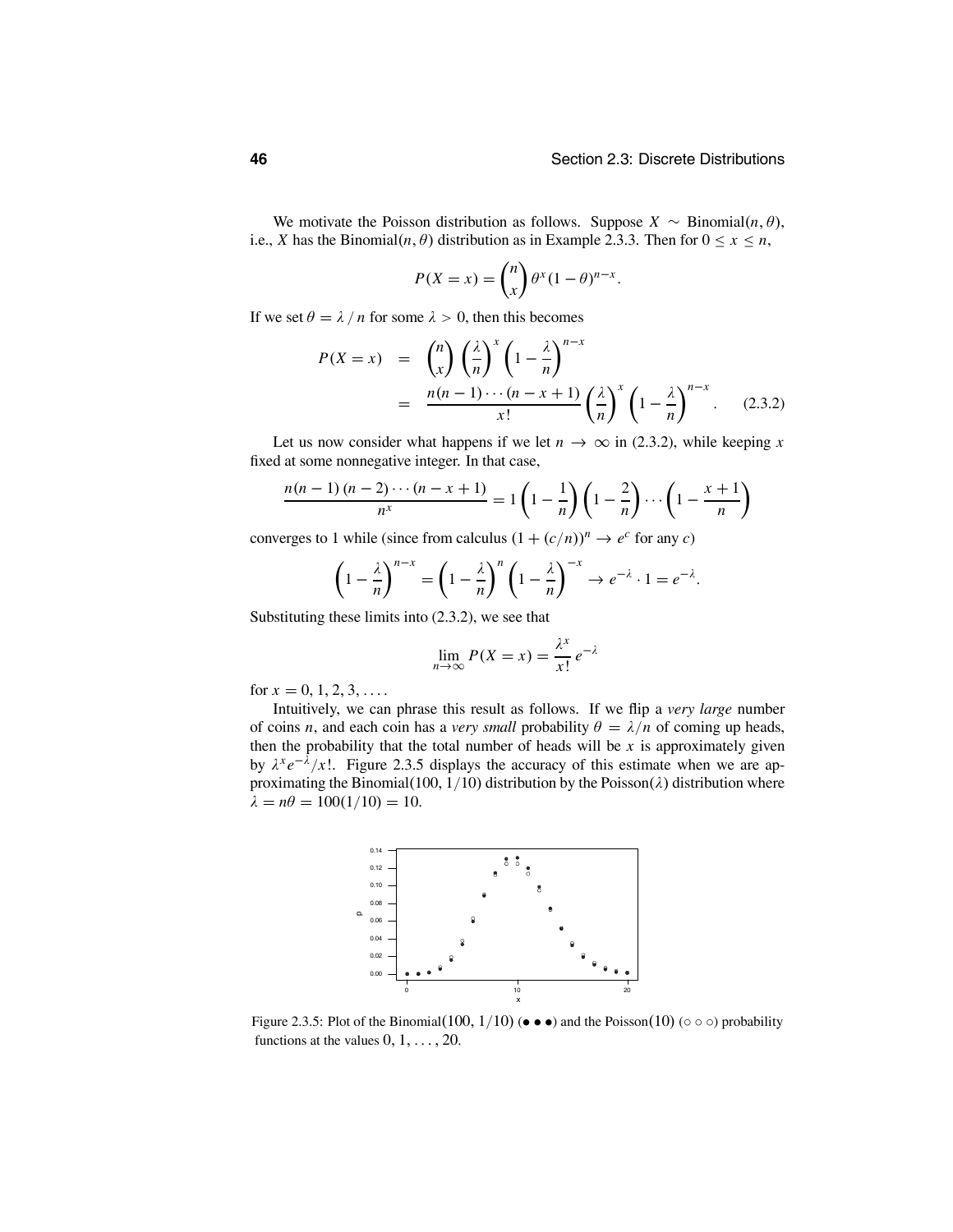The Poisson distribution is a good model for counting random occurrences of an event when there are many possible occurrences, but each occurrence has very small probability. Examples include the number of house fires in a city on a given day, the number of radioactive events recorded by a Geiger counter, the number of phone calls arriving at a switchboard, the number of hits on a popular World Wide Web page on a given day, etc.

#### **EXAMPLE 2.3.7** *The Hypergeometric Distribution*

Suppose that an urn contains *M* white balls and  $N - M$  black balls. Suppose we draw  $n \leq N$  balls from the urn in such a fashion that each subset of *n* balls has the same probability of being drawn. Because there are  $\binom{N}{n}$  such subsets, this probability is  $1/{N \choose n}$ .

One way of accomplishing this is to thoroughly mix the balls in the urn and then draw a first ball. Accordingly, each ball has probability 1/*N* of being drawn. Then, without replacing the first ball, we thoroughly mix the balls in the urn and draw a second ball. So each ball in the urn has probability  $1/(N-1)$  of being drawn. We then have that any two balls, say the *i*th and *j*th balls, have probability

*P*(ball *i* and *j* are drawn)  $= P(\text{ball } i \text{ is drawn first}) P(\text{ball } j \text{ is drawn second})$  | ball *i* is drawn first) <sup>+</sup> *<sup>P</sup>*(ball *<sup>j</sup>* is drawn first)*P*(ball *<sup>i</sup>* is drawn second <sup>|</sup> ball *<sup>j</sup>* is drawn first)  $=\frac{1}{N}$ 1  $\frac{N-1}{N}$  + 1 *N*  $\frac{1}{N-1} = 1/$  $\sqrt{N}$ 2  $\lambda$ 

of being drawn in the first two draws. Continuing in this fashion for *n* draws, we obtain that the probability of any particular set of *n* balls being drawn is  $1/{N \choose n}$ . This type of sampling is called *sampling without replacement*.

Given that we take a sample of *n*, let *X* denote the number of white balls obtained. Note that we must have  $X \ge 0$  and  $X \ge n - (N - M)$  because at most  $N - M$  of the balls could be black. Hence,  $X \geq max(0, n + M - N)$ . Furthermore,  $X \leq n$  and  $X \leq M$  because there are only *M* white balls. Hence,  $X \leq \min(n, M)$ .

So suppose max $(0, n + M - N) \le x \le \min(n, M)$ . What is the probability that *x* white balls are obtained? In other words, what is  $P(X = x)$ ? To evaluate this, we know that we need to count the number of subsets of  $n$  balls that contain  $x$  white balls. Using the combinatorial principles of Section 1.4.1, we see that this number is given by  $\binom{\widetilde{M}}{x}$   $\binom{N-M}{n-x}$  $\binom{N-M}{n-x}$ . Therefore,

$$
P(X = x) = {M \choose x} {N-M \choose n-x} / {N \choose n}
$$

for max(0,  $n + M - N$ )  $\leq x \leq \min(n, M)$ . The random variable *X* is said to have the Hypergeometric(N, M, n) distribution. In Figure 2.3.6, we have plotted some hypergeometric probability functions. The Hypergeometric(20, 10, 10) probability function is 0 for  $x > 10$ , while the Hypergeometric (20, 10, 5) probability function is 0 for  $x > 5$ .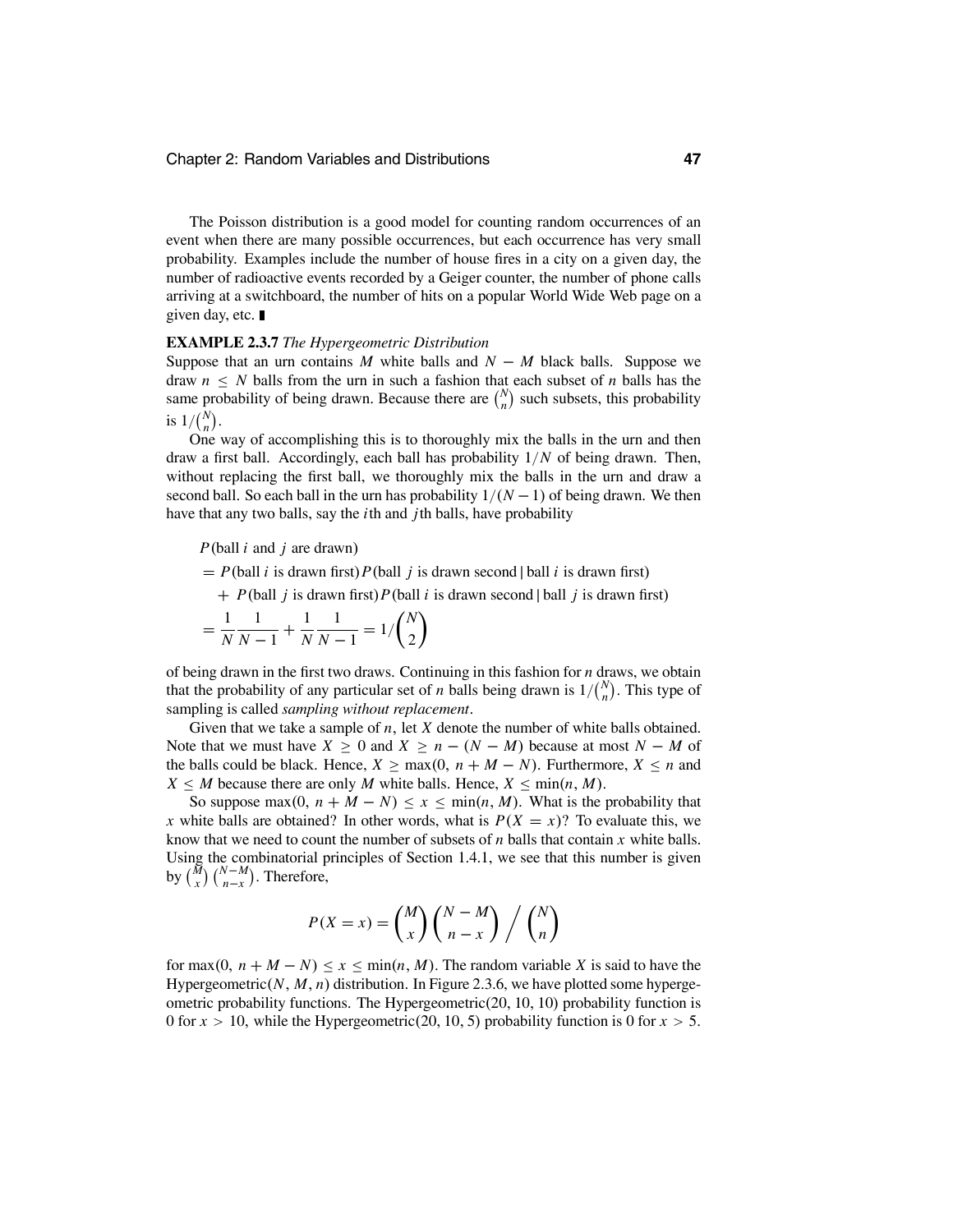

Figure 2.3.6: Plot of Hypergeometric(20, 10, 10) ( $\bullet \bullet \bullet$ ) and Hypergeometric(20, 10, 5) (◦◦◦) probability functions.

Obviously, the hypergeometric distribution will apply to any context wherein we are *sampling without replacement* from a finite set of *N* elements and where each element of the set either has a characteristic or does not. For example, if we randomly select people to participate in an opinion poll so that each set of *n* individuals in a population of *N* has the same probability of being selected, then the number of people who respond yes to a particular question is distributed Hypergeometric(*N*, *M*, *n*), where *M* is the number of people in the entire population who would respond yes. We will see the relevance of this to statistics in Section 5.4.2. ■

Suppose in Example 2.3.7 we had instead *replaced* the drawn ball before drawing the next ball. This is called *sampling with replacement*. It is then clear, from Example 2.3.3, that the number of white balls observed in *n* draws is distributed Binomial $(n, M/N)$ .

### **Summary of Section 2.3**

- A random variable *X* is discrete if  $\sum_{x} P(X = x) = 1$ , i.e., if all its probability comes from being equal to particular values.
- A discrete random variable *<sup>X</sup>* takes on only a finite, or countable, number of distinct values.
- Important discrete distributions include the degenerate, Bernoulli, binomial, geometric, negative-binomial, Poisson, and hypergeometric distributions.

### **EXERCISES**

**2.3.1** Consider rolling two fair six-sided dice. Let *Y* be the sum of the numbers showing. What is the probability function of *Y*?

**2.3.2** Consider flipping a fair coin. Let  $Z = 1$  if the coin is heads, and  $Z = 3$  if the coin is tails. Let  $W = Z^2 + Z$ .

(a) What is the probability function of *Z*?

(b) What is the probability function of *W*?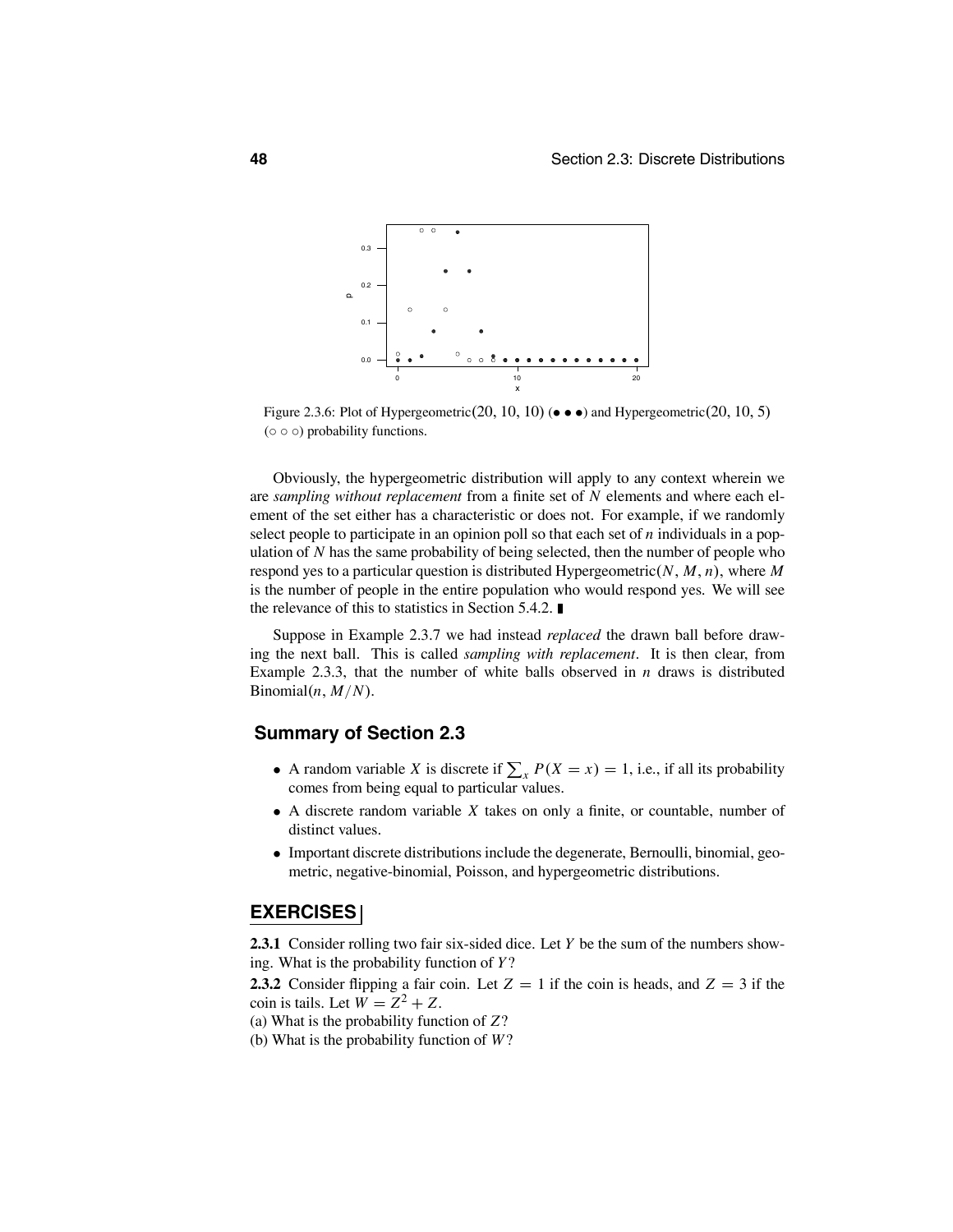**2.3.3** Consider flipping two fair coins. Let  $X = 1$  if the first coin is heads, and  $X = 0$ if the first coin is tails. Let  $Y = 1$  if the second coin is heads, and  $Y = 5$  if the second coin is tails. Let  $Z = XY$ . What is the probability function of  $Z$ ?

**2.3.4** Consider flipping two fair coins. Let  $X = 1$  if the first coin is heads, and  $X = 0$ if the first coin is tails. Let  $Y = 1$  if the two coins show the *same* thing (i.e., both heads or both tails), with  $Y = 0$  otherwise. Let  $Z = X + Y$ , and  $W = XY$ .

(a) What is the probability function of *Z*?

(b) What is the probability function of *W*?

**2.3.5** Consider rolling two fair six-sided dice. Let *W* be the product of the numbers showing. What is the probability function of *W*?

**2.3.6** Let  $Z \sim$  Geometric( $\theta$ ). Compute  $P(5 < Z < 9)$ .

**2.3.7** Let *X* ∼ Binomial(12,  $\theta$ ). For what value of  $\theta$  is  $P(X = 11)$  maximized?

**2.3.8** Let *W* ∼ Poisson( $\lambda$ ). For what value of  $\lambda$  is  $P(W = 11)$  maximized?

**2.3.9** Let *Z* ∼ Negative-Binomial(3, 1/4). Compute  $P(Z \le 2)$ .

**2.3.10** Let *X* ∼ Geometric(1/5). Compute  $P(X^2 \le 15)$ .

**2.3.11** Let *Y* ∼ Binomial(10,  $\theta$ ). Compute  $P(Y = 10)$ .

**2.3.12** Let  $X \sim \text{Poisson}(\lambda)$ . Let  $Y = X - 7$ . What is the probability function of *Y*?

**2.3.13** Let *X* ∼ Hypergeometric(20, 7, 8). What is the probability that *X* = 3? What is the probability that  $X = 8$ ?

**2.3.14** Suppose that a symmetrical die is rolled 20 independent times, and each time we record whether or not the event {2, <sup>3</sup>, <sup>5</sup>, <sup>6</sup>} has occurred.

(a) What is the distribution of the number of times this event occurs in 20 rolls?

(b) Calculate the probability that the event occurs five times.

**2.3.15** Suppose that a basketball player sinks a basket from a certain position on the court with probability 0.35.

(a) What is the probability that the player sinks three baskets in 10 independent throws?

(b) What is the probability that the player throws 10 times before obtaining the first basket?

(c) What is the probability that the player throws 10 times before obtaining two baskets?

**2.3.16** An urn contains 4 black balls and 5 white balls. After a thorough mixing, a ball is drawn from the urn, its color is noted, and the ball is returned to the urn.

(a) What is the probability that 5 black balls are observed in 15 such draws?

(b) What is the probability that 15 draws are required until the first black ball is observed?

(c) What is the probability that 15 draws are required until the fifth black ball is observed?

**2.3.17** An urn contains 4 black balls and 5 white balls. After a thorough mixing, a ball is drawn from the urn, its color is noted, and the ball is set aside. The remaining balls are then mixed and a second ball is drawn.

(a) What is the probability distribution of the number of black balls observed?

(b) What is the probability distribution of the number of white balls observed?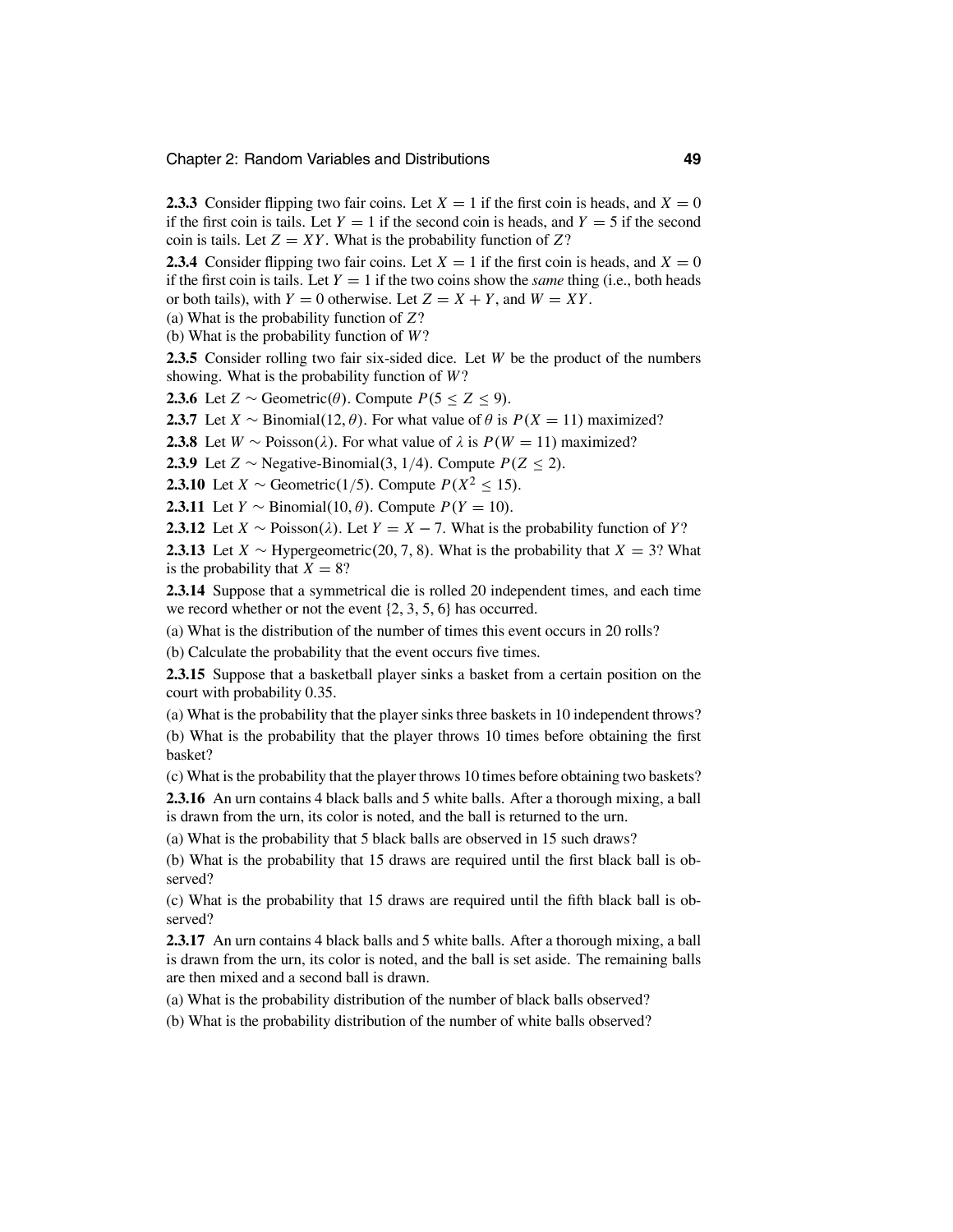**2.3.18** (*Poisson processes and queues*) Consider a situation involving a server, e.g., a cashier at a fast-food restaurant, an automatic bank teller machine, a telephone exchange, etc. Units typically arrive for service in a random fashion and form a queue when the server is busy. It is often the case that the number of arrivals at the server, for some specific unit of time *t*, can be modeled by a Poisson( $\lambda t$ ) distribution and is such that the number of arrivals in nonoverlapping periods are independent. In Chapter 3, we will show that  $\lambda t$  is the average number of arrivals during a time period of length  $t$ , and so  $\lambda$  is the rate of arrivals per unit of time.

Suppose telephone calls arrive at a help line at the rate of two per minute. A Poisson process provides a good model.

(a) What is the probability that five calls arrive in the next 2 minutes?

(b) What is the probability that five calls arrive in the next 2 minutes and then five more calls arrive in the following 2 minutes?

(c) What is the probability that no calls will arrive during a 10-minute period?

**2.3.19** Suppose an urn contains 1000 balls — one of these is black, and the other 999 are white. Suppose that 100 balls are randomly drawn from the urn with replacement. Use the appropriate Poisson distribution to approximate the probability that five black balls are observed.

**2.3.20** Suppose that there is a loop in a computer program and that the test to exit the loop depends on the value of a random variable *X*. The program exits the loop whenever  $X \in A$ , and this occurs with probability 1/3. If the loop is executed at least once, what is the probability that the loop is executed five times before exiting?

### **COMPUTER EXERCISES**

**2.3.21** Tabulate and plot the Hypergeometric(20, 8, 10) probability function.

**2.3.22** Tabulate and plot the Binomial(30, 0.3) probability function. Tabulate and plot the Binomial(30, 0.7) probability function. Explain why the Binomial(30, 0.3) probability function at *x* agrees with the Binomial(30, 0.7) probability function at  $n - x$ .

### **PROBLEMS**

**2.3.23** Let *X* be a discrete random variable with probability function  $p_X(x) = 2^{-x}$  for  $x = 1, 2, 3, \ldots$ , with  $p_X(x) = 0$  otherwise.

(a) Let  $Y = X^2$ . What is the probability function  $p_Y$  of  $Y$ ?

(b) Let  $Z = X - 1$ . What is the distribution of *Z*? (Identify the distribution by name and specify all parameter values.)

**2.3.24** Let *X* ∼ Binomial( $n_1, \theta$ ) and *Y* ∼ Binomial( $n_2, \theta$ ), with *X* and *Y* chosen independently. Let  $Z = X + Y$ . What will be the distribution of  $Z$ ? (Explain your reasoning.) (Hint: See the end of Example 2.3.3.)

**2.3.25** Let *X* ∼ Geometric( $\theta$ ) and *Y* ∼ Geometric( $\theta$ ), with *X* and *Y* chosen independently. Let  $Z = X + Y$ . What will be the distribution of Z? Generalize this to *r* coins. (Explain your reasoning.)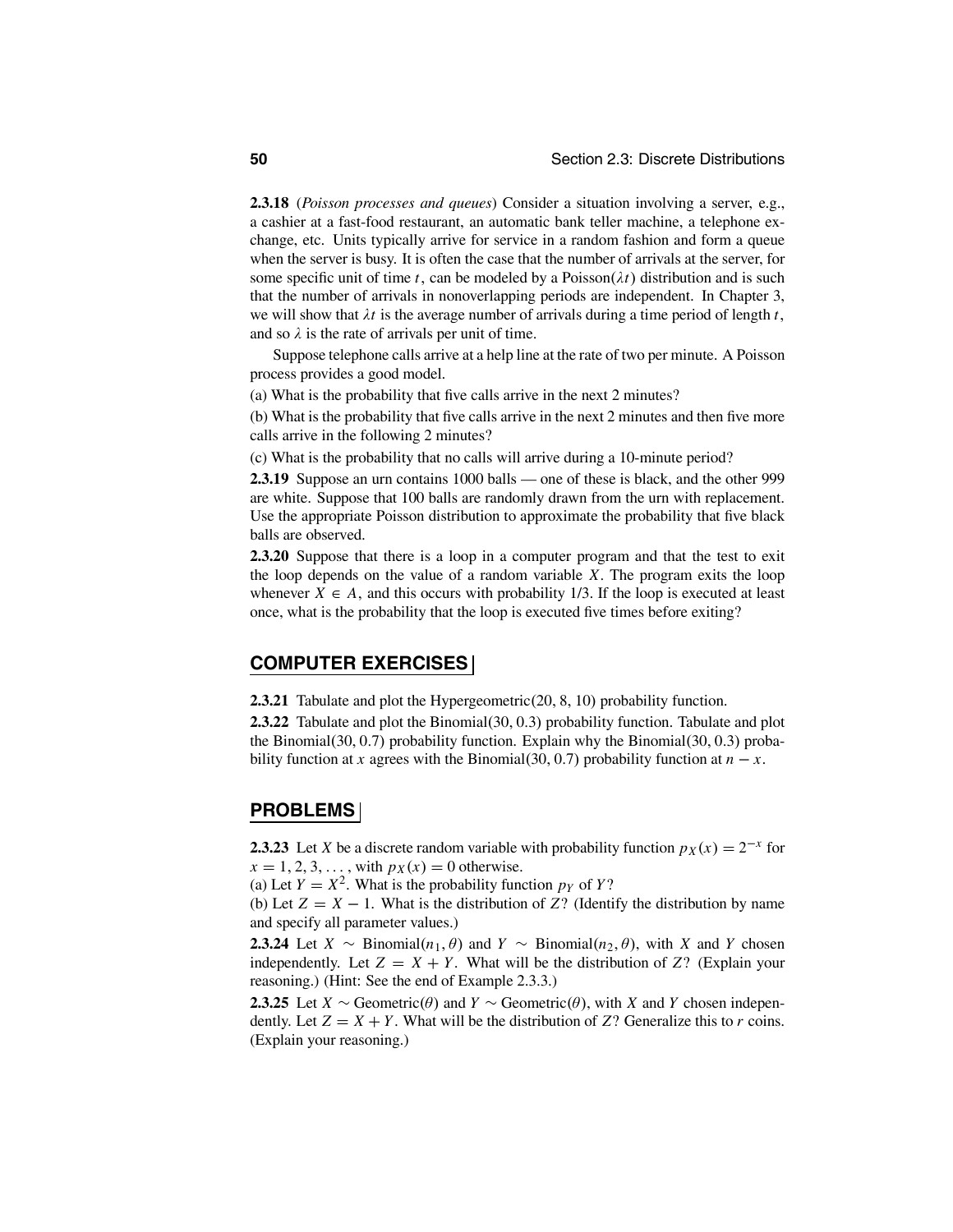Chapter 2: Random Variables and Distributions **51**

**2.3.26** Let *X* ∼ Geometric( $\theta_1$ ) and *Y* ∼ Geometric( $\theta_2$ ), with *X* and *Y* chosen independently. Compute  $P(X \leq Y)$ . Explain what this probability is in terms of coin tossing.

**2.3.27** Suppose that *X* ∼ Geometric( $\lambda/n$ ). Compute lim<sub>*n*→∞</sub>  $P(X \le n)$ .

**2.3.28** Let *X* ∼ Negative-Binomial(*r*,  $\theta$ ) and *Y* ∼ Negative-Binomial(*s*,  $\theta$ ), with *X* and *Y* chosen independently. Let  $Z = X + Y$ . What will be the distribution of Z? (Explain your reasoning.)

**2.3.29** (*Generalized hypergeometric distribution*) Suppose that a set contains *N* objects,  $M_1$  of which are labelled 1,  $M_2$  of which are labelled 2, and the remainder of which are labelled 3. Suppose we select a sample of  $n \leq N$  objects from the set using sampling without replacement, as described in Example 2.3.7. Determine the probability that we obtain the counts  $(f_1, f_2, f_3)$  where  $f_i$  is the number of objects labelled *i* in the sample.

**2.3.30** Suppose that units arrive at a server according to a Poisson process at rate λ (see Exercise 2.3.18). Let *T* be the amount of time until the first call. Calculate  $P(T > t)$ .

## **2.4 Continuous Distributions**

In the previous section, we considered discrete random variables *X* for which  $P(X =$  $x$ ) > 0 for certain values of *x*. However, for some random variables *X*, such as one having the uniform distribution, we have  $P(X = x) = 0$  for all *x*. This prompts the following definition.

**Definition 2.4.1** A random variable *X* is *continuous* if 
$$
P(X = x) = 0, \qquad (2.4.1)
$$

for all  $x \in R^1$ .

#### **EXAMPLE 2.4.1** *The Uniform*[0, 1] *Distribution*

Consider a random variable whose distribution is the uniform distribution on [0, 1], as presented in (1.2.2). That is,

$$
P(a \le X \le b) = b - a,\tag{2.4.2}
$$

whenever  $0 \le a \le b \le 1$ , with  $P(X < 0) = P(X > 1) = 0$ . The random variable X is said to have the Uniform[0, 1] distribution; we write this as *<sup>X</sup>* <sup>∼</sup> Uniform[0, 1]. For example,

$$
P\left(\frac{1}{2} \le X \le \frac{3}{4}\right) = \frac{3}{4} - \frac{1}{2} = \frac{1}{4}.
$$

Also,

$$
P\left(X \geq \frac{2}{3}\right) = P\left(\frac{2}{3} \leq X \leq 1\right) + P\left(X > 1\right) = \left(1 - \frac{2}{3}\right) + 0 = \frac{1}{3}.
$$

In fact, for any  $x \in [0, 1]$ ,

$$
P(X \le x) = P(X < 0) + P(0 \le X \le x) = 0 + (x - 0) = x.
$$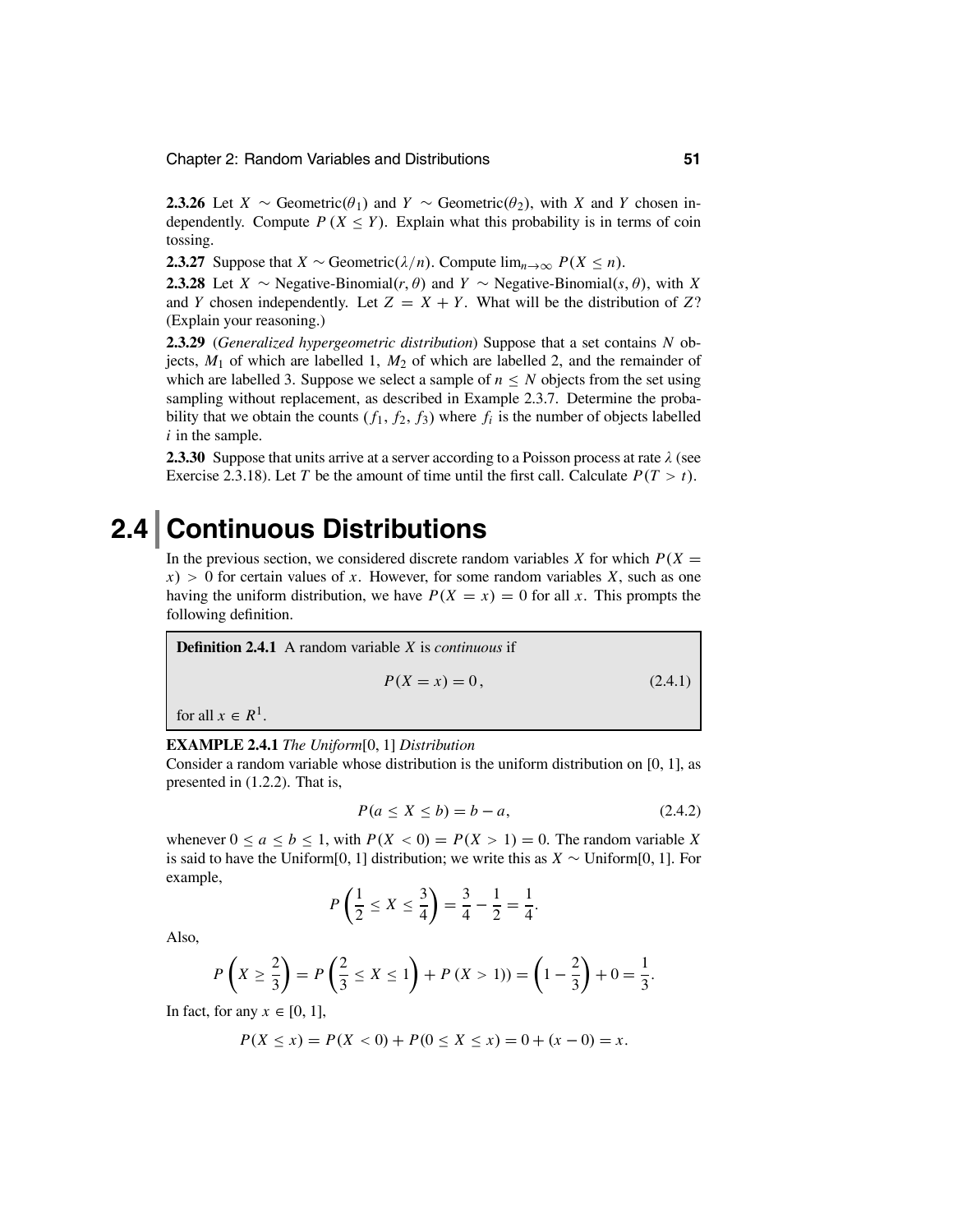Note that setting  $a = b = x$  in (2.4.2), we see in particular that  $P(X = x) = x$  $x = 0$  for every  $x \in R^1$ . Thus, the uniform distribution is an example of a continuous distribution. In fact, it is one of the most important examples!

The Uniform[0, 1] distribution is fairly easy to work with. However, in general, continuous distributions are very difficult to work with. Because  $P(X = x) = 0$  for all  $x$ , we cannot simply add up probabilities like we can for discrete random variables. Thus, how can we keep track of all the probabilities?

A possible solution is suggested by rewriting (2.4.2), as follows. For  $x \in R^1$ , let

$$
f(x) = \begin{cases} 1 & 0 \le x \le 1 \\ 0 & \text{otherwise.} \end{cases}
$$
 (2.4.3)

Then (2.4.2) can be rewritten as

$$
P(a \le X \le b) = \int_{a}^{b} f(x) \, dx,\tag{2.4.4}
$$

whenever  $a < b$ .

One might wonder about the wisdom of converting the simple equation (2.4.2) into the complicated integral equation  $(2.4.4)$ . However, the advantage of  $(2.4.4)$  is that, by modifying the function *f* , we can obtain many other continuous distributions besides the uniform distribution. To explore this, we make the following definitions.

**Definition 2.4.2** Let  $f: R^1 \to R^1$  be a function. Then *f* is a *density function* if  $f(x) \ge 0$  for all  $x \in R^1$ , and  $\int_{-\infty}^{\infty} f(x) dx = 1$ .

**Definition 2.4.3** A random variable *X* is *absolutely continuous* if there is a density function *f* , such that

$$
P(a \le X \le b) = \int_{a}^{b} f(x) \, dx,\tag{2.4.5}
$$

whenever  $a < b$ , as in (2.4.4).

In particular, if  $b = a + \delta$ , with  $\delta$  a small positive number, and if f is continuous at a, then we see that

$$
P(a \le X \le a + \delta) = \int_{a}^{a+\delta} f(x) dx \approx \delta f(a).
$$

Thus, a density function evaluated at *a* may be thought of as measuring the probability of a random variable being in a small interval about *a*.

To better understand absolutely continuous random variables, we note the following theorem.

**Theorem 2.4.1** Let *X* be an absolutely continuous random variable. Then *X* is a continuous random variable, i.e.,  $P(X = a) = 0$  for all  $a \in R<sup>1</sup>$ .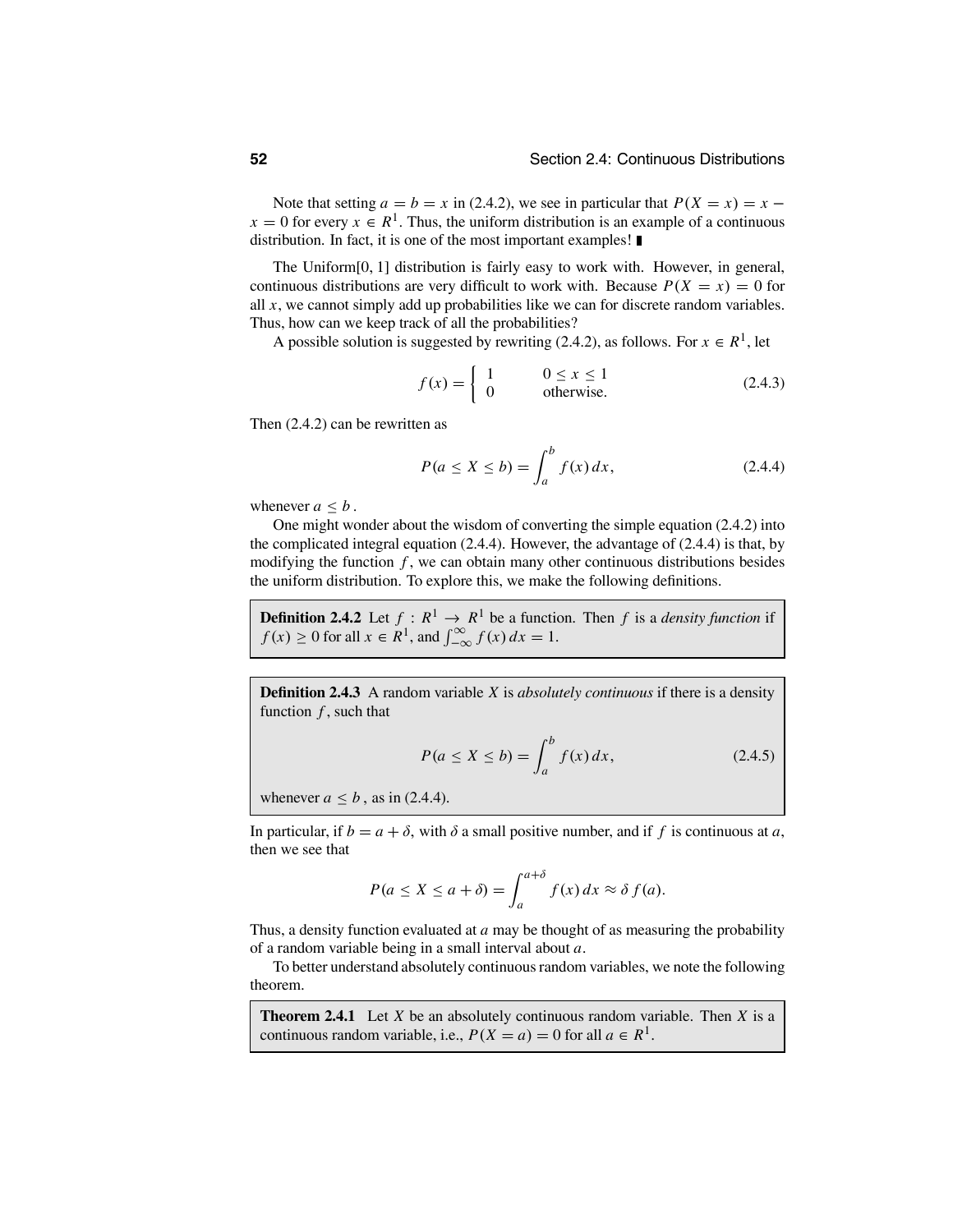**PROOF** Let *a* be any real number. Then  $P(X = a) = P(a \le X \le a)$ . On the other hand, setting  $a = b$  in (2.4.5), we see that  $P(a \le X \le a) = \int_a^a f(x) dx = 0$ . Hence,  $P(X = a) = 0$  for all *a*, as required.

It turns out that the converse to Theorem 2.4.1 is false. That is, not all continuous  $distributions are absolutely continuous.<sup>1</sup> However, most of the continuous distributions$ that arise in statistics are absolutely continuous. Furthermore, absolutely continuous distributions are much easier to work with than are other kinds of continuous distributions. Hence, we restrict our discussion to absolutely continuous distributions here. In fact, statisticians sometimes say that *X* is *continuous* as shorthand for saying that *X* is absolutely continuous.

## **2.4.1 Important Absolutely Continuous Distributions**

Certain absolutely continuous distributions are so important that we list them here.

#### **EXAMPLE 2.4.2** *The Uniform*[0, 1] *Distribution*

Clearly, the uniform distribution is absolutely continuous, with the density function given by (2.4.3). We will see, in Section 2.10, that the Uniform[0, 1] distribution has an important relationship with every absolutely continuous distribution.

#### **EXAMPLE 2.4.3** *The Uniform*[*L*, *R*] *Distribution*

Let *L* and *R* be any two real numbers with *L* < *R*. Consider a random variable *X* such that

$$
P(a \le X \le b) = \frac{b-a}{R-L} \tag{2.4.6}
$$

whenever  $L \le a \le b \le R$ , with  $P(X < L) = P(X > R) = 0$ . The random variable *X* is said to have the Uniform[*L*, *R*] distribution; we write this as  $X \sim$  Uniform[*L*, *R*]. (If  $L = 0$  and  $R = 1$ , then this definition coincides with the previous definition of the Uniform[0, 1] distribution.) Note that *X* ∼ Uniform[*L*, *R*] has the same probability of being in any two subintervals of [*L*, *R*] that have the same length.

Note that the Uniform $[L, R]$  distribution is also absolutely continuous, with density given by

$$
f(x) = \begin{cases} \frac{1}{R-L} & L \leq x \leq R \\ 0 & \text{otherwise.} \end{cases}
$$

In Figure 2.4.1 we have plotted a Uniform $[2, 4]$  density.

<sup>1</sup>For examples of this, see more advanced probability books, e.g., page 143 of *A First Look at Rigorous Probability Theory,* Second Edition, by J. S. Rosenthal (World Scientific Publishing, Singapore, 2006).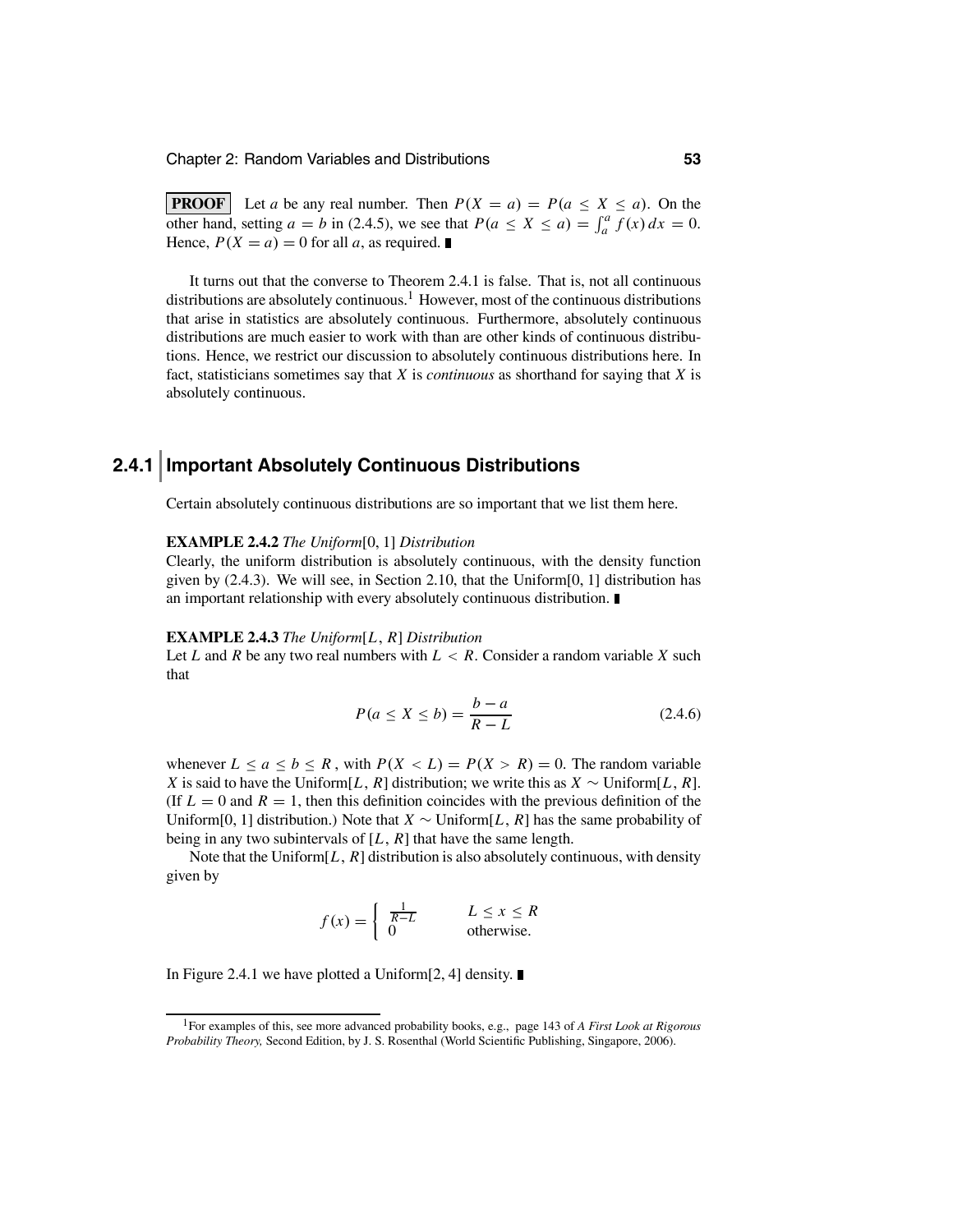

Figure 2.4.1: A Uniform[2, 4] density function.

**EXAMPLE 2.4.4** *The Exponential*(1) *Distribution* Define a function  $f: R^1 \to R^1$  by

$$
f(x) = \begin{cases} e^{-x} & x \ge 0 \\ 0 & x < 0. \end{cases}
$$

Then clearly,  $f(x) \ge 0$  for all *x*. Also,

$$
\int_{-\infty}^{\infty} f(x) dx = \int_{0}^{\infty} e^{-x} dx = -e^{-x} \Big|_{0}^{\infty} = (-0) - (-1) = 1.
$$

Hence, *f* is a density function. See Figure 2.4.2 for a plot of this density.

Consider now a random variable *X* having this density function *f*. If  $0 \le a \le b$ <sup>∞</sup>, then

$$
P(a \le X \le b) = \int_a^b f(x) dx = \int_a^b e^{-x} dx = (-e^{-b}) - (-e^{-a}) = e^{-a} - e^{-b}.
$$

The random variable  $X$  is said to have the Exponential $(1)$  distribution, which we write as *X*  $\sim$  Exponential(1). The exponential distribution has many important properties, which we will explore in the coming sections.

**EXAMPLE 2.4.5** *The Exponential*(λ) *Distribution* Let  $\lambda > 0$  be a fixed constant. Define a function  $f : R^1 \to R^1$  by

$$
f(x) = \begin{cases} \lambda e^{-\lambda x} & x \ge 0 \\ 0 & x < 0. \end{cases}
$$

Then clearly,  $f(x) \ge 0$  for all *x*. Also,

$$
\int_{-\infty}^{\infty} f(x) dx = \int_{0}^{\infty} \lambda e^{-\lambda x} dx = -e^{-\lambda x} \Big|_{0}^{\infty} = (-0) - (-1) = 1.
$$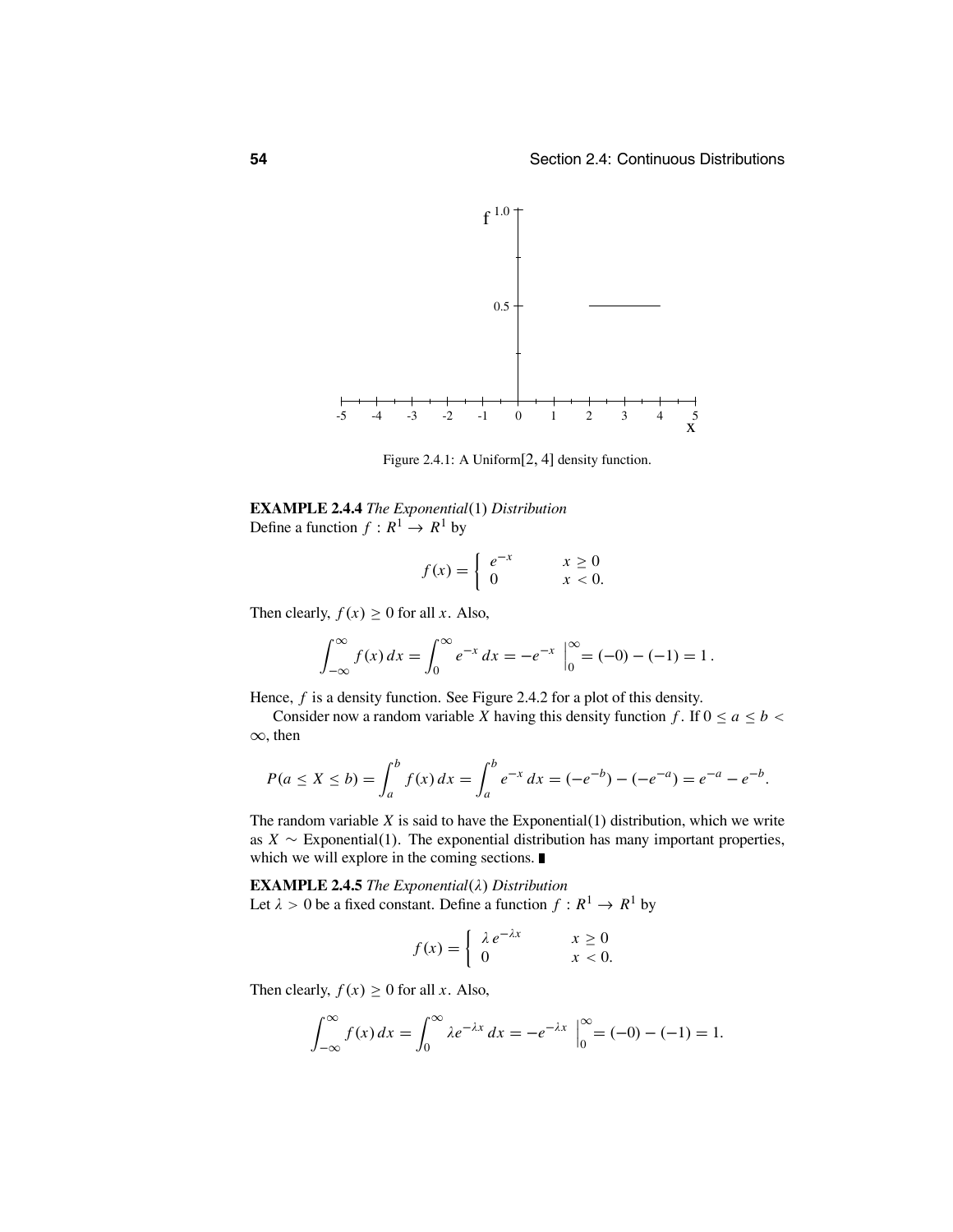#### Chapter 2: Random Variables and Distributions **55**

Hence, *f* is again a density function. (If  $\lambda = 1$ , then this corresponds to the Exponential(1) density.)

If *X* is a random variable having this density function  $f$ , then

$$
P(a \le X \le b) = \int_{a}^{b} \lambda e^{-\lambda x} dx = (-e^{-\lambda b}) - (-e^{-\lambda a}) = e^{-\lambda a} - e^{-\lambda b}
$$

for  $0 \le a \le b < \infty$ . The random variable *X* is said to have the Exponential( $\lambda$ ) distribution; we write this as *X* ∼ Exponential( $\lambda$ ). Note that some books and software packages instead replace  $\lambda$  by  $1/\lambda$  in the definition of the Exponential( $\lambda$ ) distribution — always check this when using another book or when using software.

An exponential distribution can often be used to model lifelengths. For example, a certain type of light bulb produced by a manufacturer might follow an Exponential( $\lambda$ ) distribution for an appropriate choice of  $\lambda$ . By this we mean that the lifelength *X* of a randomly selected light bulb from those produced by this manufacturer has probability

$$
P(X \ge x) = \int_{x}^{\infty} \lambda e^{-\lambda z} dz = e^{-\lambda x}
$$

of lasting longer than  $x$ , in whatever units of time are being used. We will see in Chapter 3 that, in a specific application, the value  $1/\lambda$  will correspond to the average lifelength of the light bulbs.

As another application of this distribution, consider a situation involving a server, e.g., a cashier at a fast-food restaurant, an automatic bank teller machine, a telephone exchange, etc. Units arrive for service in a random fashion and form a queue when the server is busy. It is often the case that the number of arrivals at the server, for some specific unit of time *t*, can be modeled by a Poisson( $\lambda t$ ) distribution. Now let  $T_1$  be the time until the first arrival. Then we have

$$
P(T_1 > t) = P \text{ (no arrivals in (0, t])} = \frac{(\lambda t)^0}{0!} e^{-\lambda t} = e^{-\lambda t}
$$

and  $T_1$  has density given by

$$
f(t) = -\frac{d}{dt} \int_{t}^{\infty} f(z) dz = -\frac{d}{dt} P(T_1 > t) = \lambda e^{-\lambda t}.
$$

So  $T_1$  ∼ Exponential( $\lambda$ ). ■

**EXAMPLE 2.4.6** *The Gamma*(α, λ) *Distribution* The *gamma function* is defined by

$$
\Gamma(\alpha) = \int_0^\infty t^{\alpha - 1} e^{-t} dt, \qquad \alpha > 0.
$$

It turns out (see Problem 2.4.15) that

$$
\Gamma(\alpha + 1) = \alpha \Gamma(\alpha) \tag{2.4.7}
$$

and that if *n* is a positive integer, then  $\Gamma(n) = (n - 1)!$ , while  $\Gamma(1/2) = \sqrt{\pi}$ .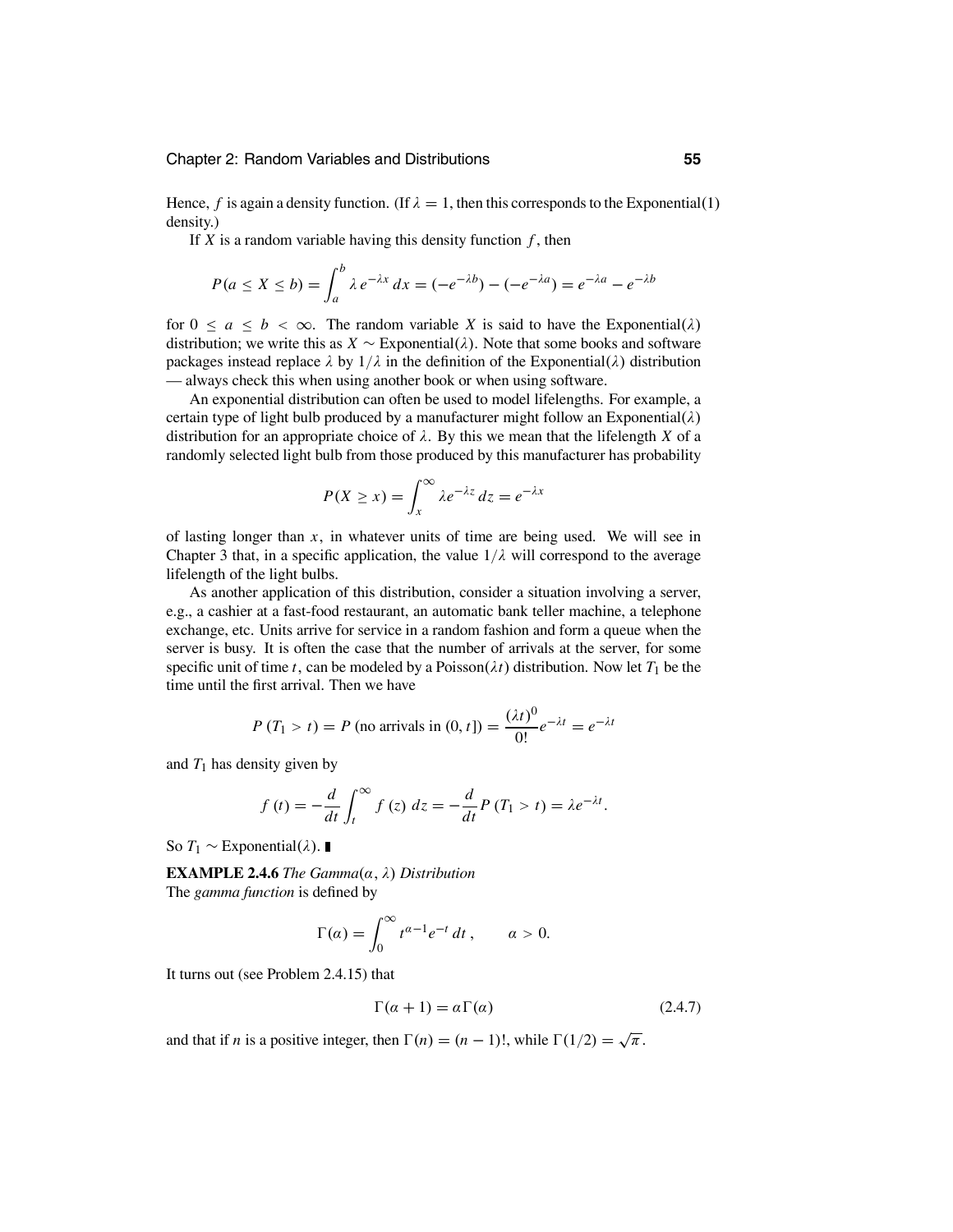We can use the gamma function to define the density of the  $Gamma(\alpha, \lambda)$  distribution, as follows. Let  $\alpha > 0$  and  $\lambda > 0$ , and define a function f by

$$
f(x) = \frac{\lambda^{\alpha} x^{\alpha - 1}}{\Gamma(\alpha)} e^{-\lambda x}
$$
 (2.4.8)

when  $x > 0$ , with  $f(x) = 0$  for  $x \le 0$ . Then clearly  $f \ge 0$ . Furthermore, it is not hard to verify (see Problem 2.4.17) that  $\int_0^\infty f(x) dx = 1$ . Hence, *f* is a density function.

A random variable *X* having density function *f* given by (2.4.8) is said to have the Gamma $(\alpha, \lambda)$  distribution; we write this as *X* ~ Gamma $(\alpha, \lambda)$ . Note that some books and software packages instead replace  $\lambda$  by  $1/\lambda$  in the definition of the Gamma $(\alpha, \lambda)$ distribution — always check this when using another book or when using software.

The case  $\alpha = 1$  corresponds (because  $\Gamma(1) = 0! = 1$ ) to the Exponential( $\lambda$ ) distribution: Gamma $(1, \lambda)$  = Exponential $(\lambda)$ . In Figure 2.4.2, we have plotted several  $Gamma(\alpha, \lambda)$  density functions.



Figure 2.4.2: Graph of an Exponential  $(1)$  (solid line), a Gamma $(2, 1)$  (dashed line), and a Gamma $(3, 1)$  (dotted line) density.

A gamma distribution can also be used to model lifelengths. As Figure 2.4.2 shows, the gamma family gives a much greater variety of shapes to choose from than from the exponential family.

We now define a function  $\phi : R^1 \to R^1$  by

$$
\phi(x) = \frac{1}{\sqrt{2\pi}} e^{-x^2/2}.
$$
\n(2.4.9)

This function  $\phi$  is the famous "bell-shaped curve" because its graph is in the shape of a bell, as shown in Figure 2.4.3.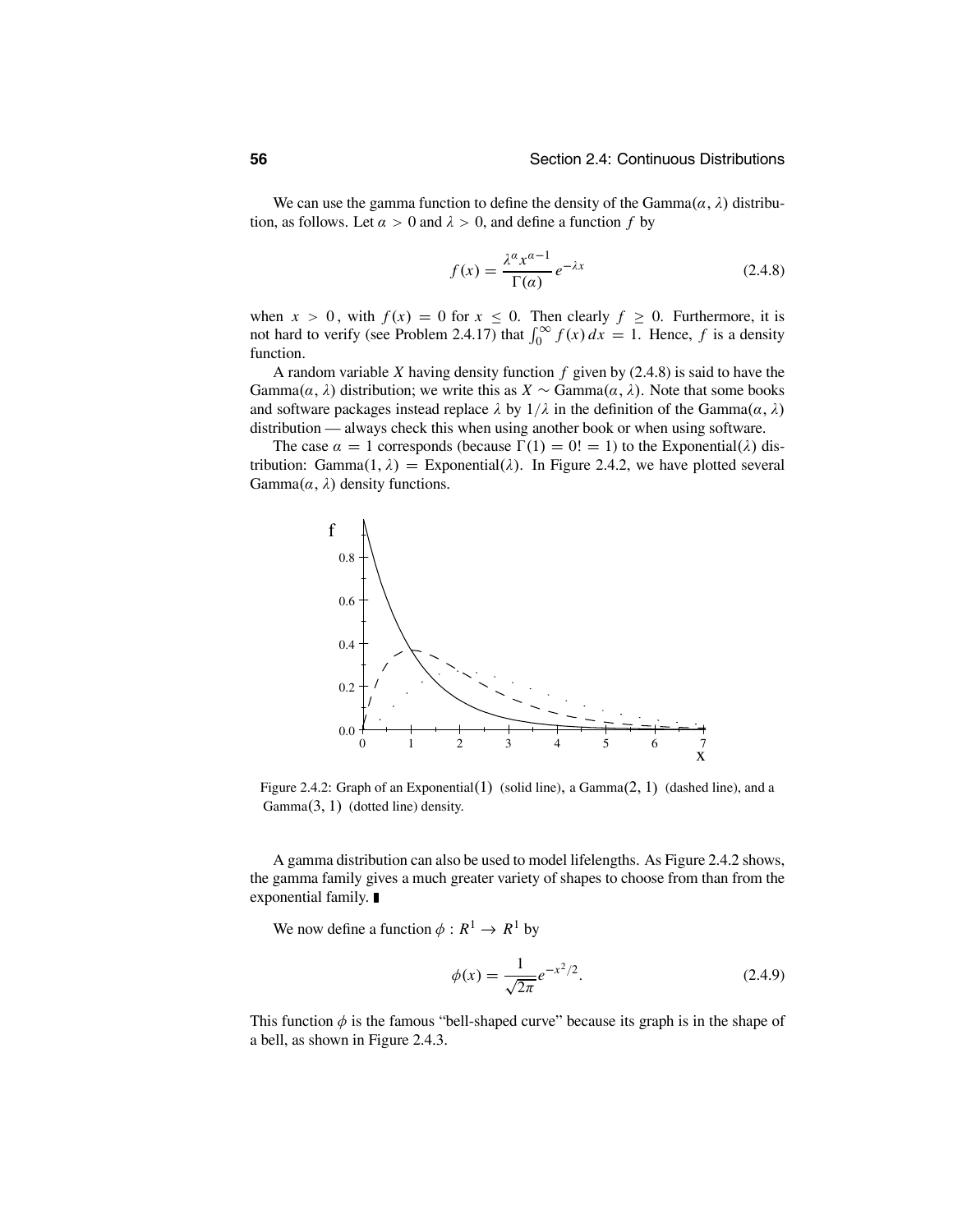

Figure 2.4.3: Plot of the function  $\phi$  in (2.4.9).

We have the following result for  $\phi$ .

**Theorem 2.4.2** The function  $\phi$  given by (2.4.9) is a density function.

**PROOF** See Section 2.11 for the proof of this result.

This leads to the following important distributions.

#### **EXAMPLE 2.4.7** *The N*(0, 1) *Distribution*

Let *X* be a random variable having the density function  $\phi$  given by (2.4.9). This means that for  $-\infty < a \leq b < \infty$ ,

$$
P(a \le X \le b) = \int_{a}^{b} \phi(x) \, dx = \int_{a}^{b} \frac{1}{\sqrt{2\pi}} \, e^{-x^2/2} \, dx.
$$

The random variable *X* is said to have the *N*(0, 1) distribution (or the *standard normal distribution*); we write this as  $X \sim N(0, 1)$ . ■

**EXAMPLE 2.4.8** *The*  $N(\mu, \sigma^2)$  *Distribution* 

Let  $\mu \in R^1$ , and let  $\sigma > 0$ . Let *f* be the function defined by

$$
f(x) = \frac{1}{\sigma} \phi(\frac{x-\mu}{\sigma}) = \frac{1}{\sigma \sqrt{2\pi}} e^{-(x-\mu)^2/2\sigma^2}.
$$

(If  $\mu = 0$  and  $\sigma = 1$ , then this corresponds with the previous example.) Clearly,  $f \ge 0$ . Also, letting  $y = (x - \mu)/\sigma$ , we have

$$
\int_{-\infty}^{\infty} f(x) dx = \int_{-\infty}^{\infty} \sigma^{-1} \phi((x-\mu)/\sigma) dx = \int_{-\infty}^{\infty} \sigma^{-1} \phi(y) \sigma dy = \int_{-\infty}^{\infty} \phi(y) dy = 1.
$$

Hence, *f* is a density function.

Let  $X$  be a random variable having this density function  $f$ . The random variable *X* is said to have the *N*( $\mu$ ,  $\sigma^2$ ) distribution; we write this as *X* ∼ *N*( $\mu$ ,  $\sigma^2$ ). In Figure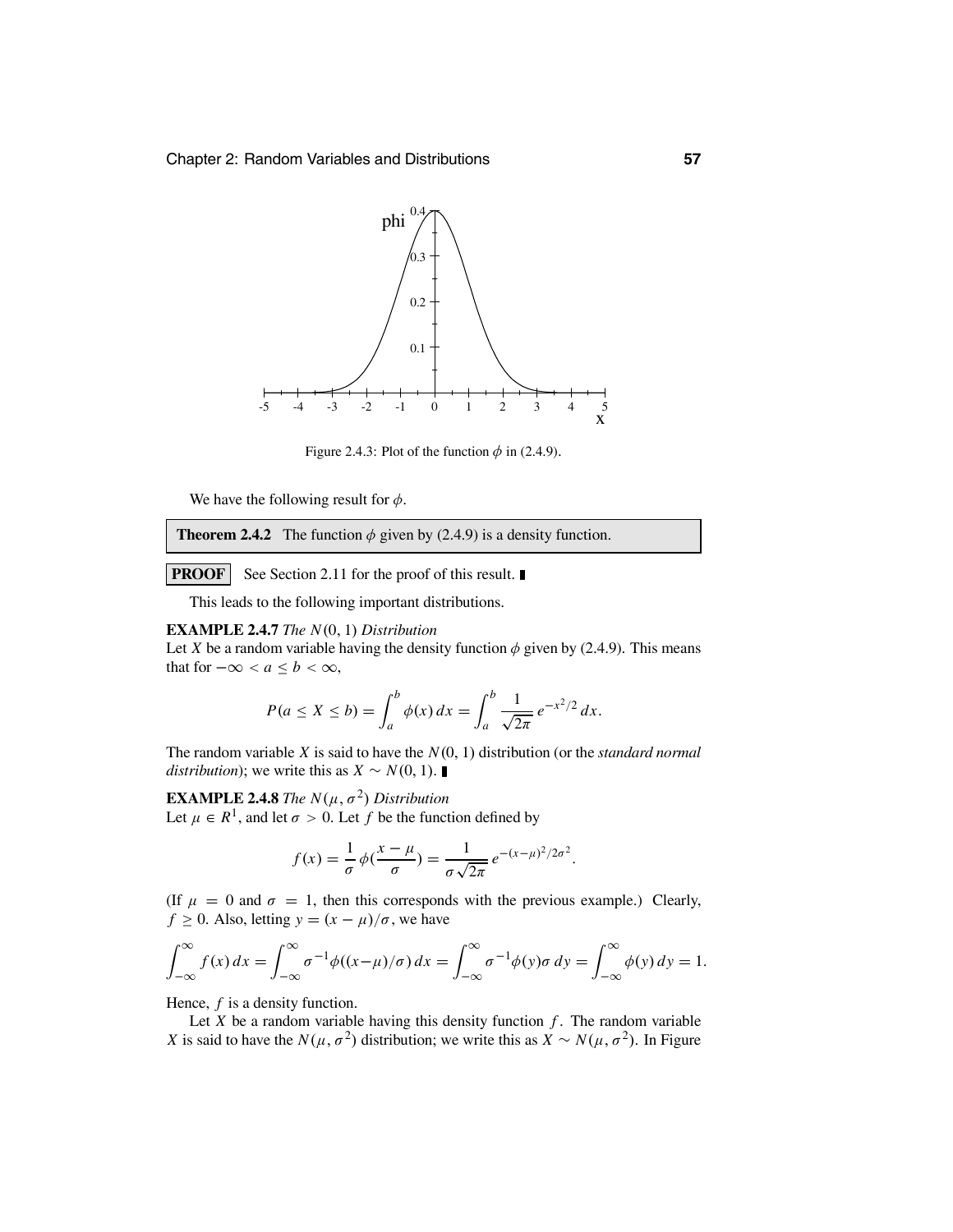2.4.4, we have plotted the  $N(0, 1)$  and the  $N(1, 1)$  densities. Note that changes in  $\mu$ simply shift the density without changing its shape. In Figure 2.4.5, we have plotted the  $N(0, 1)$  and the  $N(0, 4)$  densities. Note that both densities are centered on 0, but the *N*(0, 4) density is much more spread out. The value of  $\sigma^2$  controls the amount of spread.



Figure 2.4.4: Graph of the  $N(1, 1)$  density (solid line) and the  $N(0, 1)$  density (dashed line).



Figure 2.4.5: Graph of a  $N(0, 4)$  density (solid line) and a  $N(0, 1)$  density (dashed line).

The  $N(\mu, \sigma^2)$  distribution, for some choice of  $\mu$  and  $\sigma^2$ , arises quite often in applications. Part of the reason for this is an important result known as the central limit theorem. which we will discuss in Section 4.4. In particular, this result leads to using a normal distribution to approximate other distributions, just as we used the Poisson distribution to approximate the binomial distribution in Example 2.3.6.

In a large human population, it is not uncommon for various body measurements to be normally distributed (at least to a reasonable degree of approximation). For example, let us suppose that heights (measured in feet) of students at a particular university are distributed  $N(\mu, \sigma^2)$  for some choice of  $\mu$  and  $\sigma^2$ . Then the probability that a randomly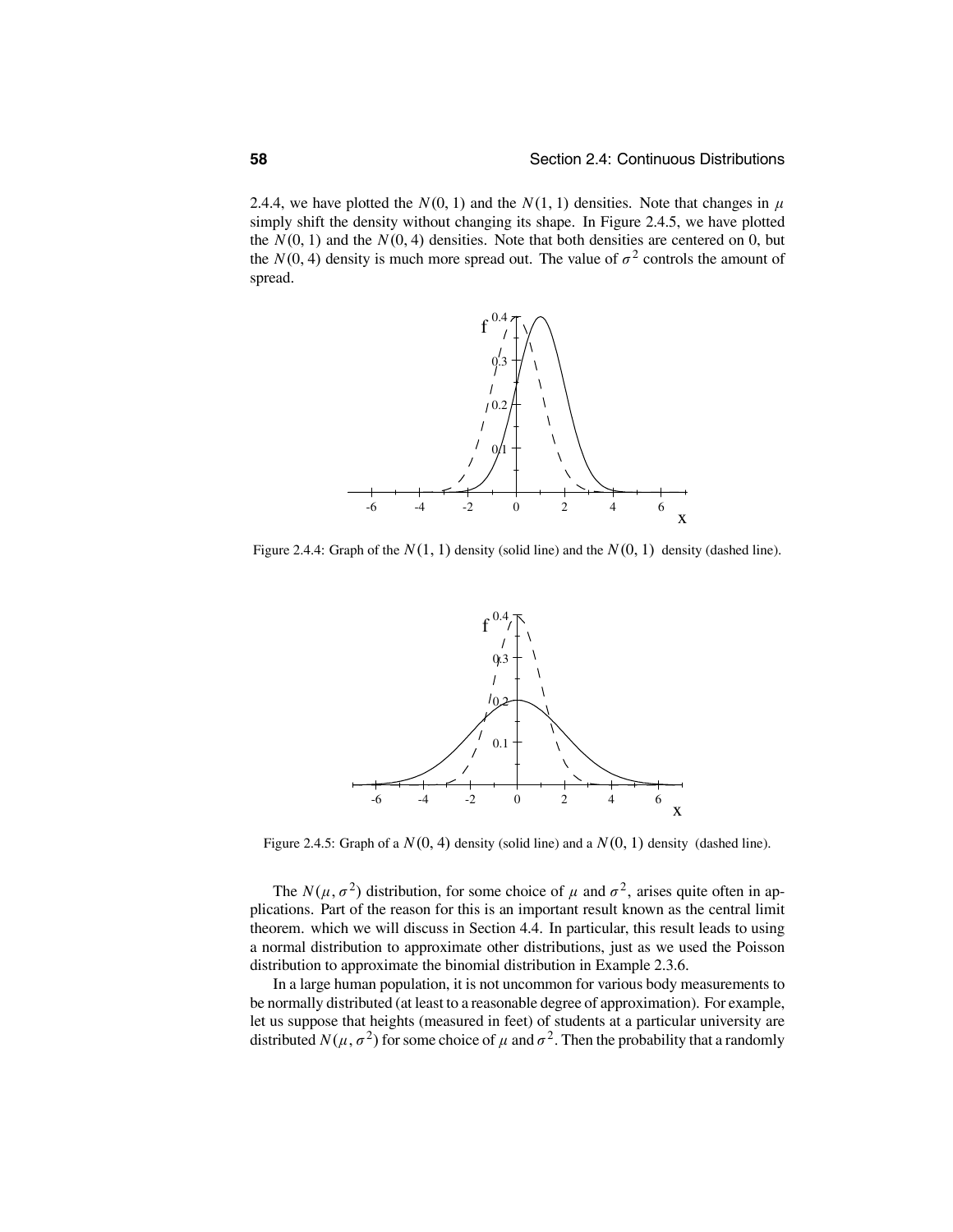selected student has height between *a* and *b* feet, with  $a < b$ , is given by

$$
\int_a^b \frac{1}{\sigma\sqrt{2\pi}} e^{-(x-\mu)^2/2\sigma^2} dx.
$$

In Section 2.5, we will discuss how to evaluate such an integral. Later in this text, we will discuss how to select an appropriate value for  $\mu$  and  $\sigma^2$  and to assess whether or not any normal distribution is appropriate to model the distribution of a variable defined on a particular population.

Given an absolutely continuous random variable  $X$ , we will write its density as  $f_X$ , or as *f* if no confusion arises. Absolutely continuous random variables will be used extensively in later chapters of this book.

**Remark 2.4.1** Finally, we note that density functions are not unique. Indeed, if *f* is a density function and we change its value at a finite number of points, then the value of  $\int_a^b f(x) dx$  will remain unchanged. Hence, the changed function will also qualify as a density corresponding to the same distribution. On the other hand, often a particular "best" choice of density function is clear. For example, if the density function can be chosen to be continuous, or even piecewise continuous, then this is preferred over some other version of the density function.

To take a specific example, for the Uniform[0, 1] distribution, we could replace the density  $f$  of  $(2.4.3)$  by

$$
g(x) = \begin{cases} 1 & 0 < x < 1 \\ 0 & \text{otherwise,} \end{cases}
$$

or even by

$$
h(x) = \begin{cases} 1 & 0 < x < 3/4 \\ 17 & x = 3/4 \\ 1 & 3/4 < x < 1 \\ 0 & \text{otherwise.} \end{cases}
$$

Either of these new densities would again define the Uniform[0, 1] distribution, because we would have  $\int_a^b f(x) dx = \int_a^b g(x) dx = \int_a^b h(x) dx$  for any  $a < b$ .

On the other hand, the densities *f* and *g* are both piecewise continuous and are therefore natural choices for the density function, whereas *h* is an unnecessarily complicated choice. Hence, when dealing with density functions, we shall always assume that they are as continuous as possible, such as  $f$  and  $g$ , rather than having removable discontinuities such as *h*. This will be particularly important when discussing likelihood methods in Chapter 6.

### **Summary of Section 2.4**

- A random variable *X* is continuous if  $P(X = x) = 0$  for all *x*, i.e., if none of its probability comes from being equal to particular values.
- *X* is absolutely continuous if there exists a density function  $f_X$  with  $P(a \le X \le Y)$  $b) = \int_a^b f_X(x) dx$  for all  $a < b$ .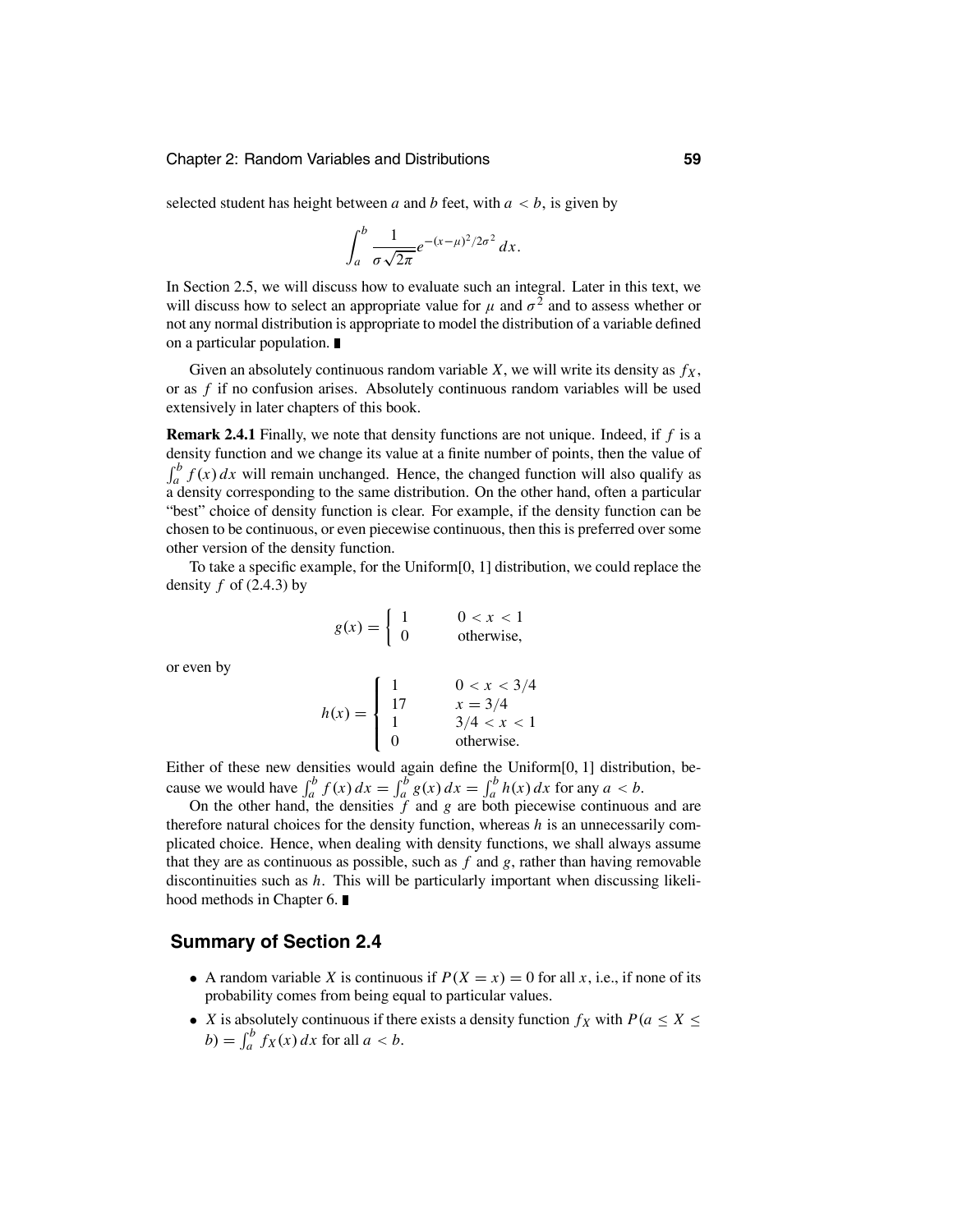• Important absolutely continuous distributions include the uniform, exponential, gamma, and normal.

## **EXERCISES**

**2.4.1** Let  $U \sim$  Uniform[0, 1]. Compute each of the following. (a)  $P(U \le 0)$ (b)  $P(U = 1/2)$ (c)  $P(U < -1/3)$ (d)  $P(U \leq 2/3)$ (e)  $P(U < 2/3)$ (f)  $P(U < 1)$ (g)  $P(U \leq 17)$ **2.4.2** Let  $W \sim$  Uniform[1, 4]. Compute each of the following. (a)  $P(W \ge 5)$ (b)  $P(W \ge 2)$ (c)  $P(W^2 \le 9)$  (Hint: If  $W^2 \le 9$ , what must *W* be?) (d)  $P(W^2 < 2)$ **2.4.3** Let *Z* ∼ Exponential(4). Compute each of the following. (a)  $P(Z \ge 5)$ (b)  $P(Z \ge -5)$ (c)  $P(Z^2 \ge 9)$ (d)  $P(Z^4 - 17 > 9)$ 

**2.4.4** Establish for which constants *c* the following functions are densities.

(a)  $f(x) = cx$  on  $(0, 1)$  and 0 otherwise.

(b)  $f(x) = cx^n$  on (0, 1) and 0 otherwise, for *n* a nonnegative integer.

(c)  $f(x) = cx^{1/2}$  on (0, 2) and 0 otherwise.

(d)  $f(x) = c \sin x$  on  $(0, \pi/2)$  and 0 otherwise.

**2.4.5** Is the function defined by  $f(x) = x/3$  for  $-1 < x < 2$  and 0 otherwise, a density? Why or why not?

**2.4.6** Let *X* ∼ Exponential(3). Compute each of the following.

(a)  $P(0 < X < 1)$ (b)  $P(0 < X < 3)$ (c) *P*(0 < *X* < 5) (d)  $P(2 < X < 5)$ (e)  $P(2 < X < 10)$ (f)  $P(X > 2)$ .

**2.4.7** Let  $M > 0$ , and suppose  $f(x) = cx^2$  for  $0 < x < M$ , otherwise  $f(x) = 0$ . For what value of  $c$  (depending on  $M$ ) is  $f$  a density?

**2.4.8** Suppose *X* has density *f* and that  $f(x) > 2$  for  $0.3 < x < 0.4$ . Prove that  $P(0.3 < X < 0.4) \ge 0.2$ .

**2.4.9** Suppose *X* has density *f* and *Y* has density *g*. Suppose  $f(x) > g(x)$  for 1 < *x* < 2. Prove that  $P(1 < X < 2) > P(1 < Y < 2)$ .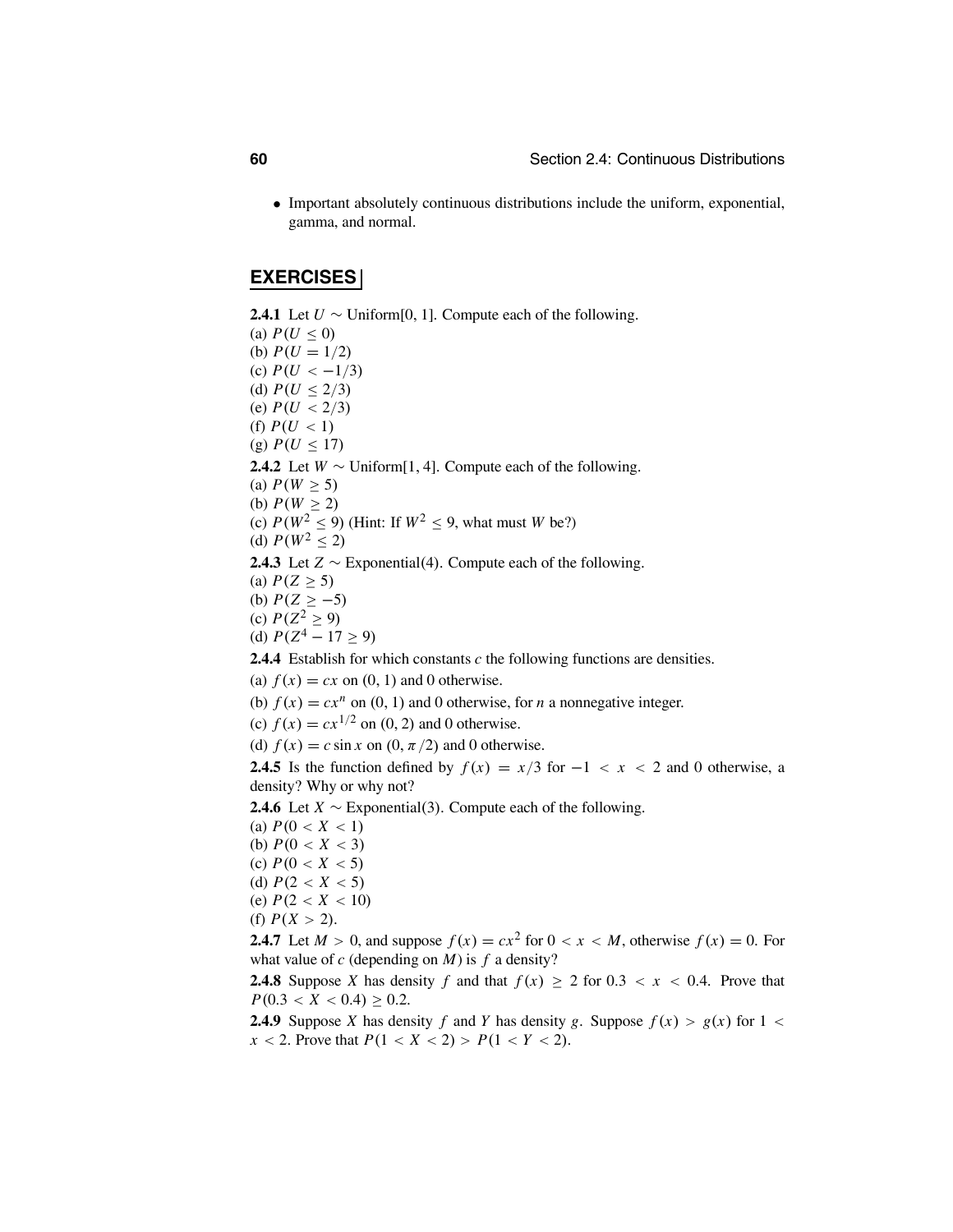Chapter 2: Random Variables and Distributions **61**

**2.4.10** Suppose *X* has density *f* and *Y* has density *g*. Is it possible that  $f(x) > g(x)$ for all *x*? Explain.

**2.4.11** Suppose *X* has density *f* and  $f(x) > f(y)$  whenever  $0 < x < 1 < y < 2$ . Does it follow that  $P(0 < X < 1) > P(1 < X < 2)$ ? Explain.

**2.4.12** Suppose *X* has density *f* and  $f(x) > f(y)$  whenever  $0 < x < 1 < y < 3$ . Does it follow that  $P(0 < X < 1) > P(1 < X < 3)$ ? Explain.

**2.4.13** Suppose *X* ∼ *N*(0, 1) and *Y* ∼ *N*(1, 1). Prove that  $P(X < 3) > P(Y < 3)$ .

### **PROBLEMS**

**2.4.14** Let *Y* ∼ Exponential( $\lambda$ ) for some  $\lambda > 0$ . Let *y*,  $h \ge 0$ . Prove that  $P(Y - \lambda)$  $h \ge y | Y \ge h$  =  $P(Y \ge y)$ . That is, conditional on knowing that  $Y \ge h$ , the random variable  $Y - h$  has the same distribution as Y did originally. This is called the *memoryless* property of the exponential distributions; it says that they immediately "forget" their past behavior.

**2.4.15** Consider the gamma function  $\Gamma(\alpha) = \int_0^\infty t^{\alpha-1} e^{-t} dt$ , for  $\alpha > 0$ . (a) Prove that  $\Gamma(\alpha + 1) = \alpha \Gamma(\alpha)$ . (Hint: Use integration by parts.)

(b) Prove that  $\Gamma(1) = 1$ .

(c) Use parts (a) and (b) to show that  $\Gamma(n) = (n - 1)!$  if *n* is a positive integer.

**2.4.16** Use the fact that  $\Gamma(1/2) = \sqrt{\pi}$  to give an alternate proof that  $\int_{-\infty}^{\infty} \phi(x) dx$  $= 1$  (as in Theorem 2.4.2). (Hint: Make the substitution  $t = x^2/2$ .)

**2.4.17** Let *f* be the density of the Gamma $(\alpha, \lambda)$  distribution, as in (2.4.8). Prove that  $\int_0^\infty f(x) dx = 1$ . (Hint: Let  $t = \lambda x$ .)

**2.4.18** (*Logistic distribution*) Consider the function given by  $f(x) =$ 

 $e^{-x} (1 + e^{-x})^{-2}$  for  $-\infty < x < \infty$ . Prove that *f* is a density function.

**2.4.19** (*Weibull*( $\alpha$ ) *distribution*) Consider, for  $\alpha > 0$  fixed, the function given by  $f(x) = \alpha x^{\alpha-1} e^{-x^{\alpha}}$  for  $0 < x < \infty$  and 0 otherwise. Prove that *f* is a density function.

**2.4.20** (*Pareto*( $\alpha$ ) *distribution*) Consider, for  $\alpha > 0$  fixed, the function given by  $f(x) =$  $\alpha (1 + x)^{-\alpha - 1}$  for  $0 < x < \infty$  and 0 otherwise. Prove that *f* is a density function.

**2.4.21** (*Cauchy distribution*) Consider the function given by

$$
f(x) = \frac{1}{\pi} \frac{1}{1 + x^2}
$$

for −∞ <sup>&</sup>lt; *<sup>x</sup>* <sup>&</sup>lt; <sup>∞</sup>. Prove that *<sup>f</sup>* is a density function. (Hint: Recall the derivative of  $arctan(x)$ .)

**2.4.22** (*Laplace distribution*) Consider the function given by  $f(x) = e^{-|x|}/2$  for  $-\infty < x < \infty$  and 0 otherwise. Prove that *f* is a density function.

**2.4.23** (*Extreme value distribution*) Consider the function given by  $f(x) = e^{-x} \exp\{-e^{-x}\}$ for  $-\infty < x < \infty$  and 0 otherwise. Prove that *f* is a density function.

**2.4.24** (*Beta*(*a*, *b*) *distribution*) The *beta function* is the function  $B: (0, \infty)^2 \to R^1$ given by

$$
B(a,b) = \int_0^1 x^{a-1} (1-x)^{b-1} dx.
$$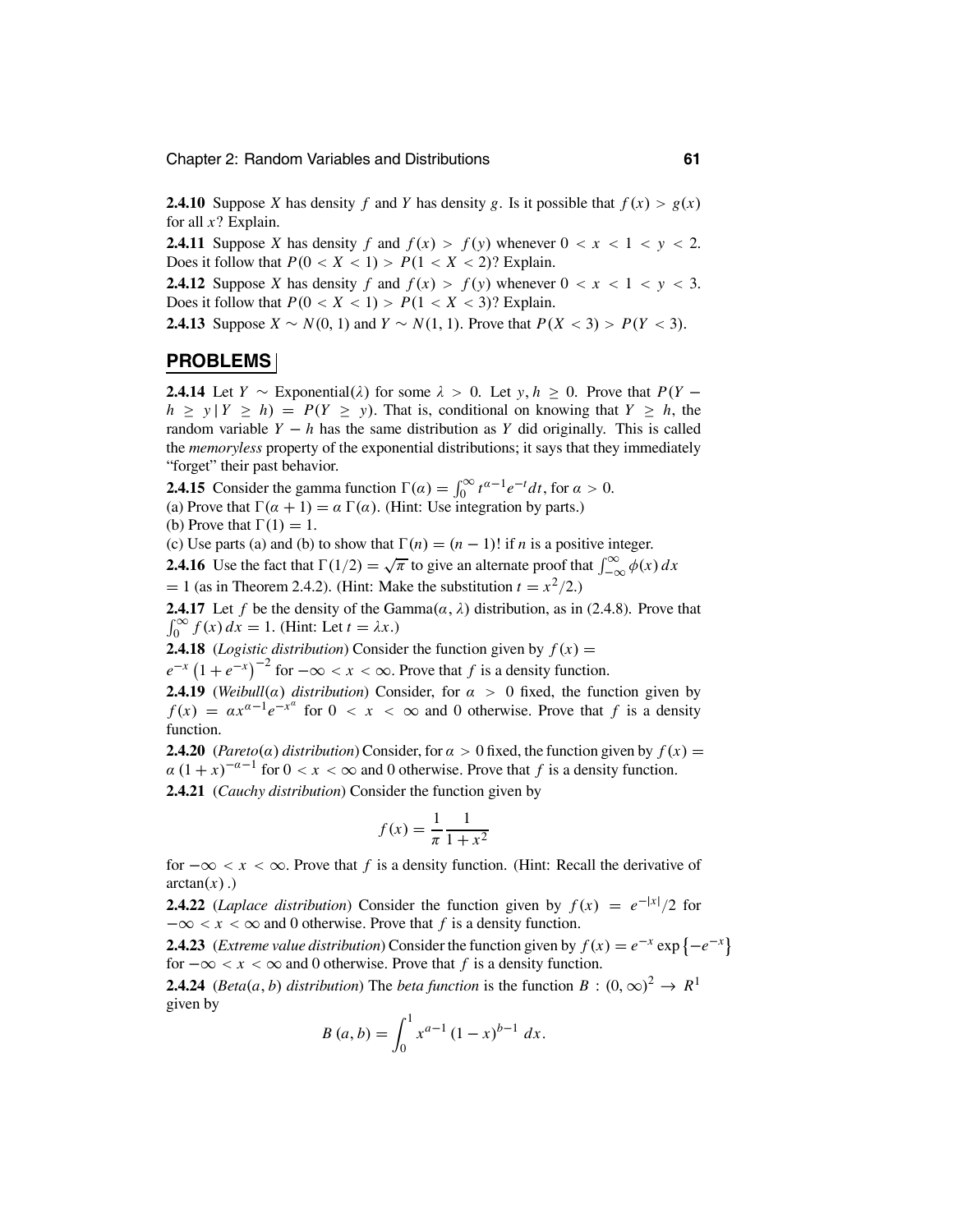It can be proved (see Challenge 2.4.25) that

$$
B(a,b) = \frac{\Gamma(a)\Gamma(b)}{\Gamma(a+b)}
$$
\n(2.4.10)

(a) Prove that the function *f* given by  $f(x) = B^{-1}(a, b) x^{a-1} (1 - x)^{b-1}$ , for 0 <  $x < 1$  and 0 otherwise, is a density function.

- (b) Determine and plot the density when  $a = 1$ ,  $b = 1$ . Can you name this distribution?
- (c) Determine and plot the density when  $a = 2, b = 1$ .
- (d) Determine and plot the density when  $a = 1, b = 2$ .
- (e) Determine and plot the density when  $a = 2$ ,  $b = 2$ .

## **CHALLENGES**

**2.4.25** Prove (2.4.10). (Hint: Use  $\Gamma(a) \Gamma(b) = \int_0^\infty \int_0^\infty x^{a-1} y^{b-1} e^{-x-y} dx dy$  and make the change of variable  $u = x + y$ ,  $v = x/u$ .)

## **DISCUSSION TOPICS**

**2.4.26** Suppose *X* ∼ *N*(0, 1) and *Y* ∼ *N*(0, 4). Which do you think is larger, *P*(*X* > 2) or *P*(*Y* > 2)? Why? (Hint: Look at Figure 2.4.5.)

## **2.5 Cumulative Distribution Functions**

If *X* is a random variable, then its distribution consists of the values of  $P(X \in B)$  for all subsets *B* of the real numbers. However, there are certain special subsets *B* that are convenient to work with. Specifically, if  $B = (-\infty, x]$  for some real number *x*, then  $P(X \in B) = P(X \le x)$ . It turns out (see Theorem 2.5.1) that it is sufficient to keep track of  $P(X \leq x)$  for all real numbers *x*.

This motivates the following definition.

**Definition 2.5.1** Given a random variable *X*, its *cumulative distribution function* (or *distribution function*, or *cdf* for short) is the function  $F_X: R^1 \to [0, 1]$ , defined by  $F_X(x) = P(X \le x)$ . (Where there is no confusion, we sometimes write  $F(x)$ ) for  $F_X(x)$ .)

The reason for calling  $F_X$  the "distribution function" is that the full distribution of *X* can be determined directly from  $F_X$ . We demonstrate this for some events of particular importance.

First, suppose that  $B = (a, b]$  is a left-open interval. Using (1.3.3),

 $P(X \in B) = P(a < X \le b) = P(X \le b) - P(X \le a) = F_X(b) - F_X(a).$ 

Now, suppose that  $B = [a, b]$  is a closed interval. Then using the continuity of probability (see Theorem 1.6.1), we have

$$
P(X \in B) = P(a \le X \le b) = \lim_{n \to \infty} P(a - 1/n < X \le b)
$$
\n
$$
= \lim_{n \to \infty} (F_X(b) - F_X(a - 1/n)) = F_X(b) - \lim_{n \to \infty} F_X(a - 1/n).
$$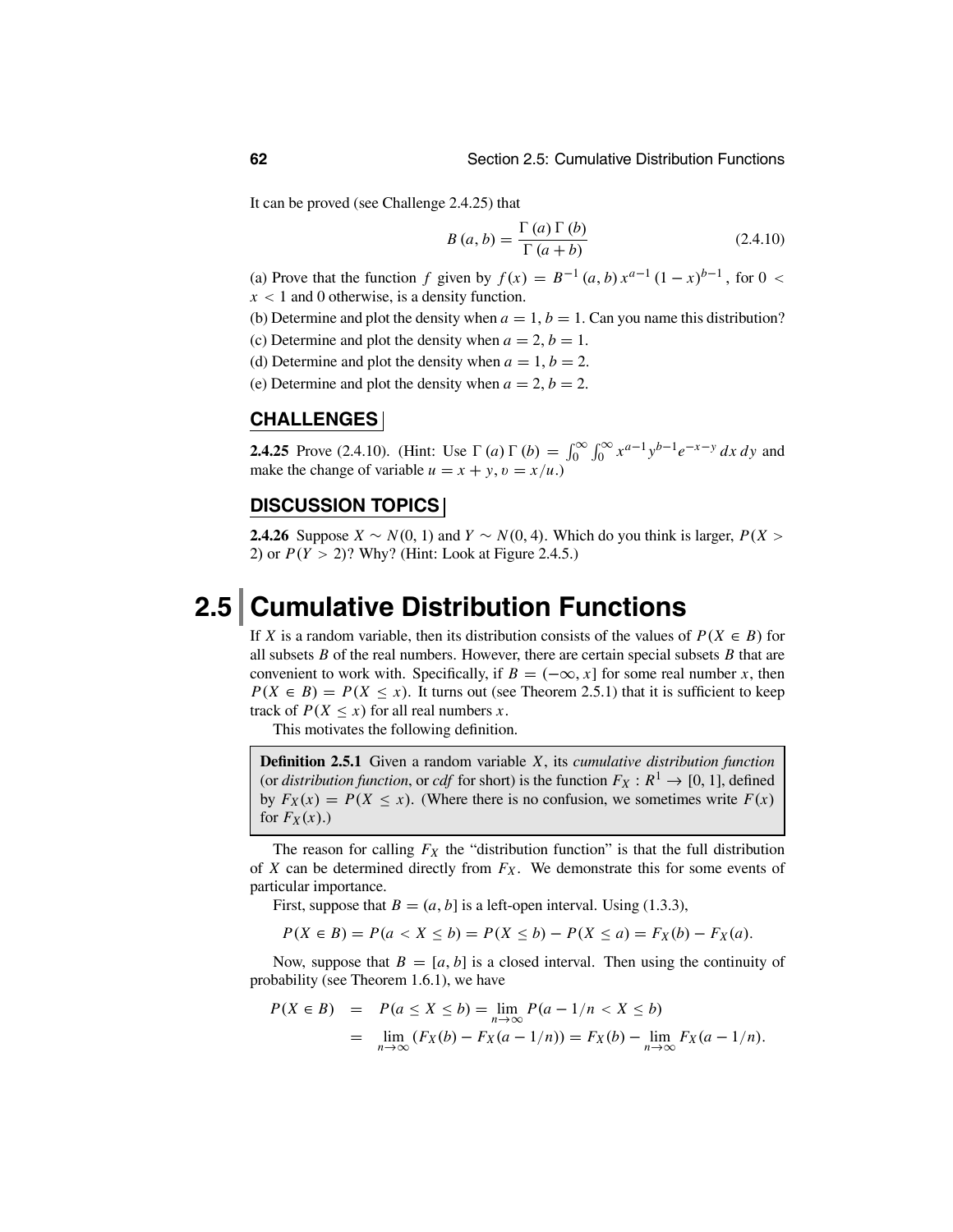We sometimes write  $\lim_{n\to\infty} F_X(a-1/n)$  as  $F_X(a^-)$ , so that  $P(X \in [a, b]) =$  $F_X(b) - F_X(a^-)$ . In the special case where  $a = b$ , we have

$$
P(X = a) = F_X(a) - F_X(a^{-}).
$$
\n(2.5.1)

Similarly, if  $B = (a, b)$  is an open interval, then

$$
P(X \in B) = P(a < X < b) = \lim_{n \to \infty} F_X(b - 1/n) - F_X(a) = F_X(b^-) - F_X(a).
$$

If  $B = [a, b)$  is a right-open interval, then

$$
P(X \in B) = P(a \le X < b) = \lim_{n \to \infty} F_X(b - 1/n) - \lim_{n \to \infty} F_X(a - 1/n)
$$
\n
$$
= F_X(b^-) - F_X(a^-).
$$

We conclude that we can determine  $P(X \in B)$  from  $F_X$  whenever *B* is any kind of interval.

Now, if *B* is instead a *union* of intervals, then we can use additivity to again compute  $P(X \in B)$  from  $F_X$ . For example, if

$$
B = (a_1, b_1] \cup (a_2, b_2] \cup \cdots \cup (a_k, b_k],
$$

with  $a_1 < b_1 < a_2 < b_2 < \cdots < a_k < b_k$ , then by additivity,

$$
P(X \in B) = P(X \in (a_1, b_1]) + \cdots + P(X \in (a_k, b_k])
$$
  
=  $F_X(b_1) - F_X(a_1) + \cdots + F_X(b_k) - F_X(a_k)$ .

Hence, we can still compute  $P(X \in B)$  solely from the values of  $F_X(x)$ .

**Theorem 2.5.1** Let *X* be any random variable, with cumulative distribution function  $F_X$ . Let *B* be any subset of the real numbers. Then  $P(X \in B)$  can be determined solely from the values of  $F_X(x)$ .

**PROOF** (Outline) It turns out that all relevant subsets *B* can be obtained by applying limiting operations to unions of intervals. Hence, because  $F_X$  determines  $P(X \in$ *B*) when *B* is a union of intervals, it follows that  $F_X$  determines  $P(X \in B)$  for all relevant subsets *B*.

## **2.5.1 Properties of Distribution Functions**

In light of Theorem 2.5.1, we see that cumulative distribution functions  $F_X$  are very useful. Thus, we note a few of their basic properties here.

**Theorem 2.5.2** Let  $F_X$  be the cumulative distribution function of a random variable *X*. Then (a)  $0 \leq F_X(x) \leq 1$  for all *x*, (b)  $F_X(x) \leq F_X(y)$  whenever  $x \leq y$  (i.e.,  $F_X$  is increasing), (c)  $\lim_{x \to +\infty} F_X(x) = 1$ , (d)  $\lim_{x\to-\infty} F_X(x) = 0$ .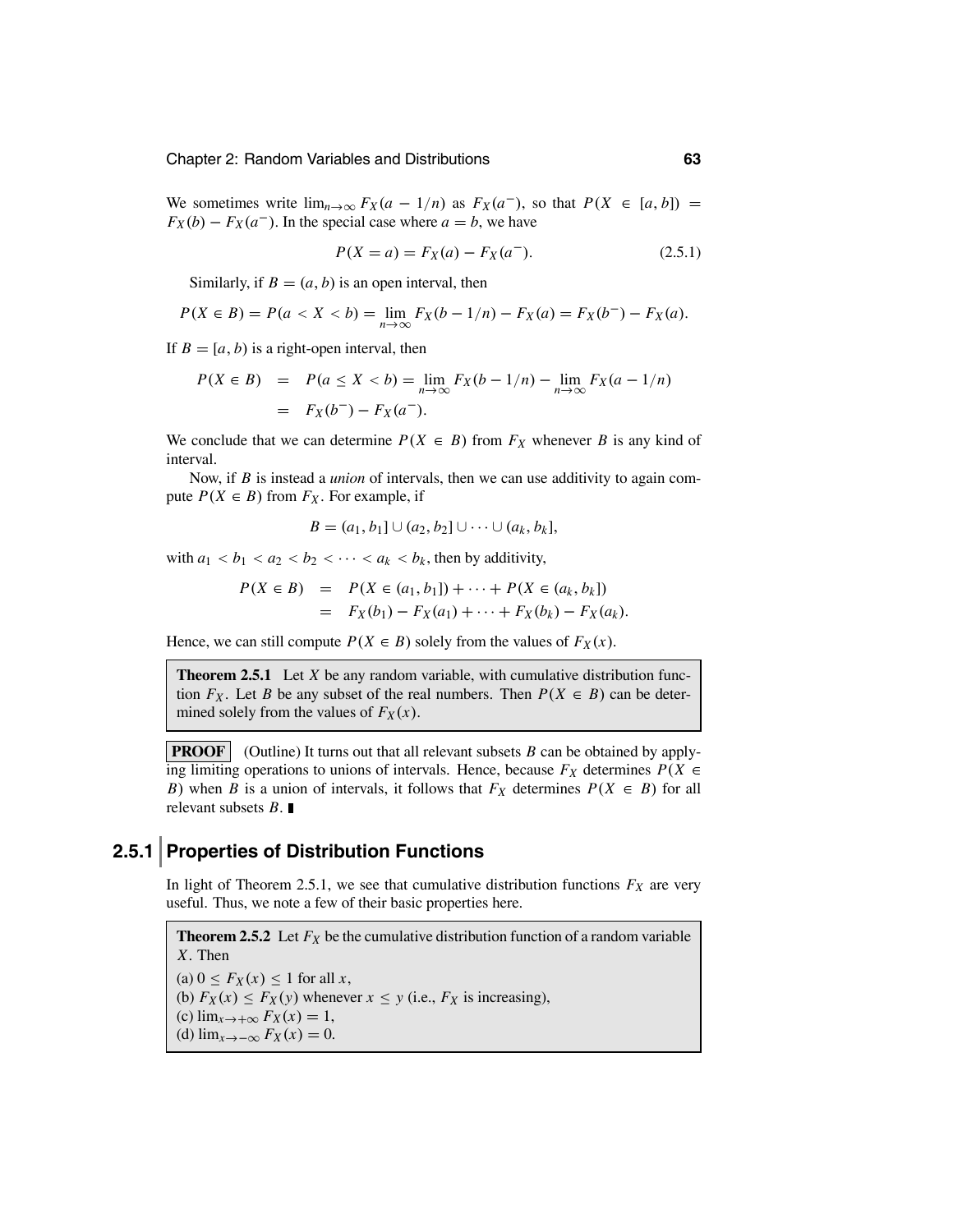**PROOF** (a) Because  $F_X(x) = P(X \le x)$  is a probability, it is between 0 and 1.

(b) Let  $A = \{X \le x\}$  and  $B = \{X \le y\}$ . Then if  $x \le y$ , then  $A \subseteq B$ , so that  $P(A) \leq P(B)$ . But  $P(A) = F_X(x)$  and  $P(B) = F_X(y)$ , so the result follows.

(c) Let  $A_n = \{X \leq n\}$ . Because *X* must take on *some* value and hence  $X \leq n$  for sufficiently large *n*, we see that  $\{A_n\}$  increases to *S*, i.e.,  $\{A_n\} \nearrow S$  (see Section 1.6). Hence, by continuity of *P* (see Theorem 1.6.1),  $\lim_{n\to\infty} P(A_n) = P(S) = 1$ . But  $P(A_n) = P(X \le n) = F_X(n)$ , so the result follows.

(d) Let  $B_n = \{X \leq -n\}$ . Because  $X \geq -n$  for sufficiently large *n*,  $\{B_n\}$  decreases to the empty set, i.e.,  ${B_n} \searrow \emptyset$ . Hence, again by continuity of *P*,  $\lim_{n\to\infty} P(B_n) =$ *P*( $\emptyset$ ) = 0. But *P*( $B_n$ ) = *P*( $X$  ≤ −*n*) =  $F_X(-n)$ , so the result follows.

If  $F_X$  is a cumulative distribution function, then  $F_X$  is also *right continuous*; see Problem 2.5.17. It turns out that if a function  $F: R^1 \to R^1$  satisfies properties (a) through (d) and is right continuous, then there is a unique probability measure *P* on  $R<sup>1</sup>$  such that  $F$  is the cdf of  $P$ . We will not prove this result here.<sup>2</sup>

## **2.5.2 Cdfs of Discrete Distributions**

We can compute the cumulative distribution function (cdf)  $F_X$  of a discrete random variable from its probability function  $p<sub>X</sub>$ , as follows.

**Theorem 2.5.3** Let *X* be a discrete random variable with probability function  $p<sub>X</sub>$ . Then its cumulative distribution function  $F_X$  satisfies  $F_X(x) = \sum_{y \le x} p_X(y)$ .

**PROOF** Let  $x_1, x_2, ...$  be the possible values of *X*. Then  $F_X(x) = P(X \le x) = \sum_{x \le x} P(X = x_i) = \sum_{x \le x} P(X = y) = \sum_{x \le x} P(x \mid y)$ , as claimed. *x*<sub>*i*</sub> ≤ *x P*(*X* = *x<sub>i</sub>*) =  $\sum_{y \le x} P(X = y) = \sum_{y \le x} p_X(y)$ , as claimed.

Hence, if *X* is a discrete random variable, then by Theorem 2.5.3,  $F_X$  is piecewise constant, with a jump of size  $p_X(x_i)$  at each value  $x_i$ . A plot of such a distribution looks like that depicted in Figure 2.5.1.

We consider an example of a distribution function of a discrete random variable.

#### **EXAMPLE 2.5.1**

Consider rolling one fair six-sided die, so that  $S = \{1, 2, 3, 4, 5, 6\}$ , with  $P(s) = 1/6$ for each  $s \in S$ . Let *X* be the number showing on the die divided by 6, so that  $X(s) =$ *s*/6 for *s* ∈ *S*. What is  $F_X(x)$ ? Since  $X(s) \le x$  if and only if  $s \le 6x$ , we have that

$$
F_X(x) = P(X \le x) = \sum_{s \in S, s \le 6x} P(s) = \sum_{s \in S, s \le 6x} \frac{1}{6} = \frac{1}{6} |\{s \in S : s \le 6x\}|.
$$

<sup>2</sup>For example, see page 67 of *A First Look at Rigorous Probability Theory,* Second Edition, by J. S. Rosenthal (World Scientific Publishing, Singapore, 2006).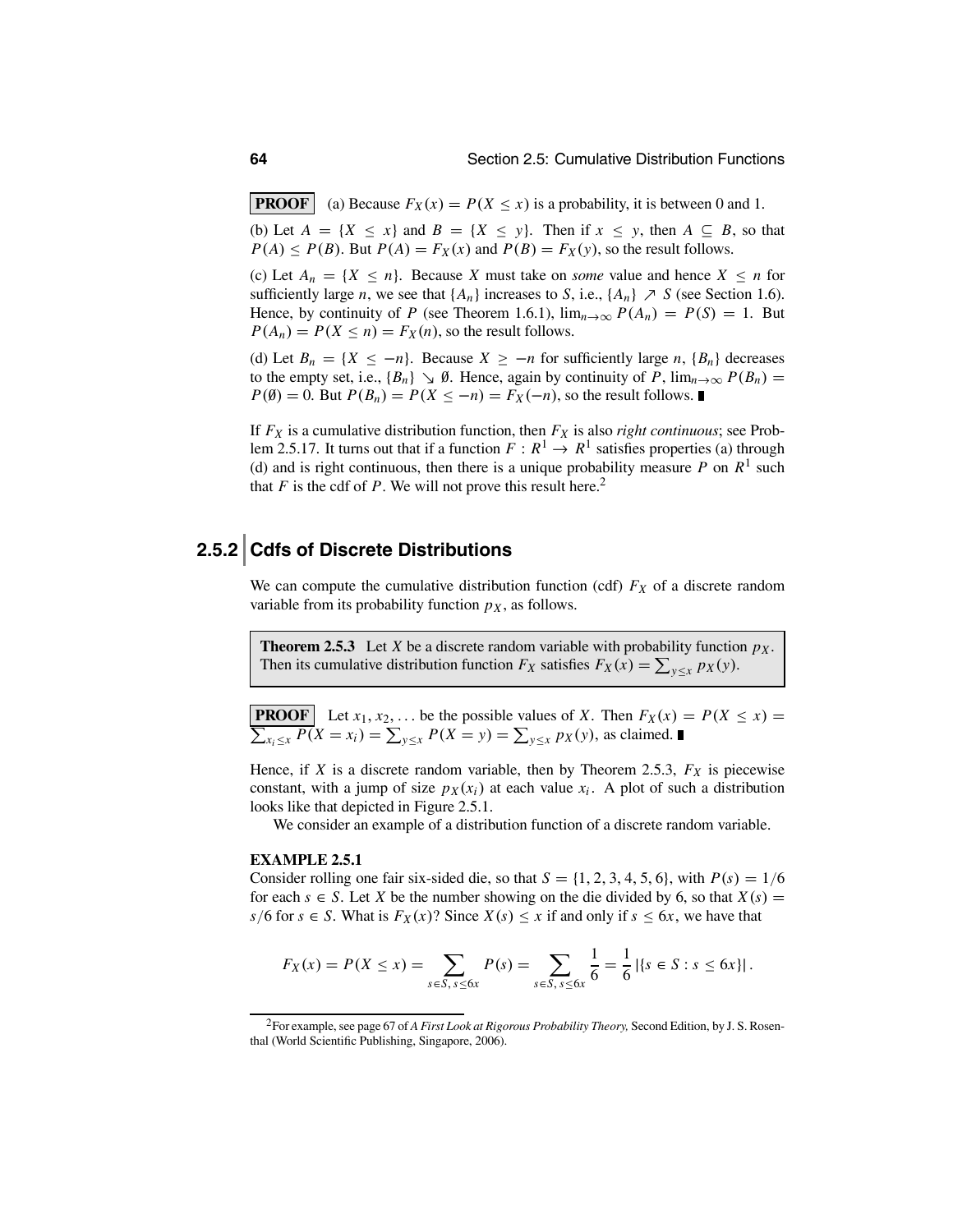That is, to compute  $F_X(x)$ , we count how many elements  $s \in S$  satisfy  $s \leq 6x$  and multiply that number by 1/6. Therefore,

$$
F_X(x) = \begin{cases} 0 & x < 1/6 \\ 1/6 & 1/6 \le x < 2/6 \\ 2/6 & 2/6 \le x < 3/6 \\ 3/6 & 3/6 \le x < 4/6 \\ 4/6 & 4/6 \le x < 5/6 \\ 5/6 & 5/6 \le x < 1 \\ 6/6 & 1 \le x. \end{cases}
$$

In Figure 2.5.1, we present a graph of the function  $F_X$  and note that this is a step function. Note (see Exercise 2.5.1) that the properties of Theorem 2.5.2 are indeed satisfied by the function  $F_X$ .



Figure 2.5.1: Graph of the cdf  $F_X$  in Example 2.5.1.

## **2.5.3 Cdfs of Absolutely Continuous Distributions**

Once we know the density  $f_X$  of  $X$ , then it is easy to compute the cumulative distribution function of *X*, as follows.

**Theorem 2.5.4** Let *X* be an absolutely continuous random variable, with density function  $f_X$ . Then the cumulative distribution function  $F_X$  of  $X$  satisfies

$$
F_X(x) = \int_{-\infty}^x f_X(t) \, dt
$$

for  $x \in R^1$ .

**PROOF** This follows from (2.4.5), by setting *b* = *x* and letting *a* → −∞.

From the fundamental theorem of calculus, we see that it is also possible to compute a density  $f_X$  once we know the cumulative distribution function  $F_X$ .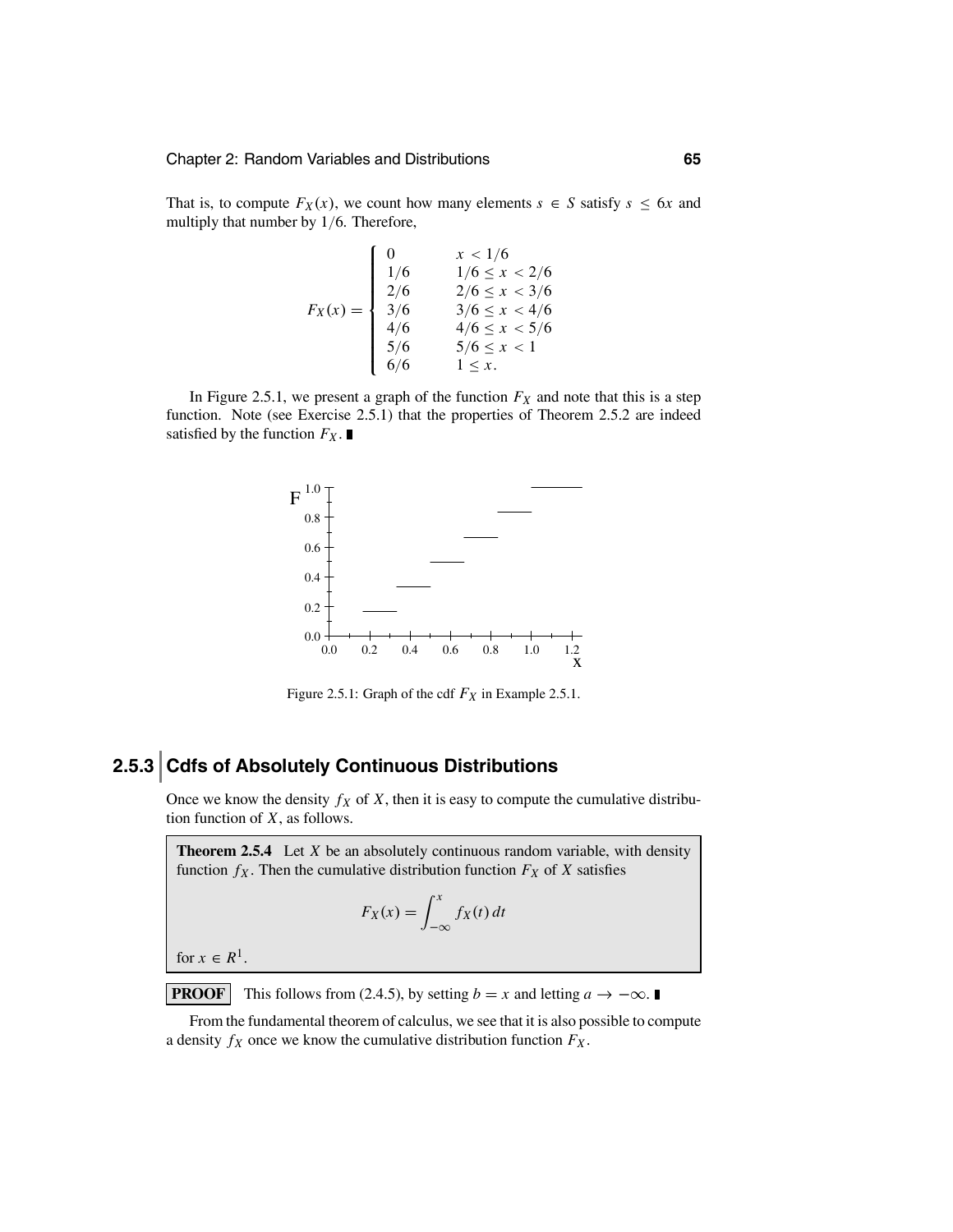**Corollary 2.5.1** Let *X* be an absolutely continuous random variable, with cumulative distribution function  $F_X$ . Let

$$
f_X(x) = \frac{d}{dx} F_X(x) = F'_X(x).
$$

Then  $f_X$  is a density function for  $X$ .

We note that  $F_X$  might not be differentiable everywhere, so that the function  $f_X$  of the corollary might not be defined at certain isolated points. The density function may take any value at such points.

Consider again the  $N(0, 1)$  distribution, with density  $\phi$  given by (2.4.9). According to Theorem 2.5.4, the cumulative distribution function *F* of this distribution is given by

$$
F(x) = \int_{-\infty}^{x} \phi(t) dt = \int_{-\infty}^{x} \frac{1}{\sqrt{2\pi}} e^{-t^2/2} dt.
$$

It turns out that it is provably impossible to evaluate this integral exactly, except for certain specific values of *x* (e.g.,  $x = -\infty$ ,  $x = 0$ , or  $x = \infty$ ). Nevertheless, the cumulative distribution function of the  $N(0, 1)$  distribution is so important that it is assigned a special symbol. Furthermore, this is tabulated in Table D.2 of Appendix D for certain values of *x*.

**Definition 2.5.2** The symbol  $\Phi$  stands for the cumulative distribution function of a standard normal distribution, defined by

$$
\Phi(x) = \int_{-\infty}^{x} \phi(t) dt = \int_{-\infty}^{x} \frac{1}{\sqrt{2\pi}} e^{-t^2/2} dt,
$$
 (2.5.2)

for  $x \in R^1$ .

**EXAMPLE 2.5.2** *Normal Probability Calculations* Suppose that  $X \sim N(0, 1)$ , and we want to calculate

 $P(-0.63 \le X \le 2.0) = P(X \le 2.0) - P(X \le -0.63).$ 

Then  $P(X \le 2) = \Phi(2)$ , while  $P(X \le -0.63) = \Phi(-0.63)$ . Unfortunately,  $\Phi(2)$  and  $\Phi(-0.63)$  cannot be computed exactly, but they can be approximated using a computer to numerically calculate the integral (2.5.2). Virtually all statistical software packages will provide such approximations, but many tabulations such as Table D.2, are also available. Using this table, we obtain  $\Phi(2) = 0.9772$ , while  $\Phi(-0.63) = 0.2643$ . This implies that

$$
P(-0.63 \le X \le 2.0) = \Phi(2.0) - \Phi(-0.63) = 0.9772 - 0.2643 = 0.7129.
$$

Now suppose that  $X \sim N(\mu, \sigma^2)$ , and we want to calculate  $P(a \le X \le b)$ . Letting *f* denote the density of *X* and following Example 2.4.8, we have

$$
P(a \le X \le b) = \int_a^b f(x) \, dx = \int_a^b \frac{1}{\sigma} \phi \left( \frac{x - \mu}{\sigma} \right) \, dx.
$$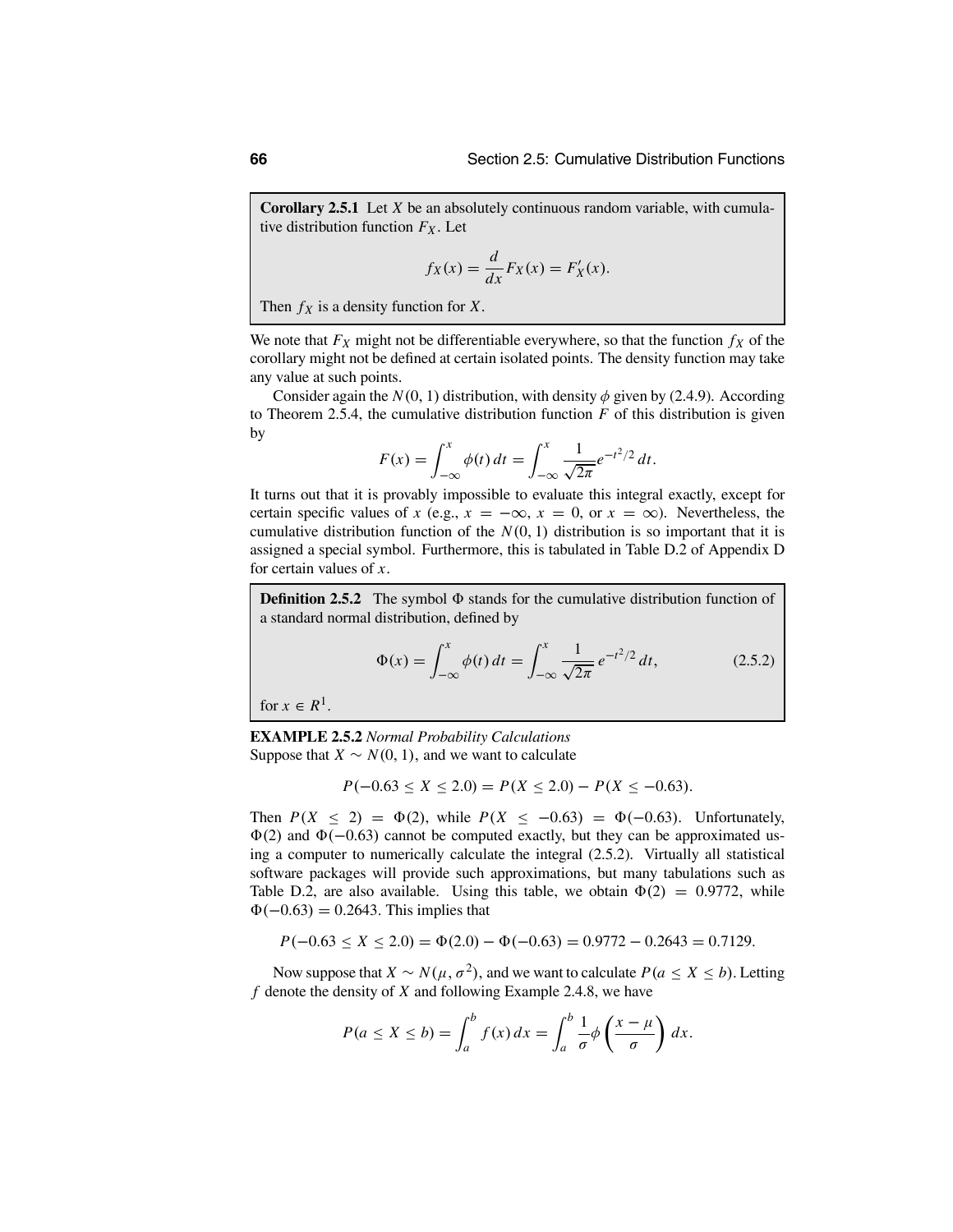#### Chapter 2: Random Variables and Distributions **67**

Then, again following Example 2.4.8, we make the substitution  $y = (x - \mu)/\sigma$  in the above integral to obtain

$$
P(a \le X \le b) = \int_{\frac{a-\mu}{\sigma}}^{\frac{b-\mu}{\sigma}} \phi(x) dx = \Phi\left(\frac{b-\mu}{\sigma}\right) - \Phi\left(\frac{a-\mu}{\sigma}\right).
$$

Therefore, general normal probabilities can be computed using the function  $\Phi$ . Suppose now that  $a = -0.63$ ,  $b = 2.0$ ,  $\mu = 1.3$ , and  $\sigma^2 = 4$ . We obtain

$$
P(-0.63 \le X \le 2.0) = \Phi\left(\frac{2.0 - 1.3}{2}\right) - \Phi\left(\frac{-0.63 - 1.3}{2}\right)
$$
  
=  $\Phi(0.35) - \Phi(-0.965) = 0.6368 - 0.16725$   
= 0.46955

because, using Table D.2,  $\Phi(0.35) = 0.6368$ . We approximate  $\Phi(-0.965)$  by the linear interpolation between the values  $\Phi(-0.96) = 0.1685, \Phi(-0.97) = 0.1660$ , given by

$$
\Phi(-0.965) \approx \Phi(-0.96) + \frac{\Phi(-0.97) - \Phi(-0.96)}{-0.97 - (-0.96)} (-0.965 - (-0.96))
$$
  
= 0.1685 +  $\frac{0.1660 - 0.1685}{-0.97 - (-0.96)} (-0.965 - (-0.96)) = 0.16725.$ 

#### **EXAMPLE 2.5.3**

Let  $X$  be a random variable with cumulative distribution function given by

$$
F_X(x) = \begin{cases} 0 & x < 2 \\ (x - 2)^4/16 & 2 \le x < 4 \\ 1 & 4 \le x. \end{cases}
$$

In Figure 2.5.2, we present a graph of  $F_X$ .



Figure 2.5.2: Graph of the cdf  $F_X$  in Example 2.5.3.

Suppose for this random variable *X* we want to compute  $P(X \le 3)$ ,  $P(X < 3)$ ,  $P(X > 2.5)$ , and  $P(1.2 < X \leq 3.4)$ . We can compute all these probabilities directly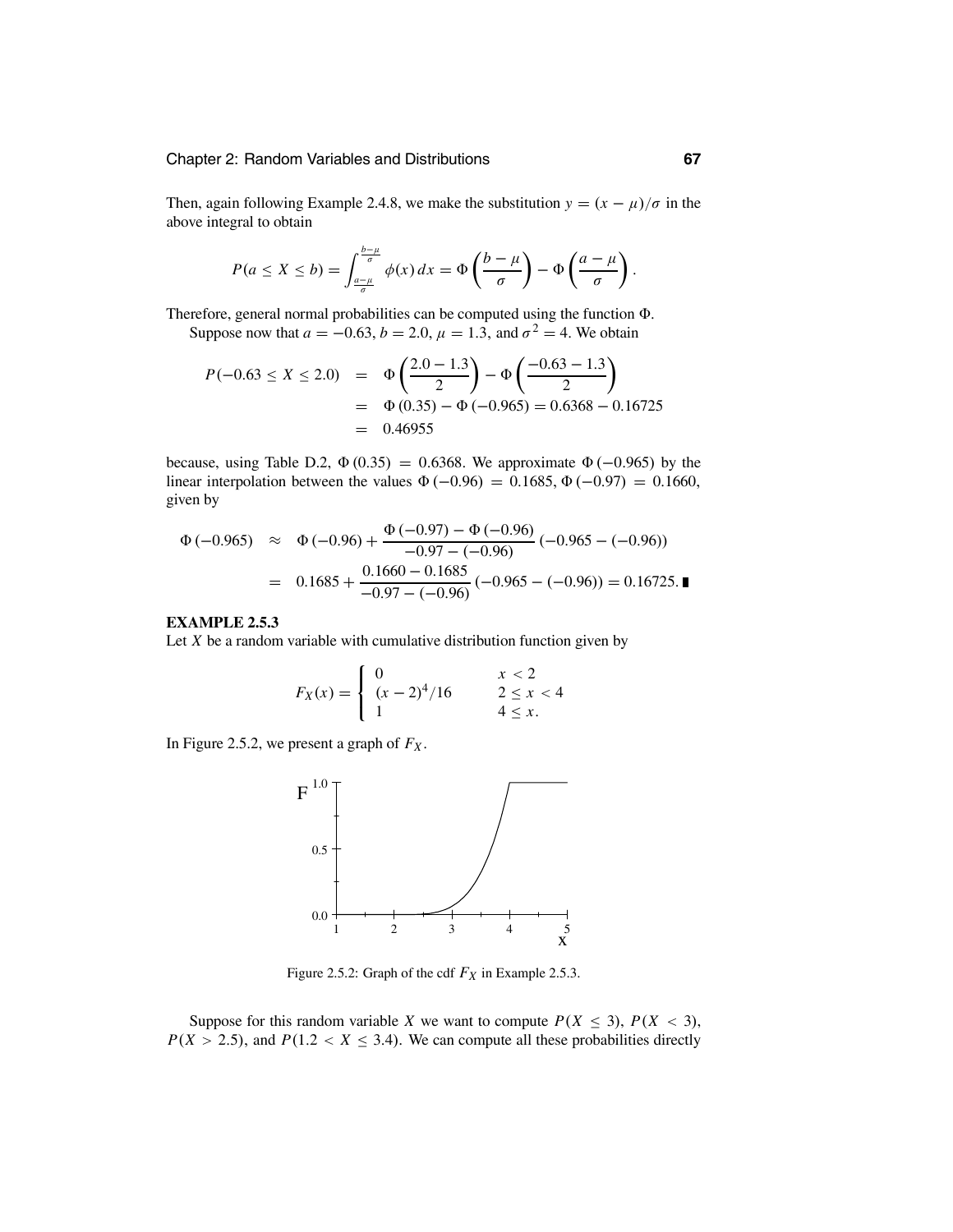from  $F_X$ . We have that

$$
P(X \le 3) = F_X(3) = (3-2)^4/16 = 1/16,
$$
  
\n
$$
P(X < 3) = F_X(3^-) = \lim_{n \to \infty} (3 - (1/n) - 2)^4/16 = 1/16,
$$
  
\n
$$
P(X > 2.5) = 1 - P(X \le 2.5) = 1 - F_X(2.5)
$$
  
\n
$$
= 1 - (2.5 - 2)^4/16 = 1 - 0.0625/16 = 0.996,
$$
  
\n
$$
P(1.2 < X \le 3.4) = F_X(3.4) - F_X(1.2) = (3.4 - 2)^4/16 - 0 = 0.2401.
$$

## **2.5.4 Mixture Distributions**

Suppose now that  $F_1, F_2, \ldots, F_k$  are cumulative distribution functions, correspond- $\sum_{i=1}^{k} p_i = 1$  (so these values form a probability distribution). Then we can define a ing to various distributions. Also let  $p_1, p_2, \ldots, p_k$  be positive real numbers with new function *G* by

$$
G(x) = p_1 F_1(x) + p_2 F_2(x) + \dots + p_k F_k(x). \tag{2.5.3}
$$

It is easily verified (see Exercise 2.5.6) that the function *G* given by (2.5.3) will satisfy properties (a) through (d) of Theorem 2.5.2 and is right continuous. Hence, *G* is also a cdf.

The distribution whose cdf is given by (2.5.3) is called a *mixture distribution* because it *mixes* the various distributions with cdfs  $F_1, \ldots, F_k$  according to the probability distribution given by the  $p_1, p_2, \ldots, p_k$ .

To see how a mixture distribution arises in applications, consider a two-stage system, as discussed in Section 1.5.1. Let *Z* be a random variable describing the outcome of the first stage and such that  $P(Z = i) = p_i$  for  $i = 1, 2, ..., k$ . Suppose that for the second stage, we observe a random variable *Y* where the distribution of *Y* depends on the outcome of the first stage, so that *Y* has cdf  $F_i$  when  $Z = i$ . In effect,  $F_i$  is the conditional distribution of *Y*, given that  $Z = i$  (see Section 2.8). Then, by the law of total probability (see Theorem 1.5.1), the distribution function of *Y* is given by

$$
P(Y \le y) = \sum_{i=1}^{k} P(Y \le y \mid Z = i) P(Z = i) = \sum_{i=1}^{k} p_i F_i (y) = G(y).
$$

Therefore the distribution function of *Y* is given by a mixture of the *Fi* .

Consider the following example of this.

#### **EXAMPLE 2.5.4**

Suppose we have two bowls containing chips. Bowl #1 contains one chip labelled 0, two chips labelled 3, and one chip labelled 5. Bowl #2 contains one chip labelled 2, one chip labelled 4, and one chip labelled 5. Now let  $X_i$  be the random variable corresponding to randomly drawing a chip from bowl #*i*. Therefore,  $P(X_1 = 0)$  = 1/4,  $P(X_1 = 3) = 1/2$ , and  $P(X_1 = 5) = 1/4$ , while  $P(X_2 = 2) = P(X_2 = 4) =$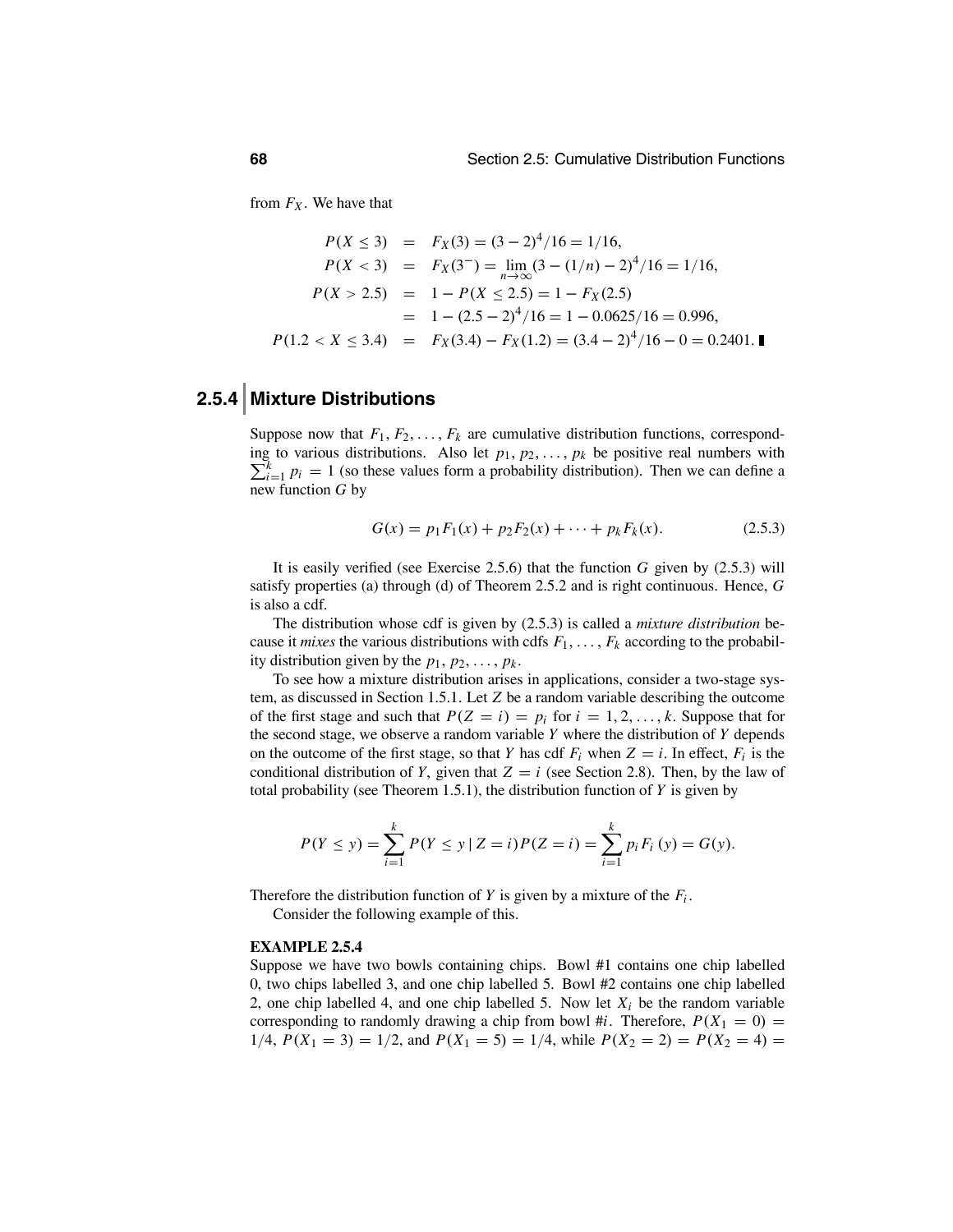$P(X_2 = 5) = 1/3$ . Then  $X_1$  has distribution function given by

$$
F_1(x) = \begin{cases} 0 & x < 0 \\ 1/4 & 0 \le x < 3 \\ 3/4 & 3 \le x < 5 \\ 1 & x \ge 5 \end{cases}
$$

and  $X_2$  has distribution function given by

$$
F_2(x) = \begin{cases} 0 & x < 2 \\ 1/3 & 2 \le x < 4 \\ 2/3 & 4 \le x < 5 \\ 1 & x \ge 5. \end{cases}
$$

Now suppose that we choose a bowl by randomly selecting a card from a deck of five cards where one card is labelled 1 and four cards are labelled 2. Let *Z* denote the value on the card obtained, so that  $P(Z = 1) = 1/5$  and  $P(Z = 2) = 4/5$ . Then, having obtained the value  $Z = i$ , we observe *Y* by randomly drawing a chip from bowl #*i*. We see immediately that the cdf of *Y* is given by

$$
G(x) = (1/5) F_1(x) + (4/5) F_2(x),
$$

and this is a mixture of the cdfs  $F_1$  and  $F_2$ .

As the following examples illustrate, it is also possible to have *infinite* mixtures of distributions.

#### **EXAMPLE 2.5.5** *Location and Scale Mixtures*

Suppose *F* is some cumulative distribution function. Then for any real number *y*, the function  $F_y$  defined by  $F_y(x) = F(x - y)$  is also a cumulative distribution function. In fact,  $F_y$  is just a "shifted" version of  $F$ . An example of this is depicted in Figure 2.5.3.



Figure 2.5.3: Plot of the distribution functions  $F$  (solid line) and  $F_2$  (dashed line) in Example 2.5.5, where  $F(x) = e^x / (e^x + 1)$  for  $x \in R^1$ .

If  $p_i \ge 0$  with  $\sum_i p_i = 1$  (so the  $p_i$  form a probability distribution), and  $y_1, y_2, \ldots$ are real numbers, then we can define a *discrete location mixture* by

$$
H(x) = \sum_{i} p_i F_{y_i}(x) = \sum_{i} p_i F(x - y_i).
$$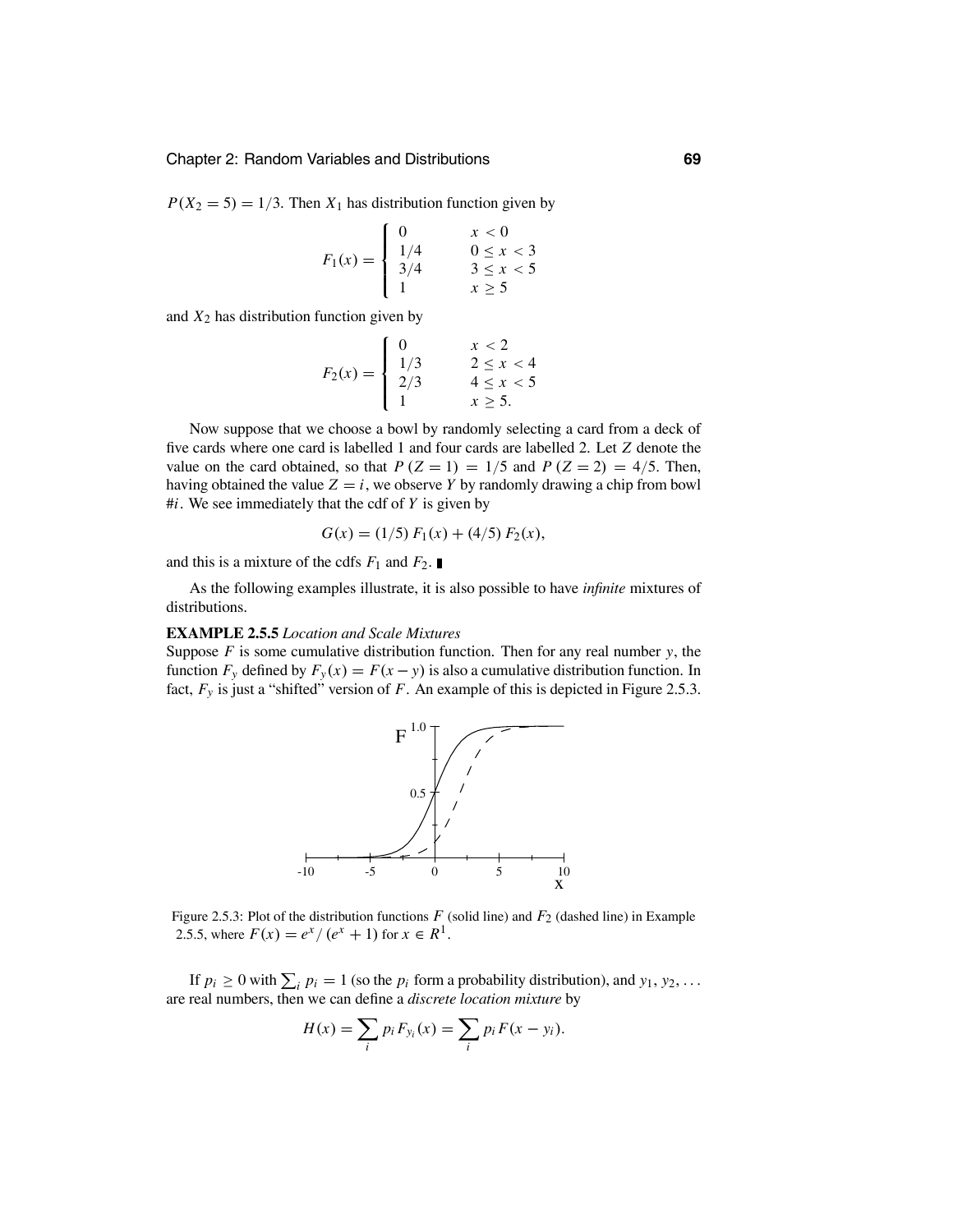Indeed, the shift  $F_y(x) = F(x - y)$  itself corresponds to a special case of a discrete location mixture, with  $p_1 = 1$  and  $y_1 = y$ .

Furthermore, if *g* is some nonnegative function with  $\int_{-\infty}^{\infty} g(t) dt = 1$  (so *g* is a density function), then we can define

$$
H(x) = \int_{-\infty}^{\infty} F_y(x) g(y) dy = \int_{-\infty}^{\infty} F(x - y) g(y) dy.
$$

Then it is not hard to see that *H* is also a cumulative distribution function — one that is called a *continuous location mixture* of *F*. The idea is that *H* corresponds to a *mixture* of different shifted distributions  $F_y$ , with the density *g* giving the distribution of the mixing coefficient *y*.

We can also define a *discrete scale mixture* by

$$
K(x) = \sum_{i} p_i F(x/y_i)
$$

whenever  $y_i > 0$ ,  $p_i \ge 0$ , and  $\sum_i p_i = 1$ . Similarly, if  $\int_0^\infty g(t) dt = 1$ , then we can write

$$
K(x) = \int_0^\infty F(x/y)g(y) dy.
$$

Then *K* is also a cumulative distribution function, called a *continuous scale mixture* of *F*.

You might wonder at this point whether a mixture distribution is discrete or continuous. The answer depends on the distributions being mixed and the mixing distribution. For example, discrete location mixtures of discrete distributions are discrete and discrete location mixtures of continuous distributions are continuous.

There is nothing restricting us, however, to mixing only discrete distributions or only continuous distributions. Other kinds of distribution are considered in the following section.

### **2.5.5 Distributions Neither Discrete Nor Continuous (Advanced)**

There are some distributions that are neither discrete nor continuous, as the following example shows.

#### **EXAMPLE 2.5.6**

Suppose that *X*<sub>1</sub> ∼ Poisson(3) is discrete with cdf  $F_1$ , while  $X_2 \sim N(0, 1)$  is continuous with cdf  $F_2$ , and *Y* has the mixture distribution given by  $F_Y(y) = (1/5) F_1(y) +$  $(4/5) F<sub>2</sub>(y)$ . Using (2.5.1), we have

$$
P(Y = y) = F_Y(y) - F_Y(y^-)
$$
  
= (1/5)F<sub>1</sub>(y) + (4/5)F<sub>2</sub>(y) - (1/5)F<sub>1</sub>(y^-) - (4/5)F<sub>2</sub>(y^-)  
= (1/5) (F<sub>1</sub>(y) - F<sub>1</sub>(y^-)) + (4/5) (F<sub>2</sub>(y) - F<sub>2</sub>(y^-))  
=  $\frac{1}{5}P(X_1 = y) + \frac{4}{5}P(X_2 = y).$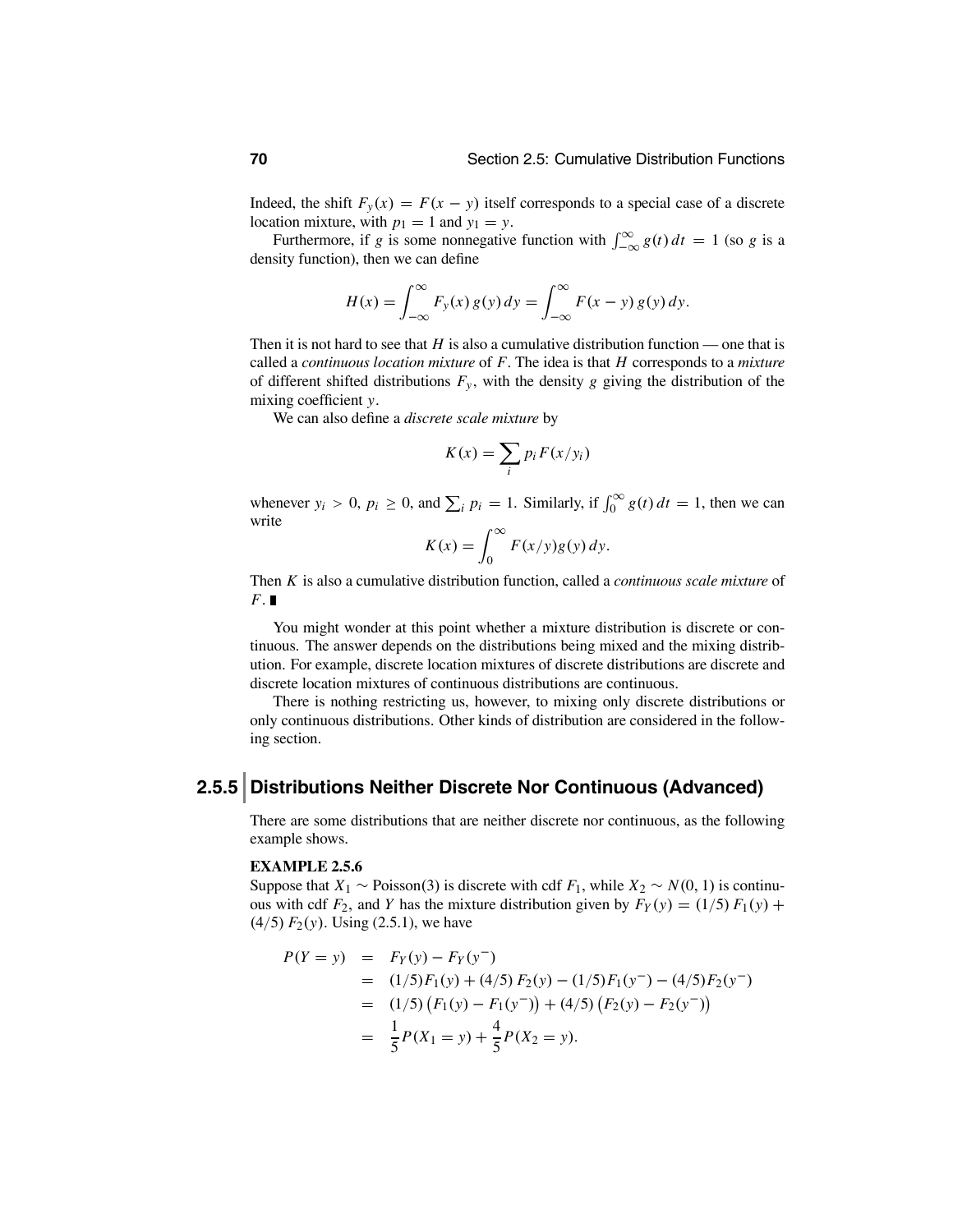Therefore,

$$
P(Y = y) = \begin{cases} \frac{1}{5} \frac{3^{y}}{y!} e^{-3} & y \text{ a nonnegative integer} \\ 0 & \text{otherwise.} \end{cases}
$$

Because  $P(Y = y) > 0$  for nonnegative integers *y*, the random variable *Y* is not continuous. On the other hand, we have

$$
\sum_{y} P(Y = y) = \sum_{y=0}^{\infty} \frac{1}{5} \frac{3^y}{y!} e^{-3} = \frac{1}{5} < 1.
$$

Hence, *Y* is not discrete either.

In fact, *Y* is neither discrete nor continuous. Rather, *Y* is a mixture of a discrete and a continuous distribution.

For the most part in this book, we shall treat discrete and continuous distributions separately. However, it is important to keep in mind that actual distributions may be neither discrete nor continuous but rather a mixture of the two. $3 \text{ In most applications,}$ however, the distributions we deal with are either continuous or discrete.

Recall that a continuous distribution need not be absolutely continuous, i.e., have a density. Hence, a distribution which is a mixture of a discrete and a continuous distribution might not be a mixture of a discrete and an absolutely continuous distribution.

#### **Summary of Section 2.5**

- The cumulative distribution function (cdf) of *X* is  $F_X(x) = P(X \le x)$ .
- All probabilities associated with *X* can be determined from  $F_X$ .
- As *x* increases from  $-\infty$  to  $\infty$ ,  $F_X(x)$  increases from 0 to 1.
- If *X* is discrete, then  $F_X(x) = \sum_{y \le x} P(X = y)$ .
- If *X* is absolutely continuous, then  $F_X(x) = \int_{-\infty}^x f_X(t) dt$ , and  $f_X(x) = F'_X(x)$ .
- We write  $\Phi(x)$  for the cdf of the standard normal distribution evaluated at *x*.
- A mixture distribution has a cdf which is a linear combination of other cdfs. Two special cases are location and scale mixtures.
- Some mixture distributions are neither discrete nor continuous.

### **EXERCISES**

**2.5.1** Verify explicitly that properties (a) through (d) of Theorem 2.5.2 are indeed satisfied by the function  $F_X$  in Example 2.5.1.

**2.5.2** Consider rolling one fair six-sided die, so that  $S = \{1, 2, 3, 4, 5, 6\}$ , and  $P(s)$ 1/6 for all  $s \in S$ . Let *X* be the number showing on the die, so that  $X(s) = s$  for  $s \in S$ . Let  $Y = X^2$ . Compute the cumulative distribution function  $F_Y(y) = P(Y \le y)$ , for all  $y \in R<sup>1</sup>$ . Verify explicitly that properties (a) through (d) of Theorem 2.5.2 are satisfied by this function *FY* .

 $3$ In fact, there exist probability distributions that cannot be expressed even as a mixture of a discrete and a continuous distribution, but these need not concern us here.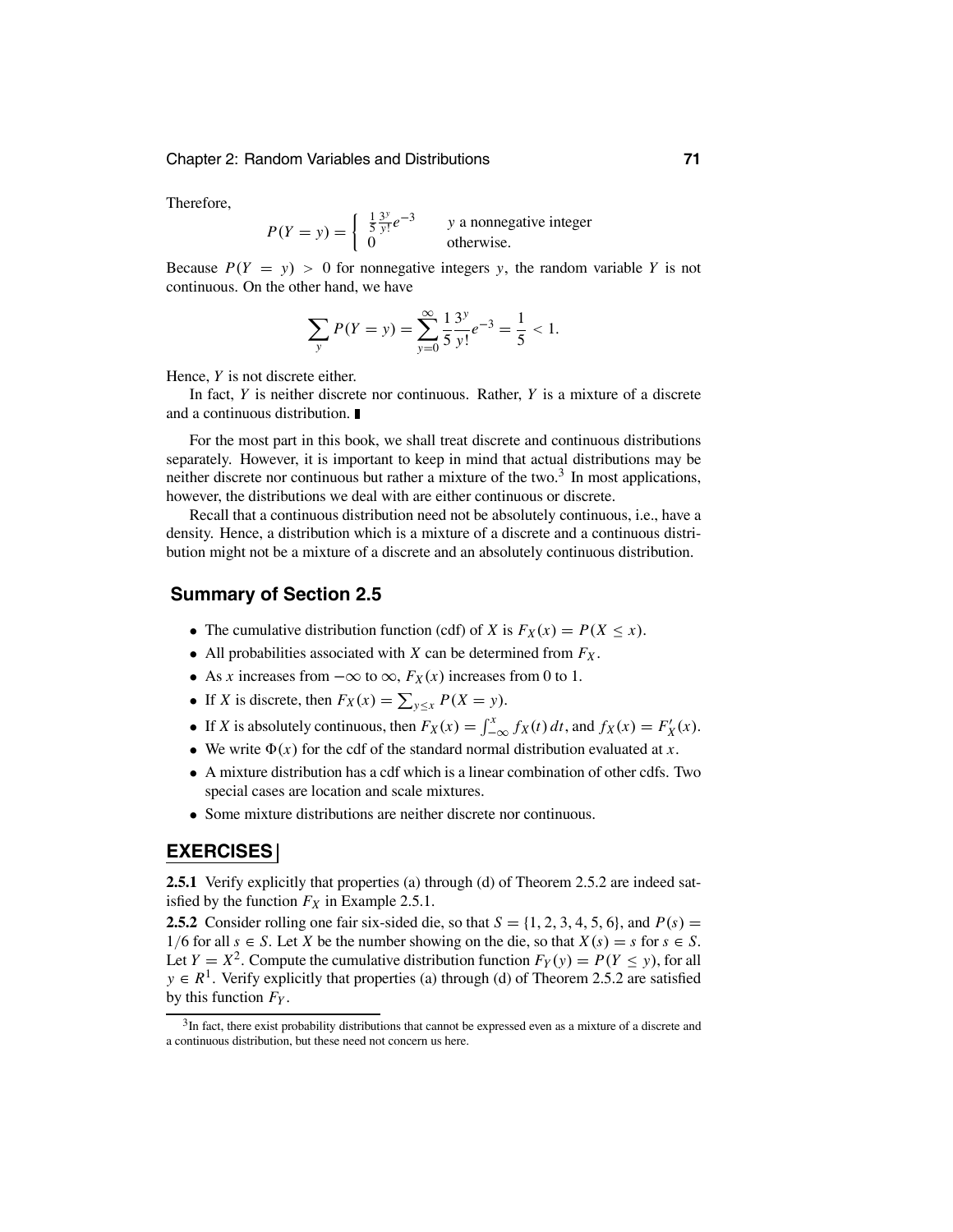**2.5.3** For each of the following functions *F*, determine whether or not *F* is a valid cumulative distribution function, i.e., whether or not *F* satisfies properties (a) through (d) of Theorem 2.5.2.

(a)  $F(x) = x$  for all  $x \in R^1$ (b)

$$
F(x) = \begin{cases} 0 & x < 0 \\ x & 0 \le x \le 1 \\ 1 & x > 1 \end{cases}
$$

(c)

$$
F(x) = \begin{cases} 0 & x < 0 \\ x^2 & 0 \le x \le 1 \\ 1 & x > 1 \end{cases}
$$

(d)

$$
F(x) = \begin{cases} 0 & x < 0 \\ x^2 & 0 \le x \le 3 \\ 1 & x > 3 \end{cases}
$$

(e)

$$
F(x) = \begin{cases} 0 & x < 0 \\ x^2/9 & 0 \le x \le 3 \\ 1 & x > 3 \end{cases}
$$

(f)

$$
F(x) = \begin{cases} 0 & x < 1 \\ x^2/9 & 1 \le x \le 3 \\ 1 & x > 3 \end{cases}
$$

(g)

$$
F(x) = \begin{cases} 0 & x < -1 \\ x^2/9 & -1 \le x \le 3 \\ 1 & x > 3 \end{cases}
$$

**2.5.4** Let *X* ∼ *N*(0, 1). Compute each of the following in terms of the function  $\Phi$  of Definition 2.5.2 and use Table D.2 (or software) to evaluate these probabilities numerically.

(a) 
$$
P(X \le -5)
$$
  
(b)  $P(-2 \le X \le 7)$ 

(c) *<sup>P</sup>*(*<sup>X</sup>* <sup>≥</sup> <sup>3</sup>)

**2.5.5** Let *Y* ∼ *N*(−8, 4). Compute each of the following, in terms of the function  $\Phi$  of Definition 2.5.2 and use Table D.2 (or software) to evaluate these probabilities numerically.

(a)  $P(Y \le -5)$ (b)  $P(-2 \le Y \le 7)$ (c)  $P(Y \ge 3)$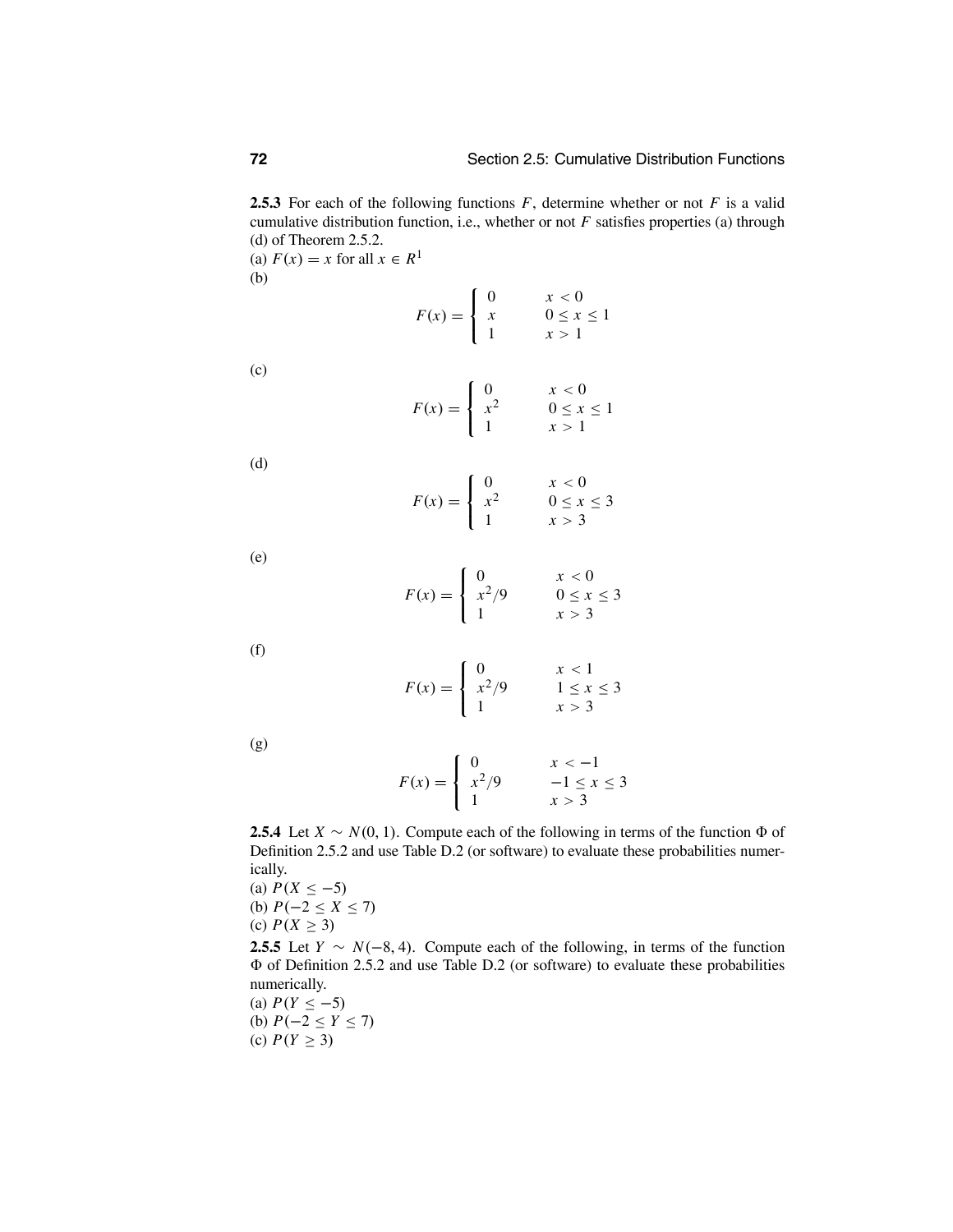**2.5.6** Verify that the function *G* given by (2.5.3) satisfies properties (a) through (d) of Theorem 2.5.2.

**2.5.7** Suppose  $F_X(x) = x^2$  for  $0 \le x \le 1$ . Compute each of the following. (a)  $P(X < 1/3)$ . (b)  $P(1/4 < X < 1/2)$ . (c)  $P(2/5 < X < 4/5)$ . (d)  $P(X < 0)$ . (e)  $P(X < 1)$ (f)  $P(X < -1)$ (g) *P*(*X* < 3) (h)  $P(X = 3/7)$ **2.5.8** Suppose  $F_Y(y) = y^3$  for  $0 \le y \le 1/2$ , and  $F_Y(y) = 1 - y^3$  for  $1/2 \le y \le 1$ . Compute each of the following. (a)  $P(1/3 < Y < 3/4)$ (b)  $P(Y = 1/3)$ (c)  $P(Y = 1/2)$ **2.5.9** Let  $F(x) = x^2$  for  $0 \le x \le 2$ , with  $F(x) = 0$  for  $x \le 0$  and  $F(x) = 4$  for  $x > 2$ . (a) Sketch a graph of *F*. (b) Is *F* a valid cumulative distribution function? Why or why not? **2.5.10** Let  $F(x) = 0$  for  $x < 0$ , with  $F(x) = e^{-x}$  for  $x > 0$ . (a) Sketch a graph of *F*. (b) Is *F* a valid cumulative distribution function? Why or why not? **2.5.11** Let  $F(x) = 0$  for  $x < 0$ , with  $F(x) = 1 - e^{-x}$  for  $x > 0$ . (a) Sketch a graph of *F*. (b) Is *F* a valid cumulative distribution function? Why or why not? **2.5.12** Let *X* ∼ Exponential(3). Compute the function  $F_X$ . **2.5.13** Let  $F(x) = 0$  for  $x < 0$ , with  $F(x) = 1/3$  for  $0 \le x < 2/5$ , and  $F(x) = 3/4$ for  $2/5 \le x < 4/5$ , and  $F(x) = 1$  for  $x \ge 4/5$ . (a) Sketch a graph of *F*. (b) Prove that *F* is a valid cumulative distribution function. (c) If *X* has cumulative distribution function equal to *F*, then compute  $P(X > 4/5)$ and  $P(-1 < X < 1/2)$  and  $P(X = 2/5)$  and  $P(X = 4/5)$ . **2.5.14** Let  $G(x) = 0$  for  $x < 0$ , with  $G(x) = 1 - e^{-x^2}$  for  $x \ge 0$ . (a) Prove that *G* is a valid cumulative distribution function. (b) If *Y* has cumulative distribution function equal to *G*, then compute  $P(Y > 4)$  and *P*(−1 < *Y* < 2) and *P*(*Y* = 0). **2.5.15** Let *F* and *G* be as in the previous two exercises. Let  $H(x) = (1/3)F(x) +$  $(2/3)G(x)$ . Suppose *Z* has cumulative distribution function equal to *H*. Compute each of the following. (a)  $P(Z > 4/5)$ (b)  $P(-1 < Z < 1/2)$ (c)  $P(Z = 2/5)$ (d)  $P(Z = 4/5)$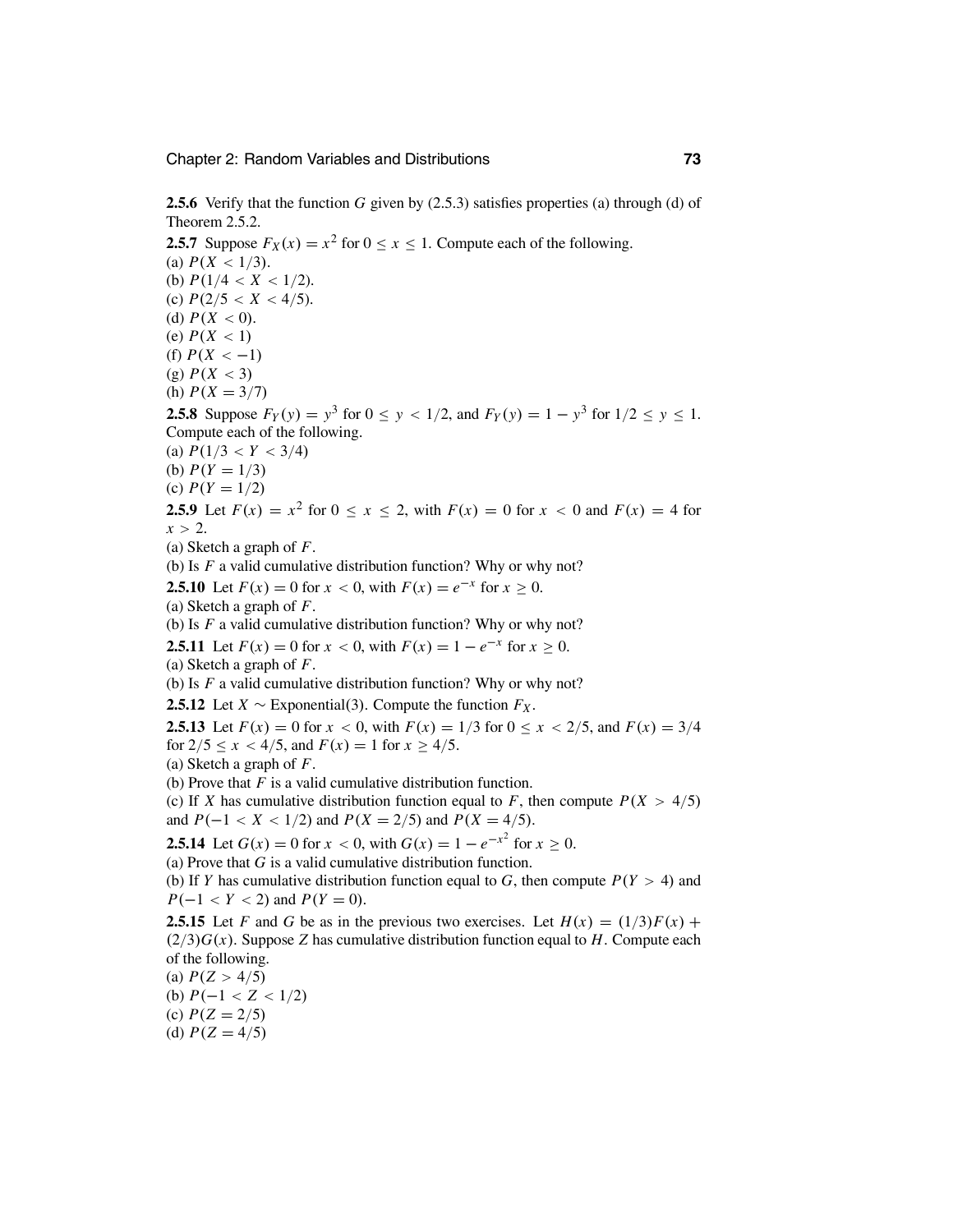(e)  $P(Z = 0)$ (f)  $P(Z = 1/2)$ 

#### **PROBLEMS**

**2.5.16** Let *F* be a cumulative distribution function. Compute (with explanation) the value of  $\lim_{n\to\infty} [F(2n) - F(n)].$ 

**2.5.17** Let *F* be a cumulative distribution function. For  $x \in R^1$ , we could define  $F(x^+)$  by  $F(x^+) = \lim_{n \to \infty} F(x + \frac{1}{n})$ . Prove that *F* is *right continuous*, meaning that for each  $x \in R^1$ , we have  $F(x^+) = F(x)$ . (Hint: You will need to use continuity of P (Theorem 1.6.1).)

**2.5.18** Let *X* be a random variable, with cumulative distribution function  $F_X$ . Prove that  $P(X = a) = 0$  if and only if the function  $F_X$  is continuous at *a*. (Hint: Use (2.5.1) and the previous problem.)

**2.5.19** Let  $\Phi$  be as in Definition 2.5.2. Derive a formula for  $\Phi(-x)$  in terms of  $\Phi(x)$ . (Hint: Let  $s = -t$  in (2.5.2), and do not forget Theorem 2.5.2.)

**2.5.20** Determine the distribution function for the logistic distribution of Problem 2.4.18.

**2.5.21** Determine the distribution function for the Weibull( $\alpha$ ) distribution of Problem 2.4.19.

**2.5.22** Determine the distribution function for the Pareto( $\alpha$ ) distribution of Problem 2.4.20.

**2.5.23** Determine the distribution function for the Cauchy distribution of Problem 2.4.21.

**2.5.24** Determine the distribution function for the Laplace distribution of Problem 2.4.22.

**2.5.25** Determine the distribution function for the extreme value distribution of Problem 2.4.23.

**2.5.26** Determine the distribution function for the beta distributions of Problem 2.4.24 for parts (b) through (e).

#### **DISCUSSION TOPICS**

**2.5.27** Does it surprise you that all information about the distribution of a random variable *X* can be stored by a single function  $F_X$ ? Why or why not? What other examples can you think of where lots of different information is stored by a single function?

# **2.6 One-Dimensional Change of Variable**

Let *X* be a random variable with a known distribution. Suppose that  $Y = h(X)$ , where  $h: R<sup>1</sup> \rightarrow R<sup>1</sup>$  is some function. (Recall that this really means that  $Y(s) = h(X(s))$ , for all  $s \in S$ .) Then what is the distribution of *Y*?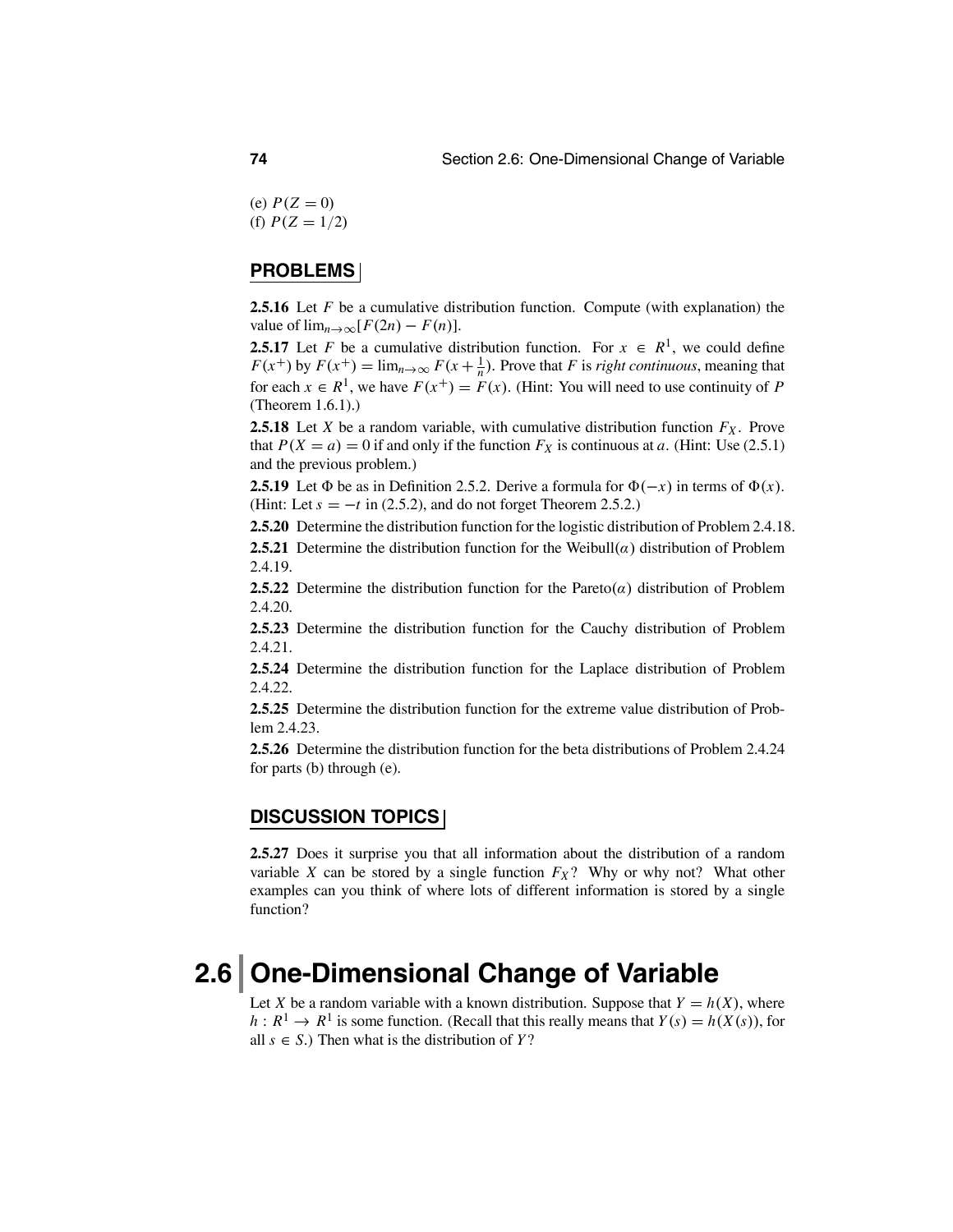### **2.6.1 The Discrete Case**

If *X* is a *discrete* random variable, this is quite straightforward. To compute the probability that  $Y = y$ , we need to compute the probability of the set consisting of all the x values satisfying  $h(x) = y$ , namely, compute  $P(X \in \{x : h(x) = y\})$ . This is depicted graphically in Figure 2.6.1.



Figure 2.6.1: An example where the set of *x* values that satisfy  $h(x) = y$  consists of three points *x*1, *x*2, and *x*3.

We now establish the basic result.

**Theorem 2.6.1** Let *X* be a discrete random variable, with probability function  $p<sub>X</sub>$ . Let  $Y = h(X)$ , where  $h : R^1 \to R^1$  is some function. Then *Y* is also discrete, and its probability function  $p_Y$  satisfies  $p_Y(y) = \sum_{x \in h^{-1}{y}} p_X(x)$ , where  $h^{-1}{y}$ is the set of all real numbers *x* with  $h(x) = y$ .

**PROOF** We compute that  $p_Y(y) = P(h(X) = y) = \sum_{x \in h^{-1}\{y\}} P(X = x) = \sum_{x \in h^{-1}\{y\}} p_X(x)$ , as claimed.  $\sum_{x \in h^{-1}{y}} p_X(x)$ , as claimed. ■

#### **EXAMPLE 2.6.1**

Let *X* be the number of heads when flipping three fair coins. Let  $Y = 1$  if  $X \ge 1$ , with *Y* = 0 if *X* = 0. Then *Y* = *h*(*X*), where *h*(0) = 0 and *h*(1) = *h*(2) = *h*(3) = 1. Hence,  $h^{-1}{0} = {0}$ , so  $P(Y = 0) = P(X = 0) = 1/8$ . On the other hand,  $h^{-1}{1} = \{1, 2, 3\}$ , so  $P(Y = 1) = P(X = 1) + P(X = 2) + P(X = 3) =$  $3/8 + 3/8 + 1/8 = 7/8$ .

#### **EXAMPLE 2.6.2**

Let *X* be the number showing on a fair six-sided die, so that  $P(X = x) = 1/6$  for  $x =$ 1, 2, 3, 4, 5, and 6. Let  $Y = X^2 - 3X + 2$ . Then  $Y = h(X)$ , where  $h(x) = x^2 - 3x + 2$ . Note that  $h(x) = 0$  if and only if  $x = 1$  or  $x = 2$ . Hence,  $h^{-1}{0} = {1, 2}$  and

$$
P(Y = 0) = p_X(1) + p_X(2) = \frac{1}{6} + \frac{1}{6} = \frac{1}{3}.
$$

### **2.6.2 The Continuous Case**

If *X* is *continuous* and  $Y = h(X)$ , then the situation is more complicated. Indeed, *Y* might not be continuous at all, as the following example shows.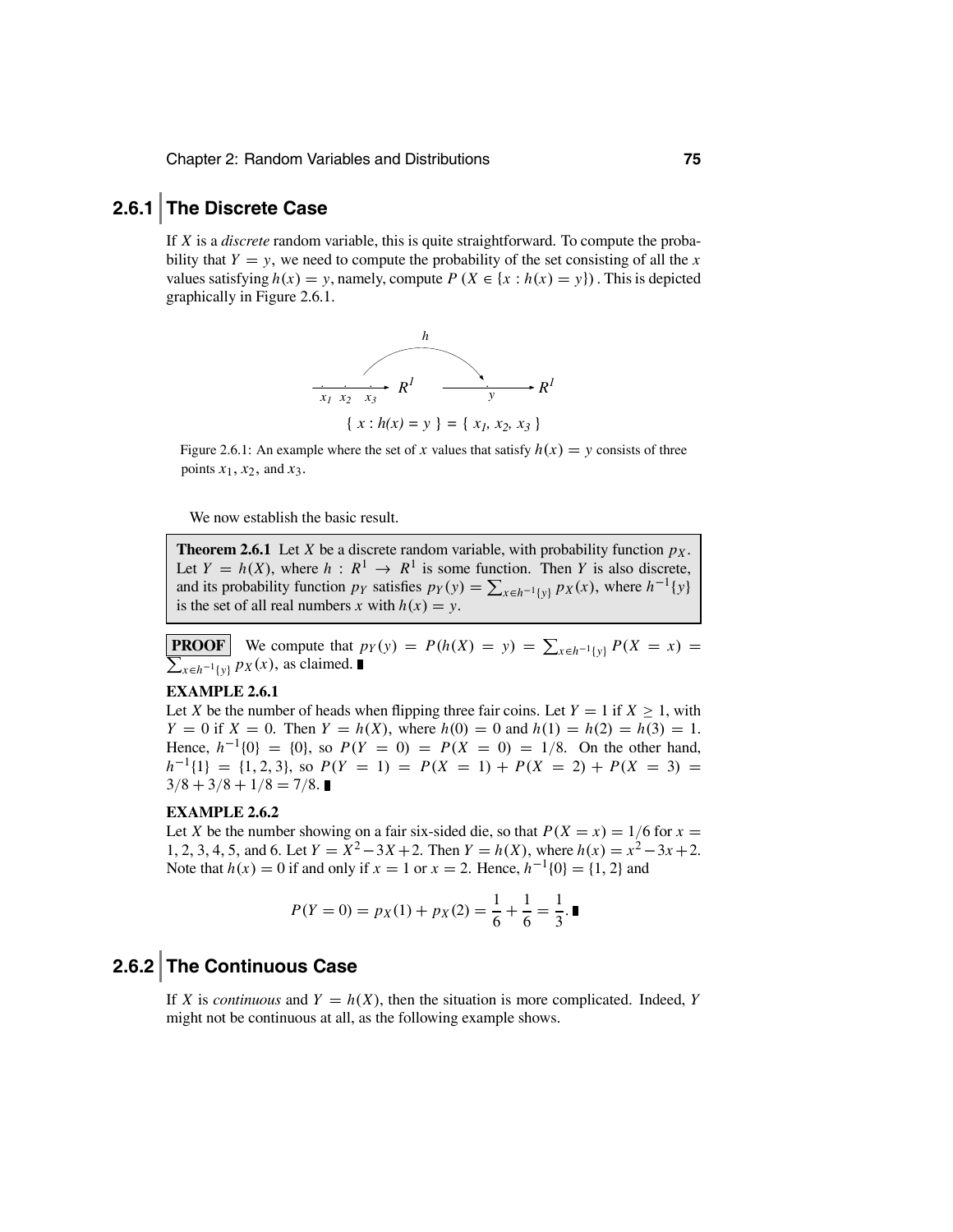#### **EXAMPLE 2.6.3**

Let *X* have the uniform distribution on [0, 1], i.e.,  $X \sim$  Uniform[0, 1], as in Example 2.4.2. Let  $Y = h(X)$ , where

$$
h(x) = \begin{cases} 7 & x \le 3/4 \\ 5 & x > 3/4. \end{cases}
$$

Here,  $Y = 7$  if and only if  $X \leq 3/4$  (which happens with probability 3/4), whereas  $Y = 5$  if and only if  $X > 3/4$  (which happens with probability 1/4). Hence, *Y* is discrete, with probability function  $p_y$  satisfying  $p_y(7) = 3/4$ ,  $p_y(5) = 1/4$ , and  $p_Y(y) = 0$  when  $y \neq 5, 7$ .

On the other hand, if *X* is absolutely continuous, and the function *h* is *strictly increasing*, then the situation is considerably simpler, as the following theorem shows.

**Theorem 2.6.2** Let *X* be an absolutely continuous random variable, with density function  $f_X$ . Let  $Y = h(X)$ , where  $h: R^1 \to R^1$  is a function that is differentiable and strictly increasing. Then *Y* is also absolutely continuous, and its density function  $f_Y$  is given by

$$
f_Y(y) = f_X(h^{-1}(y)) / |h'(h^{-1}(y))|,
$$
\n(2.6.1)

where *h*<sup> $\prime$ </sup> is the derivative of *h*, and where  $h^{-1}(y)$  is the unique number *x* such that  $h(x) = y$ .

**PROOF** See Section 2.11 for the proof of this result.

#### **EXAMPLE 2.6.4**

Let *X* ∼ Uniform[0, 1], and let *Y* = 3*X*. What is the distribution of *Y*?

Here, *X* has density  $f_X$ , given by  $f_X(x) = 1$  if  $0 \le x \le 1$ , and  $f_X(x) = 0$ otherwise. Also,  $Y = h(X)$ , where *h* is defined by  $h(x) = 3x$ . Note that *h* is strictly increasing because if  $x < y$ , then  $3x < 3y$ , i.e.,  $h(x) < h(y)$ . Hence, we may apply Theorem 2.6.2.

We note first that  $h'(x) = 3$  and that  $h^{-1}(y) = y/3$ . Then, according to Theorem 2.6.2, *Y* is absolutely continuous with density

$$
f_Y(y) = f_X(h^{-1}(y)) / |h'(h^{-1}(y))| = \frac{1}{3} f_X(y/3)
$$
  
=  $\begin{cases} 1/3 & 0 \le y/3 \le 1 \\ 0 & \text{otherwise} \end{cases} = \begin{cases} 1/3 & 0 \le y \le 3 \\ 0 & \text{otherwise} \end{cases}$ 

By comparison with Example 2.4.3, we see that *<sup>Y</sup>* <sup>∼</sup> Uniform[0, 3], i.e., that *<sup>Y</sup>* has the Uniform $[L, R]$  distribution with  $L = 0$  and  $R = 3$ .

#### **EXAMPLE 2.6.5**

Let *X* ∼ *N*(0, 1), and let *Y* = 2*X* + 5. What is the distribution of *Y*? Here, *X* has density  $f_X$ , given by

$$
f_X(x) = \phi(x) = \frac{1}{\sqrt{2\pi}} e^{-x^2/2}.
$$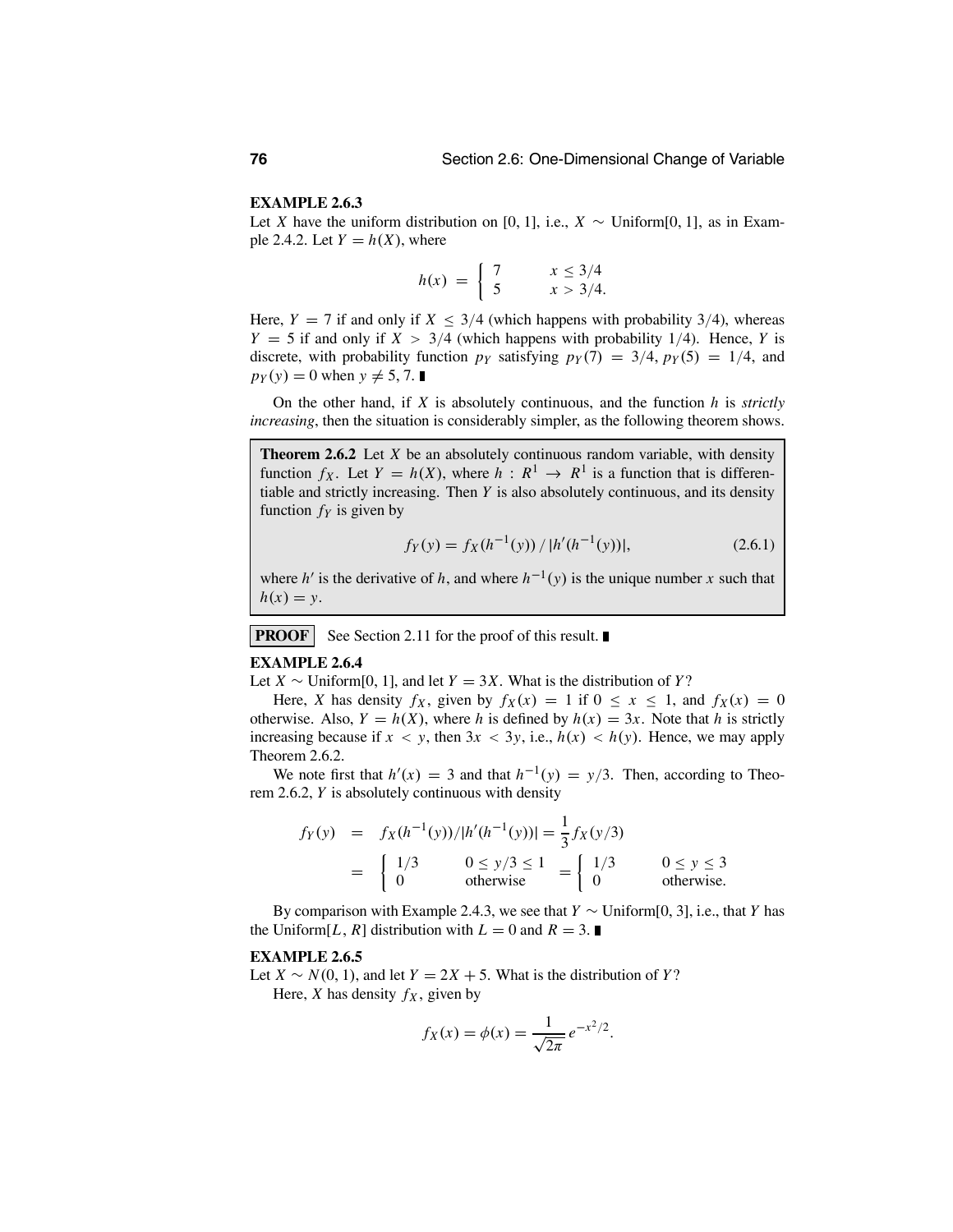Also,  $Y = h(X)$ , where *h* is defined by  $h(x) = 2x + 5$ . Note that again, *h* is strictly increasing because if  $x < y$ , then  $2x + 5 < 2y + 5$ , i.e.,  $h(x) < h(y)$ . Hence, we may again apply Theorem 2.6.2.

We note first that  $h'(x) = 2$  and that  $h^{-1}(y) = (y - 5)/2$ . Then, according to Theorem 2.6.2, *Y* is absolutely continuous with density

$$
f_Y(y) = f_X(h^{-1}(y)) / |h'(h^{-1}(y))| = f_X((y-5)/2)/2 = \frac{1}{2\sqrt{2\pi}} e^{-(y-5)^2/8}.
$$

By comparison with Example 2.4.8, we see that  $Y \sim N(5, 4)$ , i.e., that *Y* has the  $N(\mu, \sigma^2)$  distribution with  $\mu = 5$  and  $\sigma^2 = 4$ .

If instead the function *h* is strictly *decreasing*, then a similar result holds.

**Theorem 2.6.3** Let *X* be an absolutely continuous random variable, with density function  $f_X$ . Let  $Y = h(X)$ , where  $h : R^1 \to R^1$  is a function that is differentiable and strictly decreasing. Then *Y* is also absolutely continuous, and its density function  $f_Y$  may again be defined by  $(2.6.1)$ .

**PROOF** See Section 2.11 for the proof of this result.

#### **EXAMPLE 2.6.6**

Let *X* ∼ Uniform[0, 1], and let *Y* = ln(1/*X*). What is the distribution of *Y*?

Here, *X* has density  $f_X$ , given by  $f_X(x) = 1$  for  $0 \le x \le 1$ , and  $f_X(x) = 0$ otherwise. Also,  $Y = h(X)$ , where *h* is defined by  $h(x) = \ln(1/x)$ . Note that here, *h* is strictly decreasing because if  $x < y$ , then  $1/x > 1/y$ , so  $ln(1/x) > ln(1/y)$ , i.e.,  $h(x) > h(y)$ . Hence, we may apply Theorem 2.6.3.

We note first that  $h'(x) = -1/x$  and that  $h^{-1}(y) = e^{-y}$ . Then, by Theorem 2.6.3, *Y* is absolutely continuous with density

$$
f_Y(y) = f_X(h^{-1}(y))/|h'(h^{-1}(y))| = e^{-y} f_X(e^{-y})
$$
  
= 
$$
\begin{cases} e^{-y} & 0 \le e^{-y} \le 1 \\ 0 & \text{otherwise} \end{cases} = \begin{cases} e^{-y} & y \ge 0 \\ 0 & \text{otherwise} \end{cases}
$$

By comparison with Example 2.4.4, we see that *Y* ∼ Exponential(1), i.e., that *Y* has the Exponential(1) distribution.  $\blacksquare$ 

Finally, we note the following.

**Theorem 2.6.4** Theorem 2.6.2 (and 2.6.3) remains true assuming only that *h* is strictly increasing (or decreasing) at places for which  $f_X(x) > 0$ . If  $f_X(x) = 0$  for an interval of *x* values, then it does not matter how the function *h* behaves in that interval (or even if it is well-defined there).

#### **EXAMPLE 2.6.7**

If *X* ∼ Exponential( $\lambda$ ), then  $f_X(x) = 0$  for  $x < 0$ . Therefore, it is required that *h* be strictly increasing (or decreasing) only for  $x \ge 0$ . Thus, functions such as  $h(x) = x^2$ ,  $h(x) = x^8$ , and  $h(x) = \sqrt{x}$  could still be used with Theorem 2.6.2, while functions such as  $h(x) = -x^2$ ,  $h(x) = -x^8$ , and  $h(x) = -\sqrt{x}$  could still be used with Theorem 2.6.3, even though such functions may not necessarily be strictly increasing (or decreasing) and well-defined on the entire real line.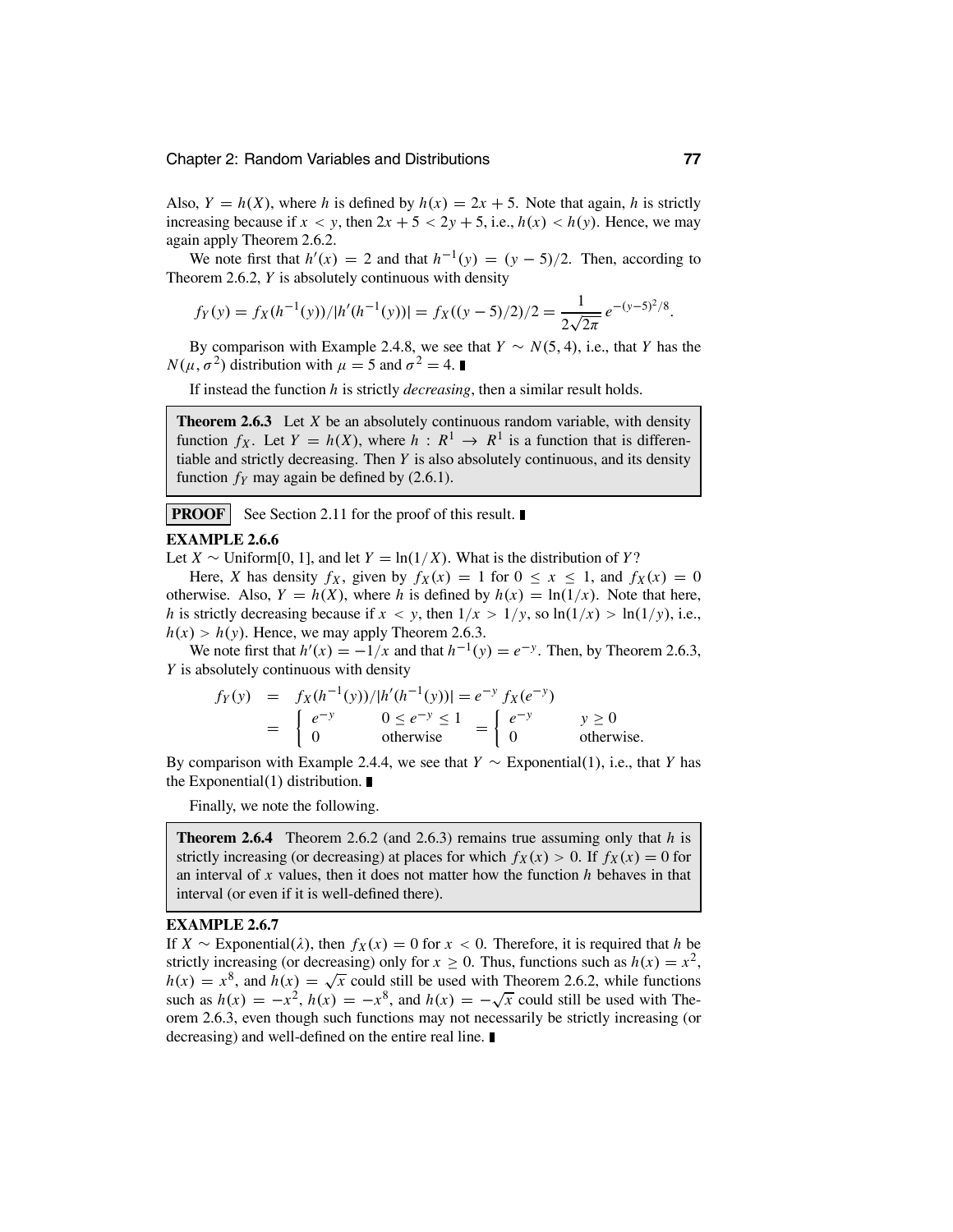#### **Summary of Section 2.6**

- If *X* is discrete, and  $Y = h(X)$ , then  $P(Y = y) = \sum_{x : h(x) = y} P(X = x)$ .
- If *X* is absolutely continuous, and  $Y = h(X)$  with *h* strictly increasing or strictly decreasing, then the density of *Y* is given by  $f_Y(y) = f_X(h^{-1}(y)) / |h'(h^{-1}(y))|$ .
- This allows us to compute the distribution of a function of a random variable.

#### **EXERCISES**

**2.6.1** Let *X* ∼ Uniform[*L*, *R*]. Let *Y* =  $cX + d$ , where  $c > 0$ . Prove that *Y* ∼ Uniform $[cL + d, cR + d]$ . (This generalizes Example 2.6.4.)

**2.6.2** Let *X* ∼ Uniform[*L*, *R*]. Let *Y* =  $cX + d$ , where  $c < 0$ . Prove that *Y* ∼ Uniform[ $cR + d$ ,  $cL + d$ ]. (In particular, if  $L = 0$  and  $R = 1$  and  $c = -1$  and  $d = 1$ , then *X* ∼ Uniform[0, 1] and also *Y* = 1 − *X* ∼ Uniform[0, 1].)

**2.6.3** Let *X* ∼ *N*( $\mu$ ,  $\sigma^2$ ). Let *Y* = *cX* + *d*, where *c* > 0. Prove that *Y* ∼ *N*( $c\mu$  +  $d, c^2\sigma^2$ ). (This generalizes Example 2.6.5.)

**2.6.4** Let *X* ∼ Exponential( $\lambda$ ). Let *Y* = *cX*, where *c* > 0. Prove that *Y* ∼ Exponential( $\lambda/c$ ).

**2.6.5** Let *X* ∼ Exponential( $\lambda$ ). Let *Y* = *X*<sup>3</sup>. Compute the density *f<sub>Y</sub>* of *Y*.

**2.6.6** Let *X* ∼ Exponential( $\lambda$ ). Let *Y* =  $X^{1/4}$ . Compute the density *fy* of *Y*. (Hint: Use Theorem 2.6.4.)

**2.6.7** Let *X* ∼ Uniform[0, 3]. Let *Y* =  $X^2$ . Compute the density function *f<sub>Y</sub>* of *Y*.

**2.6.8** Let *X* have a density such that  $f_X(\mu + x) = f_X(\mu - x)$ , i.e., it is symmetric about  $\mu$ . Let  $Y = 2\mu - X$ . Show that the density of *Y* is given by  $f_X$ . Use this to determine the distribution of *Y* when  $X \sim N(\mu, \sigma^2)$ .

**2.6.9** Let *X* have density function  $f_X(x) = x^3/4$  for  $0 < x < 2$ , otherwise  $f_X(x) = 0$ . (a) Let  $Y = X^2$ . Compute the density function  $f_Y(y)$  for *Y*.

(b) Let  $Z = \sqrt{X}$ . Compute the density function  $f_Z(z)$  for  $Z$ .

**2.6.10** Let *X* ∼ Uniform[0,  $\pi/2$ ]. Let *Y* = sin(*X*). Compute the density function  $f_Y(y)$  for  $Y$ .

**2.6.11** Let *X* have density function  $f_X(x) = (1/2) \sin(x)$  for  $0 < x < \pi$ , otherwise  $f_X(x) = 0$ . Let  $Y = X^2$ . Compute the density function  $f_Y(y)$  for *Y*.

**2.6.12** Let *X* have density function  $f_X(x) = 1/x^2$  for  $x > 1$ , otherwise  $f_X(x) = 0$ . Let  $Y = X^{1/3}$ . Compute the density function  $f_Y(y)$  for *Y*.

**2.6.13** Let *X* ∼ Normal(0, 1). Let *Y* =  $X^3$ . Compute the density function  $f_Y(y)$  for *Y*.

#### **PROBLEMS**

**2.6.14** Let *X* ∼ Uniform[2, 7],  $Y = X^3$ , and  $Z = \sqrt{Y}$ . Compute the density  $f_Z$  of  $Z$ , in two ways.

(a) Apply Theorem 2.6.2 to first obtain the density of *Y*, then apply Theorem 2.6.2 *again* to obtain the density of *Z*.

(b) Observe that  $Z = \sqrt{Y} = \sqrt{X^3} = X^{3/2}$ , and apply Theorem 2.6.2 just *once*.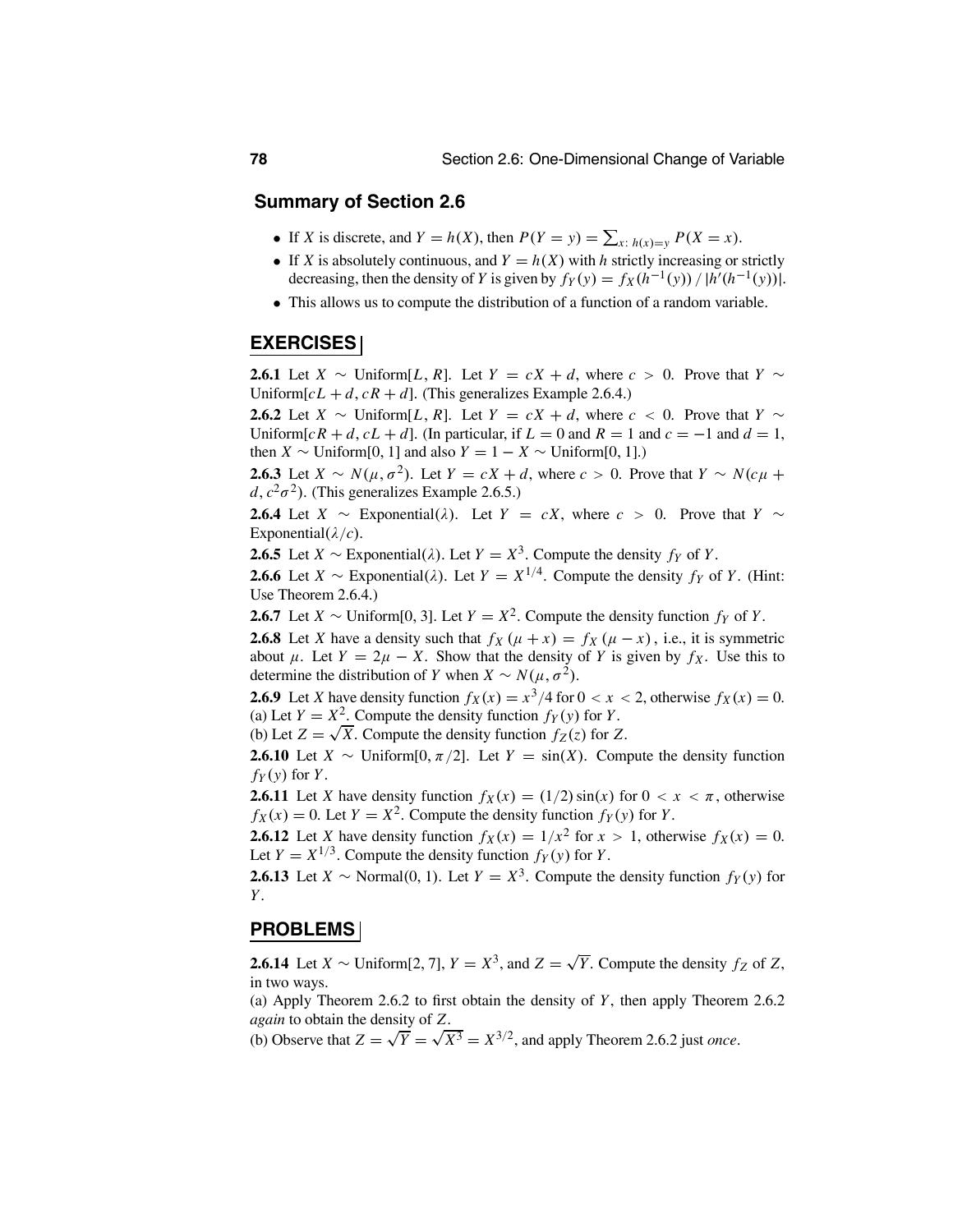**2.6.15** Let *X* ∼ Uniform[*L*, *R*], and let *Y* = *h*(*X*) where *h*(*x*) = (*x* − *c*)<sup>6</sup>. According to Theorem 2.6.4, under what conditions on *L*, *R*, and *c* can we apply Theorem 2.6.2 or Theorem 2.6.3 to this choice of *X* and *Y*?

**2.6.16** Let  $X \sim N(\mu, \sigma^2)$ . Let  $Y = cX + d$ , where  $c < 0$ . Prove that again  $Y \sim$  $N(c\mu + d, c^2\sigma^2)$ , just like in Exercise 2.6.3.

**2.6.17** (*Log-normal*( $\tau$ ) *distribution*) Suppose that *X* ~ *N*(0,  $\tau$ <sup>2</sup>). Prove that *Y* =  $e^{X}$ has density

$$
f_{\tau}(y) = \frac{1}{\sqrt{2\pi} \tau} \exp\left(-\frac{(\ln y)^2}{2\tau^2}\right) \frac{1}{y}
$$

for *y* > 0 and where  $\tau$  > 0 is unknown. We say that  $Y \sim \text{Log-normal}(\tau)$ .

**2.6.18** Suppose that *X* ∼ Weibull( $\alpha$ ) (see Problem 2.4.19). Determine the distribution of  $Y = X^{\beta}$ .

**2.6.19** Suppose that *X* ∼ Pareto( $\alpha$ ) (see Problem 2.4.20). Determine the distribution of  $Y = (1 + X)^{\beta} - 1$ .

**2.6.20** Suppose that *X* has the extreme value distribution (see Problem 2.4.23). Determine the distribution of  $Y = e^{-X}$ .

#### **CHALLENGES**

**2.6.21** Theorems 2.6.2 and 2.6.3 require that *h* be an increasing or decreasing function, at least at places where the density of *X* is positive (see Theorem 2.6.4). Suppose now that  $X \sim N(0, 1)$  and  $Y = h(X)$ , where  $h(x) = x^2$ . Then  $f_X(x) > 0$  for all *x*, while *h* is increasing only for  $x > 0$  and decreasing only for  $x < 0$ . Hence, Theorems 2.6.2 and 2.6.3 do not directly apply. Compute  $f_Y(y)$  anyway. (Hint:  $P(a \le Y \le b)$ )  $P(a \le Y \le b, X > 0) + P(a \le Y \le b, X < 0).$ 

# **2.7 Joint Distributions**

Suppose *X* and *Y* are two random variables. Even if we know the distributions of *X* and *Y* exactly, this still does not tell us anything about the *relationship* between *X* and *Y*.

#### **EXAMPLE 2.7.1**

Let *X* ∼ Bernoulli(1/2), so that  $P(X = 0) = P(X = 1) = 1/2$ . Let  $Y_1 = X$ , and let *Y*<sub>2</sub> = 1 − *X*. Then we clearly have *Y*<sub>1</sub> ∼ Bernoulli(1/2) and *Y*<sub>2</sub> ∼ Bernoulli(1/2) as well.

On the other hand, the *relationship* between  $X$  and  $Y_1$  is very different from the relationship between *X* and  $Y_2$ . For example, if we know that  $X = 1$ , then we also must have  $Y_1 = 1$ , but  $Y_2 = 0$ . Hence, merely knowing that *X*,  $Y_1$ , and  $Y_2$  all have the distribution Bernoulli $(1/2)$  does not give us complete information about the relationships among these random variables.

A formal definition of joint distribution is as follows.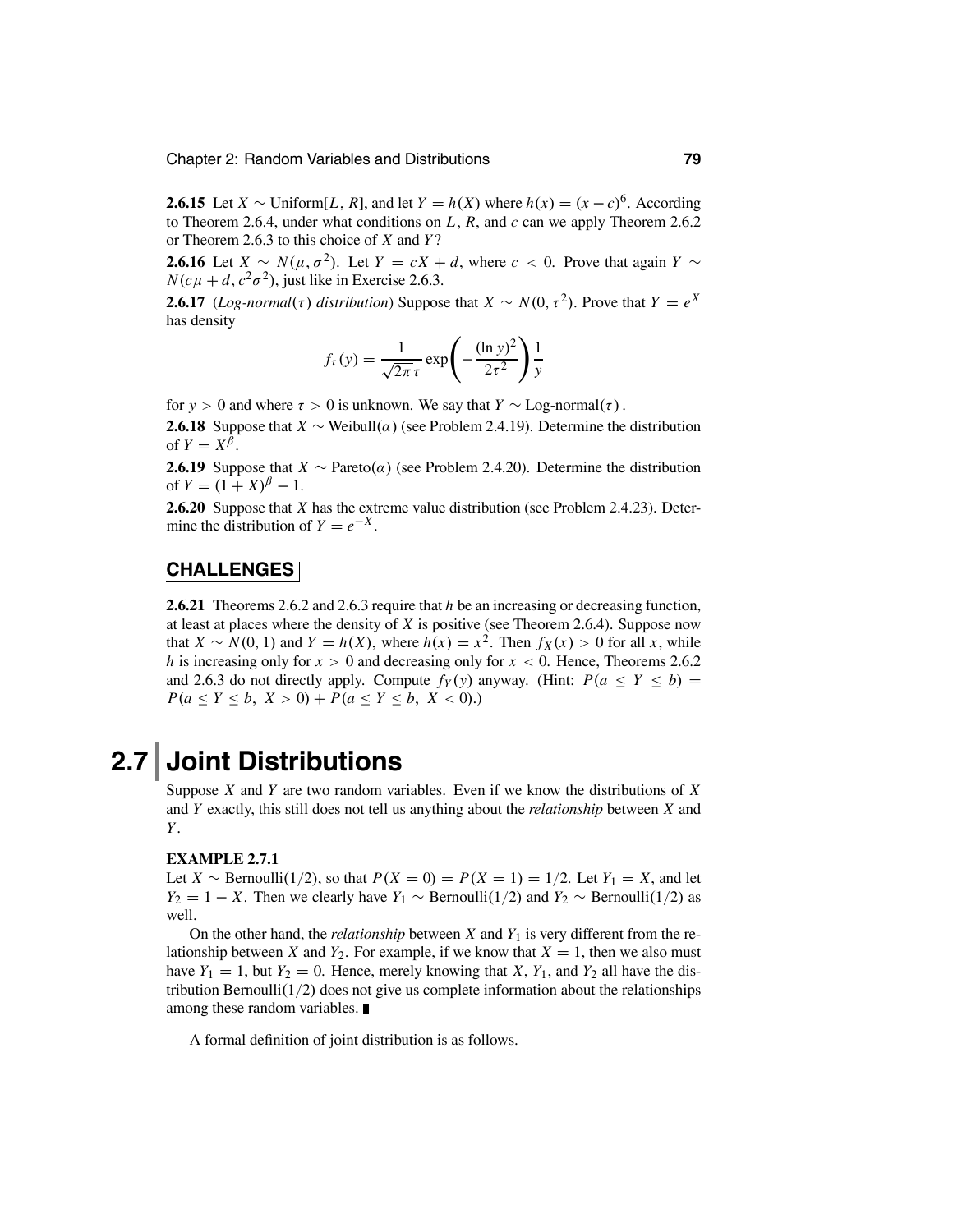**Definition 2.7.1** If *X* and *Y* are random variables, then the *joint distribution* of *X* and *Y* is the collection of probabilities  $P((X, Y) \in B)$ , for all subsets  $B \subseteq R^2$  of pairs of real numbers.

Joint distributions, like other distributions, are so complicated that we use various functions to describe them, including joint cumulative distribution functions, joint probability functions, and joint density functions, as we now discuss.

# **2.7.1 Joint Cumulative Distribution Functions**

**Definition 2.7.2** Let *X* and *Y* be random variables. Then their *joint cumulative distribution function* is the function  $F_{X,Y}: R^2 \to [0, 1]$  defined by

$$
F_{X,Y}(x, y) = P(X \le x, Y \le y).
$$

(Recall that the comma means "and" here, so that  $F_{X,Y}(x, y)$  is the probability that  $X \leq x$  *and*  $Y \leq y$ .)

**EXAMPLE 2.7.2** (*Example 2.7.1 continued*) Again, let *X* ~ Bernoulli(1/2),  $Y_1 = X$ , and  $Y_2 = 1 - X$ . Then we compute that

$$
F_{X,Y_1}(x, y) = P(X \le x, Y_1 \le y) = \begin{cases} 0 & \min(x, y) < 0 \\ 1/2 & 0 \le \min(x, y) < 1 \\ 1 & \min(x, y) \ge 1. \end{cases}
$$

On the other hand,

$$
F_{X,Y_2}(x, y) = P(X \le x, Y_2 \le y) = \begin{cases} 0 & \min(x, y) < 0 \text{ or } \max(x, y) < 1\\ 1/2 & 0 \le \min(x, y) < 1 \le \max(x, y)\\ 1 & \min(x, y) \ge 1. \end{cases}
$$

We thus see that  $F_{X,Y_1}$  is quite a different function from  $F_{X,Y_2}$ . This reflects the fact that, even though  $Y_1$  and  $Y_2$  each have the same distribution, their relationship with *X* is quite different. On the other hand, the functions  $F_{X,Y_1}$  and  $F_{X,Y_2}$  are rather cumbersome and awkward to work with.

We see from this example that joint cumulative distribution functions (or joint cdfs) do indeed keep track of the relationship between *X* and *Y*. Indeed, joint cdfs tell us everything about the joint probabilities of *X* and *Y*, as the following theorem (an analog of Theorem 2.5.1) shows.

**Theorem 2.7.1** Let *X* and *Y* be any random variables, with joint cumulative distribution function  $F_{X,Y}$ . Let *B* be a subset of  $R^2$ . Then  $P((X, Y) \in B)$  can be determined solely from the values of  $F_{X,Y}(x, y)$ .

We shall not give a proof of Theorem 2.7.1, although it is similar to the proof of Theorem 2.5.1. However, the following theorem indicates why Theorem 2.7.1 is true, and it also provides a useful computational fact.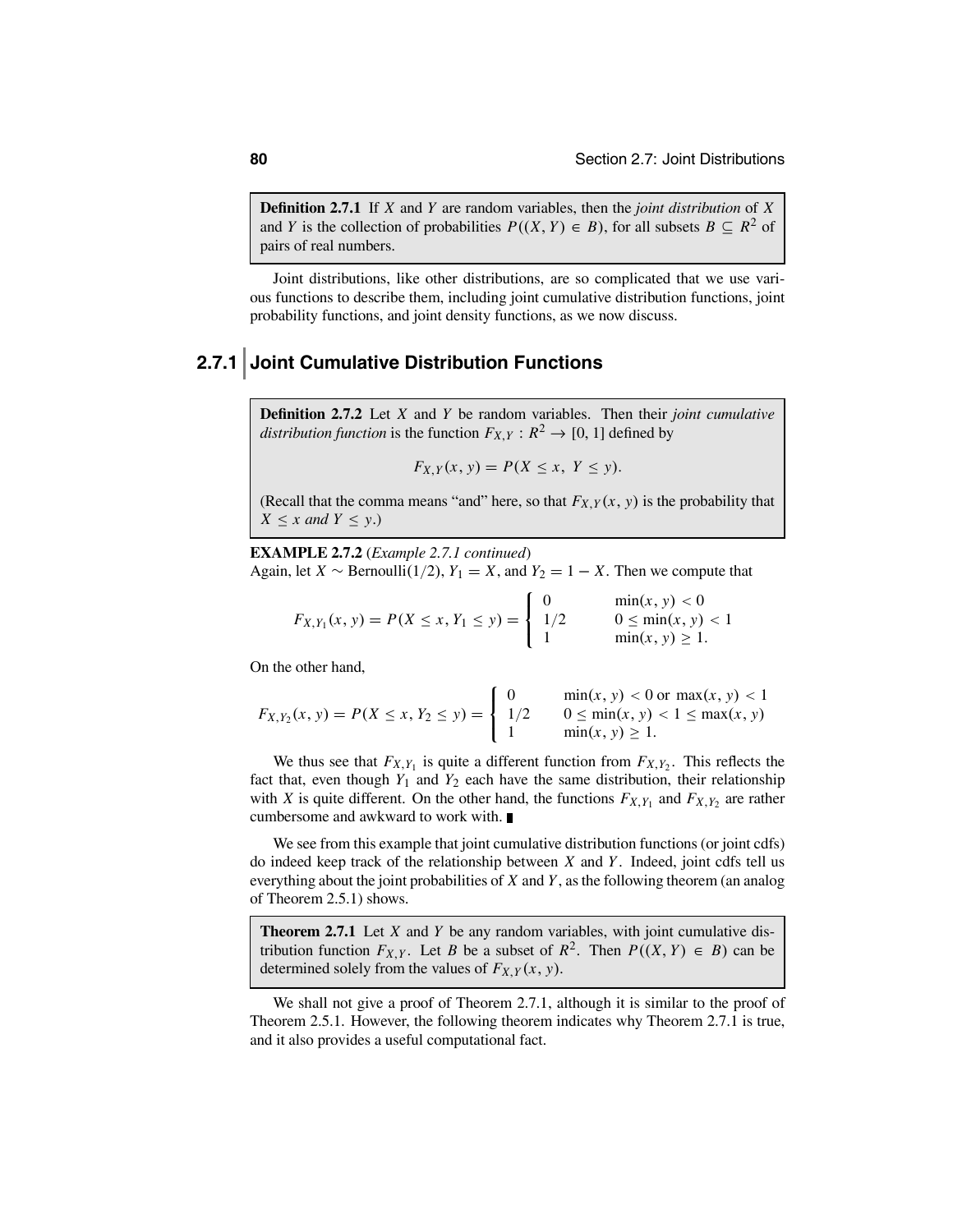**Theorem 2.7.2** Let *X* and *Y* be any random variables, with joint cumulative distribution function  $F_{X,Y}$ . Suppose  $a \leq b$  and  $c \leq d$ . Then

$$
P(a < X \leq b, \ c < Y \leq d) = F_{X,Y}(b,d) - F_{X,Y}(a,d) - F_{X,Y}(b,c) + F_{X,Y}(a,c).
$$

**PROOF** According to  $(1.3.3)$ ,

$$
P(a < X \leq b, \ c < Y \leq d)
$$
\n
$$
= P(X \leq b, \ Y \leq d) - P(X \leq b, \ Y \leq d, \text{ and either } X \leq a \text{ or } Y \leq c).
$$

But by the principle of inclusion–exclusion (1.3.4),

$$
P(X \le b, Y \le d, \text{ and either } X \le a \text{ or } Y \le c)
$$
  
=  $P(X \le b, Y \le c) + P(X \le a, Y \le d) - P(X \le a, Y \le c).$ 

Combining these two equations, we see that

$$
P(a < X \le b, c < Y \le d) \\
= P(X \le b, Y \le d) - P(X \le a, Y \le d) - P(X \le b, Y \le c) + P(X \le a, Y \le c)
$$

and from this we obtain

$$
P(a < X \leq b, c < Y \leq d) = F_{X,Y}(b, d) - F_{X,Y}(a, d) - F_{X,Y}(b, c) + F_{X,Y}(a, c),
$$

as claimed.

Joint cdfs are not easy to work with. Thus, in this section we shall also consider other functions, which are more convenient for pairs of discrete or absolutely continuous random variables.

# **2.7.2 Marginal Distributions**

We have seen how a joint cumulative distribution function  $F_{X,Y}$  tells us about the relationship between *X* and *Y*. However, the function  $F_{X,Y}$  also tells us everything about each of *X* and *Y* separately, as the following theorem shows.

**Theorem 2.7.3** Let *X* and *Y* be two random variables, with joint cumulative distribution function  $F_{X,Y}$ . Then the cumulative distribution function  $F_X$  of X satisfies

$$
F_X(x) = \lim_{y \to \infty} F_{X,Y}(x, y),
$$

for all  $x \in R^1$ . Similarly, the cumulative distribution function  $F_Y$  of *Y* satisfies

$$
F_Y(y) = \lim_{x \to \infty} F_{X,Y}(x, y),
$$

for all  $y \in R^1$ .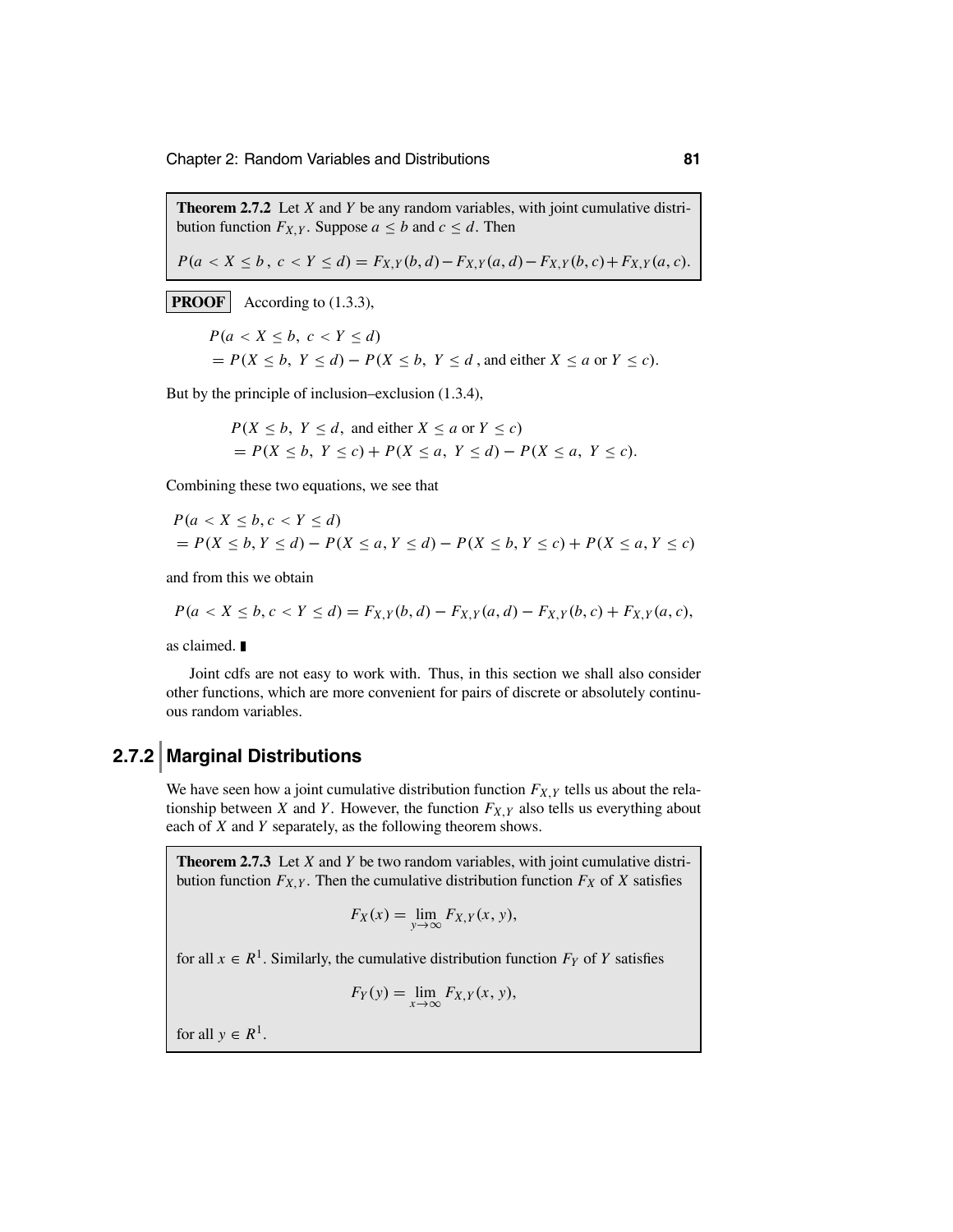**PROOF** Note that we *always* have  $Y \leq \infty$ . Hence, using continuity of *P*, we have

$$
F_X(x) = P(X \le x) = P(X \le x, Y \le \infty)
$$
  
= 
$$
\lim_{y \to \infty} P(X \le x, Y \le y) = \lim_{y \to \infty} F_{X,Y}(x, y),
$$

as claimed. Similarly,

$$
F_Y(y) = P(Y \le y) = P(X \le \infty, Y \le y)
$$
  
= 
$$
\lim_{x \to \infty} P(X \le x, Y \le y) = \lim_{x \to \infty} F_{X,Y}(x, y),
$$

completing the proof.

In the context of Theorem 2.7.3, *FX* is called the *marginal cumulative distribution function* of *X*, and the distribution of *X* is called the *marginal distribution* of *X*. (Similarly, *FY* is called the marginal cumulative distribution function of *Y*, and the distribution of *Y* is called the marginal distribution of *Y*.) Intuitively, if we think of  $F_{X,Y}$  as being a function of a pair  $(x, y)$ , then  $F_X$  and  $F_Y$  are functions of *x* and *y*, respectively, which could be written into the "margins" of a graph of  $F_{X,Y}$ .

#### **EXAMPLE 2.7.3**

In Figure 2.7.1, we have plotted the joint distribution function

$$
F_{X,Y}(x, y) = \begin{cases} 0 & x < 0 \text{ or } y < 0 \\ xy^2 & 0 \le x \le 1, 0 \le y \le 1 \\ x & 0 \le x \le 1, y \ge 1 \\ y^2 & x \ge 1, 0 \le y \le 1 \\ 1 & x > 1 \text{ and } y > 1. \end{cases}
$$

It is easy to see that  $F_X(x) = F_{X,Y}(x, 1) = x$  for  $0 \le x \le 1$  and that  $F_Y(y) =$  $F_{X,Y}(1, y) = y^2$  for  $0 \le y \le 1$ . The graphs of these functions are given by the outermost edges of the surface depicted in Figure 2.7.1.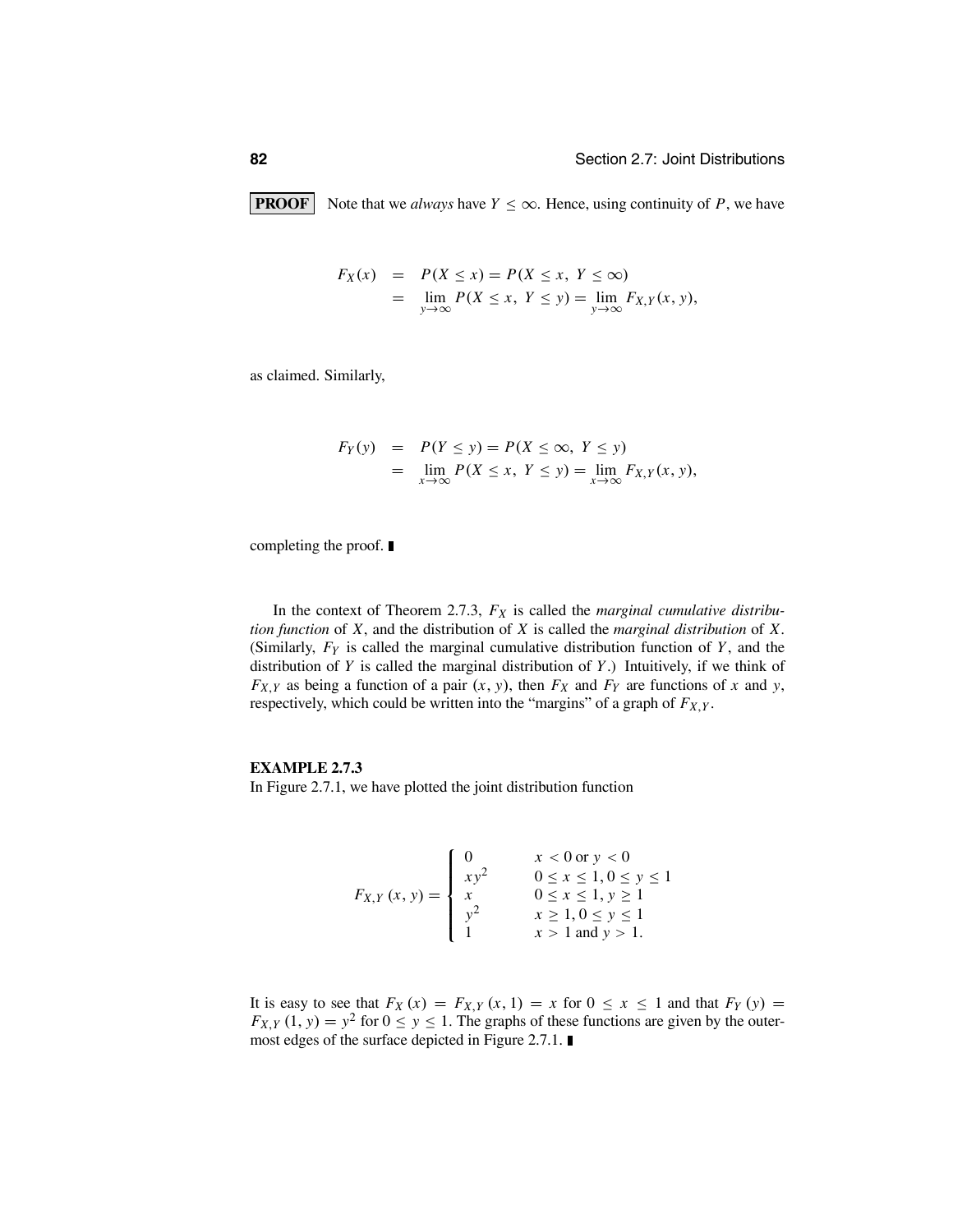

Figure 2.7.1: Graph of the joint distribution function  $F_{X,Y}(x, y) = xy^2$  for  $0 \le x \le 1$  and  $0 \leq y \leq 1$  in Example 2.7.3.

Theorem 2.7.3 thus tells us that the joint cdf  $F_{X,Y}$  is very useful indeed. Not only does it tell us about the relationship of *X* to *Y*, but it also contains all the information about the marginal distributions of *X* and of *Y*.

We will see in the next subsections that joint probability functions, and joint density functions, similarly contain information about both the relationship of *X* and *Y* and the marginal distributions of *X* and *Y*.

# **2.7.3 Joint Probability Functions**

Suppose *X* and *Y* are both *discrete* random variables. Then we can define a joint probability function for *X* and *Y*, as follows.

**Definition 2.7.3** Let *X* and *Y* be discrete random variables. Then their joint probability function,  $p_{X,Y}$ , is a function from  $R^2$  to  $R^1$ , defined by

$$
p_{X,Y}(x, y) = P(X = x, Y = y).
$$

Consider the following example.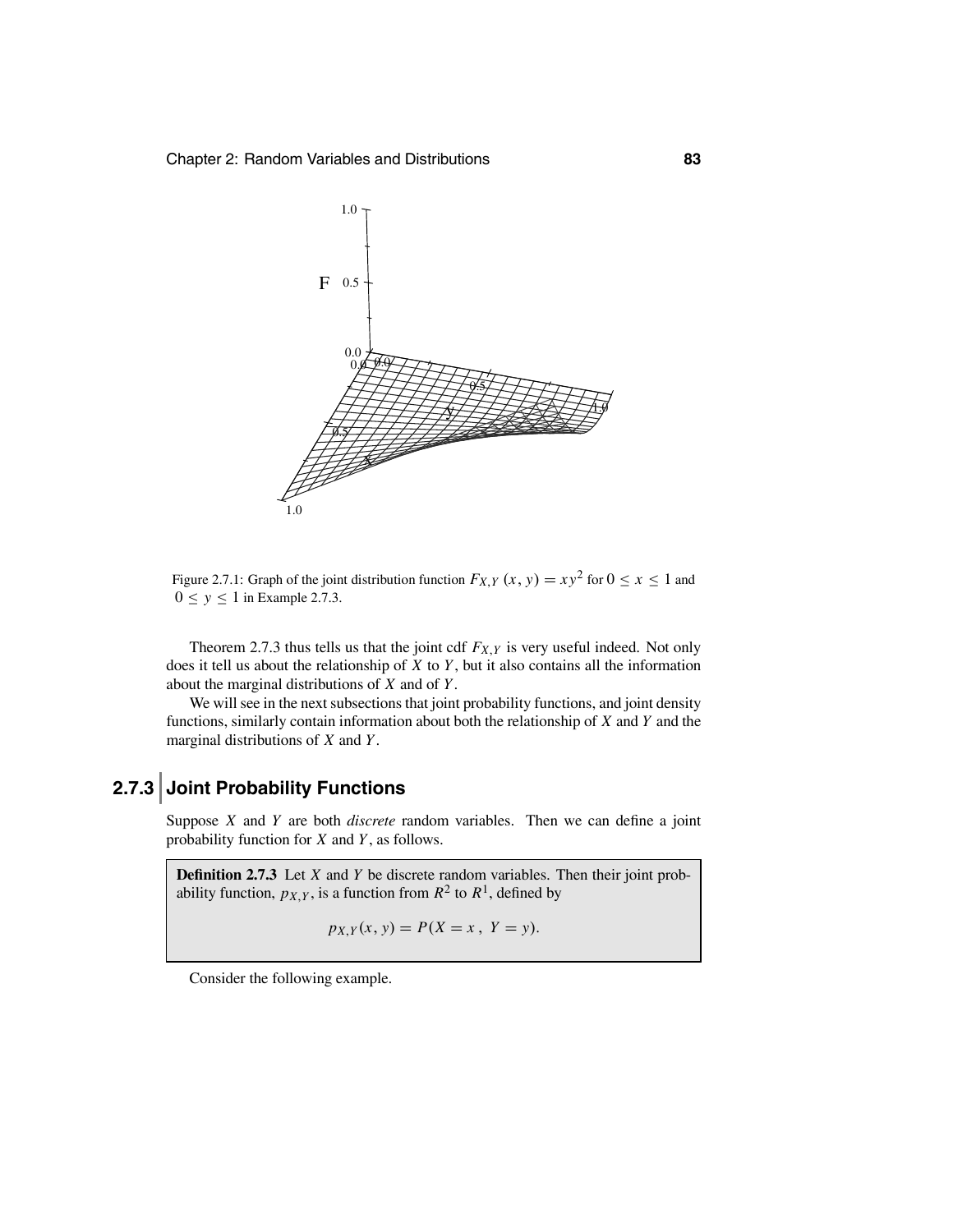**EXAMPLE 2.7.4** (*Examples 2.7.1 and 2.7.2 continued*) Again, let *X* ∼ Bernoulli(1/2),  $Y_1 = X$ , and  $Y_2 = 1 - X$ . Then we see that

$$
p_{X,Y_1}(x, y) = P(X = x, Y_1 = y) = \begin{cases} 1/2 & x = y = 1 \\ 1/2 & x = y = 0 \\ 0 & \text{otherwise.} \end{cases}
$$

On the other hand,

$$
p_{X,Y_2}(x, y) = P(X = x, Y_2 = y) = \begin{cases} 1/2 & x = 1, y = 0\\ 1/2 & x = 0, y = 1\\ 0 & \text{otherwise.} \end{cases}
$$

We thus see that  $p_{X,Y_1}$  and  $p_{X,Y_2}$  are two simple functions that are easy to work with and that clearly describe the relationships between  $X$  and  $Y_1$  and between  $X$  and *Y*2. Hence, for pairs of discrete random variables, joint probability functions are usually the best way to describe their relationships.

Once we know the joint probability function  $p_{X,Y}$ , the marginal probability functions of *X* and *Y* are easily obtained.

**Theorem 2.7.4** Let *X* and *Y* be two discrete random variables, with joint probability function  $p_{X,Y}$ . Then the probability function  $p_X$  of  $X$  can be computed as

$$
p_X(x) = \sum_{y} p_{X,Y}(x, y).
$$

Similarly, the probability function  $p_Y$  of  $Y$  can be computed as

$$
p_Y(y) = \sum_{x} p_{X,Y}(x, y).
$$

**PROOF** Using additivity of *P*, we have that

$$
p_X(x) = P(X = x) = \sum_{y} P(X = x, Y = y) = \sum_{y} p_{X,Y}(x, y),
$$

as claimed. Similarly,

$$
p_Y(y) = P(Y = y) = \sum_{x} P(X = x, Y = y) = \sum_{x} p_{X,Y}(x, y).
$$

#### **EXAMPLE 2.7.5**

Suppose the joint probability function of *X* and *Y* is given by

$$
p_{X,Y}(x, y) = \begin{cases} 1/7 & x = 5, y = 0 \\ 1/7 & x = 5, y = 3 \\ 1/7 & x = 5, y = 4 \\ 3/7 & x = 8, y = 0 \\ 1/7 & x = 8, y = 4 \\ 0 & \text{otherwise.} \end{cases}
$$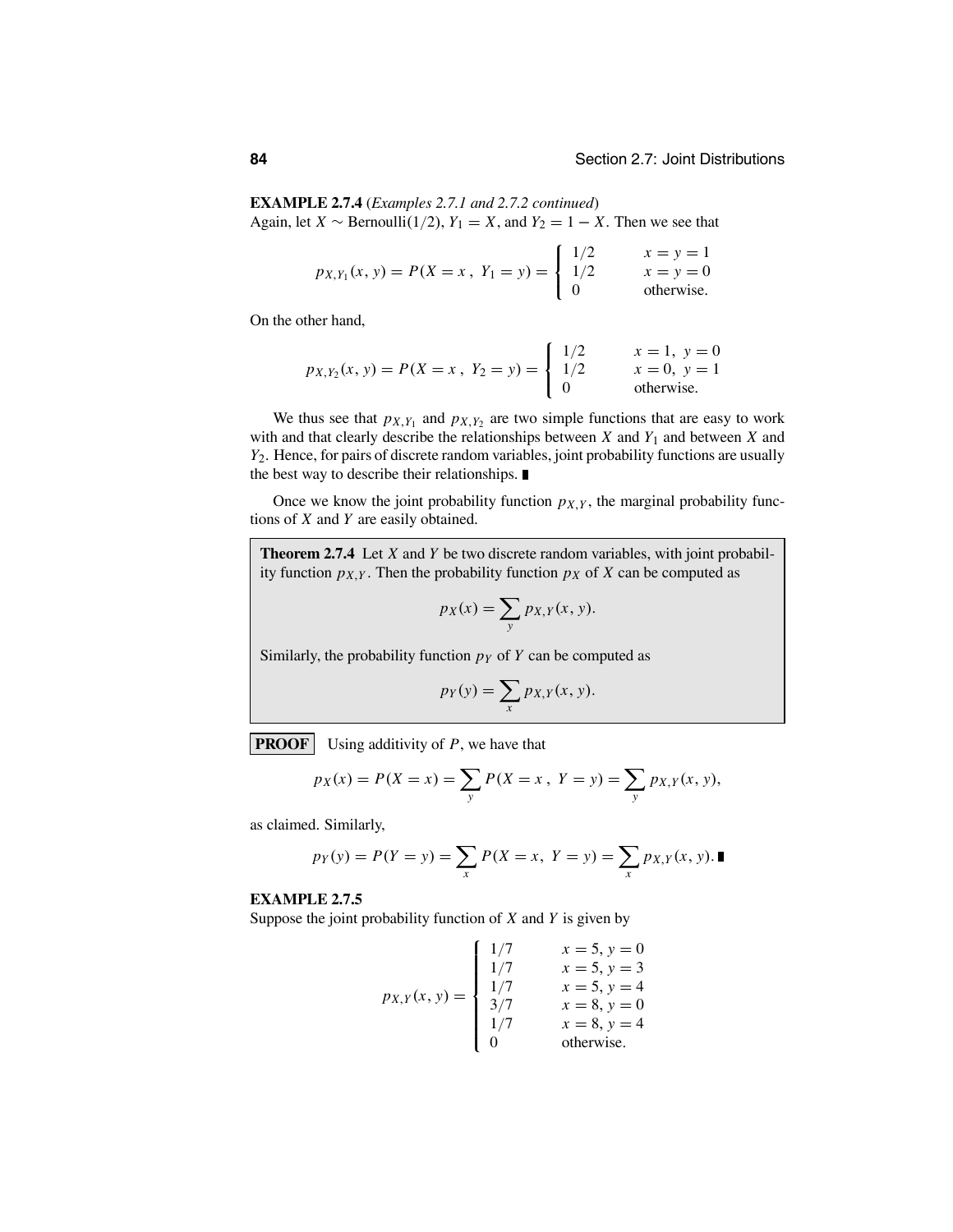Then

$$
p_X(5) = \sum_{y} p_{X,Y}(5, y) = p_{X,Y}(5, 0) + p_{X,Y}(5, 3) + p_{X,Y}(5, 4)
$$
  
=  $\frac{1}{7} + \frac{1}{7} + \frac{1}{7} = \frac{3}{7}$ ,

while

$$
p_X(8) = \sum_{y} p_{X,Y}(8, y) = p_{X,Y}(8, 0) + p_{X,Y}(8, 4) = \frac{3}{7} + \frac{1}{7} = \frac{4}{7}
$$

Similarly,

$$
p_Y(4) = \sum_{x} p_{X,Y}(x, 4) = p_{X,Y}(5, 4) + p_{X,Y}(8, 4) = \frac{1}{7} + \frac{1}{7} = \frac{2}{7},
$$

etc.

Note that in such a simple context it is possible to tabulate the joint probability function in a table, as illustrated below for  $p_{X,Y}$ ,  $p_X$ , and  $p_Y$  of this example.

|             | $Y=0$ | $Y=3$ | $Y=4$ |     |
|-------------|-------|-------|-------|-----|
| $X=5$       |       |       |       | 3/7 |
| $\zeta = 8$ | 3/7   |       |       |     |
|             |       |       |       |     |

Summing the rows and columns and placing the totals in the margins gives the marginal distributions of *X* and *Y*.

# **2.7.4 Joint Density Functions**

If *X* and *Y* are *continuous* random variables, then clearly  $p_{X,Y}(x, y) = 0$  for all *x* and *y*. Hence, joint probability functions are not useful in this case. On the other hand, we shall see here that if *X* and *Y* are *jointly absolutely continuous*, then their relationship may be usefully described by a joint density function.

**Definition 2.7.4** Let  $f : R^2 \to R^1$  be a function. Then *f* is a *joint density function* if  $f(x, y) \ge 0$  for all *x* and *y*, and  $\int_{-\infty}^{\infty}$  $\int_{-\infty}^{\infty} f(x, y) dx dy = 1.$ 

**Definition 2.7.5** Let *X* and *Y* be random variables. Then *X* and *Y* are *jointly absolutely continuous* if there is a joint density function *f* , such that

$$
P(a \le X \le b, \ c \le Y \le d) = \int_c^d \int_a^b f(x, y) \, dx \, dy,
$$

for all  $a \leq b$ ,  $c \leq d$ .

.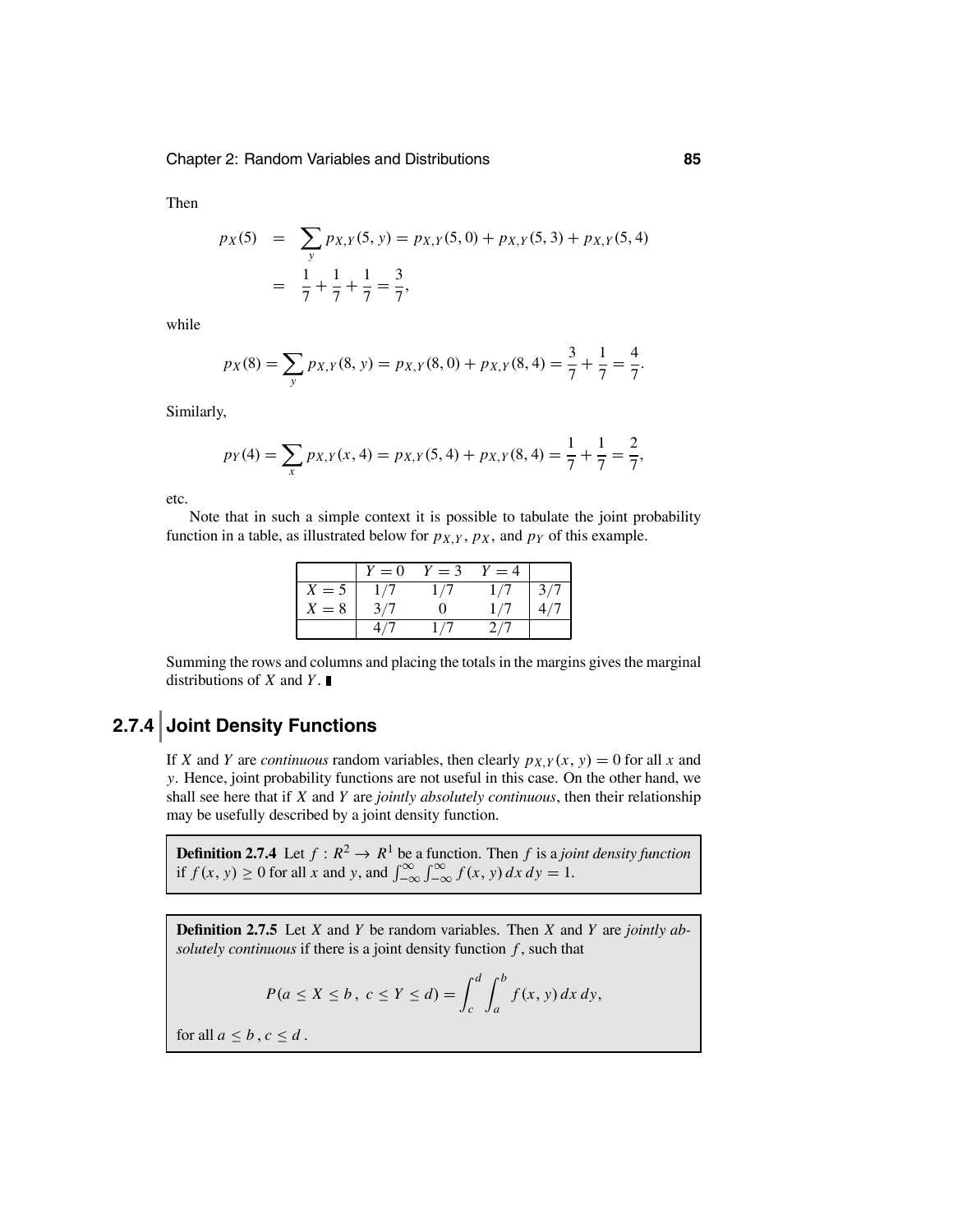Consider the following example.

#### **EXAMPLE 2.7.6**

Let  $X$  and  $Y$  be jointly absolutely continuous, with joint density function  $f$  given by

$$
f(x, y) = \begin{cases} 4x^2y + 2y^5 & 0 \le x \le 1, \ 0 \le y \le 1\\ 0 & \text{otherwise.} \end{cases}
$$

We first verify that *f* is indeed a density function. Clearly,  $f(x, y) \ge 0$  for all *x* and *y*. Also,

$$
\int_{-\infty}^{\infty} \int_{-\infty}^{\infty} f(x, y) dx dy = \int_{0}^{1} \int_{0}^{1} (4x^{2}y + 2y^{5}) dx dy = \int_{0}^{1} \left(\frac{4}{3}y + 2y^{5}\right) dy
$$

$$
= \frac{4}{3} \frac{1}{2} + 2\frac{1}{6} = \frac{2}{3} + \frac{1}{3} = 1.
$$

Hence, *f* is a joint density function. In Figure 2.7.2, we have plotted the function *f*, which gives a surface over the unit square.



Figure 2.7.2: A plot of the density *f* in Example 2.7.6.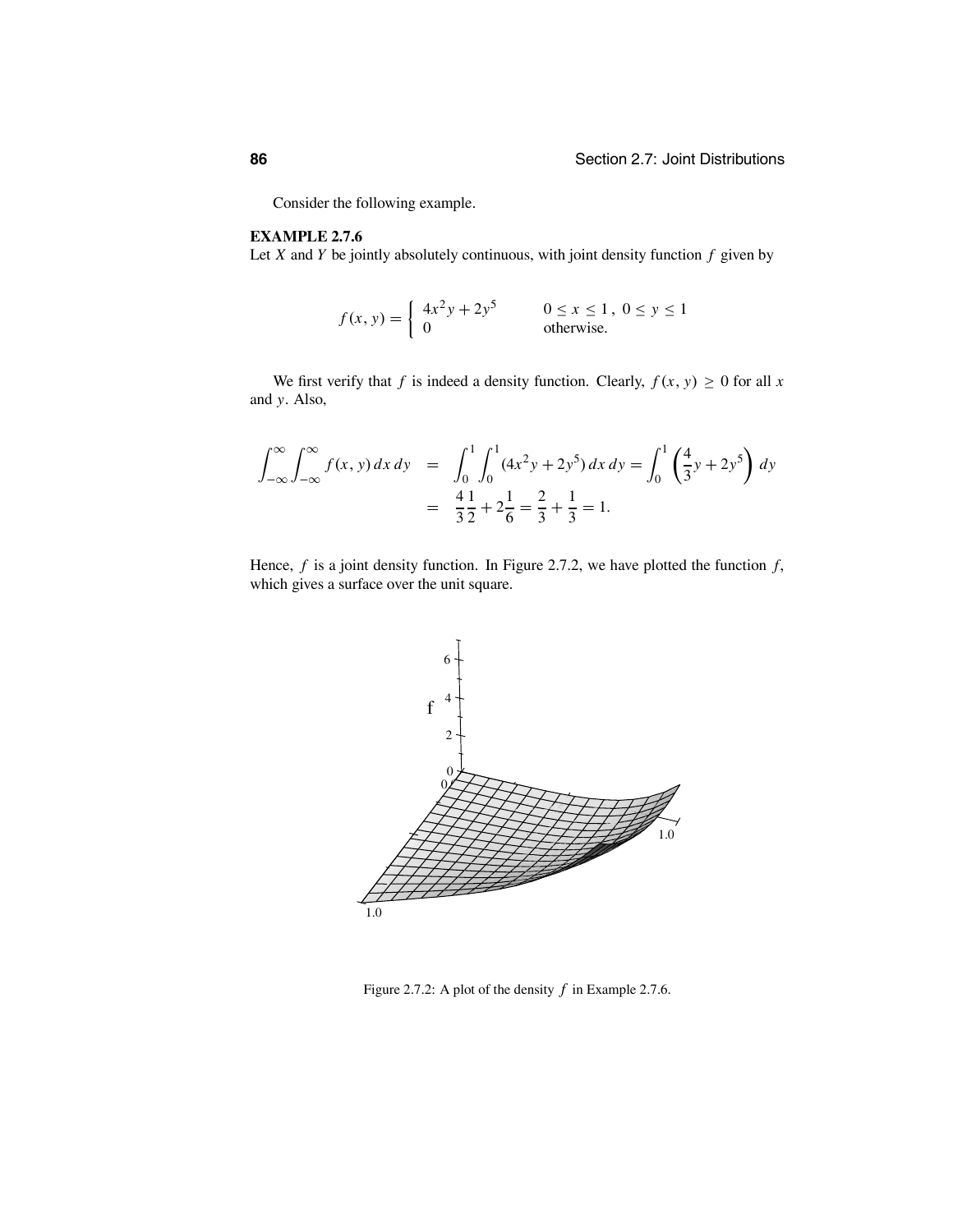We next compute  $P(0.5 \le X \le 0.7, 0.2 \le Y \le 0.9)$ . Indeed, we have

$$
P(0.5 \le X \le 0.7, 0.2 \le Y \le 0.9)
$$
  
=  $\int_{0.2}^{0.9} \int_{0.5}^{0.7} (4x^2y + 2y^5) dx dy$   
=  $\int_{0.2}^{0.9} \left[ \left( \frac{4}{3} ((0.7)^3 - (0.5)^3) \right) y + 2y^5 (0.7 - 0.5) \right] dy$   
=  $\frac{4}{3} \left( (0.7)^3 - (0.5)^3 \right) \frac{1}{2} ((0.9)^2 - (0.2)^2) + \frac{2}{6} ((0.9)^6 - (0.2)^6) (0.7 - 0.5)$   
=  $\frac{2}{3} ((0.7)^3 - (0.5)^3) ((0.9)^2 - (0.2)^2) + \frac{1}{3} ((0.9)^6 - (0.2)^6) (0.7 - 0.5) = 0.147.$ 

Other probabilities can be computed similarly.

Once we know a joint density  $f_{X,Y}$ , then computing the marginal densities of *X* and *Y* is very easy, as the following theorem shows.

**Theorem 2.7.5** Let *X* and *Y* be jointly absolutely continuous random variables, with joint density function  $f_{X,Y}$ . Then the (marginal) density  $f_X$  of  $X$  satisfies

$$
f_X(x) = \int_{-\infty}^{\infty} f_{X,Y}(x, y) \, dy,
$$

for all  $x \in R^1$ . Similarly, the (marginal) density  $f_Y$  of *Y* satisfies

$$
f_Y(y) = \int_{-\infty}^{\infty} f_{X,Y}(x, y) dx,
$$

for all  $y \in R^1$ .

**PROOF** We need to show that, for  $a \leq b$ ,  $P(a \leq X \leq b) = \int_a^b f_X(x) dx = \int_a^b \int_a^\infty f_X(x, y) dy dx$ . Now, we always have  $-\infty < Y < \infty$ . Hence, using con $a_n^b \int_{-\infty}^{\infty} f_{X,Y}(x, y) dy dx$ . Now, we always have  $-\infty < Y < \infty$ . Hence, using con-<br>inviting  $B$ , we have that  $B(x, y, z, b) = B(x, z, Y, z, b)$ tinuity of *P*, we have that  $P(a \le X \le b) = P(a \le X \le b, -\infty \le Y \le \infty)$ and

$$
P(a \le X \le b, -\infty < Y < \infty)
$$
  
=  $\lim_{\substack{c \to -\infty \\ d \to \infty}} P(a \le X \le b, c \le Y \le d) = \lim_{\substack{c \to -\infty \\ d \to \infty}} \int_c^d \int_a^b f(x, y) dx dy$   
=  $\lim_{\substack{c \to -\infty \\ d \to \infty}} \int_a^b \int_c^d f(x, y) dy dx = \int_a^b \int_{-\infty}^\infty f_{X,Y}(x, y) dy dx,$ 

as claimed. The result for  $f_Y$  follows similarly.

**EXAMPLE 2.7.7** (*Example 2.7.6 continued*) Let *X* and *Y* again have joint density

$$
f_{X,Y}(x, y) = \begin{cases} 4x^2y + 2y^5 & 0 \le x \le 1, \ 0 \le y \le 1\\ 0 & \text{otherwise.} \end{cases}
$$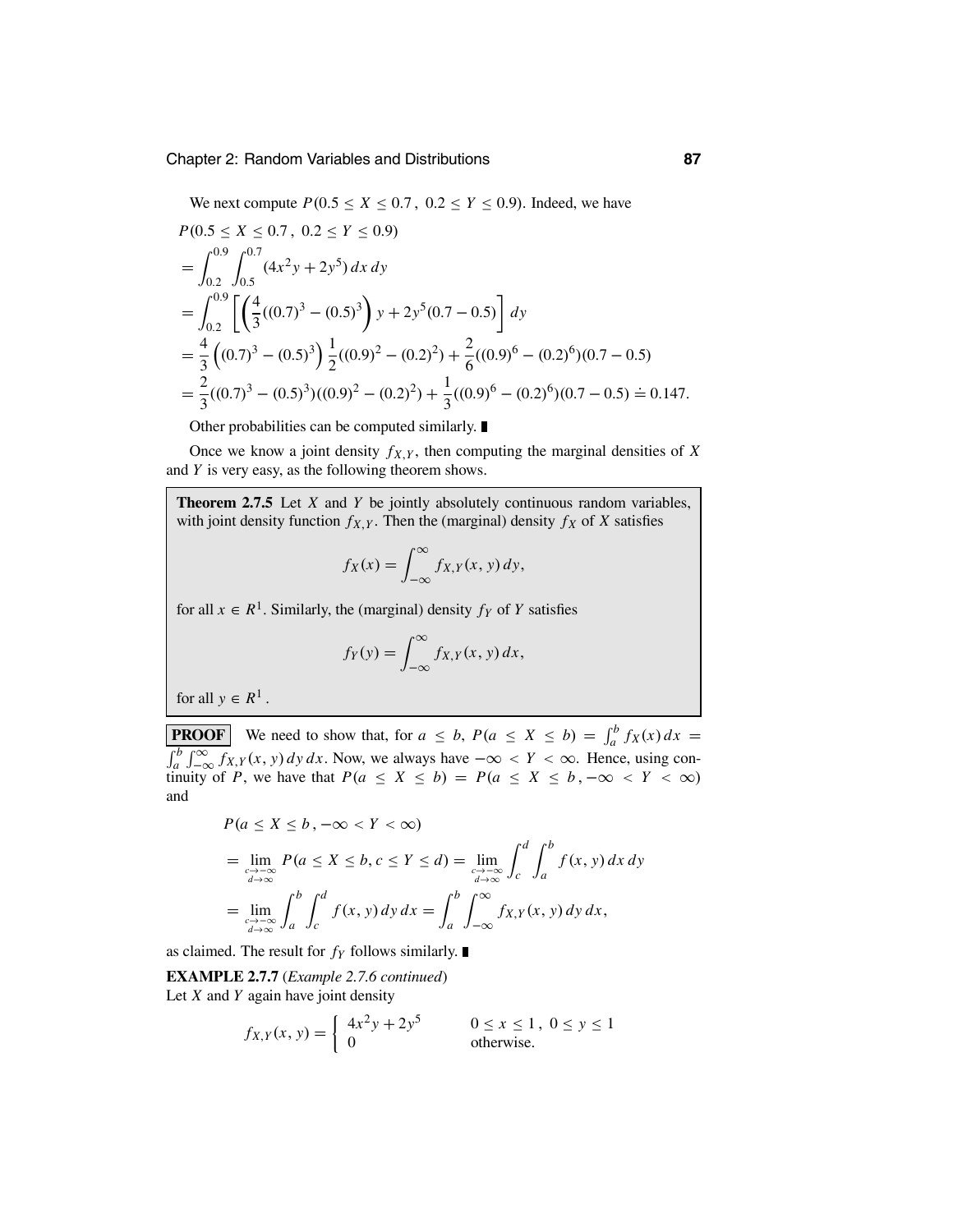Then by Theorem 2.7.5, for  $0 \le x \le 1$ ,

$$
f_X(x) = \int_{-\infty}^{\infty} f_{X,Y}(x, y) dy = \int_0^1 (4x^2y + 2y^5) dy = 2x^2 + (1/3),
$$

while for  $x < 0$  or  $x > 1$ ,

$$
f_X(x) = \int_{-\infty}^{\infty} f_{X,Y}(x, y) dy = \int_{-\infty}^{\infty} 0 dy = 0.
$$

Similarly, for  $0 \le y \le 1$ ,

$$
f_Y(y) = \int_{-\infty}^{\infty} f_{X,Y}(x, y) dx = \int_0^1 (4x^2y + 2y^5) dx = \frac{4}{3}y + 2y^5,
$$

while for  $y < 0$  or  $y > 1$ ,  $f_Y(y) = 0$ .

#### **EXAMPLE 2.7.8**

Suppose *X* and *Y* are jointly absolutely continuous, with joint density

$$
f_{X,Y}(x, y) = \begin{cases} 120x^3y & x \ge 0, y \ge 0, x + y \le 1\\ 0 & \text{otherwise.} \end{cases}
$$

Then the region where  $f_{X,Y}(x, y) > 0$  is a *triangle*, as depicted in Figure 2.7.3.



Figure 2.7.3: Region of the plane where the density  $f_{X,Y}$  in Example 2.7.8 is positive.

We check that

$$
\int_{-\infty}^{\infty} \int_{-\infty}^{\infty} f_{X,Y}(x, y) dx dy = \int_{0}^{1} \int_{0}^{1-x} 120x^{3}y dy dx = \int_{0}^{1} 120x^{3} \frac{(1-x)^{2}}{2} dx
$$

$$
= \int_{0}^{1} 60(x^{3} - 2x^{4} + x^{5}) dx = 60(\frac{1}{4} - 2\frac{1}{5} + \frac{1}{6})
$$

$$
= 15 - 2(12) + 10 = 1,
$$

so that  $f_{X,Y}$  is indeed a joint density function. We then compute that, for example,

$$
f_X(x) = \int_0^{1-x} 120x^3 y \, dy = 120x^3 \frac{(1-x)^2}{2} = 60(x^3 - 2x^4 + x^5)
$$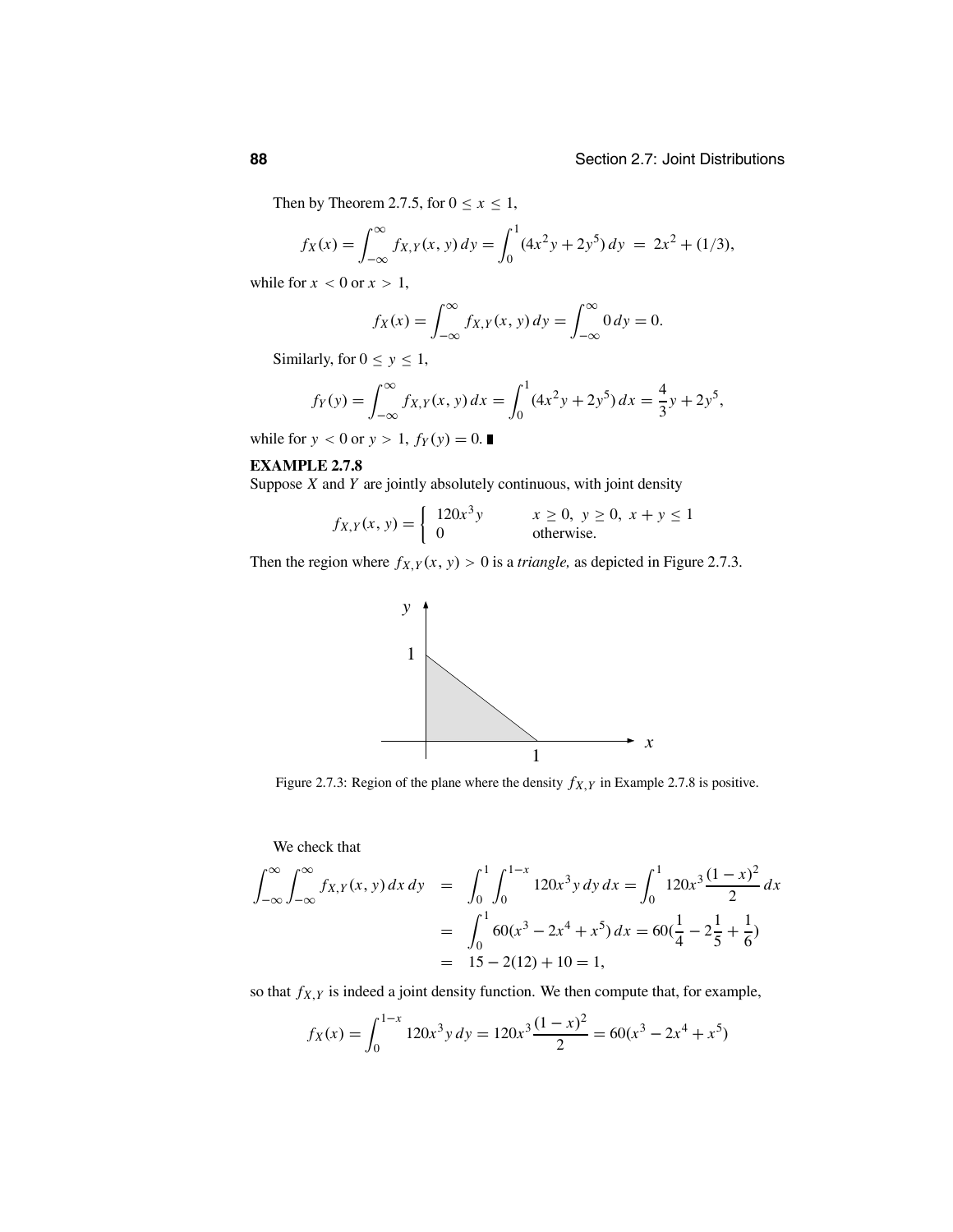for  $0 \le x \le 1$  (with  $f_X(x) = 0$  for  $x < 0$  or  $x > 1$ ).

**EXAMPLE 2.7.9** *Bivariate Normal*( $\mu_1$ ,  $\mu_2$ ,  $\sigma_1$ ,  $\sigma_2$ ,  $\rho$ ) *Distribution* Let  $\mu_1, \mu_2, \sigma_1, \sigma_2$ , and  $\rho$  be real numbers, with  $\sigma_1, \sigma_2 > 0$  and  $-1 \le \rho \le 1$ . Let *X* and *Y* have joint density given by

$$
f_{X,Y}(x,y) = \frac{1}{2\pi \sigma_1 \sigma_2 \sqrt{1-\rho^2}} \exp\left\{-\frac{1}{2(1-\rho^2)} \left[\begin{array}{c} \left(\frac{x-\mu_1}{\sigma_1}\right)^2 + \left(\frac{y-\mu_2}{\sigma_2}\right)^2 - \\ 2\rho \left(\frac{x-\mu_1}{\sigma_1}\right) \left(\frac{y-\mu_2}{\sigma_2}\right) \end{array}\right]\right\}
$$

for  $x \in R^1$ ,  $y \in R^1$ . We say that *X* and *Y* have the *Bivariate Normal*( $\mu_1, \mu_2, \sigma_1, \sigma_2, \rho$ ) *distribution*.

It can be shown (see Problem 2.7.13) that  $X \sim N(\mu_1, \sigma_1^2)$  and  $Y \sim N(\mu_2, \sigma_2^2)$ . Hence, *X* and *Y* are each normally distributed. The parameter  $\rho$  measures the degree of the *relationship* that exists between *X* and *Y* (see Problem 3.3.17) and is called the *correlation*. In particular, *X* and *Y* are independent (see Section 2.8.3), and so unrelated, if and only if  $\rho = 0$  (see Problem 2.8.21).

Figure 2.7.4 is a plot of the *standard bivariate normal* density, given by setting  $\mu_1 = 0, \mu_2 = 0, \sigma_1 = 1, \sigma_2 = 1$ , and  $\rho = 0$ . This is a bell-shaped surface in  $R^3$ with its peak at the point (0, 0) in the *xy*-plane. The graph of the general Bivariate Normal $(\mu_1, \mu_2, \sigma_1, \sigma_2, \rho)$  distribution is also a bell-shaped surface, but the peak is at the point  $(\mu_1, \mu_2)$  in the *xy*-plane and the shape of the bell is controlled by  $\sigma_1, \sigma_2$ , and  $\rho$ .



Figure 2.7.4: A plot of the standard bivariate normal density function.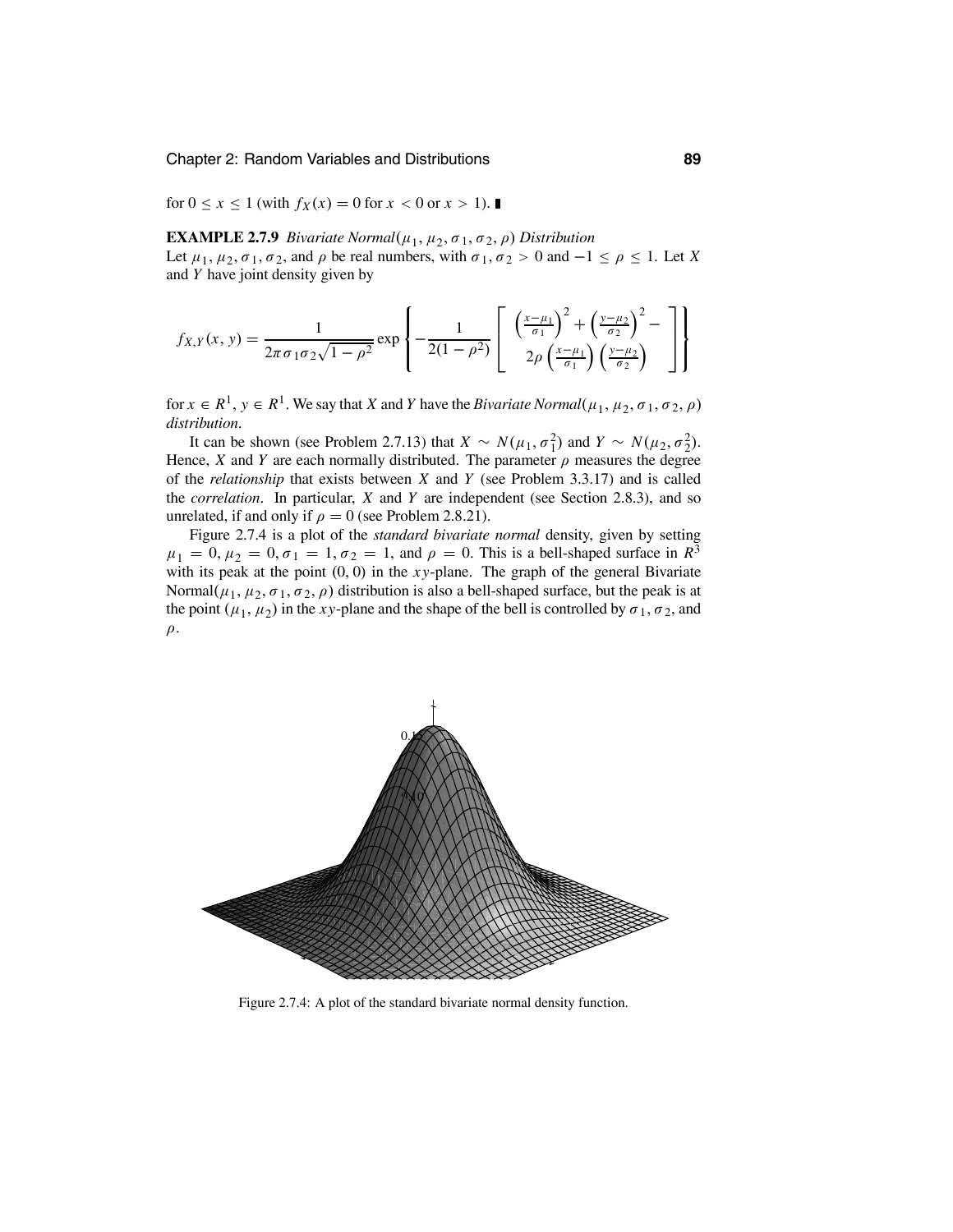It can be shown (see Problem 2.9.16) that, when *Z*1, *Z*<sup>2</sup> are independent random variables, both distributed  $N(0, 1)$ , and we put

$$
X = \mu_1 + \sigma_1 Z_1, \quad Y = \mu_2 + \sigma_2 \left( \rho Z_1 + \left( 1 - \rho^2 \right)^{1/2} Z_2 \right), \tag{2.7.1}
$$

then  $(X, Y) \sim$  Bivariate Normal $(\mu_1, \mu_2, \sigma_1, \sigma_2, \rho)$ . This relationship can be quite useful in establishing various properties of this distribution. We can also write an analogous version  $Y = \mu_2 + \sigma_2 Z_1$ ,  $X = \mu_1 + \sigma_1 (\rho Z_1 + (1 - \rho^2)^{1/2} Z_2)$  and obtain the same distributional result.

The bivariate normal distribution is one of the most commonly used bivariate distributions in applications. For example, if we randomly select an individual from a population and measure his weight *X* and height *Y*, then a bivariate normal distribution will often provide a reasonable description of the joint distribution of these variables.

Joint densities can also be used to compute probabilities of more general regions, as the following result shows. (We omit the proof. The special case  $B = [a, b] \times [c, d]$ corresponds directly to the definition of *fX*,*<sup>Y</sup>* .)

**Theorem 2.7.6** Let *X* and *Y* be jointly absolutely continuous random variables, with joint density  $f_{X,Y}$ , and let  $B \subseteq R^2$  be any region. Then

$$
P((X, Y) \in B) = \int \int_B f(x, y) dx dy.
$$

The previous discussion has centered around having just *two* random variables, *X* and *Y*. More generally, we may consider *n* random variables  $X_1, \ldots, X_n$ . If the random variables are all discrete, then we can further define a joint probability function  $p_{X_1,...,X_n}: R^n \to [0,1]$  by  $p_{X_1,...,X_n}(x_1,...,x_n) = P(X_1 = x_1, ..., X_n = x_n)$ . If the random variables are jointly absolutely continuous, then we can define a joint density function  $f_{X_1,...,X_n}: R^n \to [0, 1]$  so that

$$
P(a_1 \le X_1 \le b_1, ..., a_n \le X_n \le b_n)
$$
  
=  $\int_{a_n}^{b_n} \cdots \int_{a_1}^{b_1} f_{X_1,...,X_n}(x_1,...,x_n) dx_1 \cdots dx_n$ ,

whenever  $a_i \leq b_i$  for all *i*.

#### **Summary of Section 2.7**

- It is often important to keep track of the joint probabilities of two random variables, *X* and *Y*.
- Their joint cumulative distribution function is given by  $F_{X,Y}(x, y) = P(X \leq$  $x, Y \leq y$ ).
- If *X* and *Y* are discrete, then their joint probability function is given by  $p_{X,Y}(x, y)$  $= P(X = x, Y = y).$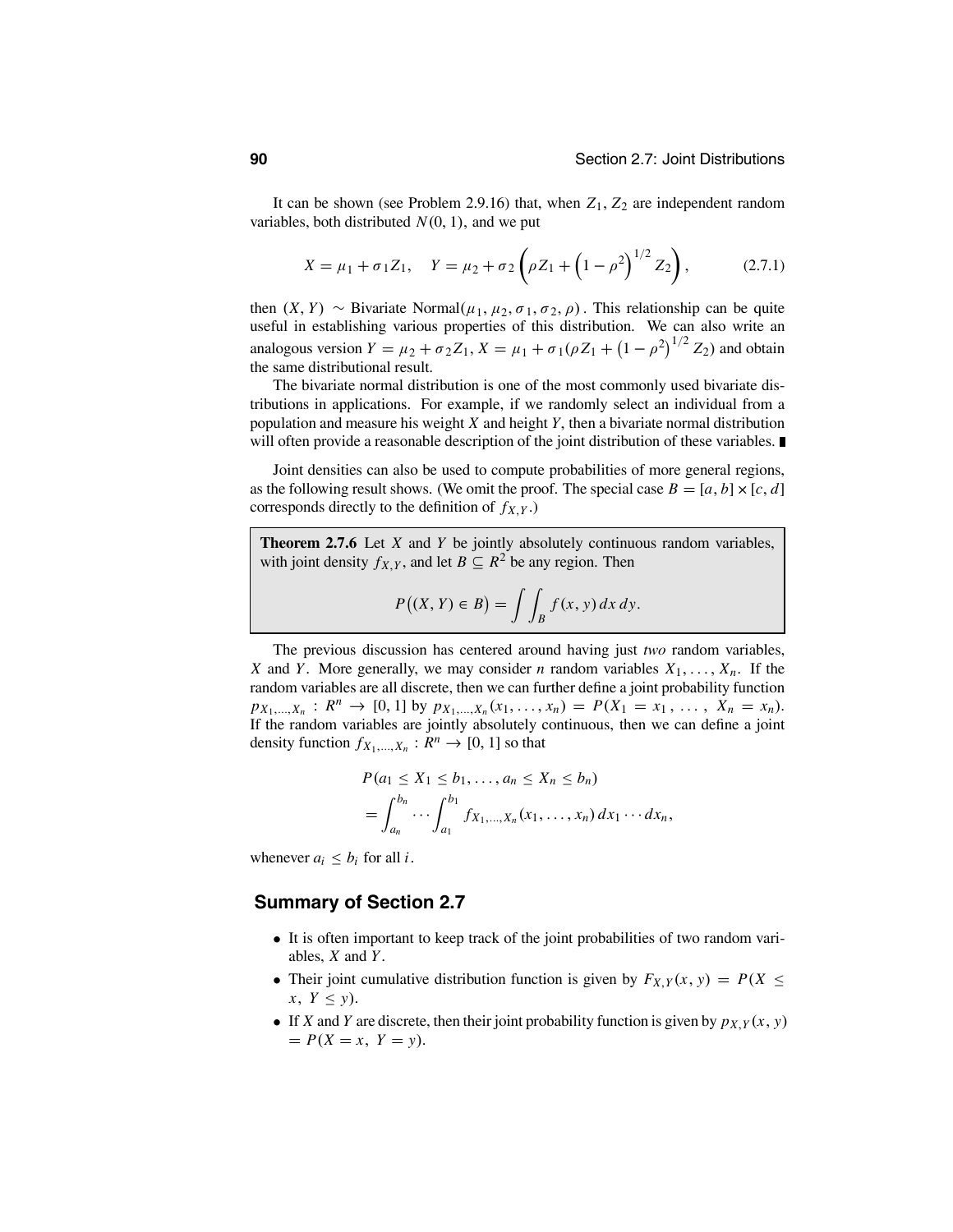- If *X* and *Y* are absolutely continuous, then their joint density function  $f_{X,Y}(x, y)$ is such that  $P(a \le X \le b, c \le Y \le d) = \int_c^d \int_a^b f_{X,Y}(x, y) dx dy$ .
- The marginal density of *X* and *Y* can be computed from any of  $F_{X,Y}$ , or  $p_{X,Y}$ , or *fX*,*<sup>Y</sup>* .
- An important example of a joint distribution is the bivariate normal distribution.

#### **EXERCISES**

**2.7.1** Let *X* ∼ Bernoulli(1/3), and let *Y* = 4*X* − 2. Compute the joint cdf  $F_{X,Y}$ .

**2.7.2** Let *X* ∼ Bernoulli(1/4), and let *Y* = −7*X*. Compute the joint cdf  $F_{X,Y}$ .

**2.7.3** Suppose

$$
p_{X,Y}(x, y) = \begin{cases} 1/5 & x = 2, y = 3 \\ 1/5 & x = 3, y = 2 \\ 1/5 & x = -3, y = -2 \\ 1/5 & x = -2, y = -3 \\ 1/5 & x = 17, y = 19 \\ 0 & \text{otherwise.} \end{cases}
$$

- (a) Compute  $p_X$ .
- (b) Compute *pY* .
- (c) Compute  $P(Y > X)$ .
- (d) Compute  $P(Y = X)$ .
- (e) Compute  $P(XY < 0)$ .

**2.7.4** For each of the following joint density functions  $f_{X,Y}$ , find the value of *C* and compute  $f_X(x)$ ,  $f_Y(y)$ , and  $P(X \le 0.8, Y \le 0.6)$ . (a)

$$
f_{X,Y}(x, y) = \begin{cases} 2x^2y + Cy^5 & 0 \le x \le 1, \ 0 \le y \le 1\\ 0 & \text{otherwise.} \end{cases}
$$

(b)

$$
f_{X,Y}(x, y) = \begin{cases} C(xy + x^5y^5) & 0 \le x \le 1, \ 0 \le y \le 1\\ 0 & \text{otherwise.} \end{cases}
$$

(c)

$$
f_{X,Y}(x, y) = \begin{cases} C(xy + x^5y^5) & 0 \le x \le 4, \ 0 \le y \le 10\\ 0 & \text{otherwise.} \end{cases}
$$

(d)

$$
f_{X,Y}(x, y) = \begin{cases} Cx^5y^5 & 0 \le x \le 4, \ 0 \le y \le 10\\ 0 & \text{otherwise.} \end{cases}
$$

**2.7.5** Prove that  $F_{X,Y}(x, y) \le \min(F_X(x), F_Y(y)).$ 

**2.7.6** Suppose  $P(X = x, Y = y) = 1/8$  for  $x = 3, 5$  and  $y = 1, 2, 4, 7$ , otherwise  $P(X = x, Y = y) = 0$ . Compute each of the following.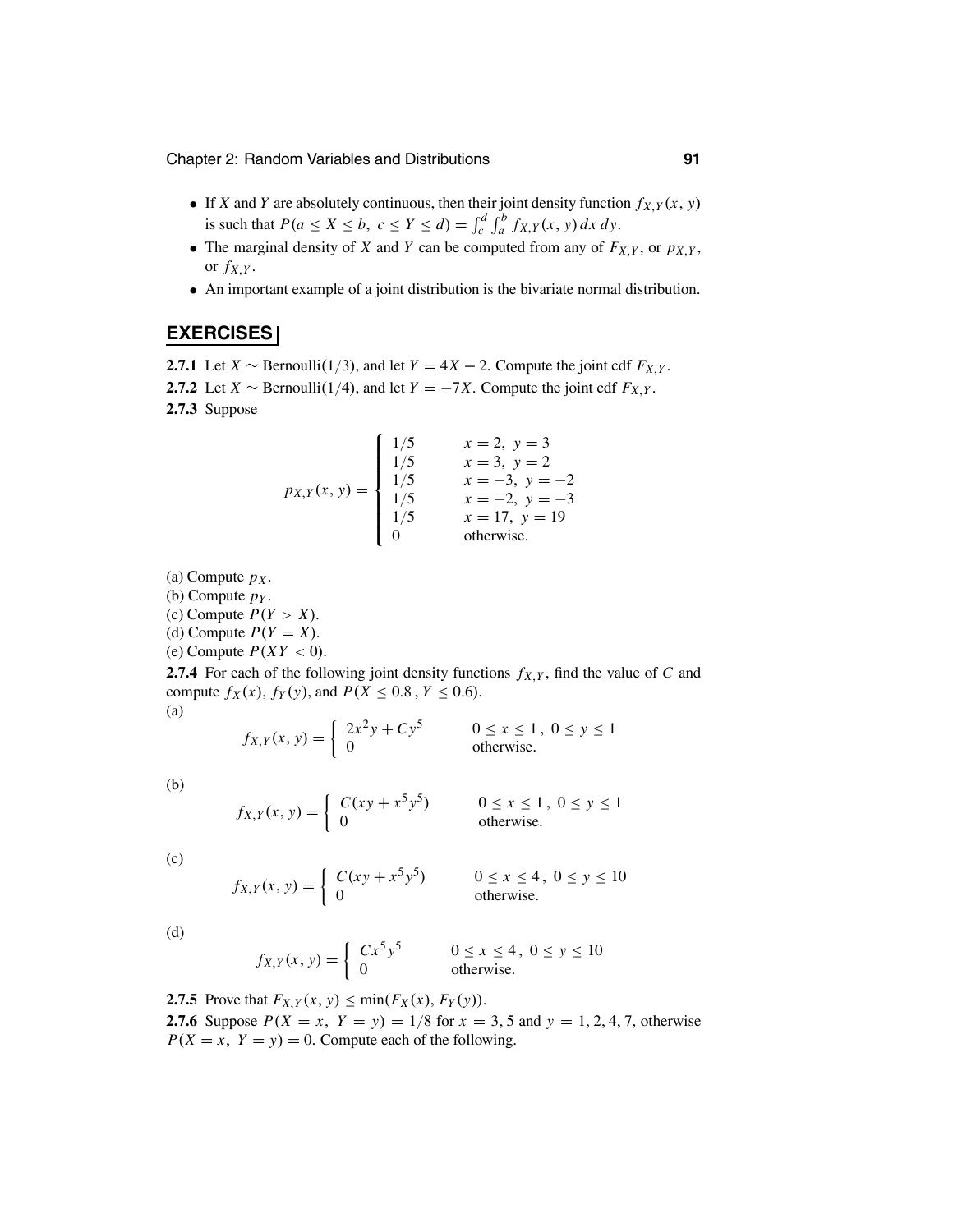(a)  $F_{X,Y}(x, y)$  for all  $x, y \in R^1$ (b)  $p_{X,Y}(x, y)$  for all  $x, y \in R^1$ (c)  $p_X(x)$  for all  $x \in R^1$ (d)  $p_Y(y)$  for all  $x \in R^1$ (e) The marginal cdf  $F_X(x)$  for all  $x \in R<sup>1</sup>$ (f) The marginal cdf  $F_Y(y)$  for all  $y \in R<sup>1</sup>$ **2.7.7** Let *X* and *Y* have joint density  $f_{X,Y}(x, y) = c \sin(xy)$  for  $0 < x < 1$  and  $0 < y < 2$ , otherwise  $f_{X,Y}(x, y) = 0$ , for appropriate constant  $c > 0$  (which cannot be computed explicitly). In terms of  $c$ , compute each of the following. (a) The marginal density  $f_X(x)$  for all  $x \in R<sup>1</sup>$ (b) The marginal density  $f_Y(y)$  for all  $y \in R^1$ **2.7.8** Let *X* and *Y* have joint density  $f_{X,Y}(x, y) = (x^2 + y)/36$  for −2 < *x* < 1 and  $0 < y < 4$ , otherwise  $f_{X,Y}(x, y) = 0$ . Compute each of the following. (a) The marginal density  $f_X(x)$  for all  $x \in R<sup>1</sup>$ (b) The marginal density  $f_Y(y)$  for all  $y \in R<sup>1</sup>$ (c) *P*(*Y* < 1) (d) The joint cdf  $F_{X,Y}(x, y)$  for all  $x, y \in R^1$ **2.7.9** Let *X* and *Y* have joint density  $f_{X,Y}(x, y) = (x^2 + y)/4$  for  $0 < x < y < 2$ , otherwise  $f_{X,Y}(x, y) = 0$ . Compute each of the following. (a) The marginal density  $f_X(x)$  for all  $x \in R<sup>1</sup>$ (b) The marginal density  $f_Y(y)$  for all  $y \in R<sup>1</sup>$ (c) *P*(*Y* < 1) **2.7.10** Let *X* and *Y* have the Bivariate-Normal(3, 5, 2, 4, 1/2) distribution. (a) Specify the marginal distribution of *X*.

(b) Specify the marginal distribution of *Y*.

(c) Are *X* and *Y* independent? Why or why not?

#### **PROBLEMS**

**2.7.11** Let *X* ∼ Exponential( $\lambda$ ), and let *Y* = *X*<sup>3</sup>. Compute the joint cdf, *F<sub>X,Y</sub>*(*x*, *y*). **2.7.12** Let  $F_{X,Y}$  be a joint cdf. Prove that for all  $y \in R^1$ ,  $\lim_{x \to -\infty} F_{X,Y}(x, y) = 0$ . **2.7.13** Let *X* and *Y* have the Bivariate Normal $(\mu_1, \mu_2, \sigma_1, \sigma_2, \rho)$  distribution, as in Example 2.7.9. Prove that *X* ~  $N(\mu_1, \sigma_1^2)$ , by proving that

$$
\int_{-\infty}^{\infty} f_{X,Y}(x, y) dy = \frac{1}{\sigma_1 \sqrt{2\pi}} \exp \left\{ -\frac{(x - \mu_1)^2}{2\sigma_1^2} \right\}.
$$

**2.7.14** Suppose that the joint density *f<sub>X,Y</sub>* is given by  $f_{X,Y}(x, y) = Cye^{-xy}$  for 0 <  $x < 1, 0 < y < 1$  and is 0 otherwise.

(a) Determine *C* so that  $f_{X,Y}$  is a density.

(b) Compute  $P(1/2 < X < 1, 1/2 < Y < 1)$ .

(c) Compute the marginal densities of *X* and *Y*.

**2.7.15** Suppose that the joint density *f<sub>X,Y</sub>* is given by  $f_{X,Y}(x, y) = Cye^{-xy}$  for 0 <  $x < y < 1$  and is 0 otherwise.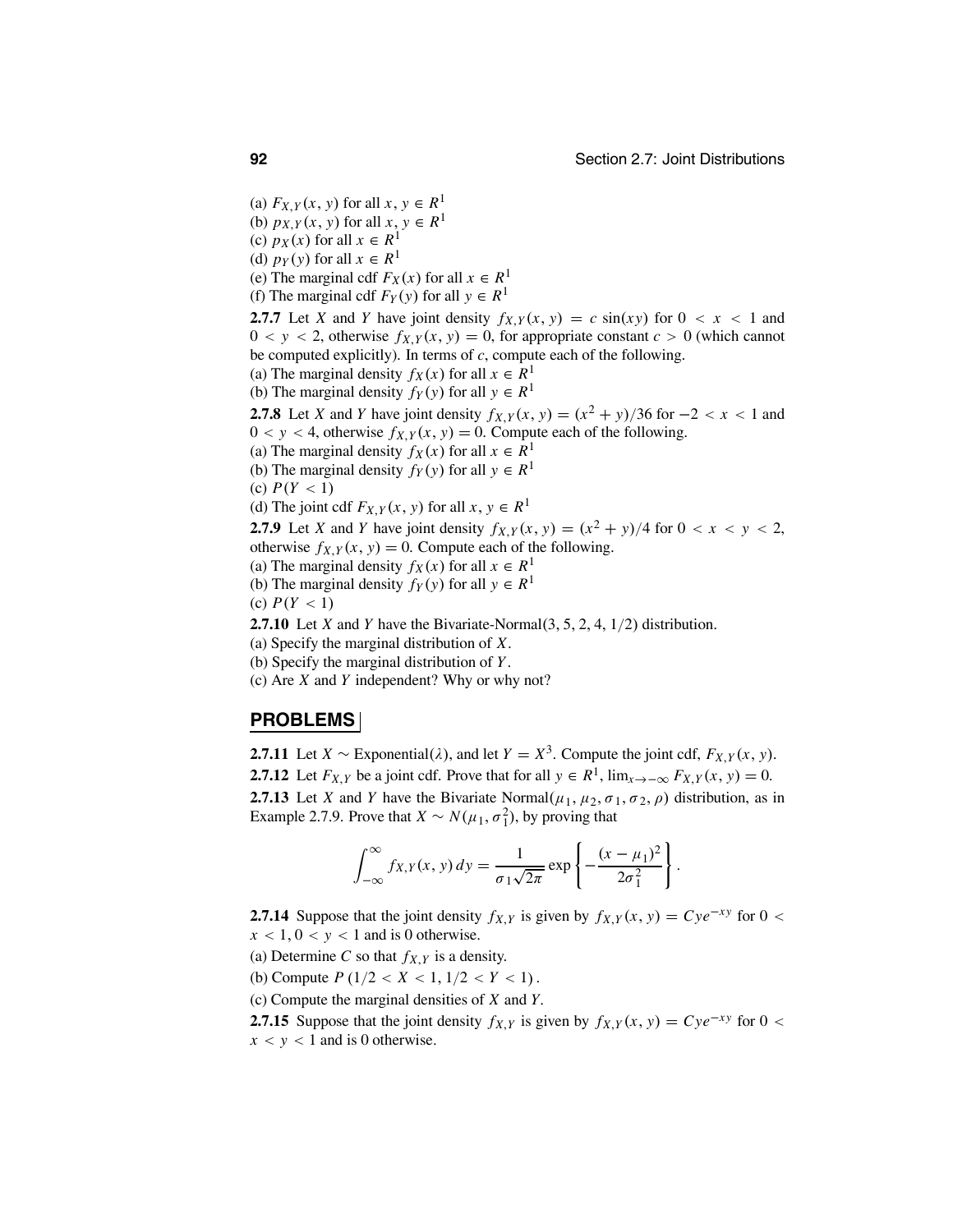- (a) Determine *C* so that  $f_{X,Y}$  is a density.
- (b) Compute  $P(1/2 < X < 1, 1/2 < Y < 1)$ .

(c) Compute the marginal densities of *X* and *Y*.

**2.7.16** Suppose that the joint density *f<sub>X,Y</sub>* is given by  $f_{X,Y}(x, y) = Ce^{-(x+y)}$  for  $0 < x < y < \infty$  and is 0 otherwise.

- (a) Determine *C* so that  $f_{X,Y}$  is a density.
- (b) Compute the marginal densities of *X* and *Y*.

**2.7.17** (*Dirichlet*( $\alpha_1, \alpha_2, \alpha_3$ ) *distribution*) Let  $(X_1, X_2)$  have the joint density

$$
f_{X_1, X_2}(x_1, x_2) = \frac{\Gamma(\alpha_1 + \alpha_2 + \alpha_3)}{\Gamma(\alpha_1) \Gamma(\alpha_2) \Gamma(\alpha_3)} x_1^{\alpha_1 - 1} x_2^{\alpha_2 - 1} (1 - x_1 - x_2)^{\alpha_3 - 1}
$$

for  $x_1 \geq 0$ ,  $x_2 \geq 0$ , and  $0 \leq x_1 + x_2 \leq 1$ . A Dirichlet distribution is often applicable when  $X_1, X_2$ , and  $1 - X_1 - X_2$  correspond to random proportions.

(a) Prove that  $f_{X_1, X_2}$  is a density. (Hint: Sketch the region where  $f_{X_1, X_2}$  is nonnegative, integrate out *x*<sub>1</sub> first by making the transformation  $u = x_1/(1-x_2)$  in this integral, and use (2.4.10) from Problem 2.4.24.)

(b) Prove that  $X_1 \sim \text{Beta}(\alpha_1, \alpha_2 + \alpha_3)$  and  $X_2 \sim \text{Beta}(\alpha_2, \alpha_1 + \alpha_3)$ .

**2.7.18** (*Dirichlet*( $\alpha_1, \ldots, \alpha_{k+1}$ ) *distribution*) Let  $(X_1, \ldots, X_k)$  have the joint density

$$
f_{X_1,...,X_k}(x_1,...,x_k)
$$
  
= 
$$
\frac{\Gamma(\alpha_1 + \cdots + \alpha_{k+1})}{\Gamma(\alpha_1) \cdots \Gamma(\alpha_{k+1})} x_1^{\alpha_1-1} \cdots x_k^{\alpha_k-1} (1 - x_1 - \cdots - x_k)^{\alpha_{k+1}-1}
$$

for  $x_i \geq 0$ ,  $i = 1, \ldots, k$ , and  $0 \leq x_1 + \cdots + x_k \leq 1$ . Prove that  $f_{X_1, \ldots, X_k}$  is a density. (Hint: Problem 2.7.17.)

#### **CHALLENGES**

**2.7.19** Find an example of two random variables *X* and *Y* and a function  $h: R^1 \to R^1$ , such that  $F_X(x) > 0$  and  $F_Y(x) > 0$  for all  $x \in R^1$ , but  $\lim_{x \to \infty} F_{X,Y}(x, h(x)) = 0$ .

#### **DISCUSSION TOPICS**

**2.7.20** What are examples of pairs of real-life random quantities that have interesting relationships? (List as many as you can, and describe each relationship as well as you can.)

# **2.8 Conditioning and Independence**

Let *X* and *Y* be two random variables. Suppose we know that  $X = 5$ . What does that tell us about *Y*? Depending on the relationship between *X* and *Y*, that may tell us everything about *Y* (e.g., if  $Y = X$ ), or nothing about *Y*. Usually, the answer will be between these two extremes, and the knowledge that  $X = 5$  will change the probabilities for *Y* somewhat.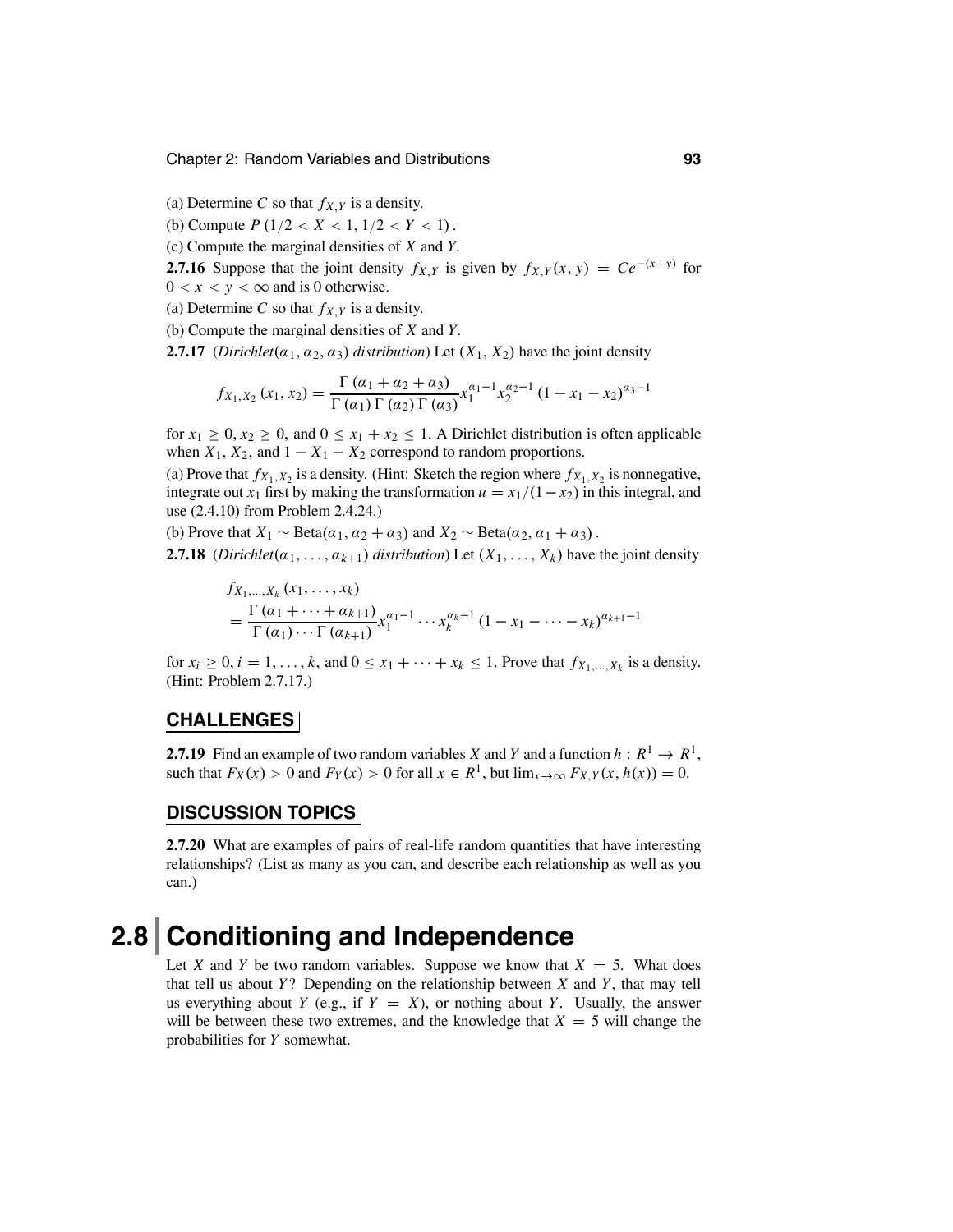### **2.8.1 Conditioning on Discrete Random Variables**

Suppose *X* is a discrete random variable, with  $P(X = 5) > 0$ . Let  $a < b$ , and suppose we are interested in the conditional probability  $P(a \le Y \le b \mid X = 5)$ . Well, we already know how to compute such conditional probabilities. Indeed, by (1.5.1),

$$
P(a < Y \le b \mid X = 5) = \frac{P(a < Y \le b, \ X = 5)}{P(X = 5)},
$$

provided that  $P(X = 5) > 0$ . This prompts the following definition.

**Definition 2.8.1** Let *X* and *Y* be random variables, and suppose that  $P(X = x)$ 0. The *conditional distribution* of *Y*, given that  $X = x$ , is the probability distribution assigning probability

$$
\frac{P(Y \in B, X = x)}{P(X = x)}
$$

to each event  $Y \in B$ . In particular, it assigns probability

$$
\frac{P(a < Y \le b \,, X = x)}{P(X = x)}
$$

to the event that  $a < Y \leq b$ .

#### **EXAMPLE 2.8.1**

Suppose as in Example 2.7.5 that *X* and *Y* have joint probability function

$$
p_{X,Y}(x, y) = \begin{cases} 1/7 & x = 5, y = 0 \\ 1/7 & x = 5, y = 3 \\ 1/7 & x = 5, y = 4 \\ 3/7 & x = 8, y = 0 \\ 1/7 & x = 8, y = 4 \\ 0 & \text{otherwise.} \end{cases}
$$

We compute  $P(Y = 4 | X = 8)$  as

$$
P(Y = 4 | X = 8) = \frac{P(Y = 4, X = 8)}{P(X = 8)} = \frac{1/7}{(3/7) + (1/7)} = \frac{1/7}{4/7} = 1/4.
$$

On the other hand,

$$
P(Y = 4 | X = 5) = \frac{P(Y = 4, X = 5)}{P(X = 5)} = \frac{1/7}{(1/7) + (1/7) + (1/7)} = \frac{1/7}{3/7} = 1/3.
$$

Thus, depending on the value of *X*, we obtain different probabilities for *Y*.

Generalizing from the above example, we see that if *X* and *Y* are discrete, then

$$
P(Y = y | X = x) = \frac{P(Y = y, X = x)}{P(X = x)} = \frac{p_{X,Y}(x, y)}{p_X(x)} = \frac{p_{X,Y}(x, y)}{\sum_{z} p_{X,Y}(x, z)}.
$$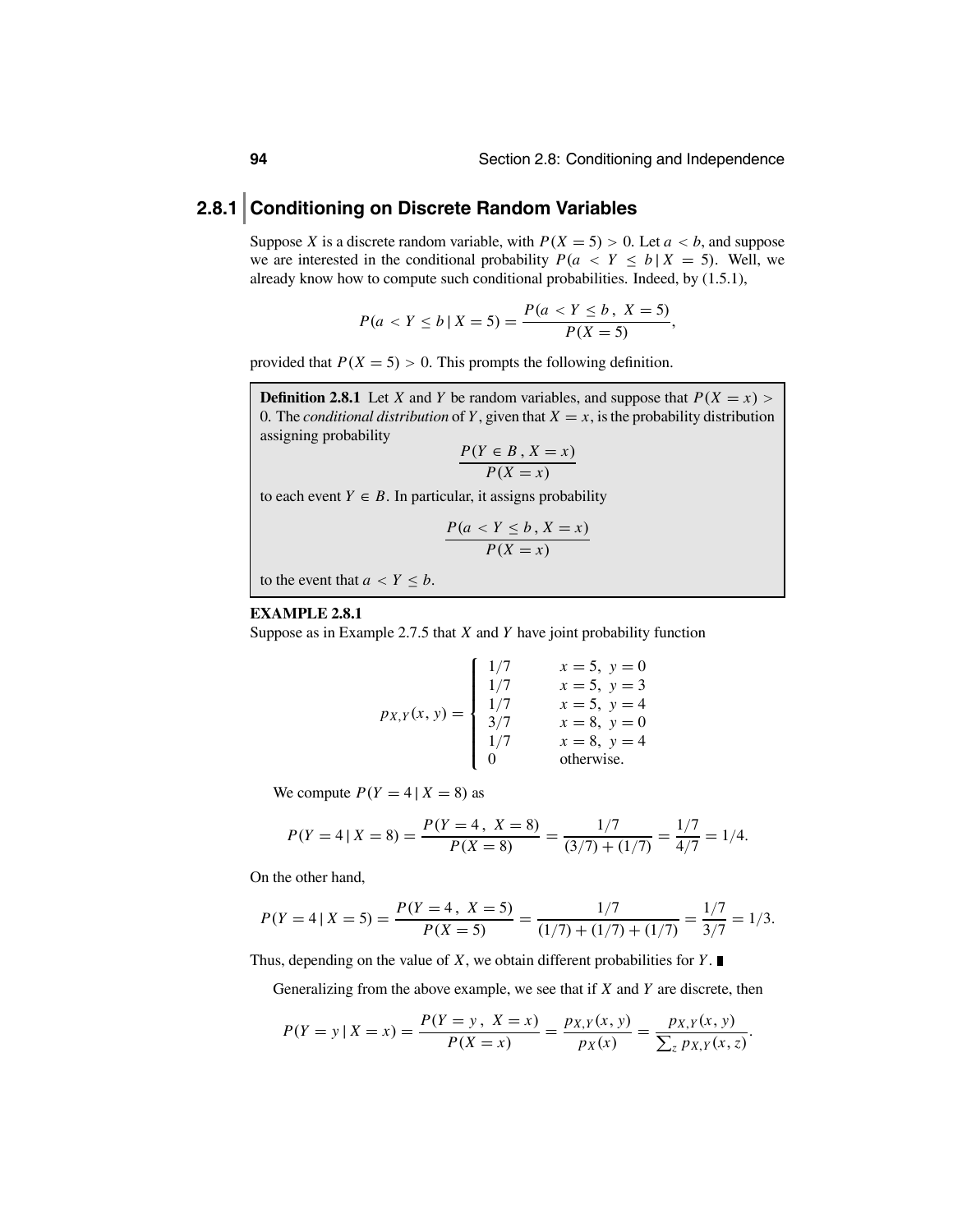This prompts the following definition.

**Definition 2.8.2** Suppose *X* and *Y* are two discrete random variables. Then the *conditional probability function* of *Y*, given *X*, is the function  $p_{Y|X}$  defined by

$$
p_{Y|X}(y|x) = \frac{p_{X,Y}(x, y)}{\sum_{z} p_{X,Y}(x, z)} = \frac{p_{X,Y}(x, y)}{p_X(x)},
$$

defined for all  $y \in R^1$  and all *x* with  $p_X(x) > 0$ .

### **2.8.2 Conditioning on Continuous Random Variables**

If *X* is continuous, then we will have  $P(X = x) = 0$ . In this case, Definitions 2.8.1 and 2.8.2 cannot be used because we cannot divide by 0. So how can we condition on  $X = x$  in this case?

One approach is suggested by instead conditioning on  $x - \epsilon < X \leq x + \epsilon$ , where  $\epsilon > 0$  is a very small number. Even if *X* is continuous, we might still have  $P(x - \epsilon \leq$  $X \leq x + \epsilon$ ) > 0. On the other hand, if  $\epsilon$  is very small and  $x - \epsilon \leq X \leq x + \epsilon$ , then *X* must be very close to *x*.

Indeed, suppose that *X* and *Y* are jointly absolutely continuous, with joint density function  $f_{X,Y}$ . Then

$$
P(a \le Y \le b \mid x - \epsilon \le X \le x + \epsilon) = \frac{P(a \le Y \le b, x - \epsilon \le X \le x + \epsilon)}{P(x - \epsilon \le X \le x + \epsilon)}
$$
  
= 
$$
\frac{\int_a^b \int_{x - \epsilon}^{x + \epsilon} f_{X,Y}(t, y) dt dy}{\int_{-\infty}^{\infty} \int_{x - \epsilon}^{x + \epsilon} f_{X,Y}(t, y) dt dy}.
$$

In Figure 2.8.1, we have plotted the region  $\{(x, y) : a \le y \le b, x - \epsilon < x \le x + \epsilon\}$ for  $(X, Y)$ .



Figure 2.8.1: The shaded region is the set  $\{(x, y) : a \le y \le b, x - \epsilon \le x \le x + \epsilon\}.$ 

Now, if  $\epsilon$  is very small, then in the above integrals we will always have *t* very close to *x*. If  $f_{X,Y}$  is a continuous function, then this implies that  $f_{X,Y}(t, y)$  will be very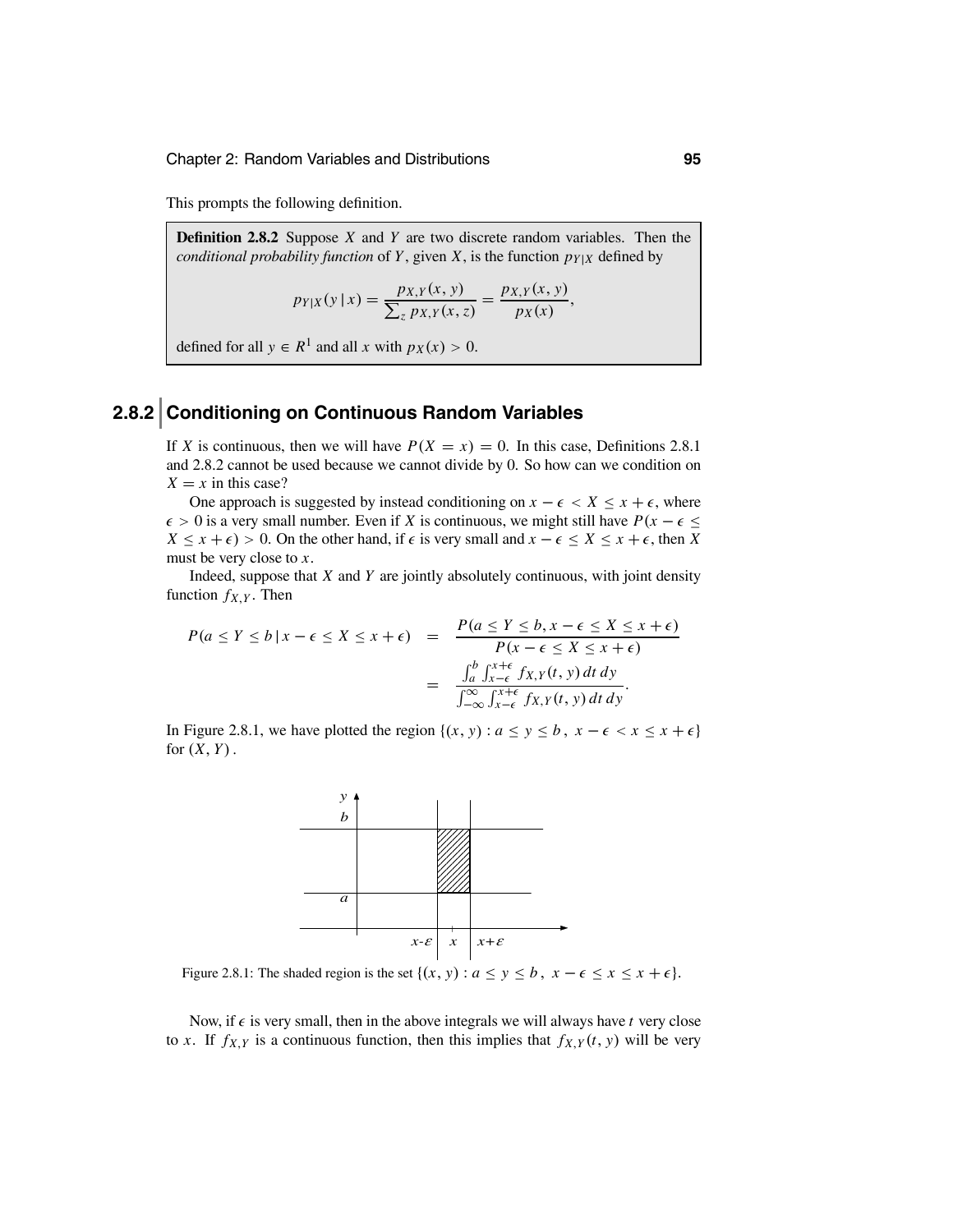close to  $f_{X,Y}(x, y)$ . We conclude that, if  $\epsilon$  is very small, then

$$
P(a \le Y \le b \mid x - \epsilon \le X \le x + \epsilon) \approx \frac{\int_a^b \int_{x-\epsilon}^{x+\epsilon} f_{X,Y}(x, y) dt dy}{\int_{-\infty}^{\infty} \int_{x-\epsilon}^{x+\epsilon} f_{X,Y}(x, y) dt dy}
$$
  
= 
$$
\frac{\int_a^b 2\epsilon f_{X,Y}(x, y) dy}{\int_{-\infty}^{\infty} 2\epsilon f_{X,Y}(x, y) dy} = \int_a^b \frac{f_{X,Y}(x, y)}{\int_{-\infty}^{\infty} f_{X,Y}(x, z) dz} dy.
$$

This suggests that the quantity

$$
\frac{f_{X,Y}(x, y)}{\int_{-\infty}^{\infty} f_{X,Y}(x, z) dz} = \frac{f_{X,Y}(x, y)}{f_X(x)}
$$

plays the role of a density, for the conditional distribution of *Y*, given that  $X = x$ . This prompts the following definitions.

**Definition 2.8.3** Let *X* and *Y* be jointly absolutely continuous, with joint density function  $f_{X,Y}$ . The *conditional density* of *Y*, given  $X = x$ , is the function  $f_{Y|X}(y|x)$ , defined by

$$
f_{Y|X}(y|x) = \frac{f_{X,Y}(x, y)}{f_X(x)},
$$

valid for all  $y \in R^1$ , and for all *x* such that  $f_X(x) > 0$ .

**Definition 2.8.4** Let *X* and *Y* be jointly absolutely continuous, with joint density function  $f_{X,Y}$ . The *conditional distribution* of *Y*, given  $X = x$ , is defined by saying that

$$
P(a \le Y \le b \mid X = x) = \int_{a}^{b} f_{Y|X}(y \mid x) \, dy,
$$

when  $a \leq b$ , with  $f_{Y|X}$  as in Definition 2.8.3, valid for all *x* such that  $f_X(x) > 0$ .

#### **EXAMPLE 2.8.2**

Let *X* and *Y* have joint density

$$
f_{X,Y}(x, y) = \begin{cases} 4x^2y + 2y^5 & 0 \le x \le 1, \ 0 \le y \le 1\\ 0 & \text{otherwise,} \end{cases}
$$

as in Examples 2.7.6 and 2.7.7.

We know from Example 2.7.7 that

$$
f_X(x) = \begin{cases} 2x^2 + (1/3) & 0 \le x \le 1 \\ 0 & \text{otherwise,} \end{cases}
$$

while

$$
f_Y(y) = \begin{cases} \frac{4}{3}y + 2y^5 & 0 \le y \le 1\\ 0 & \text{otherwise.} \end{cases}
$$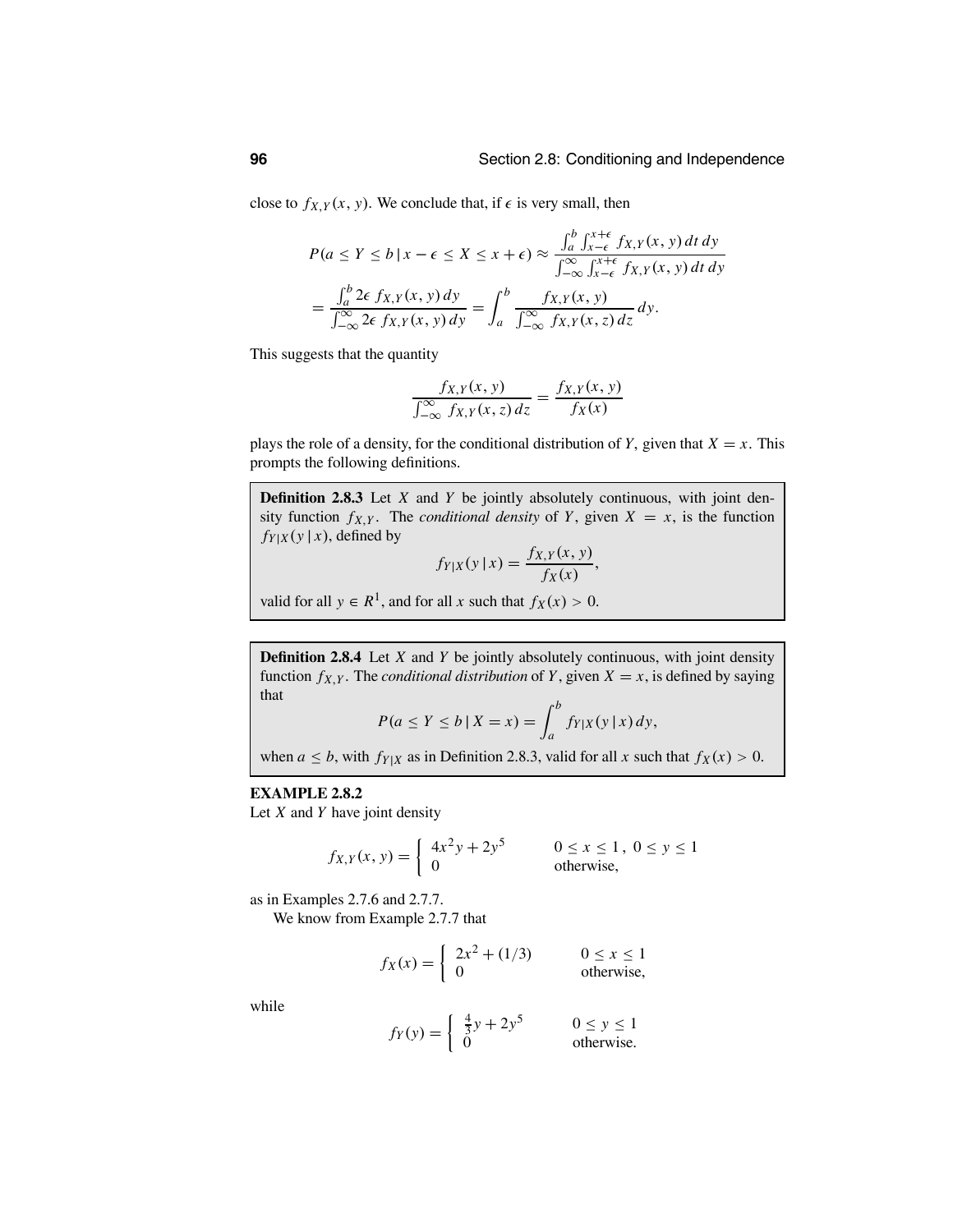Let us now compute  $P(0.2 \le Y \le 0.3 | X = 0.8)$ . Using Definitions 2.8.4 and 2.8.3, we have

$$
P(0.2 \le Y \le 0.3 \mid X = 0.8)
$$
  
= 
$$
\int_{0.2}^{0.3} f_{Y|X}(y|0.8) dy = \frac{\int_{0.2}^{0.3} f_{X,Y}(0.8, y) dy}{f_X(0.8)} = \frac{\int_{0.2}^{0.3} (4(0.8)^2 y + 2y^5) dy}{2(0.8)^2 + \frac{1}{3}}
$$
  
= 
$$
\frac{\frac{4}{2} (0.8)^2 ((0.3)^2 - (0.2)^2) + \frac{2}{6} ((0.3)^6 - (0.2)^6)}{2 (0.8)^2 + \frac{1}{3}} = 0.0398.
$$

By contrast, if we compute the *unconditioned* (i.e., usual) probability that  $0.2 \le$  $Y < 0.3$ , we see that

$$
P(0.2 \le Y \le 0.3) = \int_{0.2}^{0.3} f_Y(y) dy = \int_{0.2}^{0.3} (\frac{4}{3}y + 2y^5) dy
$$
  
=  $\frac{4}{3} \frac{1}{2}((0.3)^2 - (0.2)^2) + \frac{2}{6}((0.3)^6 - (0.2)^6) = 0.0336.$ 

We thus see that conditioning on  $X = 0.8$  increases the probability that  $0.2 \le Y \le 0.3$ , from about 0.0336 to about 0.0398.

By analogy with Theorem 1.3.1, we have the following.

**Theorem 2.8.1** (*Law of total probability, absolutely continuous random variable version*) Let *X* and *Y* be jointly absolutely continuous random variables, and let  $a \leq b$  and  $c \leq d$ . Then

$$
P(a \le X \le b, \ c \le Y \le d) = \int_c^d \int_a^b f_X(x) f_{Y|X}(y \mid x) dx dy.
$$

More generally, if  $B \nsubseteq R^2$  is any region, then

$$
P((X,Y)\in B)=\int\int_B f_X(x)\,f_{Y|X}(y\,|\,x)\,dx\,dy.
$$

**PROOF** By Definition 2.8.3,

$$
f_X(x) f_{Y|X}(y \mid x) = f_{X,Y}(x, y).
$$

Hence, the result follows immediately from Definition 2.7.4 and Theorem 2.7.6.

### **2.8.3 Independence of Random Variables**

Recall from Definition 1.5.2 that two events *A* and *B* are *independent* if  $P(A \cap B) =$ *P*(*A*) *P*(*B*). We wish to have a corresponding definition of independence for random variables *X* and *Y*. Intuitively, independence of *X* and *Y* means that *X* and *Y* have no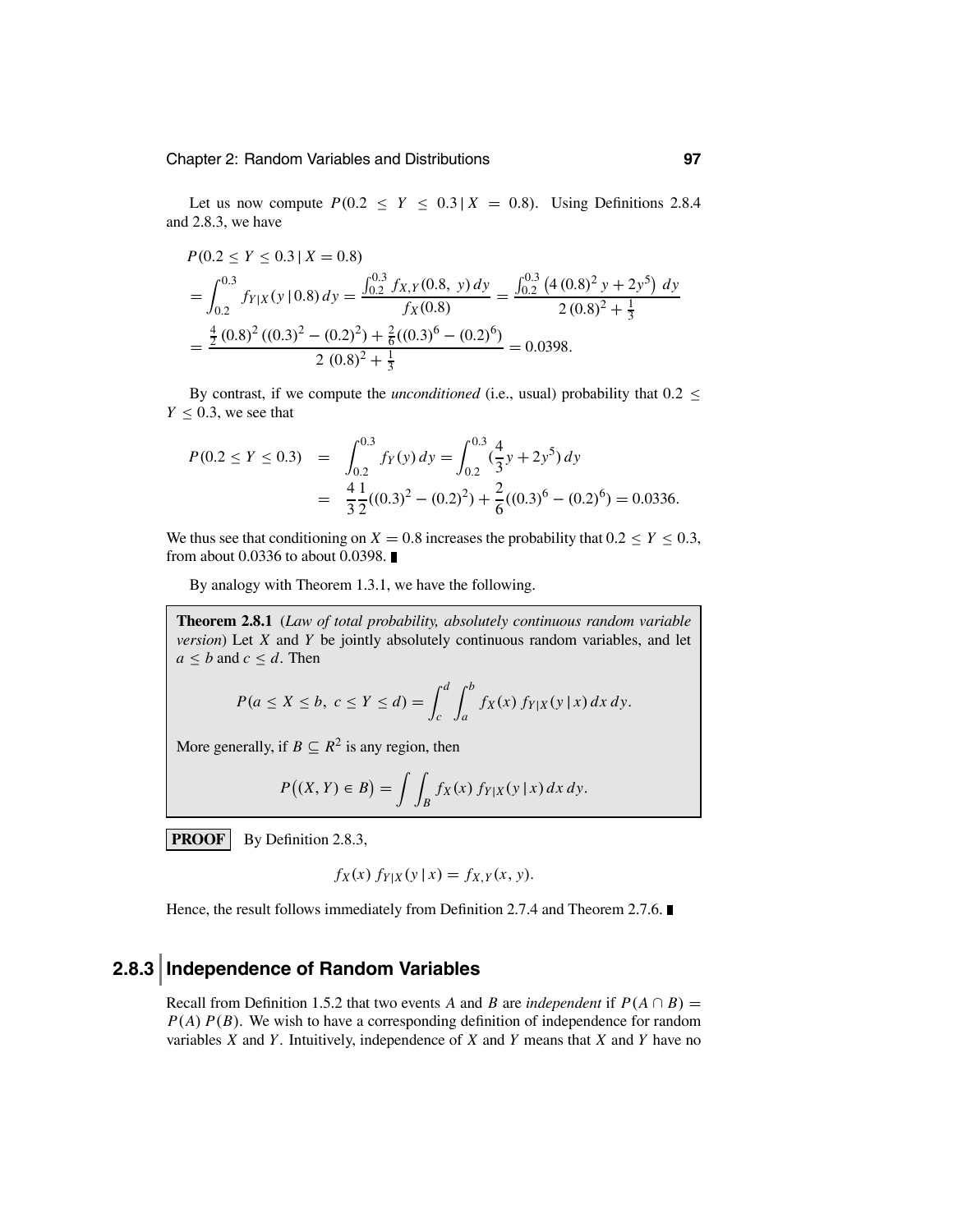influence on each other, i.e., that the values of *X* make no change to the probabilities for *Y* (and vice versa).

The idea of the formal definition is that *X* and *Y* give rise to events, of the form " $a < X < b$ " or " $Y \in B$ ," and we want all such events involving X to be independent of all such events involving *Y*. Specifically, our definition is the following.

**Definition 2.8.5** Let *X* and *Y* be two random variables. Then *X* and *Y* are *independent* if, for all subsets  $B_1$  and  $B_2$  of the real numbers,

$$
P(X \in B_1, Y \in B_2) = P(X \in B_1)P(Y \in B_2).
$$

That is, the events " $X \in B_1$ " and " $Y \in B_2$ " are independent events.

Intuitively, *X* and *Y* are independent if they have no influence on each other, as we shall see.

Now, Definition 2.8.5 is very difficult to work with. Fortunately, there is a much simpler characterization of independence.

**Theorem 2.8.2** Let *X* and *Y* be two random variables. Then *X* and *Y* are independent if and only if

$$
P(a \le X \le b, c \le Y \le d) = P(a \le X \le b)P(c \le Y \le d)
$$
 (2.8.1)

whenever  $a < b$  and  $c < d$ .

That is, *X* and *Y* are independent if and only if the events " $a \le X \le b$ " and " $c \le Y \le$ *d*" are independent events whenever  $a \leq b$  and  $c \leq d$ .

We shall not prove Theorem 2.8.2 here, although it is similar in spirit to the proof of Theorem 2.5.1. However, we shall sometimes use (2.8.1) to check for the independence of *X* and *Y*.

Still, even (2.8.1) is not so easy to check directly. For discrete and for absolutely continuous distributions, easier conditions are available, as follows.

**Theorem 2.8.3** Let *X* and *Y* be two random variables. (a) If *X* and *Y* are discrete, then *X* and *Y* are independent if and only if their joint probability function  $p_{X,Y}$  satisfies

$$
p_{X,Y}(x, y) = p_X(x) p_Y(y)
$$

for all  $x, y \in R^1$ .

(b) If *X* and *Y* are jointly absolutely continuous, then *X* and *Y* are independent if and only if their joint density function  $f_{X,Y}$  can be chosen to satisfy

 $f_{X,Y}(x, y) = f_X(x) f_Y(y)$ 

for all  $x, y \in R^1$ .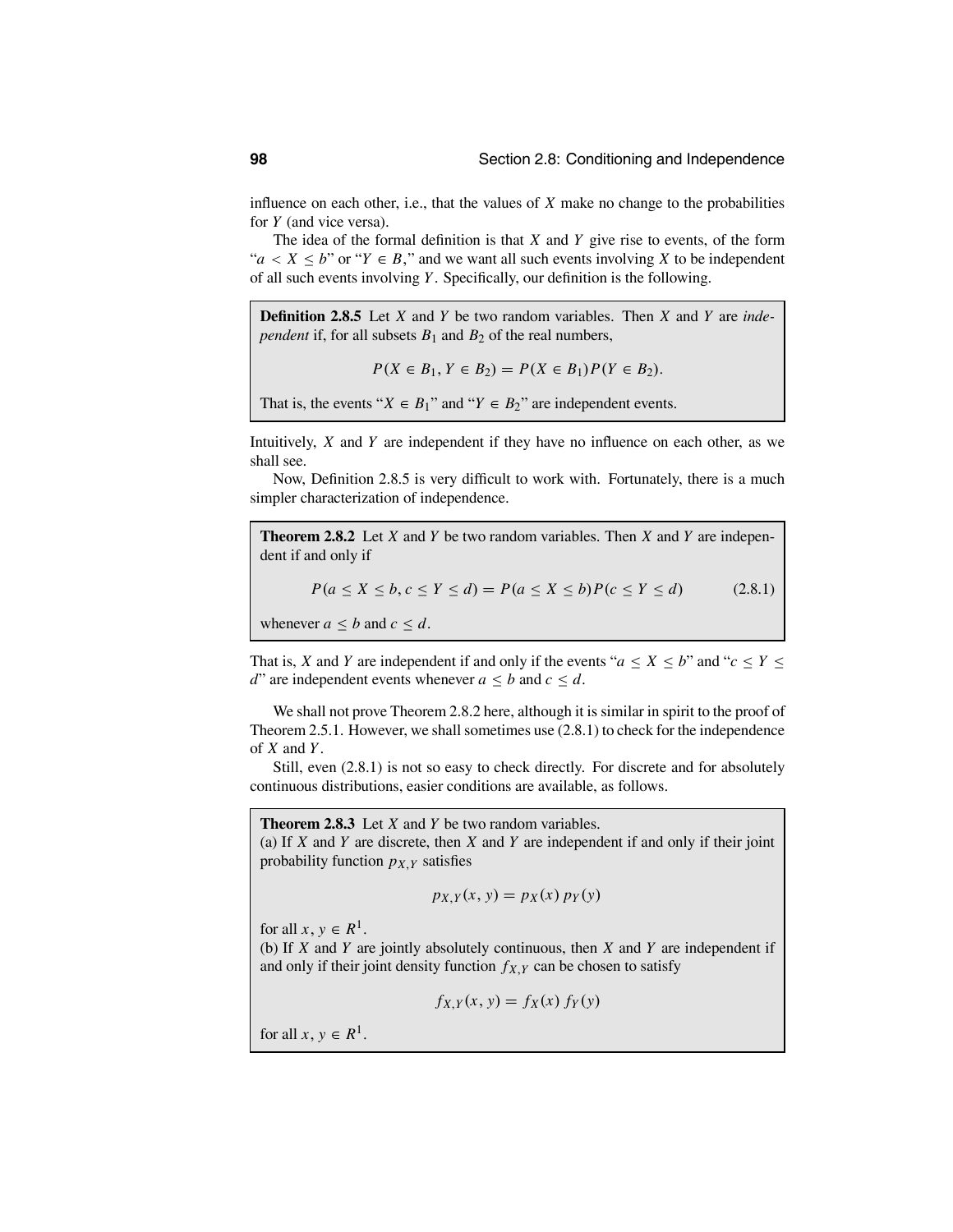**PROOF** (a) If *X* and *Y* are independent, then setting  $a = b = x$  and  $c = d = y$ in (2.8.1), we see that  $P(X = x, Y = y) = P(X = x)P(Y = y)$ . Hence,  $p_{X,Y}(x, y) =$  $p_X(x)$   $p_Y(y)$ .

Conversely, if  $p_{X,Y}(x, y) = p_X(x) p_Y(y)$  for all *x* and *y*, then

$$
P(a \le X \le b, c \le Y \le d)
$$
  
= 
$$
\sum_{a \le x \le b} \sum_{c \le y \le d} p_{X,Y}(x, y) = \sum_{a \le x \le b} \sum_{c \le y \le d} p_X(x) p_Y(y)
$$
  
= 
$$
\left(\sum_{a \le x \le b} p_X(x)\right) \left(\sum_{c \le y \le d} p_Y(y)\right) = P(a \le X \le b) P(c \le Y \le d).
$$

This completes the proof of (a).

(b) If  $f_{X,Y}(x, y) = f_X(x) f_Y(y)$  for all *x* and *y*, then

$$
P(a \le X \le b, c \le Y \le d)
$$
  
= 
$$
\int_a^b \int_c^d f_{X,Y}(x, y) dy dx = \int_a^b \int_c^d f_X(x) f_Y(y) dy dx
$$
  
= 
$$
\left( \int_a^b f_X(x) dx \right) \left( \int_c^d f_Y(y) dy \right) = P(a \le X \le b) P(c \le Y \le d).
$$

This completes the proof of the "if" part of (b). The proof of the "only if" part of (b) is more technical, and we do not include it here.

#### **EXAMPLE 2.8.3**

Let *X* and *Y* have, as in Example 2.7.6, joint density

$$
f_{X,Y}(x, y) = \begin{cases} 4x^2y + 2y^5 & 0 \le x \le 1, \ 0 \le y \le 1\\ 0 & \text{otherwise} \end{cases}
$$

and so, as derived in as in Example 2.7.7, marginal densities

$$
f_X(x) = \begin{cases} 2x^2 + (1/3) & 0 \le x \le 1 \\ 0 & \text{otherwise} \end{cases}
$$

and

$$
f_Y(y) = \begin{cases} \frac{4}{3}y + 2y^5 & 0 \le y \le 1\\ 0 & \text{otherwise.} \end{cases}
$$

Then we compute that

$$
f_X(x) f_Y(y) = \begin{cases} (2x^2 + (1/3)) \left(\frac{4}{3}y + 2y^5\right) & 0 \le x \le 1, \ 0 \le y \le 1\\ 0 & \text{otherwise.} \end{cases}
$$

We therefore see that  $f_X(x) f_Y(y) \neq f_{X,Y}(x, y)$ . Hence, *X* and *Y* are *not* independent.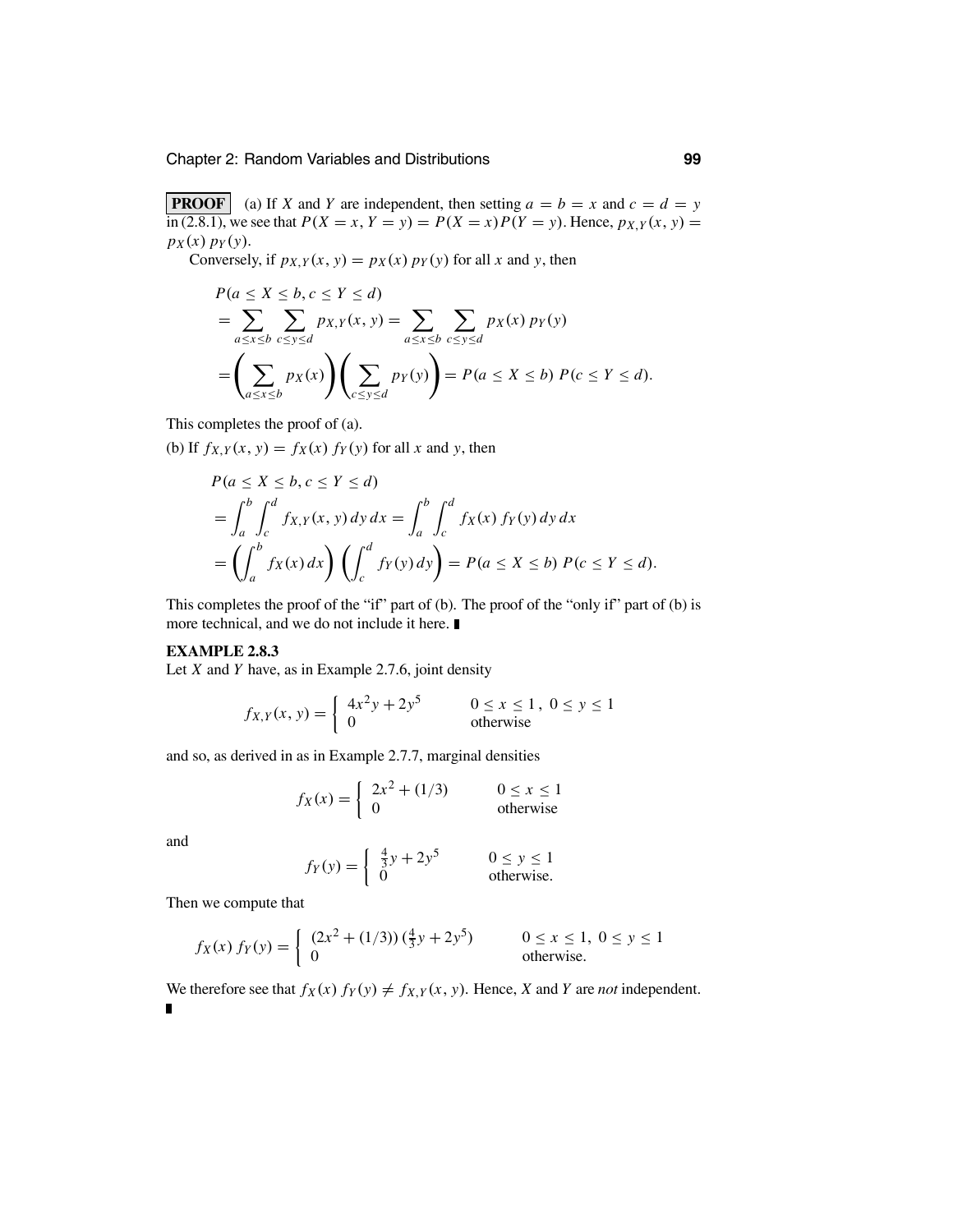#### **EXAMPLE 2.8.4**

Let *X* and *Y* have joint density

$$
f_{X,Y}(x, y) = \begin{cases} \frac{1}{8080} (12xy^2 + 6x + 4y^2 + 2) & 0 \le x \le 6, 3 \le y \le 5\\ 0 & \text{otherwise.} \end{cases}
$$

We compute the marginal densities as

$$
f_X(x) = \int_{-\infty}^{\infty} f_{X,Y}(x, y) dy = \begin{cases} \frac{1}{60} + \frac{1}{20} x & 0 \le x \le 6\\ 0 & \text{otherwise,} \end{cases}
$$

and

$$
f_Y(y) = \int_{-\infty}^{\infty} f_{X,Y}(x, y) dx = \begin{cases} \frac{3}{202} + \frac{3}{101} y^2 & 3 \le y \le 5\\ 0 & \text{otherwise.} \end{cases}
$$

Then we compute that

$$
f_X(x)f_Y(y) = \begin{cases} \left(\frac{1}{60} + \frac{1}{20}x\right)\left(\frac{3}{202} + \frac{3}{101}y^2\right) & 0 \le x \le 6, \ 3 \le y \le 5\\ 0 & \text{otherwise.} \end{cases}
$$

Multiplying this out, we see that  $f_X(x) f_Y(y) = f_{X,Y}(x, y)$ . Hence, *X* and *Y are* independent in this case.

Combining Theorem 2.8.3 with Definitions 2.8.2 and 2.8.3, we immediately obtain the following result about independence. It says that independence of random variables is the same as saying that conditioning on one has no effect on the other, which corresponds to an intuitive notion of independence.

**Theorem 2.8.4** Let *X* and *Y* be two random variables. (a) If *X* and *Y* are discrete, then *X* and *Y* are independent if and only if  $p_{Y|X}(y|x) =$  $p_Y(y)$ , for every  $x, y \in R^1$ . (b) If *X* and *Y* are jointly absolutely continuous, then *X* and *Y* are independent if and only if  $f_{Y|X}(y|x) = f_Y(y)$ , for every  $x, y \in R^1$ .

While Definition 2.8.5 is quite difficult to work with, it does provide the easiest way to prove one very important property of independence, as follows.

**Theorem 2.8.5** Let *X* and *Y* be independent random variables. Let  $f, g: R^1 \to R^1$ be any two functions. Then the random variables  $f(X)$  and  $g(Y)$  are also independent.

**PROOF** Using Definition 2.8.5, we compute that

$$
P(f(X) \in B_1, g(Y) \in B_2) = P\left(X \in f^{-1}(B_1), Y \in g^{-1}(B_2)\right)
$$
  
=  $P\left(X \in f^{-1}(B_1)\right) P\left(Y \in g^{-1}(B_2)\right)$   
=  $P(f(X) \in B_1) P(g(Y) \in B_2).$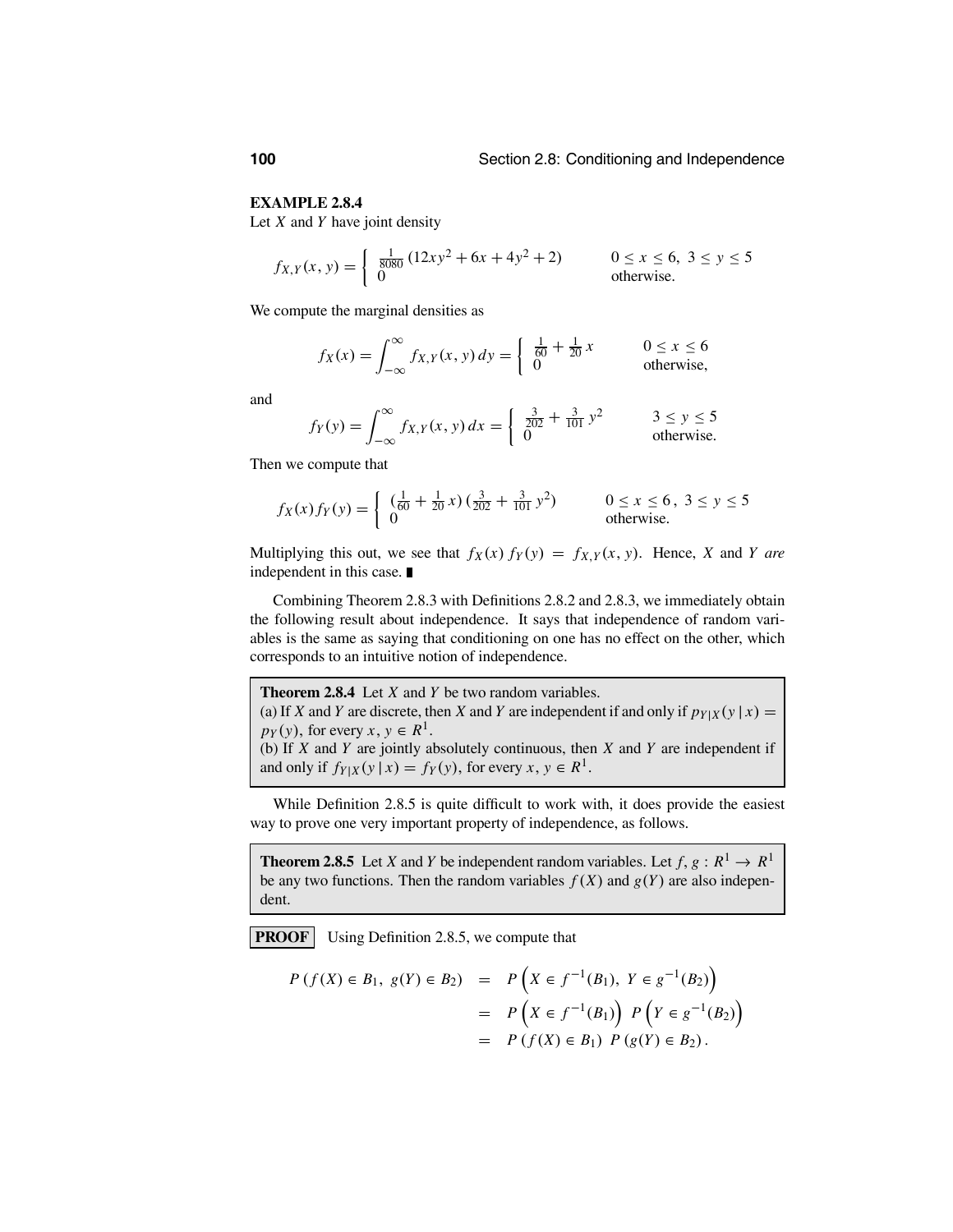(Here  $f^{-1}(B_1) = \{x \in R^1 : f(x) \in B_1\}$  and  $g^{-1}(B_2) = \{y \in R^1 : g(y) \in B_2\}$ .) Because this is true for any  $B_1$  and  $B_2$ , we see that  $f(X)$  and  $g(Y)$  are independent.

Suppose now that we have *n* random variables  $X_1, \ldots, X_n$ . The random variables are *independent* if and only if the collection of events  $\{a_i \leq X_i \leq b_i\}$  are independent, whenever  $a_i \leq b_i$ , for all  $i = 1, 2, \ldots, n$ . Generalizing Theorem 2.8.3, we have the following result.

**Theorem 2.8.6** Let  $X_1, \ldots, X_n$  be a collection of random variables. (a) If  $X_1, \ldots, X_n$  are discrete, then  $X_1, \ldots, X_n$  are independent if and only if their joint probability function  $p_{X_1,...,X_n}$  satisfies

$$
p_{X_1,...,X_n}(x_1,...,x_n) = p_{X_1}(x_1) \cdots p_{X_n}(x_n)
$$

for all  $x_1, \ldots, x_n \in R^1$ .

(b) If  $X_1, \ldots, X_n$  are jointly absolutely continuous, then  $X_1, \ldots, X_n$  are independent if and only if their joint density function  $f_{X_1,...,X_n}$  can be chosen to satisfy

$$
f_{X_1,...,X_n}(x, y) = f_{X_1}(x_1) \cdots f_{X_n}(x_n)
$$

for all  $x_1, \ldots, x_n \in R^1$ .

A particularly common case in statistics is the following.

**Definition 2.8.6** A collection  $X_1, \ldots, X_n$  of random variables is *independent and identically distributed* (or *i.i.d.*) if the collection is independent and if, furthermore, each of the *n* variables has the same distribution. The i.i.d. sequence  $X_1, \ldots, X_n$  is also referred to as a *sample* from the common distribution.

In particular, if a collection  $X_1, \ldots, X_n$  of random variables is i.i.d. and *discrete*, then each of the probability functions  $p_{X_i}$  is the same, so that  $p_{X_1}(x) = p_{X_2}(x) = \cdots$  $p_{X_n}(x) \equiv p(x)$ , for all  $x \in R^1$ . Furthermore, from Theorem 2.8.6(a), it follows that

$$
p_{X_1,...,X_n}(x_1,...,x_n)=p_{X_1}(x_1)p_{X_2}(x_2)\cdots p_{X_n}(x_n)=p(x_1)p(x_2)\cdots p(x_n)
$$

for all  $x_1, \ldots, x_n \in R^1$ .

Similarly, if a collection  $X_1, \ldots, X_n$  of random variables is i.i.d. and *jointly absolutely continuous*, then each of the density functions  $f_{X_i}$  is the same, so that  $f_{X_1}(x) =$  $f_{X_2}(x) = \cdots = f_{X_n}(x) \equiv f(x)$ , for all  $x \in R^1$ . Furthermore, from Theorem 2.8.6(b), it follows that

$$
f_{X_1,\ldots,X_n}(x_1,\ldots,x_n)=f_{X_1}(x_1)\,f_{X_2}(x_2)\cdots f_{X_n}(x_n)=f(x_1)\,f(x_2)\cdots f(x_n)
$$

for all  $x_1, \ldots, x_n \in R^1$ .

We now consider an important family of discrete distributions that arise via sampling.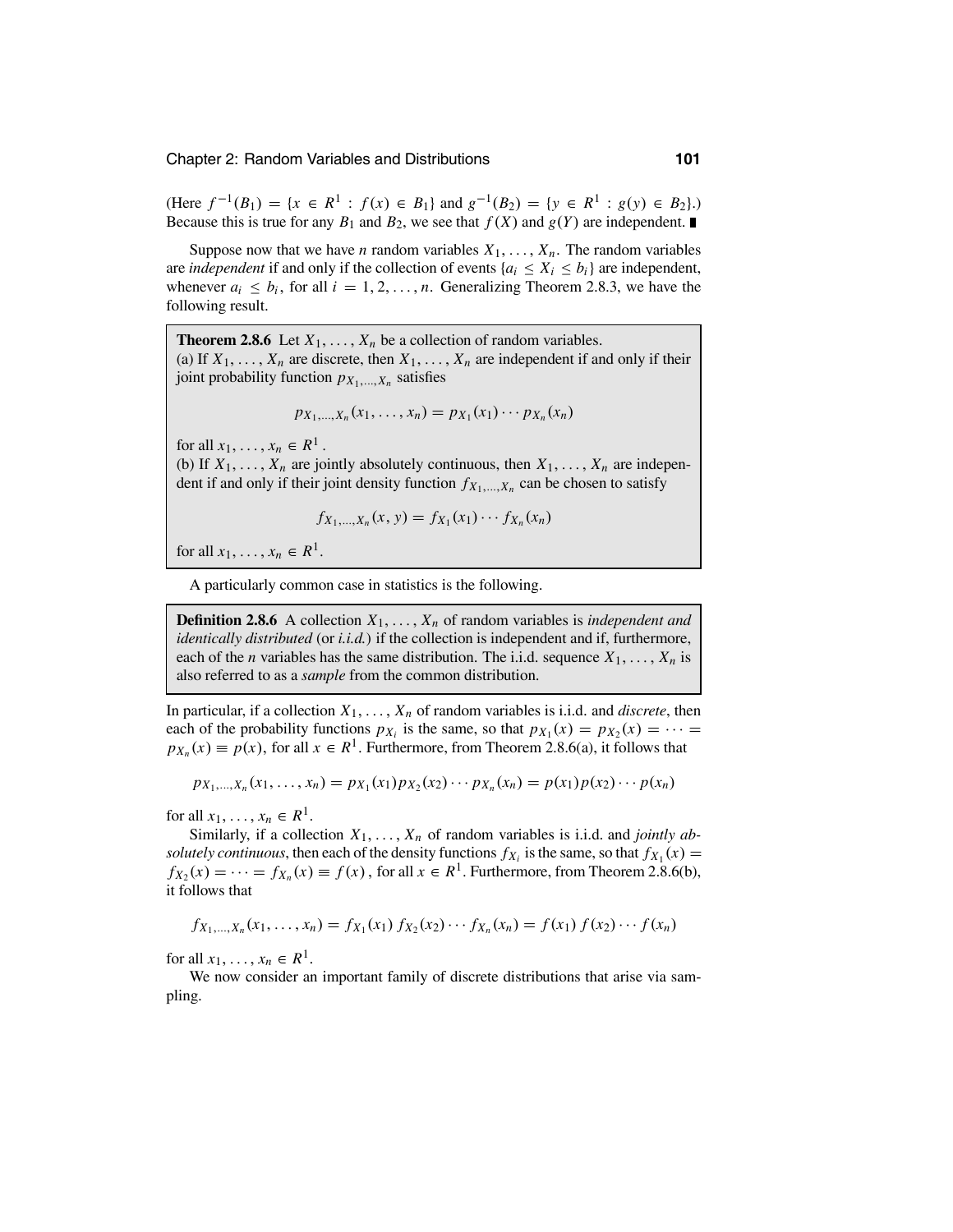#### **EXAMPLE 2.8.5** *Multinomial Distributions*

Suppose we have a response  $s$  that can take three possible values — for convenience, labelled  $1, 2$ , and  $3$  — with the probability distribution

$$
P(s = 1) = \theta_1, P(s = 2) = \theta_2, P(s = 3) = \theta_3
$$

so that each  $\theta_i \ge 0$  and  $\theta_1 + \theta_2 + \theta_3 = 1$ . As a simple example, consider a bowl of chips of which a proportion  $\theta_i$  of the chips are labelled *i* (for  $i = 1, 2, 3$ ). If we randomly draw a chip from the bowl and observe its label *s*, then  $P(s = i) = \theta_i$ . Alternatively, consider a population of students at a university of which a proportion  $\theta_1$ live on campus (denoted by  $s = 1$ ), a proportion  $\theta_2$  live off-campus with their parents (denoted by  $s = 2$ ), and a proportion  $\theta_3$  live off-campus independently (denoted by  $s = 3$ ). If we randomly draw a student from this population and determine *s* for that student, then  $P(s = i) = \theta_i$ .

We can also write

$$
P(s = i) = \theta_1^{I_{\{1\}}(i)} \theta_2^{I_{\{2\}}(i)} \theta_3^{I_{\{3\}}(i)}
$$

for  $i \in \{1, 2, 3\}$ , where  $I_{\{j\}}$  is the indicator function for  $\{j\}$ . Therefore, if  $(s_1, \ldots, s_n)$ is a sample from the distribution on  $\{1, 2, 3\}$  given by the  $\theta_i$ , Theorem 2.8.6(a) implies that the joint probability function for the sample equals

$$
P(s_1 = k_1, \dots, s_n = k_n) = \prod_{j=1}^n \theta_1^{I_{\{1\}}(k_j)} \theta_2^{I_{\{2\}}(k_j)} \theta_3^{I_{\{3\}}(k_j)} = \theta_1^{x_1} \theta_2^{x_2} \theta_3^{x_3} \qquad (2.8.2)
$$

where  $x_i = \sum_{j=1}^n I_{\{i\}}(k_j)$  is equal to the number of *i*'s in  $(k_1, \ldots, k_n)$ .

Now, based on the sample  $(s_1, \ldots, s_n)$ , define the random variables

$$
X_i = \sum_{j=1}^n I_{\{i\}}(s_j)
$$

for  $i = 1, 2$ , and 3. Clearly,  $X_i$  is the number of *i*'s observed in the sample and we always have  $X_i \in \{0, 1, \ldots, n\}$  and  $X_1 + X_2 + X_3 = n$ . We refer to the  $X_i$  as the *counts* formed from the sample.

For  $(x_1, x_2, x_3)$  satisfying  $x_i \in \{0, 1, ..., n\}$  and  $x_1 + x_2 + x_3 = n$ , (2.8.2) implies that the joint probability function for  $(X_1, X_2, X_3)$  is given by

$$
p_{(X_1, X_2, X_3)} (x_1, x_2, x_3) = P (X_1 = x_1, X_2 = x_2, X_3 = x_3)
$$
  
=  $C (x_1, x_2, x_3) \theta_1^{x_1} \theta_2^{x_2} \theta_3^{x_3}$ 

where *C* ( $x_1, x_2, x_3$ ) equals the number of samples ( $s_1, \ldots, s_n$ ) with  $x_1$  of its elements equal to 1,  $x_2$  of its elements equal to 2, and  $x_3$  of its elements equal to 3. To calculate *C* ( $x_1, x_2, x_3$ ), we note that there are  $\binom{n}{x_1}$  choices for the places of the 1's in the sample sequence,  $\binom{n-x_1}{x_2}$  choices for the places of the 2's in the sequence, and finally  $\binom{n-x_1-x_2}{x_3}$  = 1 choices for the places of the 3's in the sequence (recall the multinomial coefficient defined in (1.4.4)). Therefore, the probability function for the counts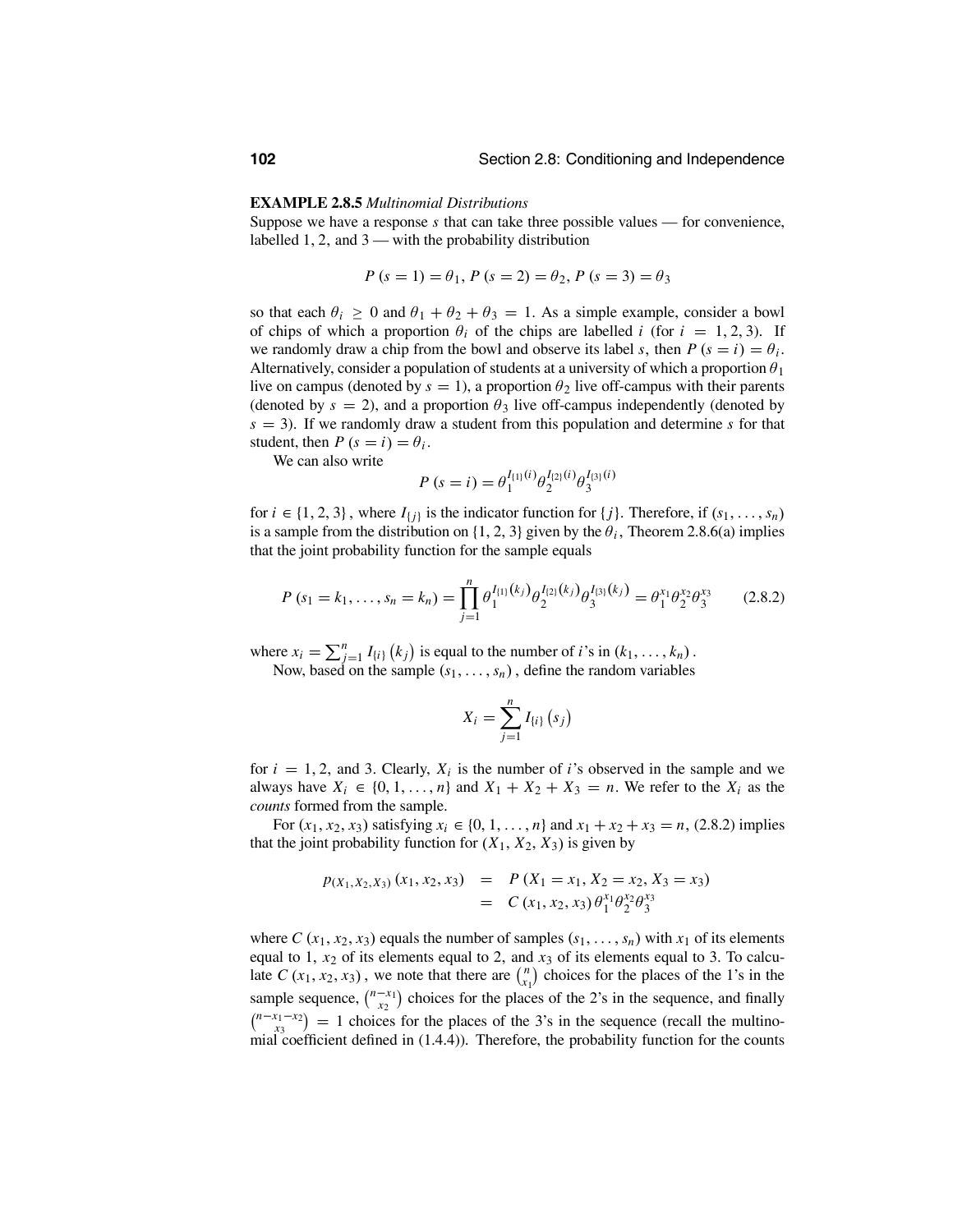$(X_1, X_2, X_3)$  is equal to

$$
p_{(X_1, X_2, X_3)} (x_1, x_2, x_3) = {n \choose x_1} {n - x_1 \choose x_2} {n - x_1 - x_2 \choose x_3} \theta_1^{x_1} \theta_2^{x_2} \theta_3^{x_3}
$$
  
=  ${n \choose x_1 x_2 x_3} \theta_1^{x_1} \theta_2^{x_2} \theta_3^{x_3}$ .

We say that

$$
(X_1, X_2, X_3) \sim \text{Multinomial}(n, \theta_1, \theta_2, \theta_3).
$$

Notice that the Multinomial $(n, \theta_1, \theta_2, \theta_3)$  generalizes the Binomial $(n, \theta)$  distribution, as we are now counting the number of response values in three possible categories rather than two. Also, it is immediate that

$$
X_i \sim \text{Binomial}(n, \theta_i)
$$

because  $X_i$  equals the number of occurrences of  $i$  in the  $n$  independent response values, and *i* occurs for an individual response with probability equal to  $\theta_i$  (also see Problem 2.8.18).

As a simple example, suppose that we have an urn containing 10 red balls, 20 white balls, and 30 black balls. If we randomly draw 10 balls from the urn with replacement, what is the probability that we will obtain 3 red, 4 white, and 3 black balls? Because we are drawing with replacement, the draws are i.i.d., so the counts are distributed Multinomial(10, 10/60, 20/60, 30/60) . The required probability equals

$$
\left(\frac{10}{343}\right)\left(\frac{10}{60}\right)^3\left(\frac{20}{60}\right)^4\left(\frac{30}{60}\right)^3 = 3.0007 \times 10^{-2}.
$$

Note that if we had drawn without replacement, then the draws would not be i.i.d., the counts would thus not follow a multinomial distribution but rather a generalization of the hypergeometric distribution, as discussed in Problem 2.3.29.

Now suppose we have a response *s* that takes *k* possible values — for convenience, labelled 1, 2, ...,  $k$  — with the probability distribution given by  $P(s = i) = \theta_i$ . For a sample  $(s_1, \ldots, s_n)$ , define the counts  $X_i = \sum_{j=1}^n I_{\{i\}}(s_j)$  for  $i = 1, \ldots k$ . Then, arguing as above and recalling the development of (1.4.4), we have

$$
p(x_1,...,x_k)(x_1,...,x_k) = {n \choose x_1...x_k} \theta_1^{x_1} \cdots \theta_k^{x_k}
$$

whenever each  $x_i \in \{0, \ldots, n\}$  and  $x_1 + \cdots + x_k = n$ . In this case, we write

$$
(X_1, \ldots, X_k) \sim \text{Multinomial}(n, \theta_1, \ldots, \theta_k) . \blacksquare
$$

# **2.8.4 Order Statistics**

Suppose now that  $(X_1, \ldots, X_n)$  is a sample. In many applications of statistics, we will have *n* data values where the assumption that these arise as an i.i.d. sequence makes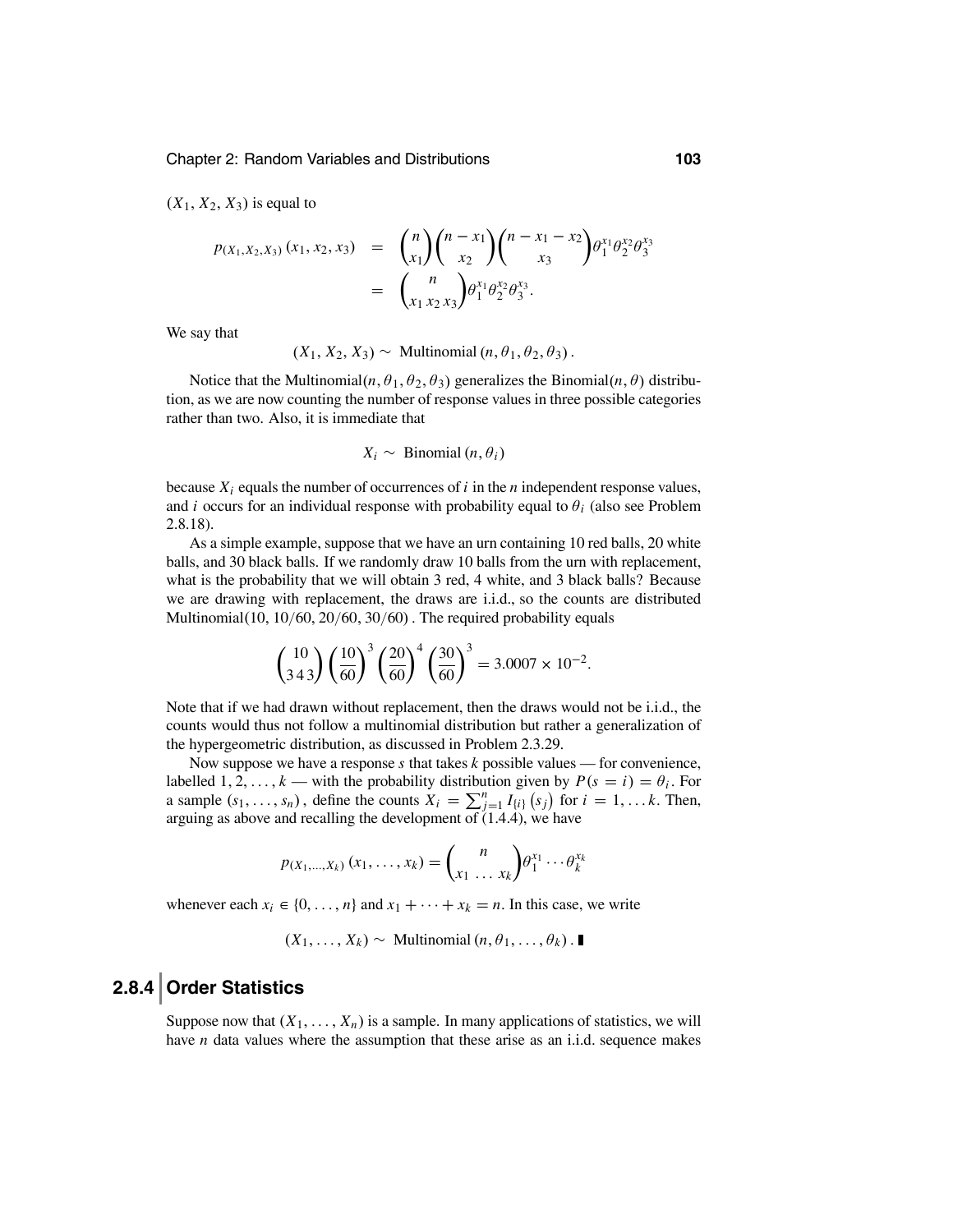sense. It is often of interest, then, to order these from smallest to largest to obtain the *order statistics*

$$
X_{(1)},\ldots,X_{(n)}
$$

Here,  $X_{(i)}$  is equal to the *i*th smallest value in the sample  $X_1, \ldots, X_n$ . So, for example, if  $n = 5$  and

$$
X_1 = 2.3
$$
,  $X_2 = 4.5$ ,  $X_3 = -1.2$ ,  $X_4 = 2.2$ ,  $X_5 = 4.3$ 

then

$$
X_{(1)} = -1.2
$$
,  $X_{(2)} = 2.2$ ,  $X_{(3)} = 2.3$ ,  $X_{(4)} = 4.3$ ,  $X_{(5)} = 4.5$ .

Of considerable interest in many situations are the distributions of the order statistics. Consider the following examples.

#### **EXAMPLE 2.8.6** *Distribution of the Sample Maximum*

Suppose  $X_1, X_2, ..., X_n$  are i.i.d. so that  $F_{X_1}(x) = F_{X_2}(x) = \cdots = F_{X_n}(x)$ . Then the *largest-order statistic*  $X_{(n)} = \max(X_1, X_2, \ldots, X_n)$  is the *maximum* of these *n* random variables.

Now  $X_{(n)}$  is another random variable. What is its cumulative distribution function? We see that  $X_{(n)} \leq x$  if and only if  $X_i \leq x$  for all *i*. Hence,

$$
F_{X_{(n)}}(x) = P(X_{(n)} \le x) = P(X_1 \le x, X_2 \le x, ..., X_n \le x)
$$
  
=  $P(X_1 \le x)P(X_2 \le x) \cdots P(X_n \le x) = F_{X_1}(x)F_{X_2}(x) \cdots F_{X_n}(x)$   
=  $(F_{X_1}(x))^n$ .

If  $F_{X_1}$  corresponds to an absolutely continuous distribution, then we can differentiate this expression to obtain the density of  $X_{(n)}$ .

#### **EXAMPLE 2.8.7**

As a special case of Example 2.8.6, suppose that  $X_1, X_2, \ldots, X_n$  are identically and independently distributed Uniform[0, 1]. From the above, for  $0 \le x \le 1$ , we have  $F_{X(n)}(x) = (F_{X_1}(x))^n = x^n$ . It then follows from Corollary 2.5.1 that the density *f*<sub>*X*(*n*)</sub> of *X*(*n*) equals  $f_{X(n)}(x) = F'_{X(n)}(x) = nx^{n-1}$  for  $0 \le x \le 1$ , with (of course)  $f_{X(n)}(x) = 0$  for  $x < 0$  and  $x > 1$ . Note that, from Problem 2.4.24, we can write  $X_{(n)}$  ∼ Beta $(n, 1)$ .

#### **EXAMPLE 2.8.8** *Distribution of the Sample Minimum*

Following Example 2.8.6, we can also obtain the distribution function of the sample minimum, or *smallest-order statistic*,  $X_{(1)} = min(X_1, X_2, \ldots, X_n)$ . We have

$$
F_{X_{(1)}}(x) = P(X_{(1)} \le x)
$$
  
= 1 - P(X<sub>(1)</sub> > x)  
= 1 - P(X<sub>1</sub> > x, X<sub>2</sub> > x, ..., X<sub>n</sub> > x)  
= 1 - P(X<sub>1</sub> > x) P(X<sub>2</sub> > x) \cdots P(X<sub>n</sub> > x)  
= 1 - (1 - F\_{X\_1}(x)) (1 - F\_{X\_2}(x)) \cdots (1 - F\_{X\_n}(x))  
= 1 - (1 - F\_{X\_1}(x))<sup>n</sup>.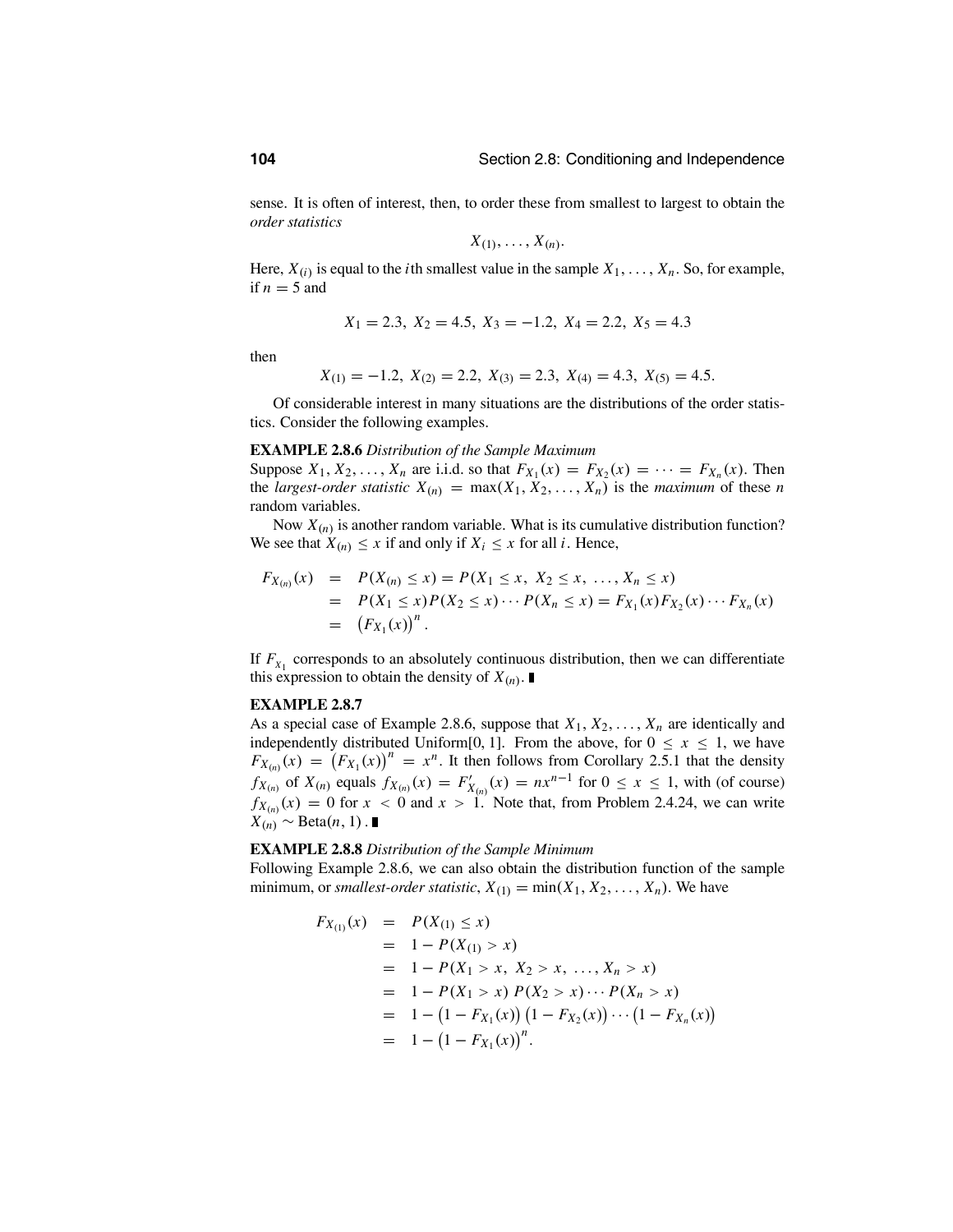Chapter 2: Random Variables and Distributions **105**

Again, if  $F_{X_1}$  corresponds to an absolutely continuous distribution, we can differentiate this expression to obtain the density of  $X_{(1)}$ .

#### **EXAMPLE 2.8.9**

Let  $X_1, \ldots, X_n$  be i.i.d. Uniform[0, 1]. Hence, for  $0 \le x \le 1$ ,

$$
F_{X_{(1)}}(x) = P(X_{(1)} \le x) = 1 - P(X_{(1)} > x) = 1 - (1 - x)^n.
$$

It then follows from Corollary 2.5.1 that the density  $f_{X_{(1)}}$  of  $X_{(1)}$  satisfies  $f_{X_{(1)}}(x) =$  $F'_{X_{(1)}}(x) = n(1-x)^{n-1}$  for  $0 \le x \le 1$ , with (of course)  $f_{X_{(1)}}(x) = 0$  for  $x < 0$  and *x* > 1. Note that, from Problem 2.4.24, we can write  $X_{(1)}$  ∼ Beta(1, *n*).

The sample median and sample quartiles are defined in terms of order statistics and used in statistical applications. These quantities, and their uses, are discussed in Section 5.5.

### **Summary of Section 2.8**

- If *<sup>X</sup>* and *<sup>Y</sup>* are discrete, then the conditional probability function of *<sup>Y</sup>*, given *<sup>X</sup>*, equals  $p_{Y|X}(y|x) = p_{X,Y}(x, y)/p_X(x)$ .
- If *<sup>X</sup>* and *<sup>Y</sup>* are absolutely continuous, then the conditional density function of *<sup>Y</sup>*, given *X*, equals  $f_{Y|X}(y|x) = f_{X,Y}(x, y)/f_X(x)$ .
- *X* and *Y* are independent if  $P(X \in B_1, Y \in B_2) = P(X \in B_1)P(Y \in B_2)$  for all  $B_1, B_2 \subset R^1$ .
- Discrete *X* and *Y* are independent if and only if  $p_{X,Y}(x, y) = p_X(x)p_Y(y)$  for all  $x, y \in R^1$  or, equivalently,  $p_{Y|X}(y|x) = p_Y(y)$ .
- Absolutely continuous *X* and *Y* are independent if and only if  $f_{X,Y}(x, y) =$  $f_X(x) f_Y(y)$  for all  $x, y \in R^1$  or, equivalently,  $f_{Y|X}(y | x) = f_Y(y)$ .
- A sequence  $X_1, X_2, \ldots, X_n$  is i.i.d. if the random variables are independent, and each  $X_i$  has the same distribution.

### **EXERCISES**

**2.8.1** Suppose *X* and *Y* have joint probability function

$$
p_{X,Y}(x, y) = \begin{cases} 1/6 & x = -2, y = 3 \\ 1/12 & x = -2, y = 5 \\ 1/6 & x = 9, y = 3 \\ 1/12 & x = 9, y = 5 \\ 1/3 & x = 13, y = 3 \\ 1/6 & x = 13, y = 5 \\ 0 & \text{otherwise.} \end{cases}
$$

- (a) Compute  $p_X(x)$  for all  $x \in R^1$ .
- (b) Compute  $p_Y(y)$  for all  $y \in R^1$ .
- (c) Determine whether or not *X* and *Y* are independent.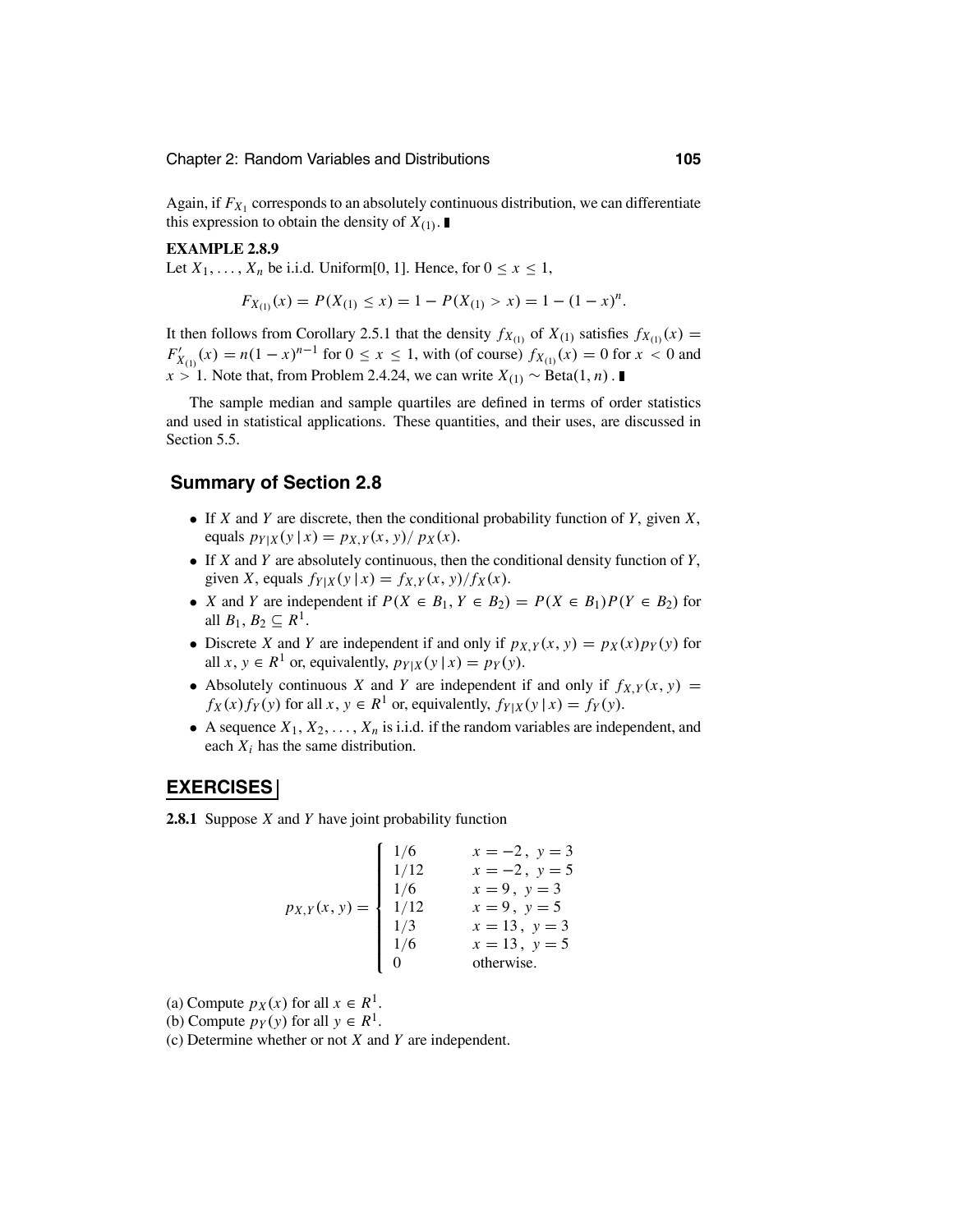**2.8.2** Suppose *X* and *Y* have joint probability function

$$
p_{X,Y}(x, y) = \begin{cases} 1/16 & x = -2, y = 3 \\ 1/4 & x = -2, y = 5 \\ 1/2 & x = 9, y = 3 \\ 1/16 & x = 9, y = 5 \\ 1/16 & x = 13, y = 3 \\ 1/16 & x = 13, y = 5 \\ 0 & \text{otherwise.} \end{cases}
$$

(a) Compute  $p_X(x)$  for all  $x \in R^1$ .

(b) Compute  $p_Y(y)$  for all  $y \in R^1$ .

(c) Determine whether or not *X* and *Y* are independent.

**2.8.3** Suppose *X* and *Y* have joint density function

$$
f_{X,Y}(x, y) = \begin{cases} \frac{12}{49} (2 + x + xy + 4y^2) & 0 \le x \le 1, \ 0 \le y \le 1\\ 0 & \text{otherwise.} \end{cases}
$$

(a) Compute  $f_X(x)$  for all  $x \in R^1$ .

(b) Compute  $f_Y(y)$  for all  $y \in R^1$ .

(c) Determine whether or not *X* and *Y* are independent.

**2.8.4** Suppose *X* and *Y* have joint density function

$$
f_{X,Y}(x, y) = \begin{cases} \frac{2}{5(2+e)} (3+e^x+3y+3ye^y+ye^x+ye^{x+y}) & 0 \le x \le 1, \\ 0 & 0 \le y \le 1 \end{cases}
$$
 otherwise

(a) Compute  $f_X(x)$  for all  $x \in R^1$ .

(b) Compute 
$$
f_Y(y)
$$
 for all  $y \in R^1$ 

(b) Compute  $f_Y(y)$  for all  $y \in R^1$ .<br>(c) Determine whether or not *X* and *Y* are independent.

**2.8.5** Suppose *X* and *Y* have joint probability function

$$
p_{X,Y}(x, y) = \begin{cases} 1/9 & x = -4, y = -2 \\ 2/9 & x = 5, y = -2 \\ 3/9 & x = 9, y = -2 \\ 2/9 & x = 9, y = 0 \\ 1/9 & x = 9, y = 4 \\ 0 & \text{otherwise.} \end{cases}
$$

(a) Compute  $P(Y = 4 | X = 9)$ . (b) Compute  $P(Y = -2 | X = 9)$ . (c) Compute  $P(Y = 0 | X = -4)$ . (d) Compute  $P(Y = -2 | X = 5)$ . (e) Compute  $P(X = 5 | Y = -2)$ .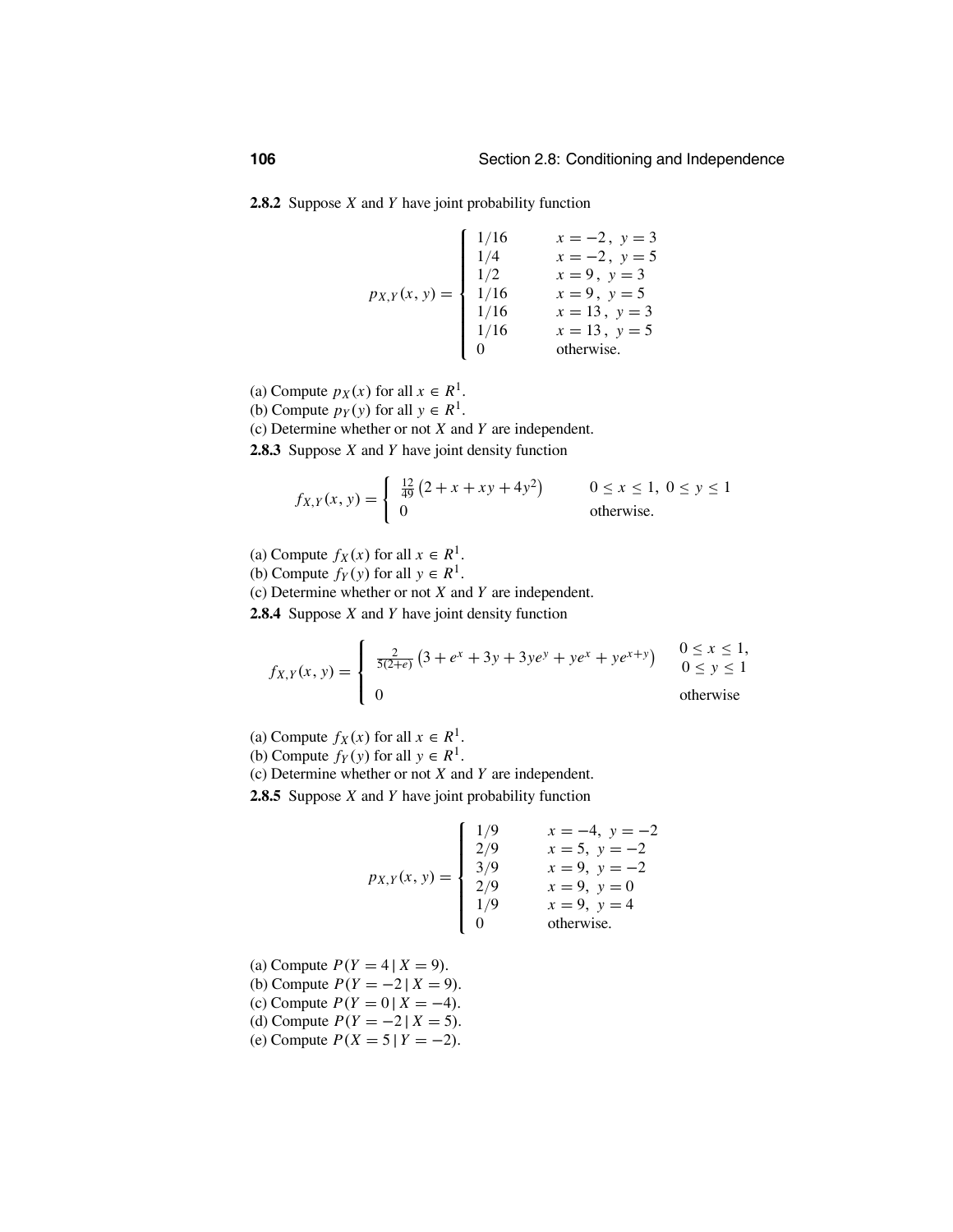**2.8.6** Let *X* ∼ Bernoulli( $\theta$ ) and *Y* ∼ Geometric( $\theta$ ), with *X* and *Y* independent. Let  $Z = X + Y$ . What is the probability function of *Z*?

**2.8.7** For each of the following joint density functions *fX*,*<sup>Y</sup>* (taken from Exercise 2.7.4), compute the conditional density  $f_{Y|X}(y|x)$ , and determine whether or not *X* and *Y* are independent. (a)

$$
f_{X,Y}(x, y) = \begin{cases} 2x^2y + Cy^5 & 0 \le x \le 1, \ 0 \le y \le 1\\ 0 & \text{otherwise.} \end{cases}
$$

(b)

$$
f_{X,Y}(x, y) = \begin{cases} C(xy + x^5y^5) & 0 \le x \le 1, \ 0 \le y \le 1\\ 0 & \text{otherwise.} \end{cases}
$$

(c)

$$
f_{X,Y}(x, y) = \begin{cases} C(xy + x^5y^5) & 0 \le x \le 4, \ 0 \le y \le 10\\ 0 & \text{otherwise.} \end{cases}
$$

(d)

$$
f_{X,Y}(x, y) = \begin{cases} Cx^5y^5 & 0 \le x \le 4, \ 0 \le y \le 10\\ 0 & \text{otherwise.} \end{cases}
$$

**2.8.8** Let *<sup>X</sup>* and *<sup>Y</sup>* be jointly absolutely continuous random variables. Suppose *<sup>X</sup>* <sup>∼</sup> Exponential(2) and that  $P(Y > 5 | X = x) = e^{-3x}$ . Compute  $P(Y > 5)$ .

**2.8.9** Give an example of two random variables *X* and *Y*, each taking values in the set  ${1, 2, 3}$ , such that  $P(X = 1, Y = 1) = P(X = 1) P(Y = 1)$ , but *X* and *Y* are *not* independent.

**2.8.10** Let *X* ∼ Bernoulli( $\theta$ ) and *Y* ∼ Bernoulli( $\psi$ ), where 0 <  $\theta$  < 1 and 0 <  $\psi$  < 1. Suppose  $P(X = 1, Y = 1) = P(X = 1) P(Y = 1)$ . Prove that *X* and *Y* must be independent.

**2.8.11** Suppose that *X* is a *constant* random variable and that *Y* is any random variable. Prove that *X* and *Y* must be independent.

**2.8.12** Suppose *X* ∼ Bernoulli(1/3) and *Y* ∼ Poisson( $\lambda$ ), with *X* and *Y* independent and with  $\lambda > 0$ . Compute  $P(X = 1 | Y = 5)$ .

**2.8.13** Suppose  $P(X = x, Y = y) = 1/8$  for  $x = 3, 5$  and  $y = 1, 2, 4, 7$ , otherwise  $P(X = x, Y = y) = 0.$ 

(a) Compute the conditional probability function  $p_{Y|X}(y|x)$  for all  $x, y \in R^1$  with  $p_X(x) > 0.$ 

(b) Compute the conditional probability function  $p_{X|Y}(x|y)$  for all  $x, y \in R^1$  with  $p_Y(y) > 0$ .

(c) Are *X* and *Y* independent? Why or why not?

**2.8.14** Let *X* and *Y* have joint density  $f_{X,Y}(x, y) = (x^2 + y)/36$  for  $-2 < x < 1$  and  $0 < y < 4$ , otherwise  $f_{X,Y}(x, y) = 0$ .

(a) Compute the conditional density  $f_{Y|X}(y|x)$  for all  $x, y \in R^1$  with  $f_X(x) > 0$ .

(b) Compute the conditional density  $f_{X|Y}(x|y)$  for all  $x, y \in R^1$  with  $f_Y(y) > 0$ .

(c) Are *X* and *Y* independent? Why or why not?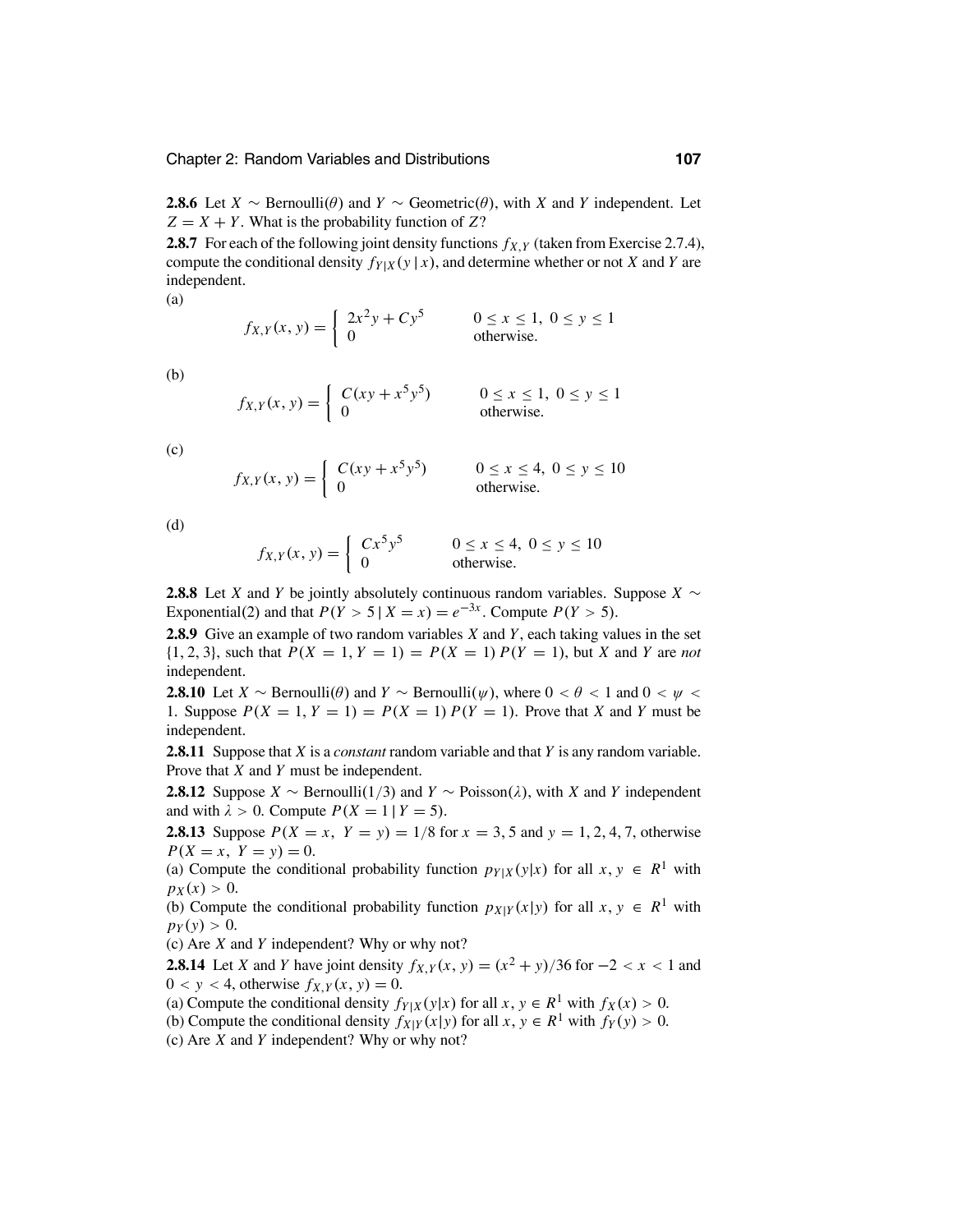**2.8.15** Let *X* and *Y* have joint density  $f_{X,Y}(x, y) = (x^2 + y)/4$  for  $0 < x < y < 2$ , otherwise  $f_{X,Y}(x, y) = 0$ . Compute each of the following.

(a) The conditional density  $f_{Y|X}(y|x)$  for all  $x, y \in R^1$  with  $f_X(x) > 0$ 

(b) The conditional density  $f_{X|Y}(x|y)$  for all  $x, y \in R^1$  with  $f_Y(y) > 0$ 

(c) Are *X* and *Y* independent? Why or why not?

**2.8.16** Suppose we obtain the following sample of size  $n = 6$ :  $X_1 = 12$ ,  $X_2 = 8$ ,  $X_3 = X_4 = 9$ ,  $X_5 = 7$ , and  $X_6 = 11$ . Specify the order statistics  $X_{(i)}$  for  $1 \le i \le 6$ .

### **PROBLEMS**

**2.8.17** Let *X* and *Y* be jointly absolutely continuous random variables, having joint density of the form

$$
f_{X,Y}(x, y) = \begin{cases} C_1(2x^2y + C_2y^5) & 0 \le x \le 1, \ 0 \le y \le 1\\ 0 & \text{otherwise.} \end{cases}
$$

Determine values of  $C_1$  and  $C_2$ , such that  $f_{X,Y}$  is a valid joint density function, and X and *Y* are independent.

**2.8.18** Let *X* and *Y* be discrete random variables. Suppose  $p_{X,Y}(x, y) = g(x)h(y)$ , for some functions *g* and *h*. Prove that *X* and *Y* are independent. (Hint: Use Theorem 2.8.3(a) and Theorem 2.7.4.)

**2.8.19** Let *X* and *Y* be jointly absolutely continuous random variables. Suppose  $f_X$ ,  $\gamma(x, y) = g(x) h(y)$ , for some functions *g* and *h*. Prove that *X* and *Y* are independent. (Hint: Use Theorem 2.8.3(b) and Theorem 2.7.5.)

**2.8.20** Let *X* and *Y* be discrete random variables, with  $P(X = 1) > 0$  and  $P(X = 1)$ 2) > 0. Suppose  $P(Y = 1 | X = 1) = 3/4$  and  $P(Y = 2 | X = 2) = 3/4$ . Prove that *X* and *Y* cannot be independent.

**2.8.21** Let *X* and *Y* have the bivariate normal distribution, as in Example 2.7.9. Prove that *X* and *Y* are independent if and only if  $\rho = 0$ .

**2.8.22** Suppose that  $(X_1, X_2, X_3) \sim \text{Multinomial}(n, \theta_1, \theta_2, \theta_3)$ . Prove, by summing the joint probability function, that  $X_1 \sim \text{Binomial}(n, \theta_1)$ .

**2.8.23** Suppose that  $(X_1, X_2, X_3) \sim \text{Multinomial}(n, \theta_1, \theta_2, \theta_3)$ . Find the conditional distribution of  $X_2$  given that  $X_1 = x_1$ .

**2.8.24** Suppose that  $X_1, \ldots, X_n$  is a sample from the Exponential( $\lambda$ ) distribution. Find the densities  $f_{X_{(1)}}$  and  $f_{X_{(n)}}$ .

**2.8.25** Suppose that  $X_1, \ldots, X_n$  is a sample from a distribution with cdf *F*. Prove that

$$
F_{X_{(i)}}(x) = \sum_{j=i}^{n} {n \choose j} F^{j} (x) (1 - F (x))^{n-j}.
$$

(Hint: Note that  $X(i) \leq x$  if and only if at least *i* of  $X_1, \ldots, X_n$  are less than or equal to  $x$ .)

**2.8.26** Suppose that  $X_1, \ldots, X_5$  is a sample from the Uniform[0, 1] distribution. If we define the sample median to be  $X_{(3)}$ , find the density of the sample median. Can you identify this distribution? (Hint: Use Problem 2.8.25.)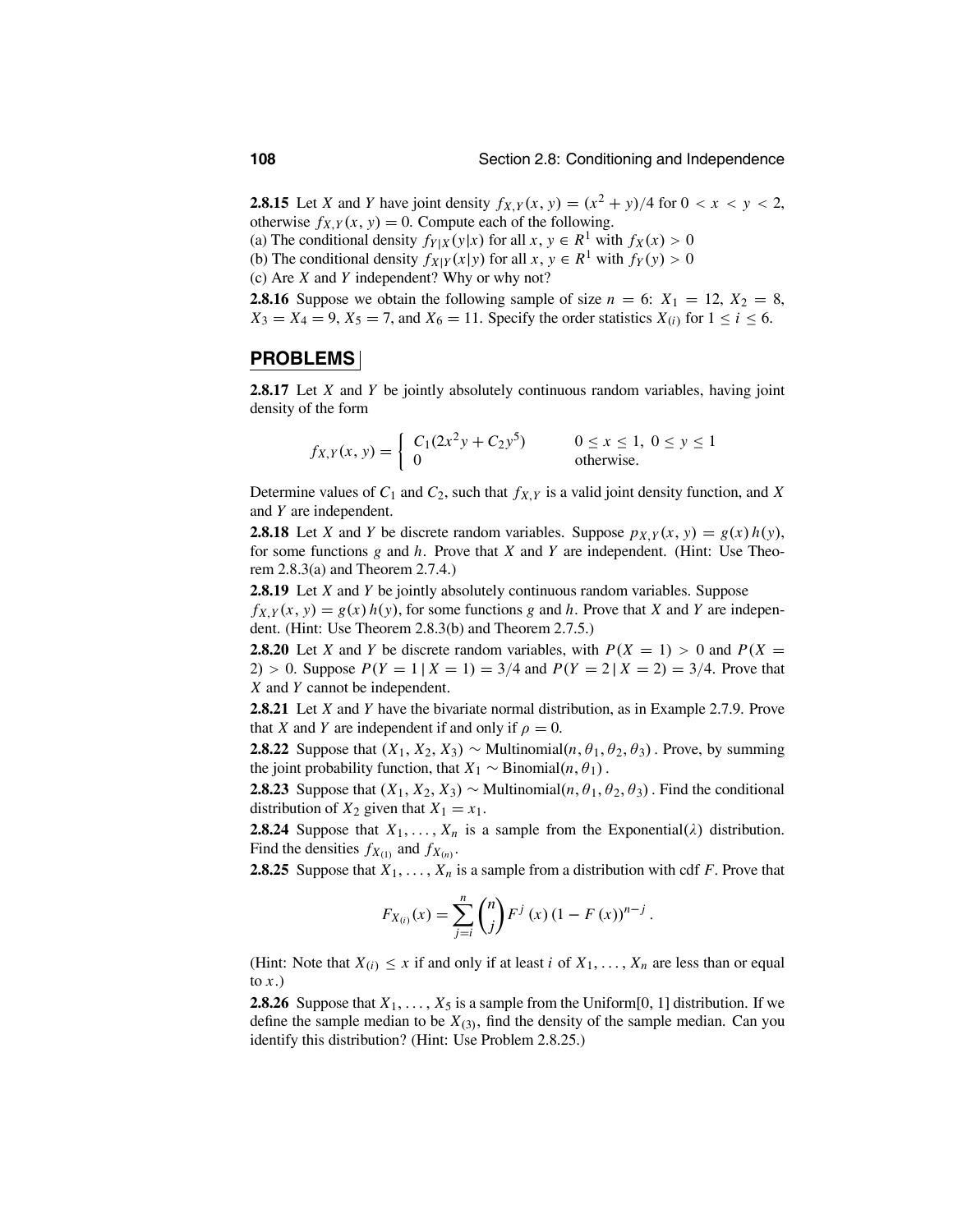**2.8.27** Suppose that  $(X, Y) \sim$  Bivariate Normal $(\mu_1, \mu_2, \sigma_1, \sigma_2, \rho)$ . Prove that *Y* given  $X = x$  is distributed  $N(\mu_2 + \rho \sigma_2 (x - \mu_1) / \sigma_1, (1 - \rho^2) \sigma_2^2)$ . Establish the analogous result for the conditional distribution of *X* given  $\hat{Y} = y$ . (Hint: Use (2.7.1) for *Y* given  $X = x$  and its analog for *X* given  $Y = y$ .)

### **CHALLENGES**

**2.8.28** Let *X* and *Y* be random variables.

(a) Suppose *X* and *Y* are both discrete. Prove that *X* and *Y* are independent if and only if  $P(Y = y | X = x) = P(Y = y)$  for all *x* and *y* such that  $P(X = x) > 0$ .

(b) Suppose *X* and *Y* are jointly absolutely continuous. Prove that *X* and *Y* are independent if and only if  $P(a \le Y \le b \mid X = x) = P(a \le Y \le b)$  for all x and y such that  $f_X(x) > 0$ .

# **2.9 Multidimensional Change of Variable**

Let *X* and *Y* be random variables with known joint distribution. Suppose that  $Z =$  $h_1(X, Y)$  and  $W = h_2(X, Y)$ , where  $h_1, h_2: R^2 \rightarrow R^1$  are two functions. What is the joint distribution of *Z* and *W*?

This is similar to the problem considered in Section 2.6, except that we have moved from a one-dimensional to a two-dimensional setting. The two-dimensional setting is more complicated; however, the results remain essentially the same, as we shall see.

### **2.9.1 The Discrete Case**

If *X* and *Y* are *discrete* random variables, then the distribution of *Z* and *W* is essentially straightforward.

**Theorem 2.9.1** Let *X* and *Y* be discrete random variables, with joint probability function  $p_{X,Y}$ . Let  $Z = h_1(X, Y)$  and  $W = h_2(X, Y)$ , where  $h_1, h_2 : R^2 \to R^1$  are some functions. Then *Z* and *W* are also discrete, and their joint probability function *pZ*,*<sup>W</sup>* satisfies

 $p_{Z,W}(z, w) = \sum_{\substack{x,y \ n_1(x,y)=z, h_2(x,y)=w}}$  $p_{X,Y}(x, y)$ .

Here, the sum is taken over all pairs  $(x, y)$  such that  $h_1(x, y) = z$  and  $h_2(x, y) = w$ .

**PROOF** We compute that  $p_{Z,W}(z, w) = P(Z = z, W = w) = P(h_1(X, Y))$  $z, h_2(X, Y) = w$ ). This equals

$$
\sum_{\substack{x,y\\ h_1(x,y)=z, h_2(x,y)=w}} P(X=x, Y=y) = \sum_{\substack{x,y\\ h_1(x,y)=z, h_2(x,y)=w}} p_{X,Y}(x, y),
$$

as claimed.

As a special case, we note the following.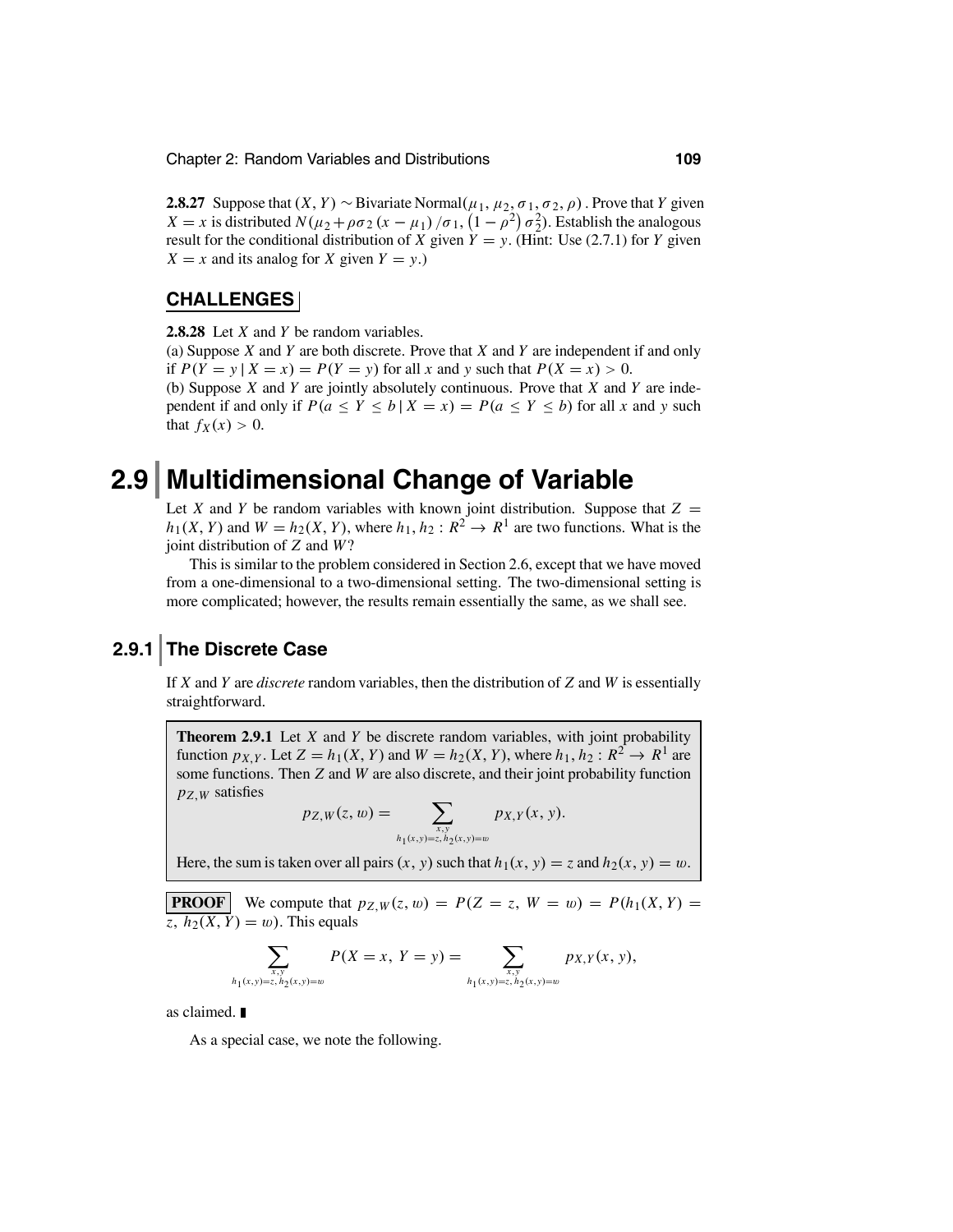**Corollary 2.9.1** Suppose in the context of Theorem 2.9.1 that the joint function  $h = (h_1, h_2) : R^2 \to R^2$  defined by  $h(x, y) = (h_1(x, y), h_2(x, y))$  is one-toone, i.e., if  $h_1(x_1, y_1) = h_1(x_2, y_2)$  and  $h_2(x_1, y_1) = h_2(x_2, y_2)$ , then  $x_1 = x_2$  and  $y_1 = y_2$ . Then  $pz_{\mathcal{X}}(z,w) = px_{\mathcal{X}}(h^{-1}(z,w)),$ where  $h^{-1}(z, w)$  is the unique pair  $(x, y)$  such that  $h(x, y) = (z, w)$ .

### **EXAMPLE 2.9.1**

Suppose *X* and *Y* have joint density function

| $p_{X,Y}(x, y) = \begin{cases} 1/6 \\ 1/12 \\ 1/4 \end{cases}$ | $x = 2, y = 6$<br>$x = -2, y = -6$<br>$x = -3, y = 11$<br>$x = 3, y = -8$<br>otherwise. |
|----------------------------------------------------------------|-----------------------------------------------------------------------------------------|
|                                                                |                                                                                         |

Let  $Z = X + Y$  and  $W = Y - X^2$ . Then  $p_{Z,W}(8, 2) = P(Z = 8, W = 2)$  $P(X = 2, Y = 6) + P(X = -3, Y = 11) = 1/6 + 1/4 = 5/12$ . On the other hand,  $p_{Z,W}(-5, -17) = P(Z = -5, W = -17) = P(X = 3, Y = -8) = \frac{1}{2}.$ 

### **2.9.2 The Continuous Case (Advanced)**

If *X* and *Y* are *continuous*, and the function  $h = (h_1, h_2)$  is *one-to-one*, then it is again possible to compute a formula for the joint density of *Z* and *W*, as the following theorem shows. To state it, recall from multivariable calculus that, if  $h = (h_1, h_2)$ :  $R^2 \rightarrow R^2$  is a differentiable function, then its *Jacobian derivative J* is defined by

$$
J(x, y) = \det \begin{pmatrix} \frac{\partial h_1}{\partial x} & \frac{\partial h_2}{\partial x} \\ \frac{\partial h_1}{\partial y} & \frac{\partial h_2}{\partial y} \end{pmatrix} = \frac{\partial h_1}{\partial x} \frac{\partial h_2}{\partial y} - \frac{\partial h_2}{\partial x} \frac{\partial h_1}{\partial y}.
$$

**Theorem 2.9.2** Let *X* and *Y* be jointly absolutely continuous, with joint density function  $f_{X,Y}$ . Let  $Z = h_1(X, Y)$  and  $W = h_2(X, Y)$ , where  $h_1, h_2 : R^2 \to R^1$  are differentiable functions. Define the joint function  $h = (h_1, h_2) : R^2 \to R^2$  by

$$
h(x, y) = (h_1(x, y), h_2(x, y))
$$

Assume that *h* is one-to-one, at least on the region  $\{(x, y) : f(x, y) > 0\}$ , i.e., if  $h_1(x_1, y_1) = h_1(x_2, y_2)$  and  $h_2(x_1, y_1) = h_2(x_2, y_2)$ , then  $x_1 = x_2$  and  $y_1 = y_2$ . Then *Z* and *W* are also jointly absolutely continuous, with joint density function  $f_{Z,W}$  given by

$$
f_{Z,W}(z,w) = f_{X,Y}(h^{-1}(z,w)) / |J(h^{-1}(z,w))|,
$$

where *J* is the Jacobian derivative of *h* and where  $h^{-1}(z, w)$  is the unique pair  $(x, y)$  such that  $h(x, y) = (z, w)$ .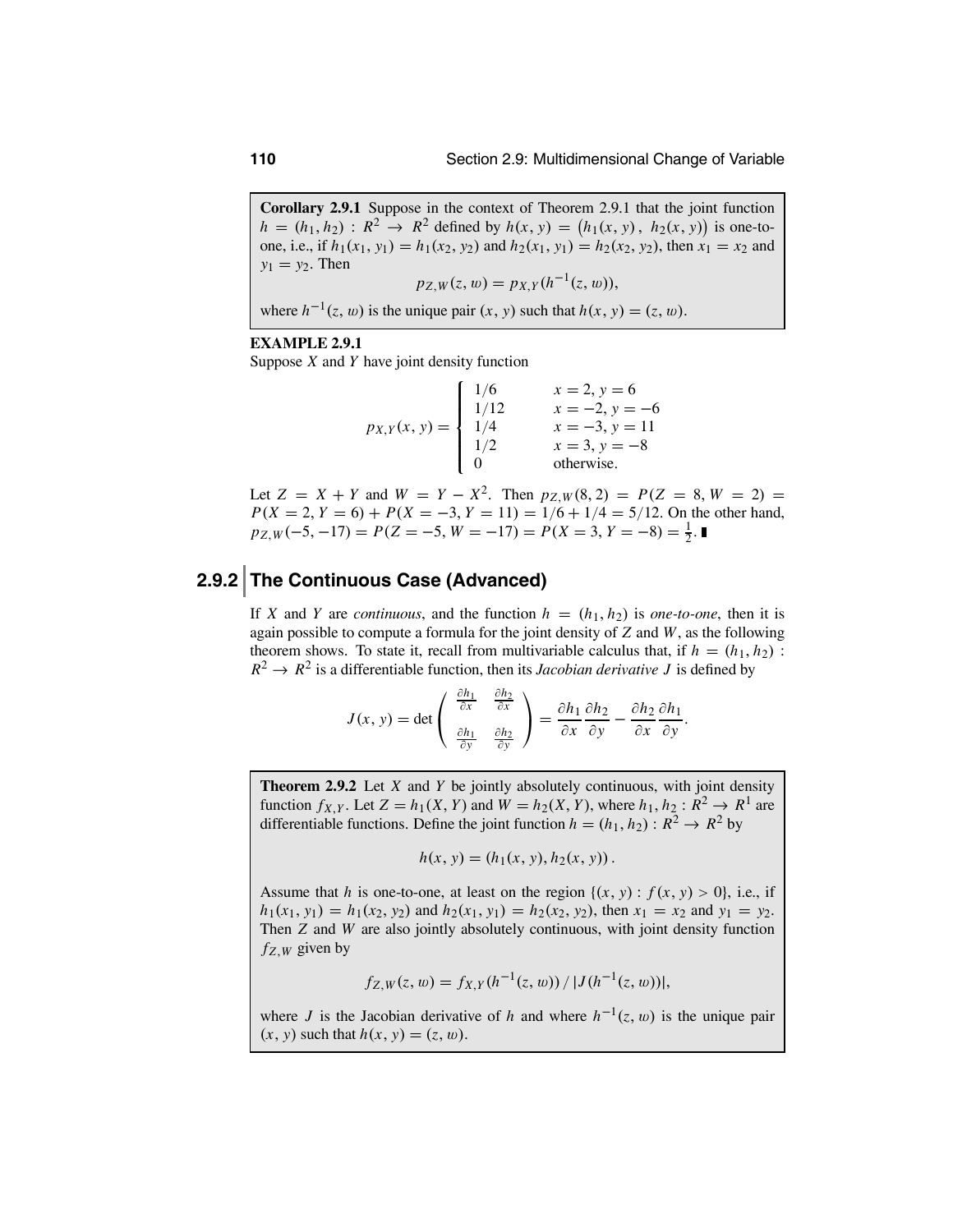Chapter 2: Random Variables and Distributions **111**

### **PROOF** See Section 2.11 for the proof of this result.

### **EXAMPLE 2.9.2**

Let *X* and *Y* be jointly absolutely continuous, with joint density function  $f_{X,Y}$  given by

$$
f_{X,Y}(x, y) = \begin{cases} 4x^2y + 2y^5 & 0 \le x \le 1, 0 \le y \le 1\\ 0 & \text{otherwise,} \end{cases}
$$

as in Example 2.7.6. Let  $Z = X + Y^2$  and  $W = X - Y^2$ . What is the joint density of *Z* and *W*?

We first note that  $Z = h_1(X, Y)$  and  $W = h_2(X, Y)$ , where  $h_1(x, y) = x + y^2$  and  $h_2(x, y) = x - y^2$ . Hence,

$$
J(x, y) = \frac{\partial h_1}{\partial x} \frac{\partial h_2}{\partial y} - \frac{\partial h_2}{\partial x} \frac{\partial h_1}{\partial y} = (1)(-2y) - (1)(2y) = -4y.
$$

We may *invert* the relationship *h* by solving for *X* and *Y*, to obtain that

$$
X = \frac{1}{2}(Z+W)
$$
 and 
$$
Y = \sqrt{\frac{Z-W}{2}}
$$
.

This means that  $h = (h_1, h_2)$  is invertible, with

$$
h^{-1}(z, w) = \left(\frac{1}{2}(z+w), \sqrt{\frac{z-w}{2}}\right).
$$

Hence, using Theorem 2.9.2, we see that

$$
f_{Z,W}(z, w)
$$
  
=  $f_{X,Y}(h^{-1}(z, w)) / |J(h^{-1}(z, w))|$   
=  $f_{X,Y}\left(\frac{1}{2}(z+w), \sqrt{\frac{z-w}{2}}\right) / |J(h^{-1}(z, w))|$   
=  $\left\{\begin{array}{cc} \left\{4(\frac{1}{2}(z+w))^2\sqrt{\frac{z-w}{2}} + 2(\sqrt{\frac{z-w}{2}})^5\right\} / 4\sqrt{\frac{z-w}{2}} & 0 \le \frac{1}{2}(z+w) \le 1, \\ 0 & 0 \le \sqrt{\frac{z-w}{2}} \le 1 \end{array}\right.$   
=  $\left\{\begin{array}{cc} (\frac{z+w}{2})^2 + \frac{1}{2}(\frac{z-w}{2})^2 & 0 \le z+w \le 2, 0 \le z-w \le 2\\ 0 & \text{otherwise.} \end{array}\right.$ 

We have thus obtained the joint density function for *Z* and *W*.

### **EXAMPLE 2.9.3**

Let  $U_1$  and  $U_2$  be independent, each having the Uniform<sup>[0, 1]</sup> distribution. (We could write this as  $U_1$ ,  $U_2$  are i.i.d. Uniform[0, 1].) Thus,

$$
f_{U_1, U_2}(u_1, u_2) = \begin{cases} 1 & 0 \le u_1 \le 1, \ 0 \le u_2 \le 1 \\ 0 & \text{otherwise.} \end{cases}
$$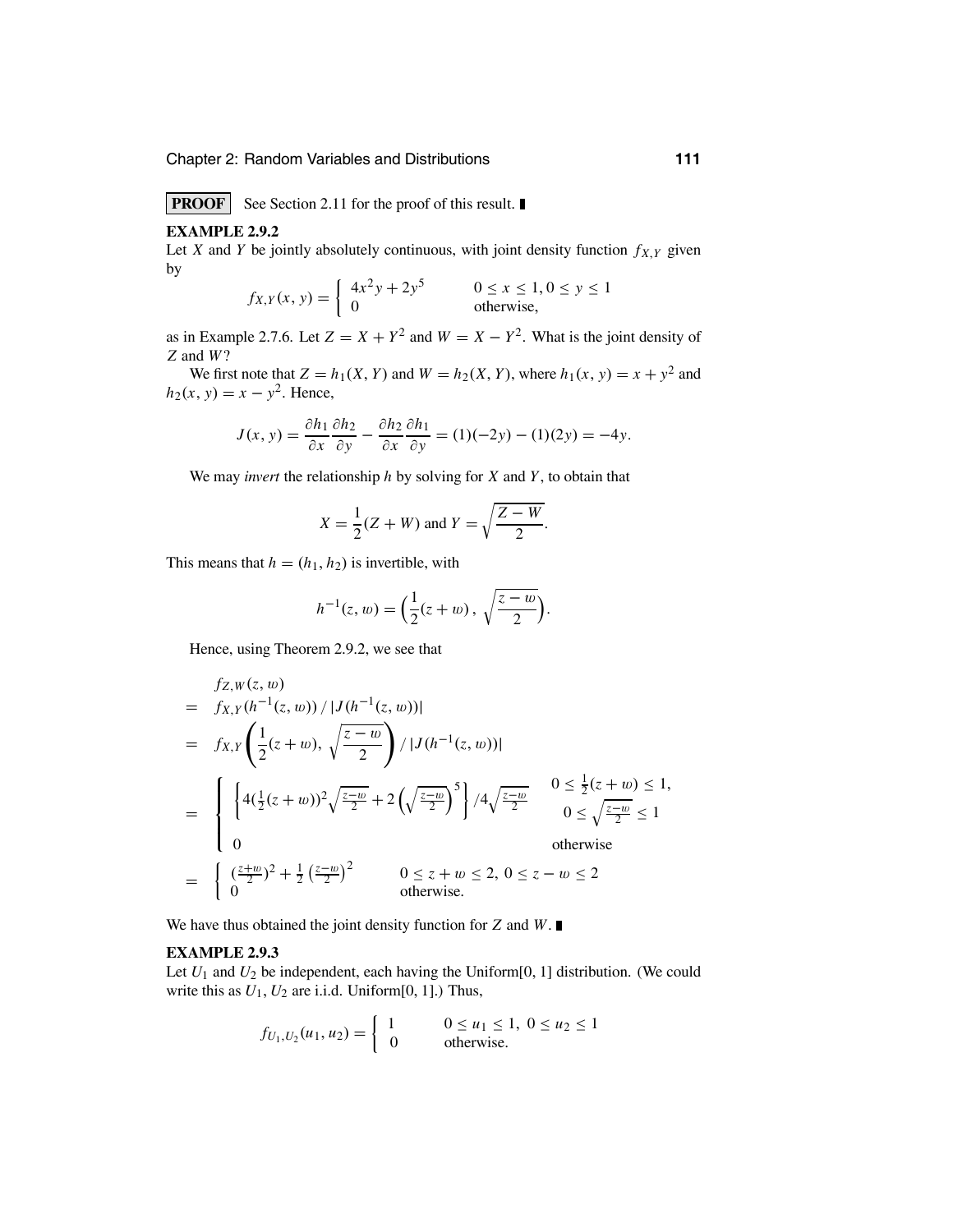Then define *X* and *Y* by

$$
X = \sqrt{2 \log(1/U_1)} \cos(2\pi U_2), \quad Y = \sqrt{2 \log(1/U_1)} \sin(2\pi U_2).
$$

What is the joint density of *X* and *Y*?

We see that here  $X = h_1(U_1, U_2)$  and  $Y = h_2(U_1, U_2)$ , where

$$
h_1(u_1, u_2) = \sqrt{2 \log(1/u_1)} \cos(2\pi u_2), \quad h_2(u_1, u_2) = \sqrt{2 \log(1/u_1)} \sin(2\pi u_2).
$$

Therefore,

$$
\frac{\partial h_1}{\partial u_1}(u_1, u_2) = \frac{1}{2} (2 \log(1/u_1))^{-1/2} \left(2u_1(-1/u_1^2)\right) \cos(2\pi u_2).
$$

Continuing in this way, we eventually compute (see Exercise 2.9.1) that

$$
J(u_1, u_2) = \frac{\partial h_1}{\partial u_1} \frac{\partial h_2}{\partial u_2} - \frac{\partial h_2}{\partial u_1} \frac{\partial h_1}{\partial u_2} = -\frac{2\pi}{u_1} \left( \cos^2(2\pi u_2) + \sin^2(2\pi u_2) \right) = -\frac{2\pi}{u_1}.
$$

On the other hand, inverting the relationship *h*, we compute that

$$
U_1 = e^{-(X^2 + Y^2)/2}
$$
,  $U_2 = \arctan(Y/X) / 2\pi$ .

Hence, using Theorem 2.9.2, we see that

$$
f_{X,Y}(x, y) = f_{U_1, U_2}(h^{-1}(x, y)) / |J(h^{-1}(x, y))|
$$
  
\n
$$
= f_{U_1, U_2}(e^{-(x^2+y^2)/2}, \arctan(y/x)/2\pi)
$$
  
\n
$$
\times |J(e^{-(x^2+y^2)/2}, \arctan(y/x)/2\pi)|^{-1}
$$
  
\n
$$
= \begin{cases} 1/|-2\pi/e^{-(x^2+y^2)/2}| & 0 \le e^{-(x^2+y^2)/2} \le 1, \\ 0 & 0 \le \arctan(y/x)/2\pi \le 1 \\ 0 & \text{otherwise} \end{cases}
$$
  
\n
$$
= \frac{1}{2\pi}e^{-(x^2+y^2)/2}
$$

where the last expression is valid for all *x* and *y*, because we *always* have

$$
0 \le e^{-(x^2+y^2)/2} \le 1
$$

and  $0 \leq \arctan(y/x)/2\pi \leq 1$ . We conclude that

$$
f_{X,Y}(x, y) = \left(\frac{1}{\sqrt{2\pi}}e^{-x^2/2}\right)\left(\frac{1}{\sqrt{2\pi}}e^{-y^2/2}\right).
$$

We recognize this as a product of two standard normal densities. We thus conclude that *X* ∼ *N*(0, 1) and *Y* ∼ *N*(0, 1) and that, furthermore, *X* and *Y* are independent.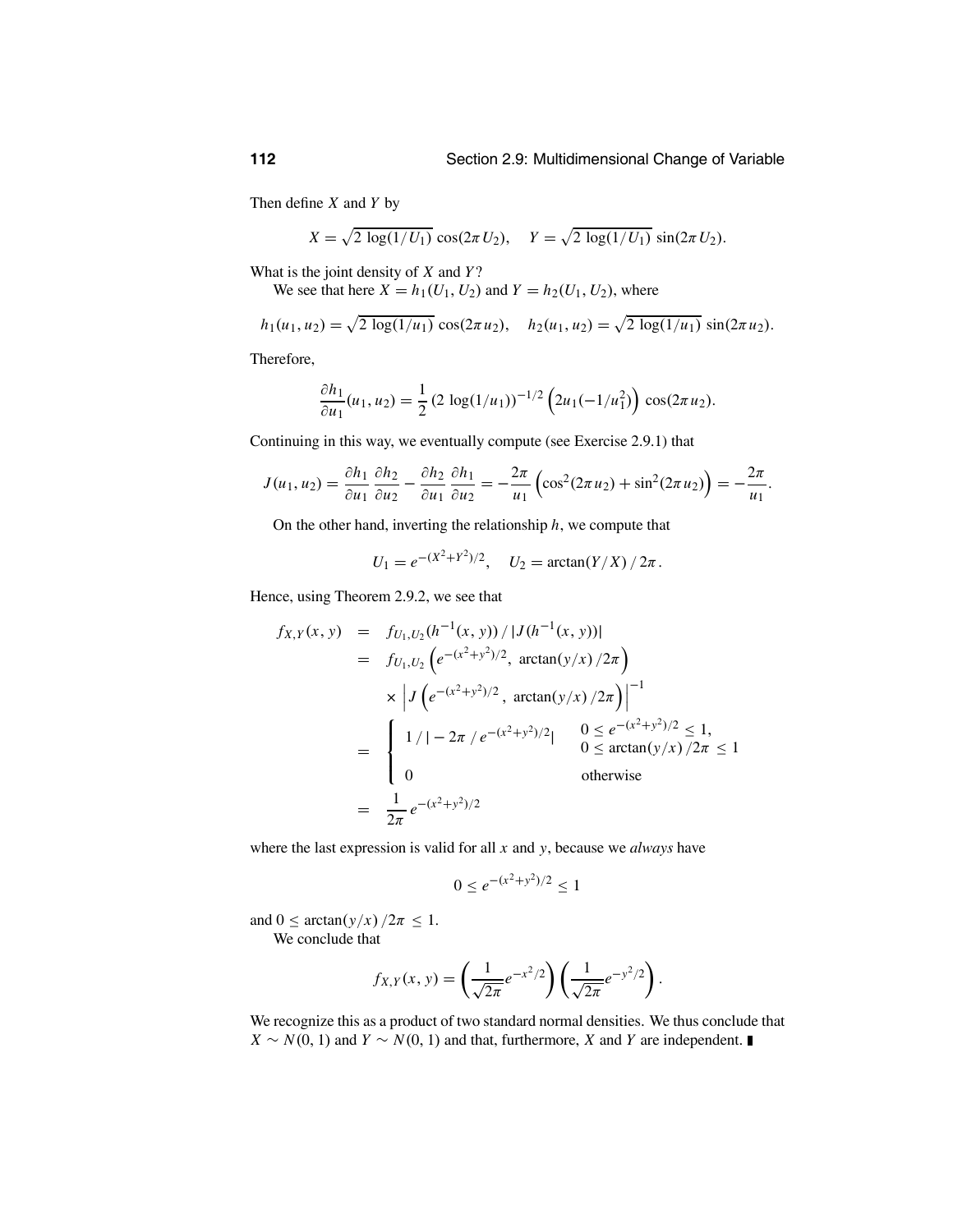Chapter 2: Random Variables and Distributions **113**

### **2.9.3 Convolution**

Suppose now that *X* and *Y* are independent, with known distributions, and that  $Z =$  $X + Y$ . What is the distribution of *Z*? In this case, the distribution of *Z* is called the *convolution* of the distributions of *X* and of *Y*. Fortunately, the convolution is often reasonably straightforward to compute.

**Theorem 2.9.3** Let *X* and *Y* be independent, and let  $Z = X + Y$ . (a) If *X* and *Y* are both discrete, with probability functions  $p<sub>X</sub>$  and  $p<sub>Y</sub>$ , then *Z* is also discrete, with probability function  $p_Z$  given by

$$
p_Z(z) = \sum_w p_X(z - w) p_Y(w).
$$

(b) If *X* and *Y* are jointly absolutely continuous, with density functions  $f_X$  and  $f_Y$ , then *Z* is also absolutely continuous, with density function  $f_Z$  given by

$$
f_Z(z) = \int_{-\infty}^{\infty} f_X(z - w) f_Y(w) \, dw.
$$

**PROOF** (a) We let  $W = Y$  and consider the two-dimensional transformation from  $(X, Y)$  to  $(Z, W) = (X + Y, Y).$ 

In the discrete case, by Corollary 2.9.1,  $p_{Z,W}(z, w) = p_{X,Y}(z - w, w)$ . Then from Theorem 2.7.4,  $p_Z(z) = \sum_{w} p_{Z,W}(z, w) = \sum_{w} p_{X,Y}(z - w, w)$ . But because *X* and *Y* are independent,  $p_{X,Y}(x, y) = p_X(x) p_Y(y)$ , so  $p_{X,Y}(z - w, w) = p_X(z - w)$  $w$ )  $p_Y(w)$ . This proves part (a).

(b) In the continuous case, we must compute the Jacobian derivative  $J(x, y)$  of the transformation from  $(X, Y)$  to  $(Z, W) = (X + Y, Y)$ . Fortunately, this is very easy, as we obtain

$$
J(x, y) = \frac{\partial(x + y)}{\partial x} \frac{\partial y}{\partial y} - \frac{\partial y}{\partial x} \frac{\partial(x + y)}{\partial y} = (1)(1) - (0)(1) = 1.
$$

Hence, from Theorem 2.9.2,  $f_{Z,W}(z, w) = f_{X,Y}(z-w, w)/|1| = f_{X,Y}(z-w, w)$  and from Theorem 2.7.5,

$$
f_Z(z) = \int_{-\infty}^{\infty} f_{Z,W}(z,w) \, dw = \int_{-\infty}^{\infty} f_{X,Y}(z-w,w) \, dw.
$$

But because *X* and *Y* are independent, we may take  $f_{X,Y}(x, y) = f_X(x) f_Y(y)$ , so  $f_{X,Y}(z-w, w) = f_X(z-w) f_Y(w)$ . This proves part (b).

### **EXAMPLE 2.9.4**

Let *X* ∼ Binomial(4, 1/5) and *Y* ∼ Bernoulli(1/4), with *X* and *Y* independent. Let  $Z = X + Y$ . Then

$$
p_Z(3) = P(X + Y = 3) = P(X = 3, Y = 0) + P(X = 2, Y = 1)
$$
  
= 
$$
{4 \choose 3} (1/5)^3 (4/5)^1 (3/4) + {4 \choose 2} (1/5)^2 (4/5)^2 (1/4)
$$
  
= 
$$
4(1/5)^3 (4/5)^1 (3/4) + 6(1/5)^2 (4/5)^2 (1/4) \approx 0.0576.
$$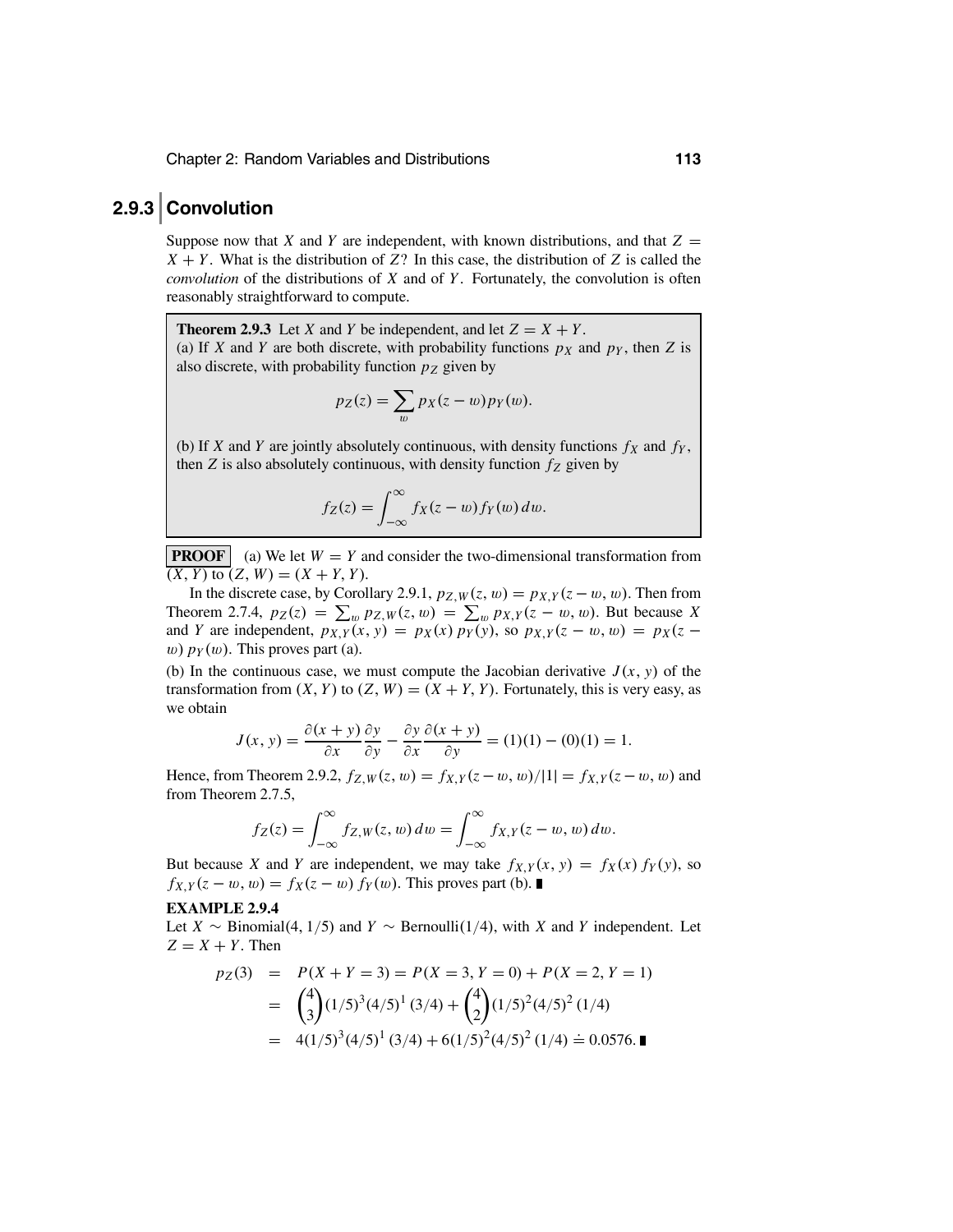#### **EXAMPLE 2.9.5**

Let *X* ∼ Uniform[3, 7] and *Y* ∼ Exponential(6), with *X* and *Y* independent. Let  $Z = X + Y$ . Then

$$
f_Z(5) = \int_{-\infty}^{\infty} f_X(x) f_Y(5-x) dx = \int_{3}^{5} (1/4) 6 e^{-6(5-x)} dx
$$
  
= -(1/4)e^{-6(5-x)}  $\Big|_{x=3}^{x=5} = -(1/4)e^{-12} + (1/4)e^0 \doteq 0.2499985.$ 

Note that here the limits of integration go from 3 to 5 only, because  $f_X(x) = 0$  for *x* < 3, while  $f_Y(5 - x) = 0$  for *x* > 5.■

### **Summary of Section 2.9**

• If *X* and *Y* are discrete, and  $Z = h_1(X, Y)$  and  $W = h_2(X, Y)$ , then

$$
p_{Z,W}(z,w) = \sum_{\{(x,y): h_1(x,y)=z, h_2(x,y)=w\}} p_{X,Y}(x,y).
$$

- If *X* and *Y* are absolutely continuous, if  $Z = h_1(X, Y)$  and  $W = h_2(X, Y)$ , and if  $h = (h_1, h_2)$ :  $R^2 \rightarrow R^2$  is one-to-one with Jacobian  $J(x, y)$ , then  $f_{Z,W}(z, w) = f_{X,Y}(h^{-1}(z, w))/|J(h^{-1}(z, w))|$ .
- This allows us to compute the joint distribution of functions of pairs of random variables.

### **EXERCISES**

**2.9.1** Verify explicitly in Example 2.9.3 that  $J(u_1, u_2) = -2\pi/u_1$ .

**2.9.2** Let *X* ∼ Exponential(3) and *Y* ∼ Uniform[1, 4], with *X* and *Y* independent. Let  $Z = X + Y$  and  $W = X - Y$ .

(a) Write down the joint density  $f_{X,Y}(x, y)$  of *X* and *Y*. (Be sure to consider the ranges of valid *x* and *y* values.)

(b) Find a two-dimensional function *h* such that  $(Z, W) = h(X, Y)$ .

(c) Find a two-dimensional function  $h^{-1}$  such that  $(X, Y) = h^{-1}(Z, W)$ .

(d) Compute the joint density  $f_{Z,W}(z, w)$  of *Z* and *W*. (Again, be sure to consider the ranges of valid *z* and *w* values.)

**2.9.3** Repeat parts (b) through (d) of Exercise 2.9.2, for the same random variables *X* and *Y*, if instead  $Z = X^2 + Y^2$  and  $W = X^2 - Y^2$ .

**2.9.4** Repeat parts (b) through (d) of Exercise 2.9.2, for the same random variables *X* and *Y*, if instead  $Z = X + 4$  and  $W = Y - 3$ .

**2.9.5** Repeat parts (b) through (d) of Exercise 2.9.2, for the same random variables *X* and *Y*, if instead  $Z = Y^4$  and  $W = X^4$ .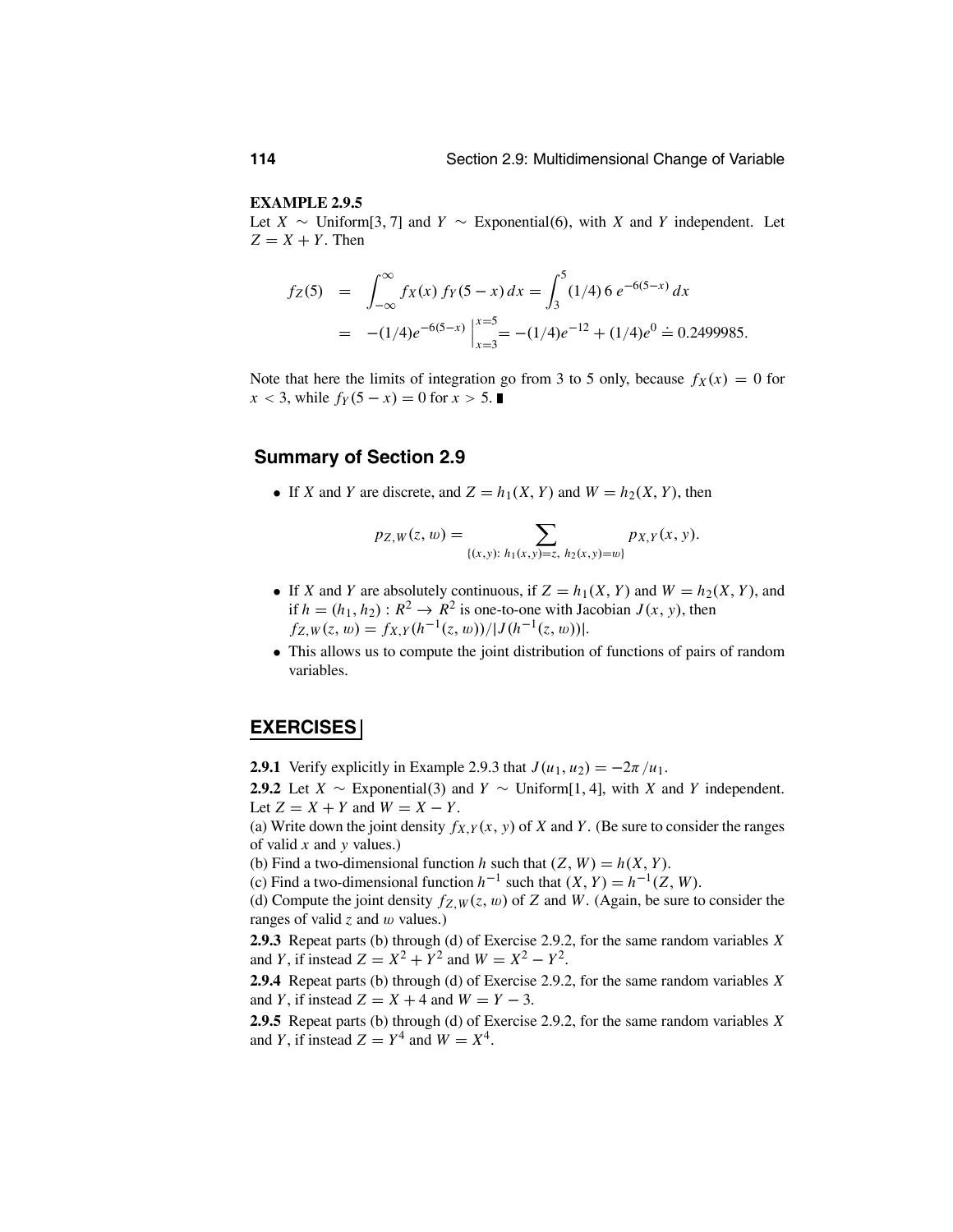**2.9.6** Suppose the joint probability function of *X* and *Y* is given by

$$
p_{X,Y}(x, y) = \begin{cases} 1/7 & x = 5, y = 0 \\ 1/7 & x = 5, y = 3 \\ 1/7 & x = 5, y = 4 \\ 3/7 & x = 8, y = 0 \\ 1/7 & x = 8, y = 4 \\ 0 & \text{otherwise.} \end{cases}
$$

Let  $Z = X + Y$ ,  $W = X - Y$ ,  $A = X^2 + Y^2$ , and  $B = 2X - 3Y^2$ . (a) Compute the joint probability function  $p_{Z,W}(z, w)$ . (b) Compute the joint probability function  $p_{A,B}(a, b)$ . (c) Compute the joint probability function  $p_{Z,A}(z, a)$ .

(d) Compute the joint probability function  $p_{W,B}(w, b)$ .

**2.9.7** Let *X* have probability function

$$
p_X(x) = \begin{cases} 1/3 & x = 0 \\ 1/2 & x = 2 \\ 1/6 & x = 3 \\ 0 & \text{otherwise,} \end{cases}
$$

and let *Y* have probability function

$$
p_Y(y) = \begin{cases} 1/6 & y = 2 \\ 1/12 & y = 5 \\ 3/4 & y = 9 \\ 0 & \text{otherwise.} \end{cases}
$$

Suppose *X* and *Y* are independent. Let  $Z = X + Y$ . Compute  $p_Z(z)$  for all  $z \in R^1$ . **2.9.8** Let *X* ∼ Geometric(1/4), and let *Y* have probability function

$$
p_Y(y) = \begin{cases} 1/6 & y = 2 \\ 1/12 & y = 5 \\ 3/4 & y = 9 \\ 0 & \text{otherwise.} \end{cases}
$$

Let  $W = X + Y$ . Suppose *X* and *Y* are independent. Compute  $p_W(w)$  for all  $w \in R^1$ . **2.9.9** Suppose *X* and *Y* are discrete, with  $P(X = 1, Y = 1) = P(X = 1, Y = 2) =$  $P(X = 1, Y = 3) = P(X = 2, Y = 2) = P(X = 2, Y = 3) = 1/5$ , otherwise *P*(*X* = *x*, *Y* = *y*) = 0. Let *Z* = *X* − *Y*<sup>2</sup> and *W* = *X*<sup>2</sup> + 5*Y*. (a) Compute the joint probability function  $p_Z w(z, w)$  for all  $z, w \in R^1$ . (b) Compute the marginal probability function  $p_Z(z)$  for Z. (c) Compute the marginal probability function  $p_W(w)$  for *W*. **2.9.10** Suppose *X* has density  $f_X(x) = x^3/4$  for  $0 < x < 2$ , otherwise  $f_X(x) = 0$ , and *Y* has density  $f_Y(y) = 5y^4/32$  for  $0 < y < 2$ , otherwise  $f_Y(y) = 0$ . Assume *X* and *Y* are independent, and let  $Z = X + Y$ .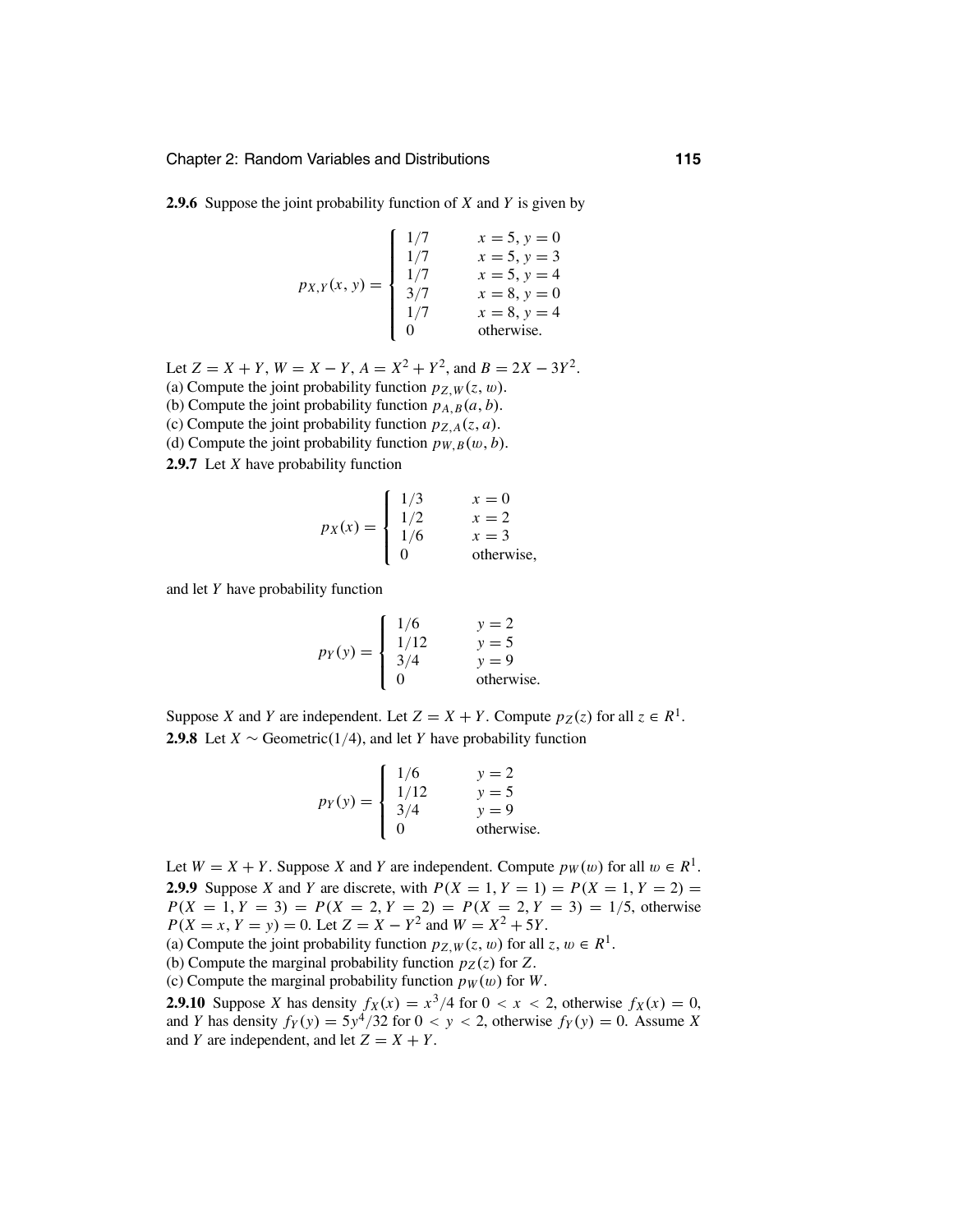(a) Compute the joint density  $f_{X,Y}(x, y)$  for all  $x, y \in R^1$ . (b) Compute the density  $f_Z(z)$  for  $Z$ .

**2.9.11** Suppose again that *X* has density  $f_X(x) = x^3/4$  for  $0 < x < 2$ , otherwise  $f_X(x) = 0$ , that *Y* has density  $f_Y(y) = 5y^4/32$  for  $0 < y < 2$ , otherwise  $f_Y(y) = 0$ , and that *X* and *Y* are independent. Let  $Z = X - Y$  and  $W = 4X + 3Y$ .

(a) Compute the joint density  $f_{Z,W}(z, w)$  for all  $z, w \in R<sup>1</sup>$ .

(b) Compute the marginal density  $f_Z(z)$  for  $Z$ .

(c) Compute the marginal density  $f_W(w)$  for *W*.

### **PROBLEMS**

**2.9.12** Let *X* ∼ Binomial( $n_1, \theta$ ) independent of *Y* ∼ Binomial( $n_2, \theta$ ). Let *Z* = *X* + *Y*. Use Theorem 2.9.3(a) to prove that *Z* ∼ Binomial( $n_1 + n_2, \theta$ ).

**2.9.13** Let *X* and *Y* be independent, with *X* ∼ Negative-Binomial( $r_1, \theta$ ) and *Y* ∼ Negative-Binomial( $r_2$ , $\theta$ ). Let  $Z = X + Y$ . Use Theorem 2.9.3(a) to prove that  $Z \sim$ Negative-Binomial $(r_1 + r_2, \theta)$ .

**2.9.14** Let *X* and *Y* be independent, with  $X \sim N(\mu_1, \sigma_1^2)$  and  $Y \sim N(\mu_2, \sigma_2^2)$ . Let *Z* = *X* + *Y*. Use Theorem 2.9.3(b) to prove that  $Z \sim N(\mu_1 + \mu_2, \sigma_1^2 + \sigma_2^2)$ .

**2.9.15** Let *X* and *Y* be independent, with *X* ∼ Gamma( $\alpha_1$ ,  $\lambda$ ) and *Y* ∼ Gamma( $\alpha_2$ ,  $\lambda$ ). Let *Z* = *X* + *Y*. Use Theorem 2.9.3(b) to prove that *Z* ~ Gamma $(a_1 + a_2, \lambda)$ .

**2.9.16** (MV) Show that when  $Z_1$ ,  $Z_2$  are i.i.d.  $N(0, 1)$  and  $X$ ,  $Y$  are given by (2.7.1), then  $(X, Y) \sim$  Bivariate Normal $(\mu_1, \mu_2, \sigma_1, \sigma_2, \rho)$ .

# **2.10 Simulating Probability Distributions**

So far, we have been concerned primarily with mathematical theory and manipulations of probabilities and random variables. However, modern high-speed computers can be used to simulate probabilities and random variables *numerically*. Such simulations have many applications, including:

- To approximate quantities that are too difficult to compute mathematically
- To graphically simulate complicated physical or biological systems
- To randomly sample from large data sets to search for errors or illegal activities, etc.
- To implement complicated algorithms to sharpen pictures, recognize speech, etc.
- To simulate intelligent behavior
- To encrypt data or generate passwords
- To solve puzzles or break codes by trying lots of random solutions
- To generate random choices for online quizzes, computer games, etc.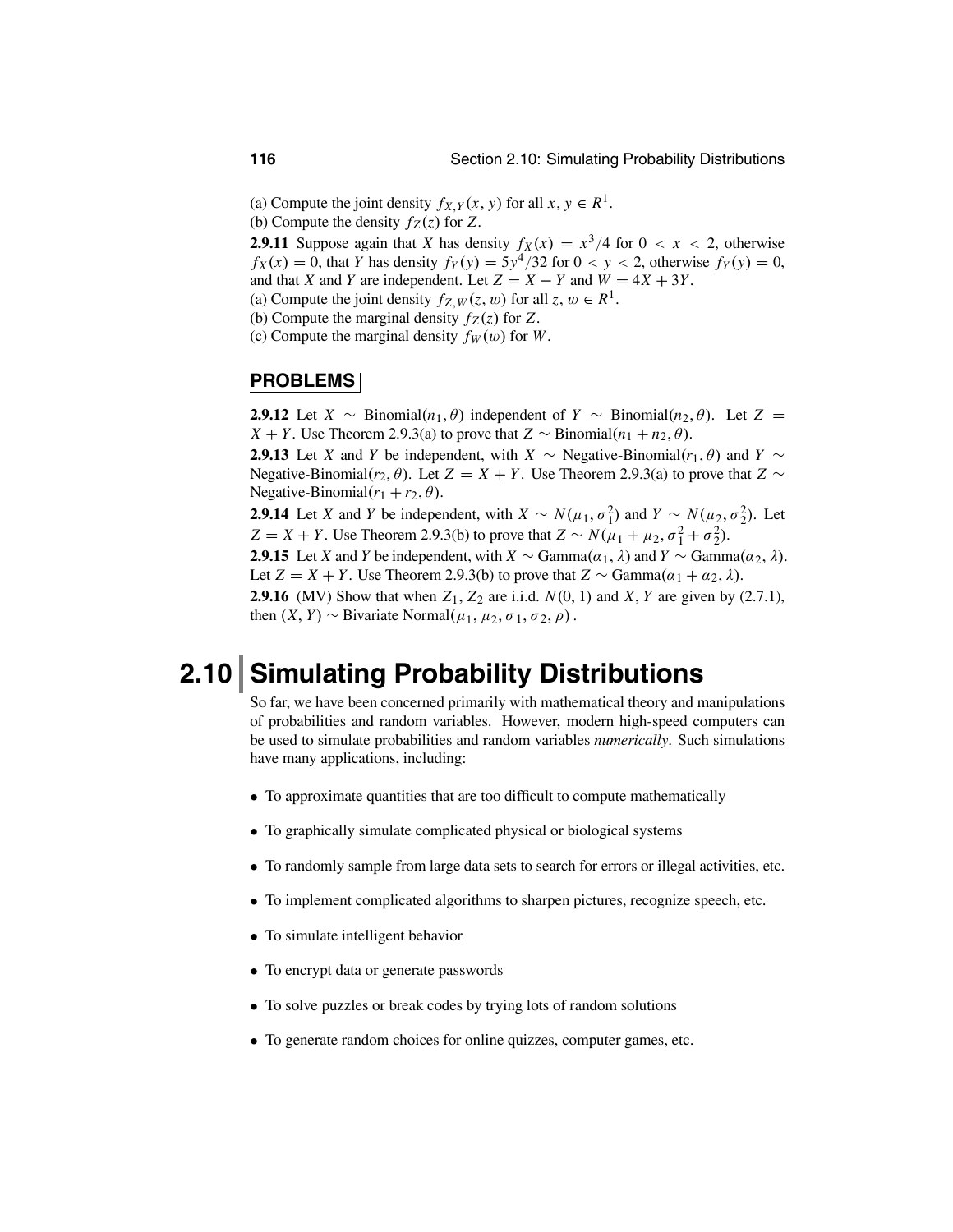Indeed, as computers become faster and more widespread, probabilistic simulations are becoming more and more common in software applications, scientific research, quality control, marketing, law enforcement, etc.

In most applications of probabilistic simulation, the first step is to simulate random variables having certain distributions. That is, a certain probability distribution will be specified, and we want to generate one or more random variables having that distribution.

Now, nearly all modern computer languages come with a *pseudorandom number generator*, which is a device for generating a sequence  $U_1, U_2, \ldots$  of random values that are approximately independent and have approximately the uniform distribution on  $[0, 1]$ . Now, in fact, the  $U_i$  are usually generated from some sort of deterministic iterative procedure, which is designed to "appear" random. So the  $U_i$  are, in fact, not random, but rather *pseudorandom*.

Nevertheless, we shall ignore any concerns about pseudorandomness and shall simply assume that

$$
U_1, U_2, U_3, \ldots \sim \text{Uniform}[0, 1],
$$
 (2.10.1)

i.e., the  $U_i$  are i.i.d. Uniform [0, 1].

Hence, if all we ever need are Uniform[0, 1] random variables, then according to (2.10.1), we are all set. However, in most applications, other kinds of randomness are also required. We therefore consider how to use the uniform random variables of (2.10.1) to generate random variables having other distributions.

#### **EXAMPLE 2.10.1** *The Uniform*[*L*, *R*] *Distribution*

Suppose we want to generate  $X \sim$  Uniform[ $L, R$ ]. According to Exercise 2.6.1, we can simply set

$$
X = (R - L)U_1 + L,
$$

to ensure that *X* ∼ Uniform[*L*, *R*]. ■

### **2.10.1 Simulating Discrete Distributions**

We now consider the question of how to simulate from discrete distributions.

### **EXAMPLE 2.10.2** *The Bernoulli*(θ) *Distribution* Suppose we want to generate *X* ∼ Bernoulli( $\theta$ ), where  $0 < \theta < 1$ . We can simply set

$$
X = \begin{cases} 1 & U_1 \le \theta \\ 0 & U_1 > \theta. \end{cases}
$$

Then clearly, we always have either  $X = 0$  or  $X = 1$ . Furthermore,  $P(X = 1) =$ *P*(*U*<sub>1</sub> ≤  $\theta$ ) =  $\theta$ , because *U*<sub>1</sub> ∼ Uniform[0, 1]. Hence, we see that *X* ∼ Bernoulli( $\theta$ ).

#### **EXAMPLE 2.10.3** *The Binomial* $(n, \theta)$  *Distribution*

Suppose we want to generate *Y* ∼ Binomial $(n, \theta)$ , where  $0 < \theta < 1$  and  $n > 1$ . There are two natural methods for doing this.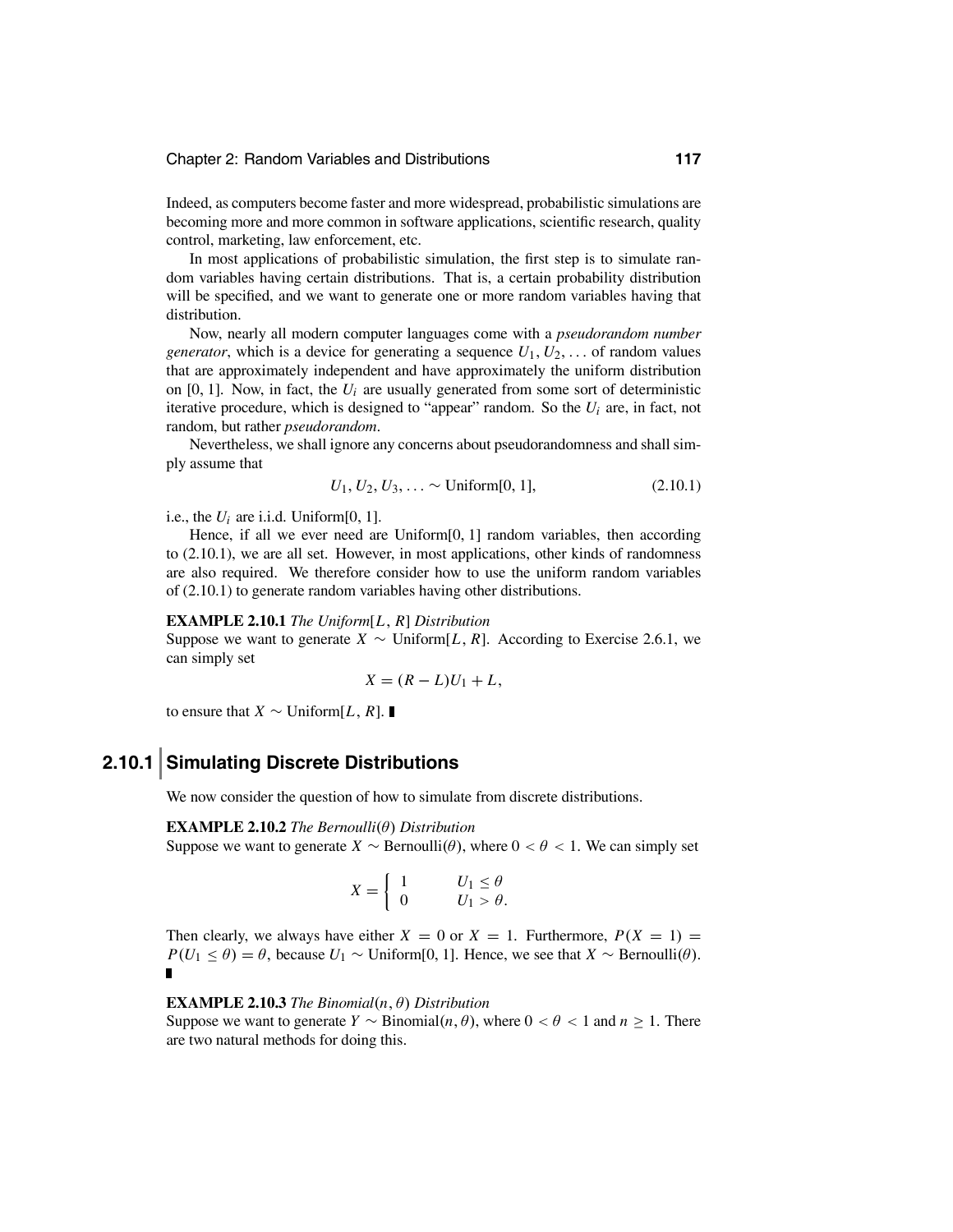First, we can simply define *Y* as follows

$$
Y = \min\{j : \sum_{k=0}^{j} {n \choose k} \theta^k (1-\theta)^{n-k} \ge U_1\}.
$$

That is, we let *Y* be the largest value of *j* such that the sum of the binomial probabilities up to  $j - 1$  is still no more than  $U_1$ . In that case,

$$
P(Y = y) = P\left(\begin{array}{c}\sum_{k=0}^{y-1} {n \choose k} \theta^k (1-\theta)^{n-k} < U_1\\ \text{and } \sum_{k=0}^{y} {n \choose k} \theta^k (1-\theta)^{n-k} > U_1 \end{array}\right)
$$
\n
$$
= P\left(\sum_{k=0}^{y-1} {n \choose k} \theta^k (1-\theta)^{n-k} < U_1 \le \sum_{k=0}^{y} {n \choose k} \theta^k (1-\theta)^{n-k}\right)
$$
\n
$$
= \sum_{k=0}^{y} {n \choose k} \theta^k (1-\theta)^{n-k} - \sum_{k=0}^{y-1} {n \choose k} \theta^k (1-\theta)^{n-k}
$$
\n
$$
= {n \choose y} \theta^y (1-\theta)^{n-y}.
$$

Hence, we have *Y*  $\sim$  Binomial $(n, \theta)$ , as desired. Alternatively, we can set

$$
X_i = \left\{ \begin{array}{ll} 1 & U_i \le \theta \\ 0 & U_i > \theta \end{array} \right.
$$

for  $i = 1, 2, 3, \ldots$ . Then, by Example 2.10.2, we have  $X_i \sim \text{Bernoulli}(\theta)$  for each *i*, with the  ${X_i}$  independent because the  ${U_i}$  are independent. Hence, by the observation at the end of Example 2.3.3, if we set  $Y = X_1 + \cdots + X_n$ , then we will again have *Y* ∼ Binomial $(n, \theta)$ .

In Example 2.10.3, the second method is more elegant and is also simpler computationally (as it does not require computing any binomial coefficients). On the other hand, the first method of Example 2.10.3 is more general, as the following theorem shows.

**Theorem 2.10.1** Let *p* be a probability function for a discrete probability distribution. Let  $x_1 < x_2 < x_3 < \cdots$  be all the values for which  $p(x_i) > 0$ . Let *U*<sub>1</sub> ∼ Uniform[0, 1]. Define *Y* by

$$
Y = \min\{x_j : \sum_{k=1}^j p(x_k) \ge U_1\}.
$$

Then *Y* is a discrete random variable, having probability function *p*.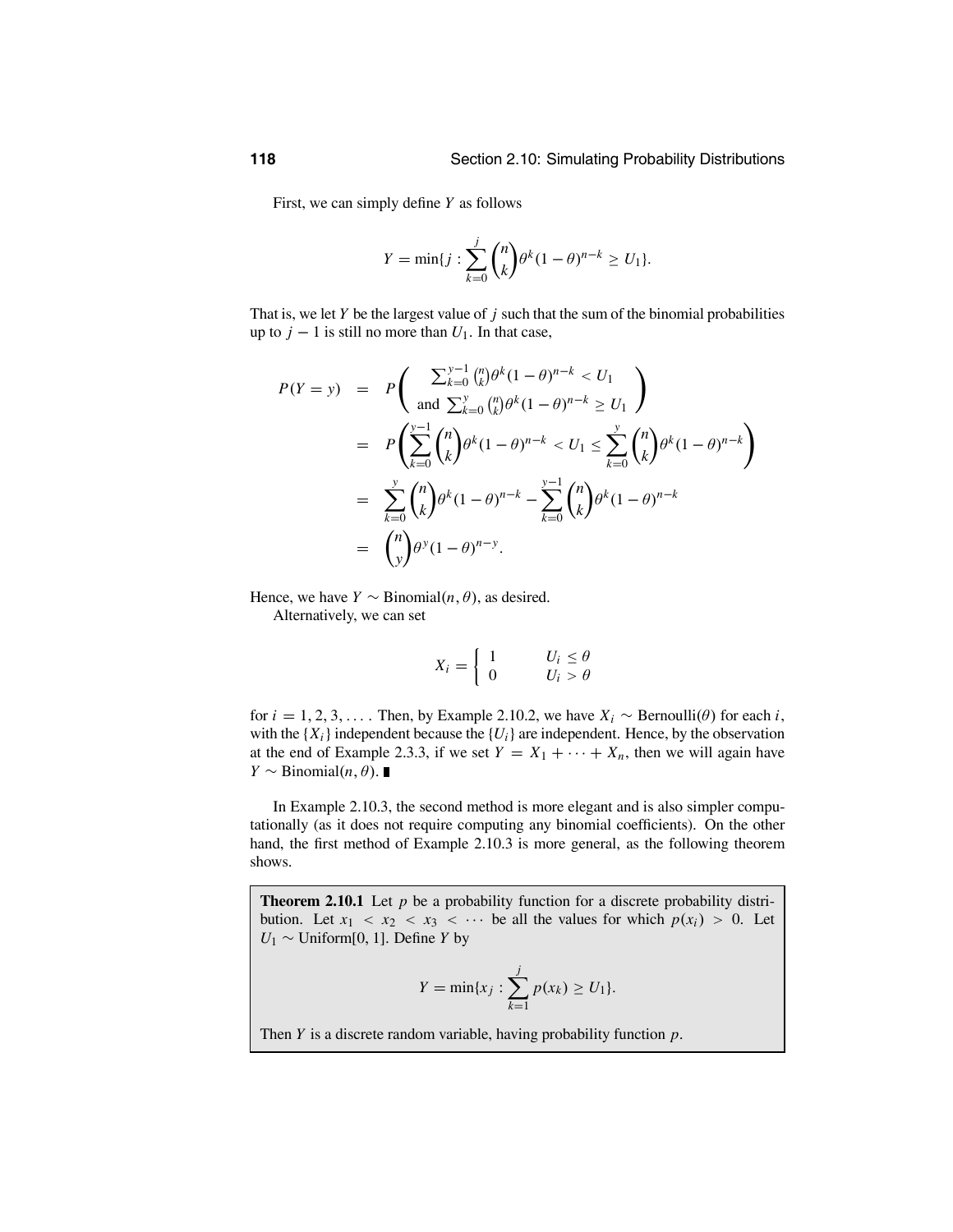**PROOF** We have

$$
P(Y = x_i) = P\left(\sum_{k=1}^{i-1} p(x_k) < U_1, \text{ and } \sum_{k=1}^{i} p(x_k) \ge U_1\right)
$$
\n
$$
= P\left(\sum_{k=1}^{i-1} p(x_k) < U_1 \le \sum_{k=1}^{i} p(x_k)\right)
$$
\n
$$
= \sum_{k=1}^{i} p(x_k) - \sum_{k=1}^{i-1} p(x_k) = p(x_i).
$$

Also, clearly  $P(Y = y) = 0$  if  $y \notin \{x_1, x_2, \ldots\}$ . Hence, for all  $y \in R^1$ , we have  $P(Y = y) = p(y)$ , as desired.

### **EXAMPLE 2.10.4** *The Geometric*( $\theta$ ) *Distribution*

To simulate *Y* ~ Geometric( $\theta$ ), we again have two choices. Using Theorem 2.10.1, we can let  $U_1 \sim$  Uniform[0, 1] and then set

$$
Y = \min\{j : \sum_{k=0}^{j} \theta(1-\theta)^k \ge U_1\} = \min\{j : 1 - (1-\theta)^{j+1} \ge U_1\}
$$

$$
= \min\{j : j \ge \frac{\log(1-U_1)}{\log(1-\theta)} - 1\} = \left\lfloor \frac{\log(1-U_1)}{\log(1-\theta)} \right\rfloor,
$$

where  $|r|$  means to round down *r* to the next integer value, i.e.,  $|r|$  is the *greatest integer* not exceeding *r* (sometimes called the *floor* of *r*).

Alternatively, using the definition of Geometric( $\theta$ ) from Example 2.3.4, we can set

$$
X_i = \left\{ \begin{array}{ll} 1 & U_i \le \theta \\ 0 & U_i > \theta \end{array} \right.
$$

for  $i = 1, 2, 3, \ldots$  (where  $U_i \sim \text{Uniform}[0, 1]$ ), and then let  $Y = \min\{i : X_i = 1\}$ . Either way, we have *Y* ∼ Geometric( $\theta$ ), as desired. ■

## **2.10.2 Simulating Continuous Distributions**

We next turn to the subject of simulating absolutely continuous distributions. In general, this is not an easy problem. However, for certain particular continuous distributions, it is not difficult, as we now demonstrate.

**EXAMPLE 2.10.5** *The Uniform*[*L*, *R*] *Distribution* We have already seen in Example 2.10.1 that if  $U_1 \sim$  Uniform[0, 1], and we set

$$
X = (R - L)U_1 + L,
$$

then *X* ∼ Uniform[*L*, *R*]. Thus, simulating from any uniform distribution is straightforward.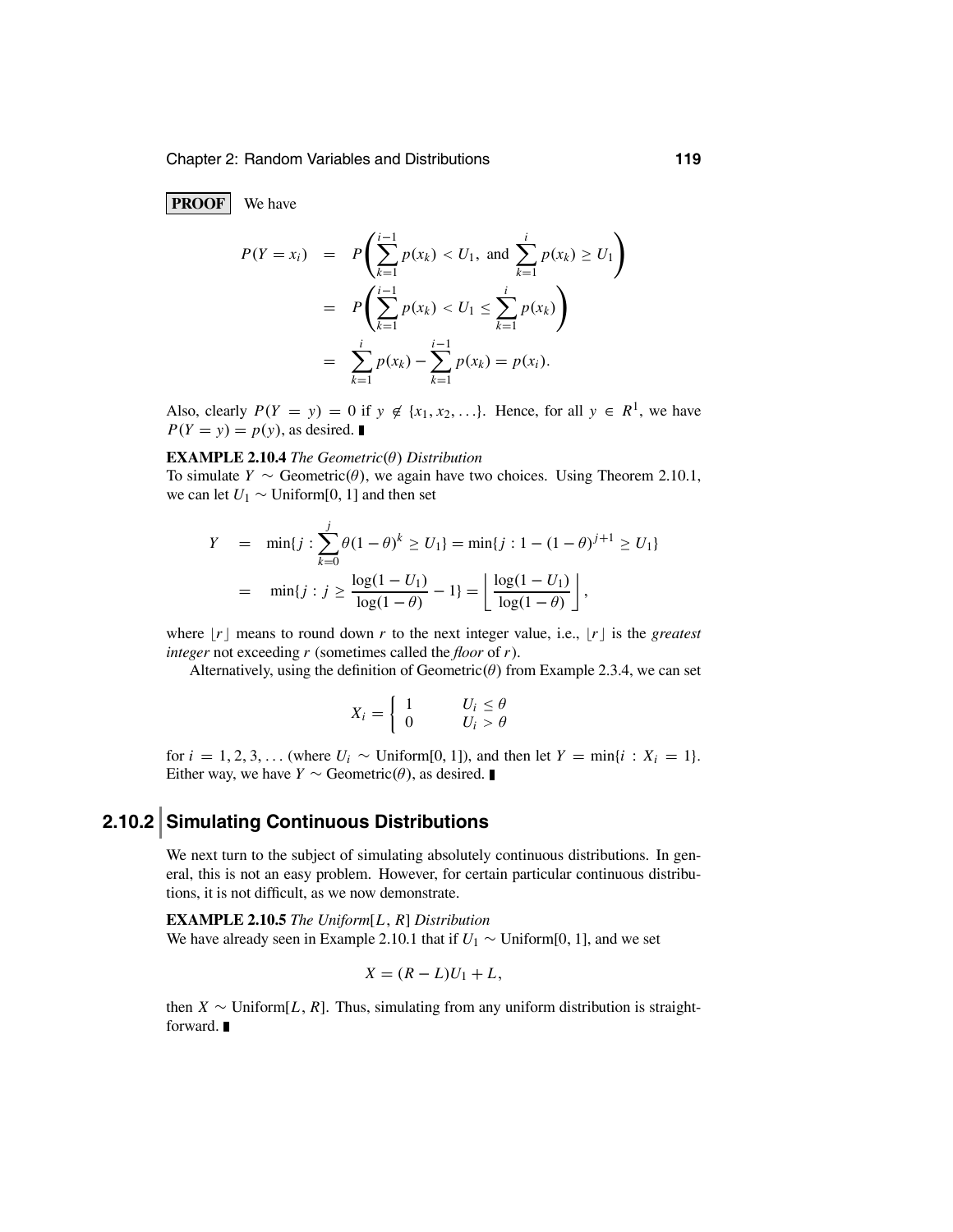**EXAMPLE 2.10.6** *The Exponential*(λ) *Distribution*

We have also seen, in Example 2.6.6, that if  $U_1 \sim$  Uniform[0, 1], and we set

$$
Y=\ln(1/U_1),
$$

then *Y* ∼ Exponential(1). Thus, simulating from the Exponential(1) distribution is straightforward.

Furthermore, we know from Exercise 2.6.4 that once  $Y \sim$  Exponential(1), then if  $\lambda > 0$ , and we set

$$
Z = Y / \lambda = \ln(1/U_1) / \lambda,
$$

then *Z* ∼ Exponential( $\lambda$ ). Thus, simulating from any Exponential( $\lambda$ ) distribution is also straightforward.

### **EXAMPLE 2.10.7** *The*  $N(\mu, \sigma^2)$  *Distribution*

Simulating from the standard normal distribution, *N*(0, 1), may appear to be more difficult. However, by Example 2.9.3, if  $U_1 \sim$  Uniform[0, 1] and  $U_2 \sim$  Uniform[0, 1], with  $U_1$  and  $U_2$  independent, and we set

$$
X = \sqrt{2 \log(1/U_1)} \cos(2\pi U_2), \quad Y = \sqrt{2 \log(1/U_1)} \sin(2\pi U_2), \quad (2.10.2)
$$

then  $X \sim N(0, 1)$  and  $Y \sim N(0, 1)$  (and furthermore, X and Y are independent). So, using this trick, the standard normal distribution can be easily simulated as well.

It then follows from Exercise 2.6.3 that, once we have *<sup>X</sup>* <sup>∼</sup> *<sup>N</sup>*(0, <sup>1</sup>), if we set  $Z = \sigma X + \mu$ , then  $Z \sim N(\mu, \sigma^2)$ . Hence, it is straightforward to sample from any normal distribution.

These examples illustrate that, for certain special continuous distributions, sampling from them is straightforward. To provide a *general* method of sampling from a continuous distribution, we first state the following definition.

**Definition 2.10.1** Let *X* be a random variable, with cumulative distribution function *F*. Then the *inverse cdf* (or *quantile function*) of *X* is the function  $F^{-1}$  defined by

$$
F^{-1}(t) = \min\{x : F(x) \ge t\},\
$$

for 
$$
0 < t < 1
$$
.

In Figure 2.10.1, we have provided a plot of the inverse cdf of an  $N(0, 1)$  distribution. Note that this function goes to  $-\infty$  as the argument goes to 0, and goes to  $\infty$  as the argument goes to 1.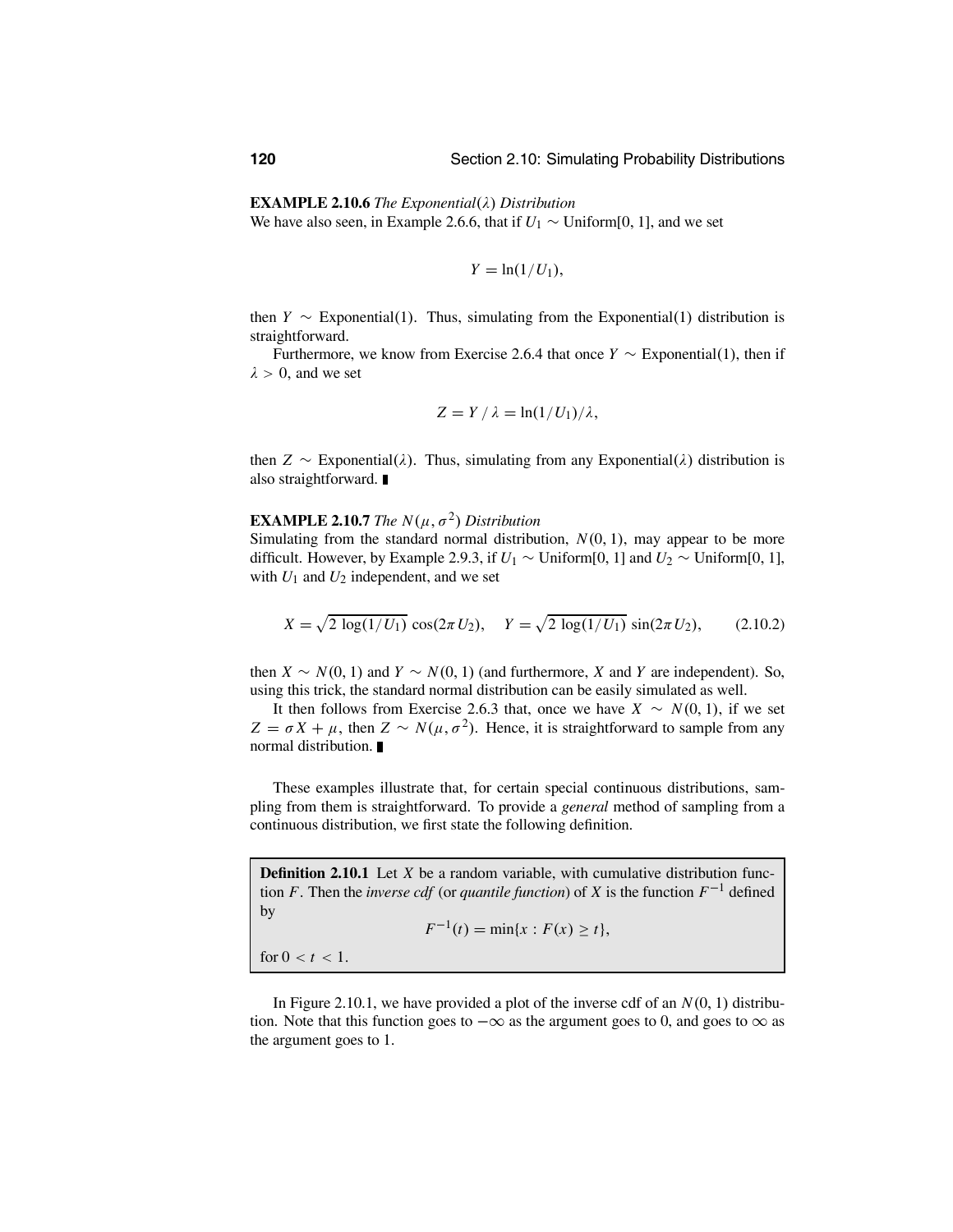

Figure 2.10.1: The inverse cdf of the  $N(0, 1)$  distribution.

Using the inverse cdf, we obtain a general method of sampling from a continuous distribution, as follows.

**Theorem 2.10.2** (*Inversion method for generating random variables*) Let *F* be any cumulative distribution function, and let  $U \sim$  Uniform[0, 1]. Define a random variable *Y* by  $Y = F^{-1}(U)$ . Then  $P(Y \le y) = F(y)$ , i.e., *Y* has cumulative distribution function given by *F*.

**PROOF** We begin by noting that  $P(Y \le y) = P(F^{-1}(U) \le y)$ . But  $F^{-1}(U)$  is the smallest value *x* such that  $F(x) \geq U$ . Hence,  $F^{-1}(U) \leq y$  if and only if  $F(y) \geq U$ , i.e.,  $U \leq F(y)$ . Therefore,

$$
P(Y \le y) = P(F^{-1}(U) \le y) = P(U \le F(y)).
$$

But 0 ≤  $F(y)$  ≤ 1, and  $U$  ∼ Uniform[0, 1], so  $P(U \leq F(y)) = F(y)$ . Thus,

$$
P(Y \le y) = P(U \le F(y)) = F(y).
$$

It follows that *F* is the cdf of *Y*, as claimed.

We note that Theorem 2.10.2 is valid for *any* cumulative distribution function, whether it corresponds to a continuous distribution, a discrete distribution, or a mixture of the two (as in Section 2.5.4). In fact, this was proved for discrete distributions in Theorem 2.10.1.

**EXAMPLE 2.10.8** *Generating from an Exponential Distribution* Let  $F$  be the cdf of an Exponential $(1)$  random variable. Then

$$
F(x) = \int_0^x e^{-t} dt = 1 - e^{-x}.
$$

It then follows that

$$
F^{-1}(t) = \min\{x : F(x) \ge t\} = \min\{x : 1 - e^{-x} \ge t\}
$$
  
=  $\min\{x : x \ge -\ln(1-t)\} = -\ln(1-t) = \ln(1/(1-t)).$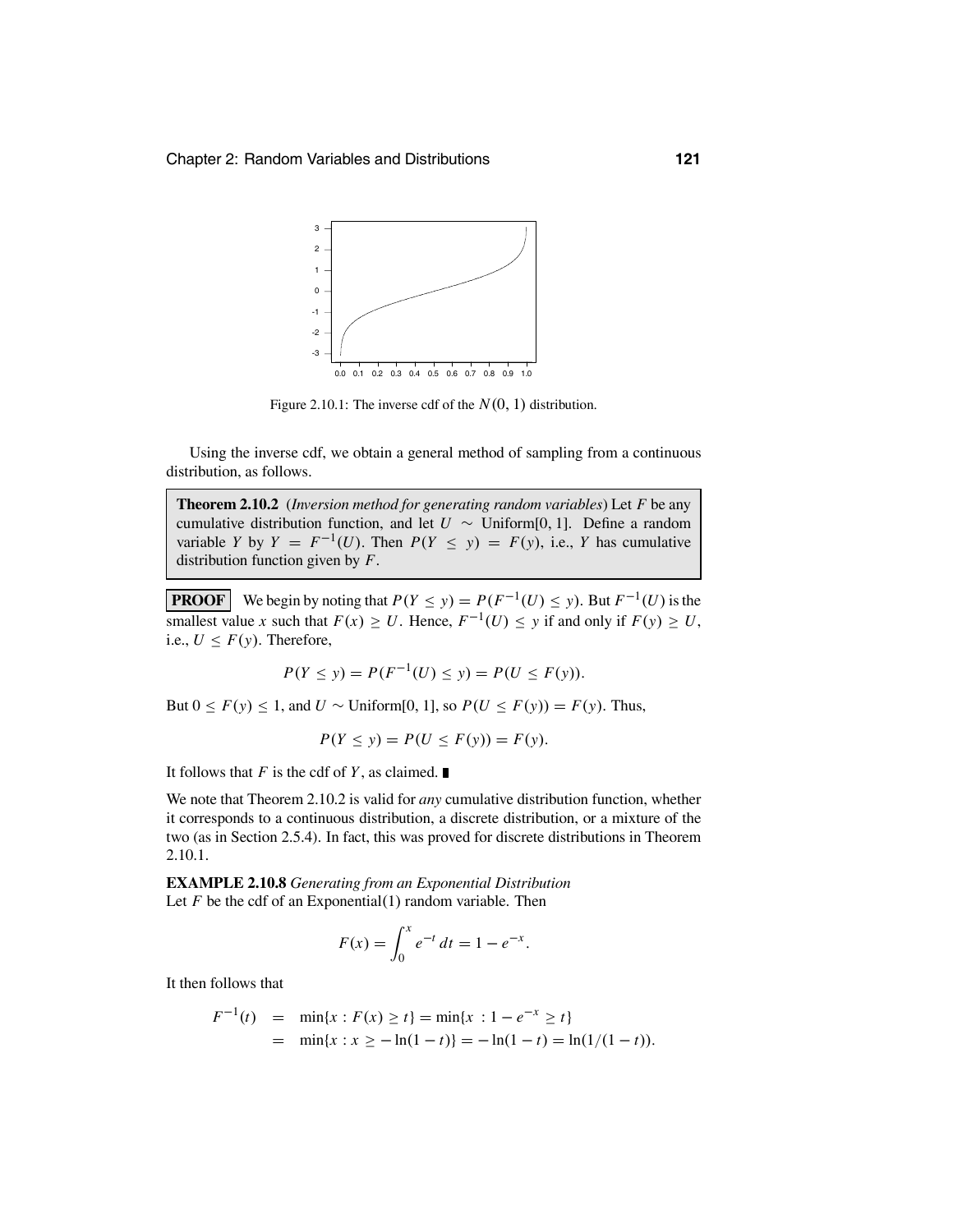Therefore, by Theorem 2.10.2, if  $U \sim$  Uniform[0, 1], and we set

$$
Y = F^{-1}(U) = \ln(1/(1-U)),
$$
\n(2.10.3)

then *Y*  $\sim$  Exponential(1).

Now, we have already seen from Example 2.6.6 that, if *<sup>U</sup>* <sup>∼</sup> Uniform[0, 1], and we set  $Y = \ln(1/U)$ , then  $Y \sim$  Exponential(1). This is essentially the same as (2.10.3), except that we have replaced *U* by  $1 - U$ . On the other hand, this is not surprising, because we already know by Exercise 2.6.2 that, if  $U \sim$  Uniform[0, 1], then also  $1-U \sim$  Uniform[0, 1]. ■

**EXAMPLE 2.10.9** *Generating from the Standard Normal Distribution* Let  $\Phi$  be the cdf of a  $N(0, 1)$  random variable, as in Definition 2.5.2. Then

$$
\Phi^{-1}(t) = \min\{x : \Phi(x) \ge t\},\
$$

and there is no simpler formula for  $\Phi^{-1}(t)$ . By Theorem 2.10.2, if *U*  $\sim$  Uniform[0, 1], and we set

$$
Y = \Phi^{-1}(U),
$$
 (2.10.4)

then  $Y \sim N(0, 1)$ .

On the other hand, due to the difficulties of computing with  $\Phi$  and  $\Phi^{-1}$ , the method of (2.10.4) is not very practical. It is far better to use the method of (2.10.2), to simulate a normal random variable.

For distributions that are too complicated to sample using the inversion method of Theorem 2.10.2, and for which no simple trick is available, it may still be possible to do sampling using *Markov chain methods,* which we will discuss in later chapters, or by *rejection sampling* (see Challenge 2.10.21).

### **Summary of Section 2.10**

- It is important to be able to simulate probability distributions.
- If *X* is discrete, taking the value  $x_i$  with probability  $p_i$ , where  $x_1 < x_2 < \cdots$ , and *U* ∼ Uniform[0, 1], and *Y* = min  $\left\{x_j : \sum_{k=1}^j p_k \ge U\right\}$ , then *Y* has the same distribution as *X*. This method can be used to simulate virtually any discrete distribution.
- If *F* is any cumulative distribution with inverse cdf  $F^{-1}$ ,  $U \sim$  Uniform[0, 1], and  $Y = F^{-1}(U)$ , then *Y* has cumulative distribution function *F*. This allows us to simulate virtually any continuous distribution.
- There are simple methods of simulating many standard distributions, including the binomial, uniform, exponential, and normal.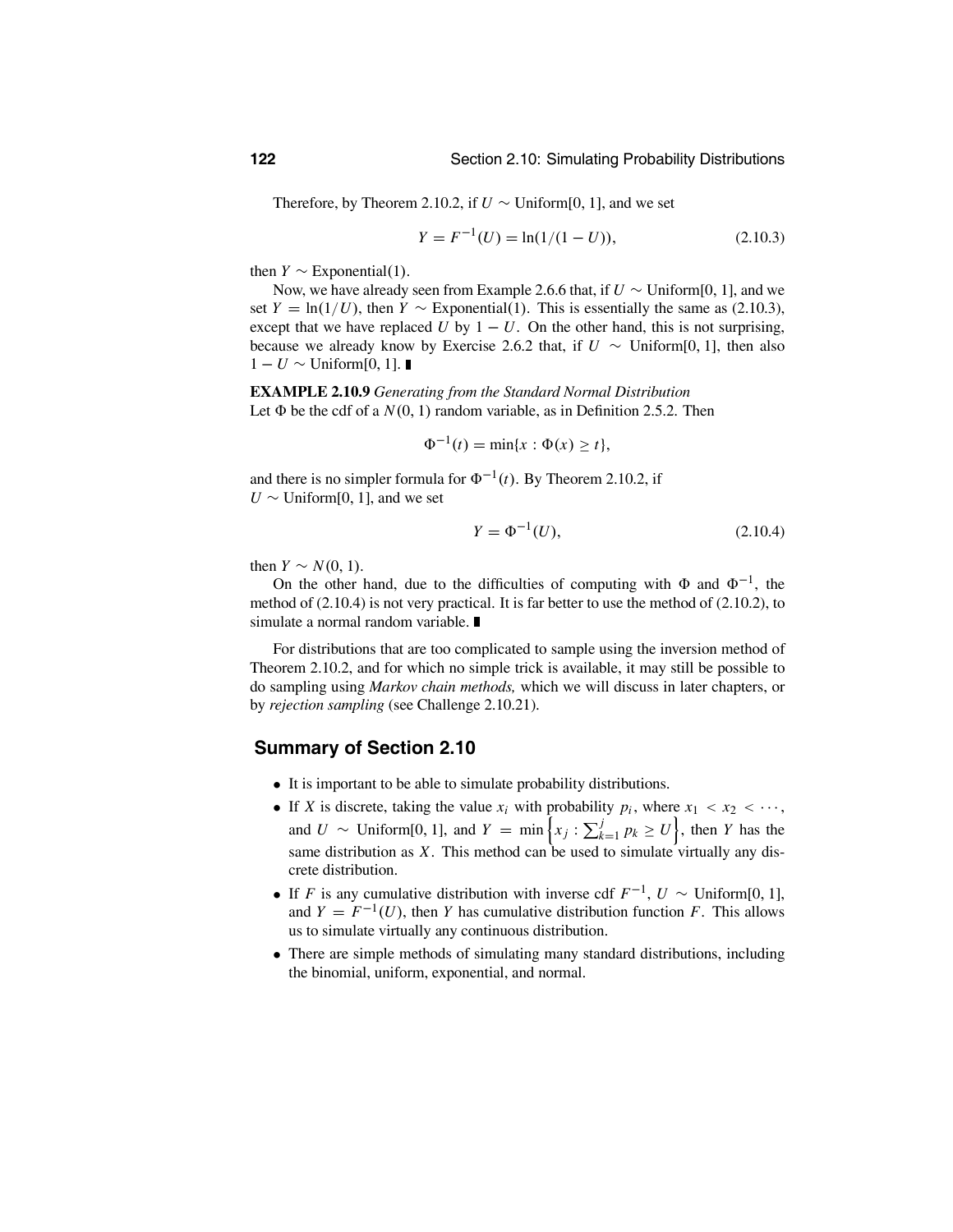### **EXERCISES**

**2.10.1** Let *Y* be a discrete random variable with  $P(Y = -7) = 1/2$ ,  $P(Y = -2) = 1/2$ 1/3, and *P*(*Y* = 5) = 1/6. Find a formula for *Z* in terms of *U*, such that if  $U \sim$ Uniform[0, 1], then *Z* has the same distribution as *Y*.

**2.10.2** For each of the following cumulative distribution functions *F*, find a formula for *X* in terms of *U*, such that if  $U \sim$  Uniform[0, 1], then *X* has cumulative distribution function *F*.

(a)

$$
F(x) = \begin{cases} 0 & x < 0 \\ x & 0 \le x \le 1 \\ 1 & x > 1 \end{cases}
$$

(b)

$$
F(x) = \begin{cases} 0 & x < 0 \\ x^2 & 0 \le x \le 1 \\ 1 & x > 1 \end{cases}
$$

(c)

$$
F(x) = \begin{cases} 0 & x < 0 \\ x^2/9 & 0 \le x \le 3 \\ 1 & x > 3 \end{cases}
$$

(d)

$$
F(x) = \begin{cases} 0 & x < 1 \\ x^2/9 & 1 \le x \le 3 \\ 1 & x > 3 \end{cases}
$$

(e)

$$
F(x) = \begin{cases} 0 & x < 0\\ x^5/32 & 0 \le x \le 2\\ 1 & x > 2 \end{cases}
$$

(f)

$$
F(x) = \begin{cases} 0 & x < 0 \\ 1/3 & 0 \le x < 7 \\ 3/4 & 7 \le x < 11 \\ 1 & x \ge 11 \end{cases}
$$

**2.10.3** Suppose *U* ∼ Uniform[0, 1], and  $Y = \ln(1/U)/3$ . What is the distribution of *Y*?

**2.10.4** Generalising the previous question, suppose  $U \sim$  Uniform[0, 1] and  $W =$  $ln(1/U) / \lambda$  for some fixed  $\lambda > 0$ .

(a) What is the distribution of *W*?

(b) Does this provide a way of simulating from a certain well-known distribution? Explain.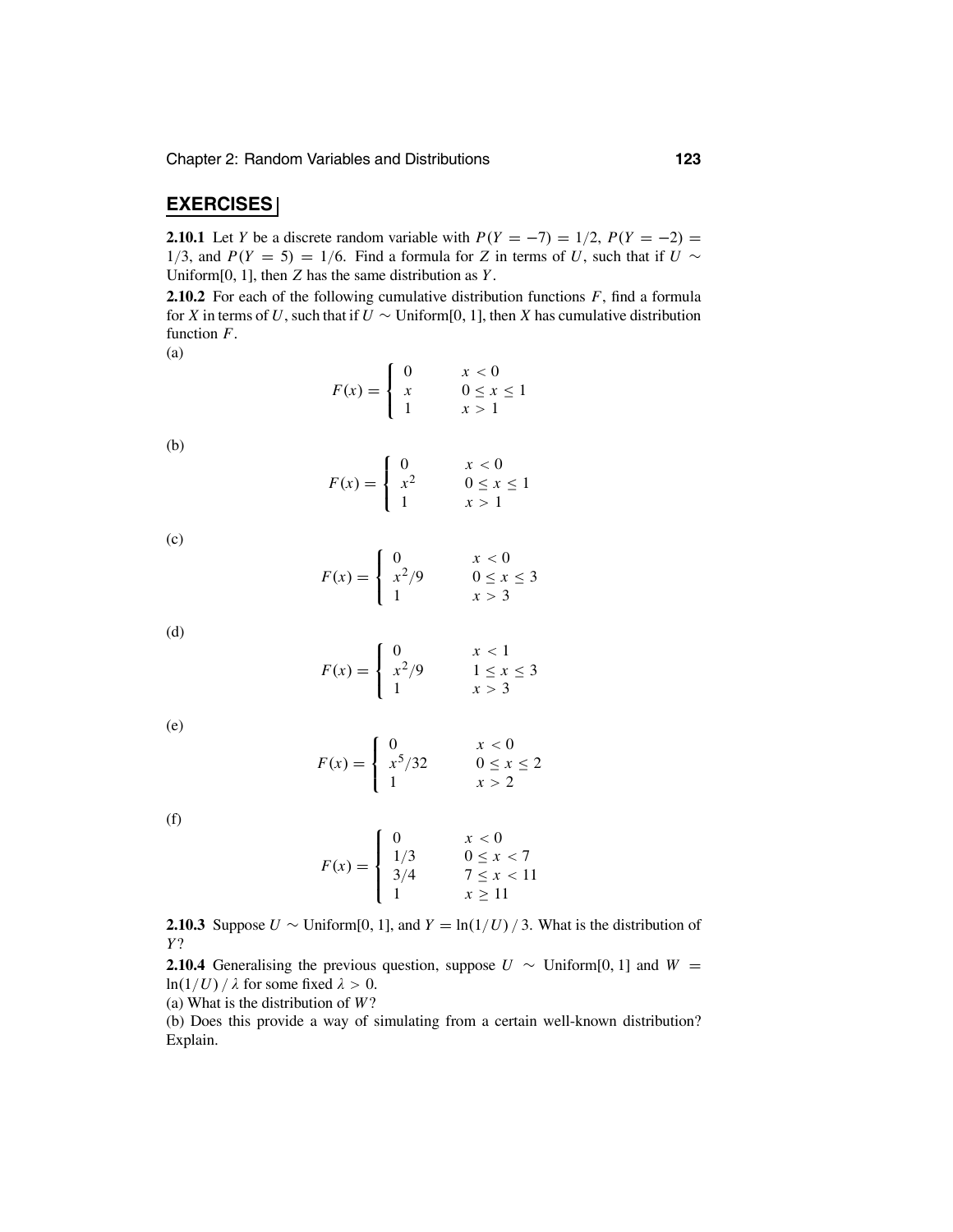**2.10.5** Let *U*<sub>1</sub> ∼ Uniform[0, 1] and *U*<sub>2</sub> ∼ Uniform[0, 1] be independent, and let *X* =  $c_1\sqrt{\log(1/U_1)}$  cos( $2\pi U_2$ ) + *c*<sub>2</sub>. Find values of *c*<sub>1</sub> and *c*<sub>2</sub> such that *X* ~ *N*(5, 9).

**2.10.6** Let *U* ∼ Uniform[0, 1]. Find a formula for *Y* in terms of *U*, such that  $P(Y =$ 3) =  $P(Y = 4) = 2/5$  and  $P(Y = 7) = 1/5$ , otherwise  $P(Y = y) = 0$ .

**2.10.7** Suppose  $P(X = 1) = 1/3$ ,  $P(X = 2) = 1/6$ ,  $P(X = 4) = 1/2$ , and  $P(X = x) = 0$  otherwise.

(a) Compute the cdf  $F_X(x)$  for all  $x \in R^1$ .

(b) Compute the inverse cdf  $F_X^{-1}(t)$  for all  $t \in R^1$ .

(c) Let *<sup>U</sup>* <sup>∼</sup> Uniform[0, 1]. Find a formula for *<sup>Y</sup>* in terms of *<sup>U</sup>*, such that *<sup>Y</sup>* has cdf *FX* .

**2.10.8** Let *X* have density function  $f_X(x) = 3\sqrt{x}/4$  for  $0 < x < 1$ , otherwise  $f_X(x) = 0.$ 

(a) Compute the cdf  $F_X(x)$  for all  $x \in R^1$ .

(b) Compute the inverse cdf  $F_X^{-1}(t)$  for all  $t \in R^1$ .

(c) Let *<sup>U</sup>* <sup>∼</sup> Uniform[0, 1]. Find a formula for *<sup>Y</sup>* in terms of *<sup>U</sup>*, such that *<sup>Y</sup>* has density *f* .

**2.10.9** Let *U* ∼ Uniform[0, 1]. Find a formula for *Z* in terms of *U*, such that *Z* has density  $f_Z(z) = 4z^3$  for  $0 < z < 1$ , otherwise  $f_Z(z) = 0$ .

### **COMPUTER EXERCISES**

**2.10.10** For each of the following distributions, use the computer (you can use any algorithms available to you as part of a software package) to simulate  $X_1, X_2, \ldots, X_N$ i.i.d. having the given distribution. (Take  $N = 1000$  at least, with  $N = 10,000$  or  $N = 2$ 100,000 if possible.) Then compute  $\bar{X} = (1/N) \sum_{i=1}^{N} X_i$  and  $(1/N) \sum_{i=1}^{N} (X_i - \bar{X})^2$ .  $(a)$  Uniform $[0, 1]$ 

(b) Uniform[5, 8] (c) Bernoulli(1/3) (d) Binomial(12, 1/3) (e) Geometric $(1/5)$ (f) Exponential(1) (g) Exponential(13) (h) *N*(0, 1) (i) *N*(5, 9)

### **PROBLEMS**

**2.10.11** Let  $G(x) = p_1 F_1(x) + p_2 F_2(x) + \cdots + p_k F_k(x)$ , where  $p_i \ge 0$ ,  $\sum_i p_i =$ 1, and  $F_i$  are cdfs, as in (2.5.3). Suppose we can generate  $X_i$  to have cdf  $F_i$ , for  $i = 1, 2, \ldots, k$ . Describe a procedure for generating a random variable *Y* that has cdf *G*.

**2.10.12** Let *X* be an absolutely continuous random variable, with density given by  $f_X(x) = x^{-2}$  for  $x \ge 1$ , with  $f_X(x) = 0$  otherwise. Find a formula for *Z* in terms of *U*, such that if  $U \sim$  Uniform[0, 1], then *Z* has the same distribution as *X*.

**2.10.13** Find the inverse cdf of the logistic distribution of Problem 2.4.18. (Hint: See Problem 2.5.20.)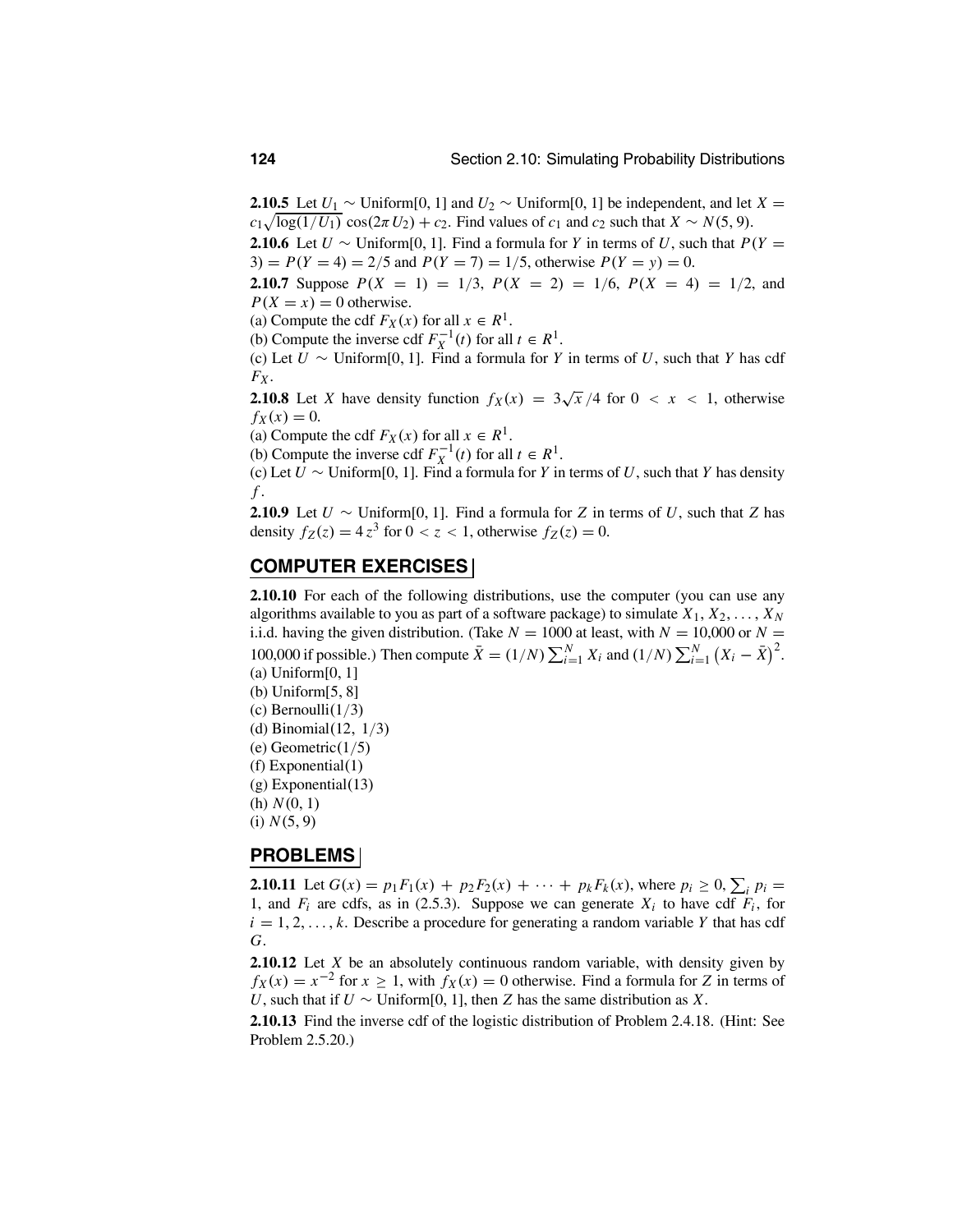**2.10.14** Find the inverse cdf of the Weibull( $\alpha$ ) distribution of Problem 2.4.19. (Hint: See Problem 2.5.21.)

**2.10.15** Find the inverse cdf of the Pareto( $\alpha$ ) distribution of Problem 2.4.20. (Hint: See Problem 2.5.22.)

**2.10.16** Find the inverse cdf of the Cauchy distribution of Problem 2.4.21. (Hint: See Problem 2.5.23.)

**2.10.17** Find the inverse cdf of the Laplace distribution of Problem 2.4.22. (Hint: See Problem 2.5.24.)

**2.10.18** Find the inverse cdf of the extreme value distribution of Problem 2.4.23. (Hint: See Problem 2.5.25.)

**2.10.19** Find the inverse cdfs of the beta distributions in Problem 2.4.24(b) through (d). (Hint: See Problem 2.5.26.)

**2.10.20** (*Method of composition*) If we generate  $X \sim f_X$  obtaining *x*, and then generate *Y* from  $f_{Y|X}(\cdot | x)$ , prove that  $Y \sim f_Y$ .

### **CHALLENGES**

**2.10.21** (*Rejection sampling*) Suppose *f* is a complicated density function. Suppose *g* is a density function from which it is easy to sample (e.g., the density of a uniform or exponential or normal distribution). Suppose we know a value of *c* such that  $f(x)$  < *cg*(*x*) for all  $x \in R^1$ . The following provides a method, called rejection sampling, for sampling from a complicated density *f* by using a simpler density *g*, provided only that we know  $f(x) \le cg(x)$  for all  $x \in R^1$ .

(a) Suppose *Y* has density *g*. Let  $U \sim$  Uniform[0, *c*], with *U* and *Y* independent. Prove that

$$
P(a \le Y \le b \mid f(Y) \ge Ucg(Y)) = \int_a^b f(x) dx.
$$

(Hint: Use Theorem 2.8.1 to show that  $P(a \le Y \le b, f(Y) \ge cUg(Y)) =$  $\int_{a}^{b} g(y) P(f(Y) \ge cUg(Y) | Y = y) dy.$ 

(b) Suppose that  $Y_1, Y_2, \ldots$  are i.i.d., each with density *g*, and independently  $U_1, U_2, \ldots$ are i.i.d. Uniform[0, *c*]. Let  $i_0 = 0$ , and for  $n \ge 1$ , let  $i_n = \min\{j > i_{n-1} : U_j f(Y_j) \ge 1\}$  $cg(Y_i)$ . Prove that  $X_{i_1}, X_{i_2}, \ldots$  are i.i.d., each with density *f*. (Hint: Prove this for  $X_{i_1}, X_{i_2}$ .)

# **2.11 Further Proofs (Advanced)**

### **Proof of Theorem 2.4.2**

*We want to prove that the function*  $\phi$  *given by (2.4.9) is a density function.*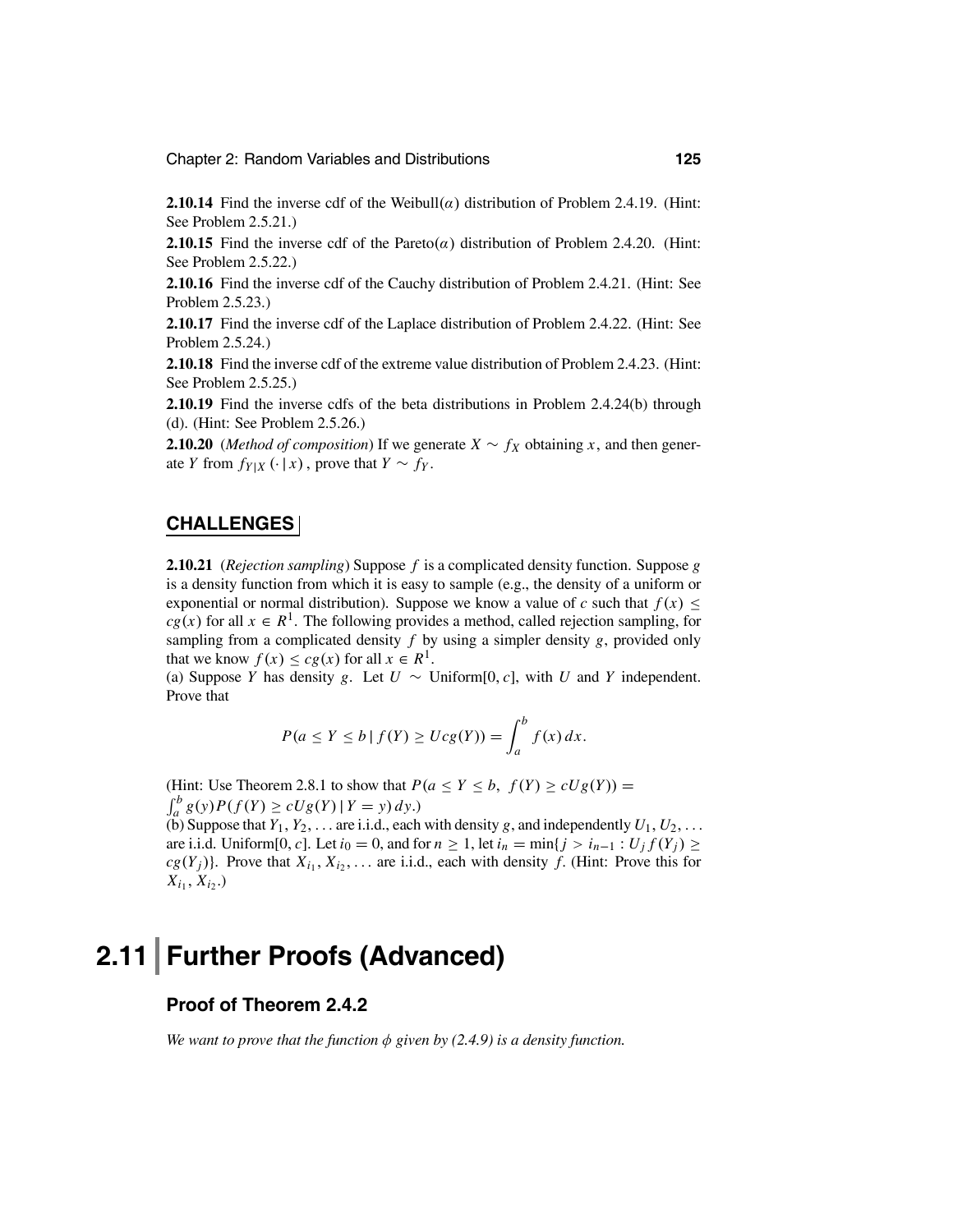Clearly  $\phi(x) \ge 0$  for all *x*. To proceed, we set  $I = \int_{-\infty}^{\infty} \phi(x) dx$ . Then, using time-in-blaced substitutionmultivariable calculus,

$$
I^{2} = \left( \int_{-\infty}^{\infty} \phi(x) dx \right)^{2} = \left( \int_{-\infty}^{\infty} \phi(x) dx \right) \left( \int_{-\infty}^{\infty} \phi(y) dy \right)
$$
  
= 
$$
\int_{-\infty}^{\infty} \int_{-\infty}^{\infty} \phi(x) \phi(y) dx dy = \int_{-\infty}^{\infty} \int_{-\infty}^{\infty} \frac{1}{2\pi} e^{-(x^{2}+y^{2})/2} dx dy.
$$

We now switch to polar coordinates  $(r, \theta)$ , so that  $x = r \cos \theta$  and  $y = r \sin \theta$ , where  $r > 0$  and  $0 \le \theta \le 2\pi$ . Then  $x^2 + y^2 = r^2$  and, by the multivariable change of variable theorem from calculus,  $dx dy = r dr d\theta$ . Hence,

$$
I^{2} = \int_{0}^{2\pi} \int_{0}^{\infty} \frac{1}{2\pi} e^{-r^{2}/2} r dr d\theta = \int_{0}^{\infty} e^{-r^{2}/2} r dr
$$
  
=  $-e^{-r^{2}/2} \Big|_{r=0}^{r=\infty} = (-0) - (-1) = 1,$ 

and we have  $I^2 = 1$ . But clearly  $I \ge 0$  (because  $\phi \ge 0$ ), so we must have  $I = 1$ , as claimed.

### **Proof of Theorem 2.6.2**

*We want to prove that, when X is an absolutely continuous random variable, with density function f<sub>X</sub> and Y* =  $h(X)$ *, where h* :  $R^1 \rightarrow R^1$  *is a function that is differentiable and strictly increasing, then Y is also absolutely continuous, and its density function fY is given by*

$$
f_Y(y) = f_X(h^{-1}(y)) / |h'(h^{-1}(y))|,
$$
\n(2.11.1)

*where h' is the derivative of h, and where h*<sup>-1</sup>(*y*) *is the unique number x such that*  $h(x) = y$ .

We must show that whenever  $a \leq b$ , we have

$$
P(a \le Y \le b) = \int_a^b f_Y(y) \, dy,
$$

where  $f_Y$  is given by (2.11.1). To that end, we note that, because  $h$  is strictly increasing, so is *h*−1. Hence, applying *h*−<sup>1</sup> preserves inequalities, so that

$$
P(a \le Y \le b) = P(h^{-1}(a) \le h^{-1}(Y) \le h^{-1}(b)) = P(h^{-1}(a) \le X \le h^{-1}(b))
$$
  
= 
$$
\int_{h^{-1}(a)}^{h^{-1}(b)} f_X(x) dx.
$$

We then make the substitution  $y = h(x)$ , so that  $x = h^{-1}(y)$ , and

$$
dx = \left| \frac{d}{dy} h^{-1}(y) \right| dy.
$$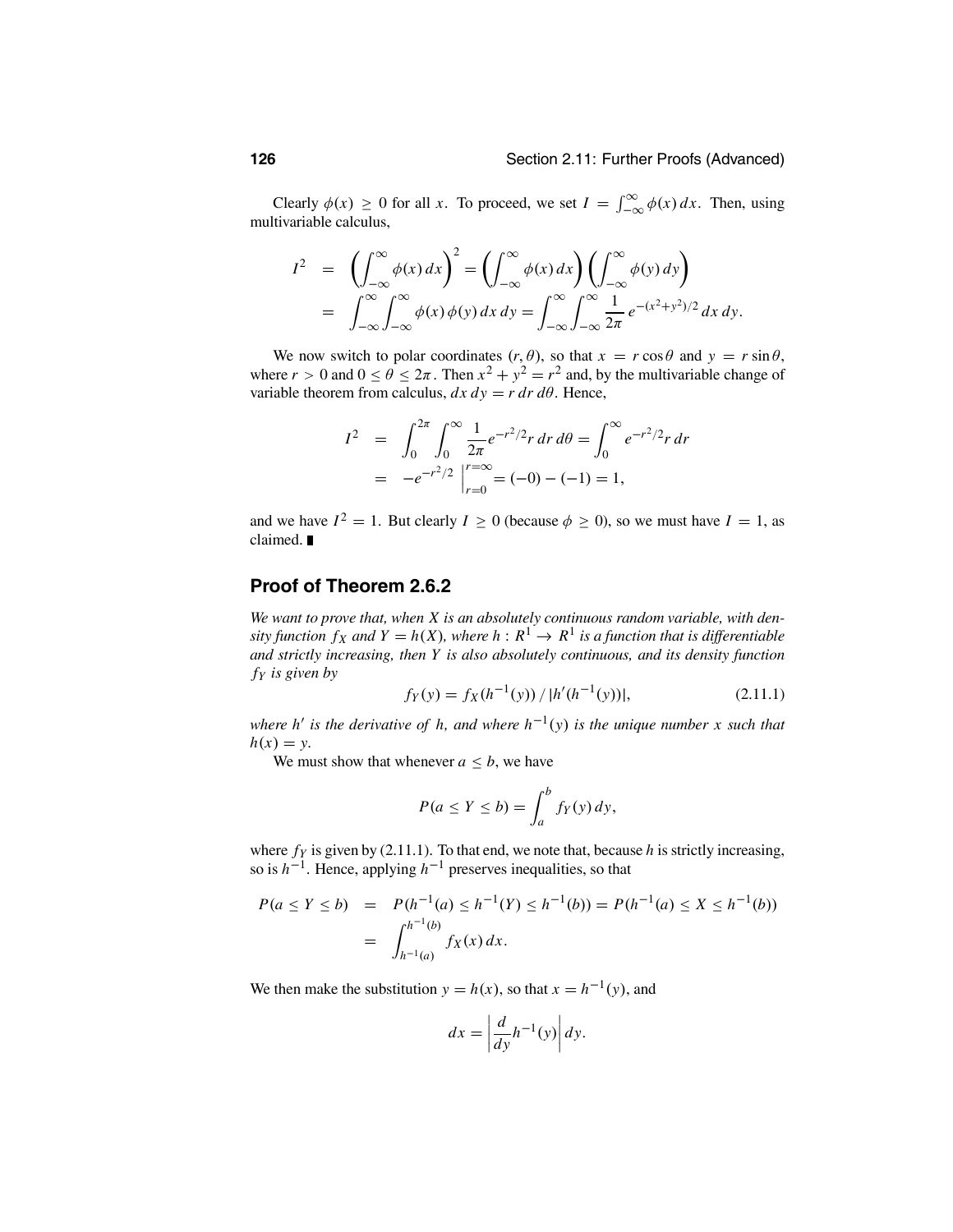But by the inverse function theorem from calculus,  $\frac{d}{dy}h^{-1}(y) = 1/h'(h^{-1}(y))$ . Furthermore, as *x* goes from  $h^{-1}(a)$  to  $h^{-1}(b)$ , we see that  $y = h(x)$  goes from *a* to *b*. We conclude that

$$
P(a \le Y \le b) = \int_{h^{-1}(a)}^{h^{-1}(b)} f_X(x) dx = \int_a^b f_X(h^{-1}(y))(1/|h'(h^{-1}(y))|) dy
$$
  
= 
$$
\int_a^b f_Y(y) dy,
$$

as required.

### **Proof of Theorem 2.6.3**

*We want to prove that when X is an absolutely continuous random variable, with density function*  $f_X$  *and*  $Y = h(X)$ *, where*  $h: R^1 \to R^1$  *is a function that is differentiable and strictly decreasing, then Y is also absolutely continuous, and its density function fY may again be defined by (2.11.1).*

We note that, because *h* is strictly decreasing, so is *h*−1. Hence, applying *h*−<sup>1</sup> reverses the inequalities, so that

$$
P(a \le Y \le b) = P(h^{-1}(b) \le h^{-1}(Y) \le h^{-1}(a)) = P(h^{-1}(b) \le X \le h^{-1}(a))
$$
  
= 
$$
\int_{h^{-1}(b)}^{h^{-1}(a)} f_X(x) dx.
$$

We then make the substitution  $y = h(x)$ , so that  $x = h^{-1}(y)$ , and

$$
dx = \left| \frac{d}{dy} h^{-1}(y) \right| dy.
$$

But by the inverse function theorem from calculus,

$$
\frac{d}{dy}h^{-1}(y) = \frac{1}{h'(h^{-1}(y))}.
$$

Furthermore, as *x* goes from  $h^{-1}(b)$  to  $h^{-1}(a)$ , we see that  $y = h(x)$  goes from *a* to *b*. We conclude that

$$
P(a \le Y \le b) = \int_{h^{-1}(b)}^{h^{-1}(a)} f_X(x) dx = \int_a^b f_X(h^{-1}(y)) (1/|h'(h^{-1}(y))|) dy
$$
  
= 
$$
\int_a^b f_Y(y) dy,
$$

as required.